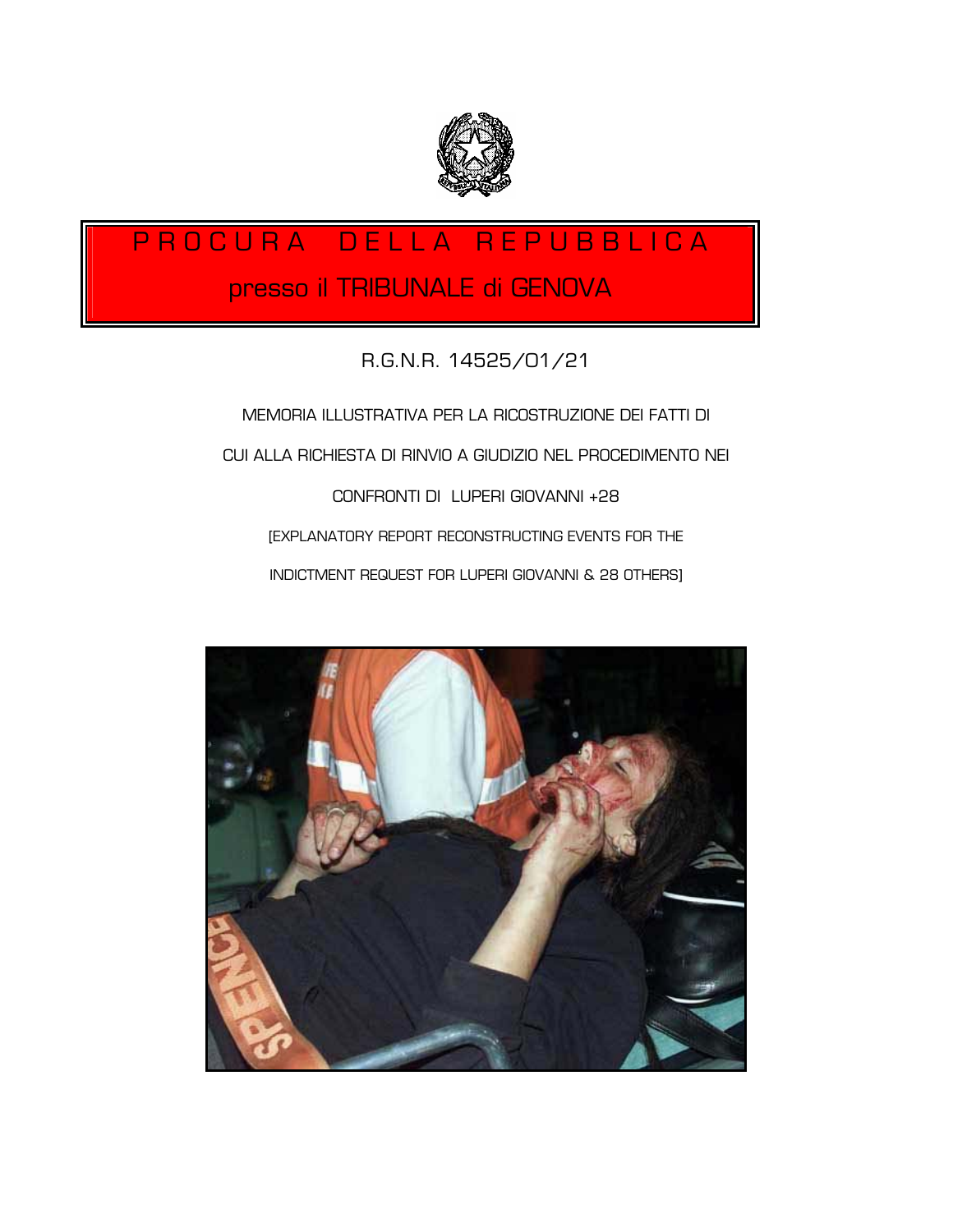#### **Prelude to a nightmare.**

## **1. Introduction**

The arrests made by police after the raid on the Diaz School failed, almost entirely, to stand up to initial judicial scrutiny - even though this is required to do no more than check the formal legality and reasonableness of the report, with no evaluation of the evidence's consistency with the crime denounced by investigative police. ( ) The explanations given by the various magistrates, who agreed that the arrests were illegal, highlight that the criminal behaviour described in the reports passed to the AG could not be ascribed to the individuals arrested. The magistrates also pointed to the generic wording of the crime and the existence of nothing more than circumstantial evidence, as shown in the reports. It is worth noting that, instead, individuals who were in the school either by chance or entirely legitimately were deprived of their liberty.

By the time the magistrates understood the situation and freed those unjustly imprisoned, it was already clear that the versions provided during follow-up questioning had also to be taken into consideration. Many of these accounts were made more powerful as they came from people who were clearly still injured, some of whom still in hospital. These versions told an unequivocal tale of violence inflicted upon defenceless individuals. The glaring contradiction between the account in the police report and the alternative version pieced together from the stories told by those arrested led the magistrates to formulate a charge on the basis of their questioning. This charge marked the start of the present proceedings.

The earliest investigative records, as will be clarified further on, resoundingly contradicted the majority of circumstances described in the arrest report (and the additional reports attached) regarding the resistance of those in the school to police. At the same time, the powerful evidence of the videos and photos provided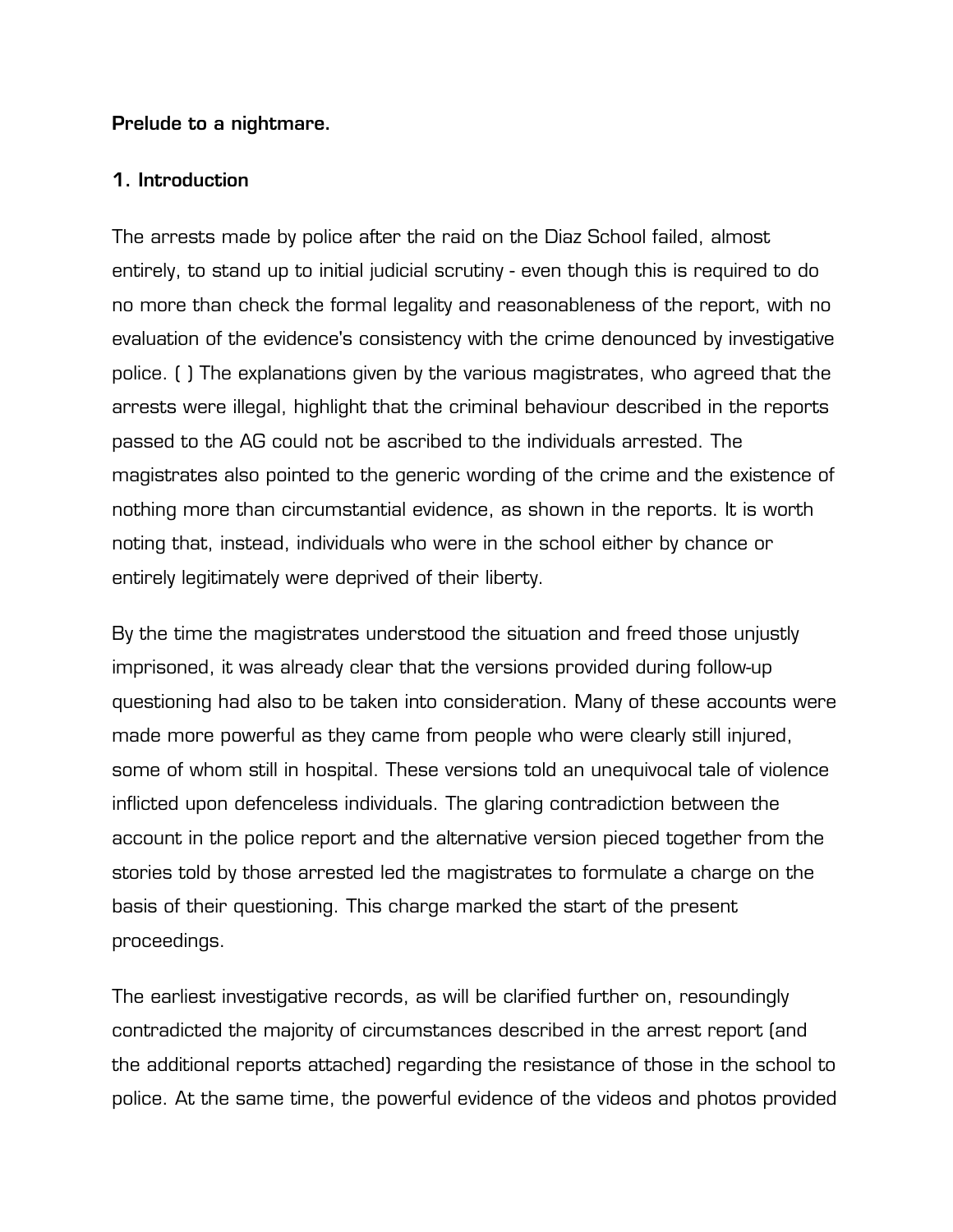by journalists clearly disproved the official version. In fact, the institutions continued to deny that the high number of injuries had anything to do with police conduct during the arrests carried on the night of 22 July 2001. The magistrates' initial conclusions seemed to indicate that a disturbing yet simple answer lay at the heart of this operational debacle carried out so publicly: "the police must have lied". As the criminal investigation progressed and incontrovertible evidence was gathered, this theory became increasingly likely.

With the end of the confidentiality surrounding the reasons for the indictment and in order to facilitate comprehension of the trial records - particularly in relation to the documentary evidence supplementing that of witnesses - the following will lay out the reasons for the embarking on the criminal action, which make a trial necessary in order to verify the charges formulated against the accused.

The arrest report of 22 July 2001 sets out the circumstances that led to the decision to search the Diaz School, in accordance with Article 41 of TULPS, how the search was carried out and the outcome of the operation; these were considered as evidence on which to base the charges of those arrested; all the occupants of the building were arrested and charged after being allegedly "caught in the act" of conspiring to commit destruction and looting, as well as the illegal possession of fighting weapons and resisting a public official.

Following an incident a few hours previously in which a police patrol in front of the school building was attacked and showered "with dangerous objects from numerous individuals, very probably part of the Tute Nere", the report laid down the premise that the school building was being used as a "refuge for extremists" within that group. It then went on to describe the development of the raid and the search that followed, highlighting the following key stages: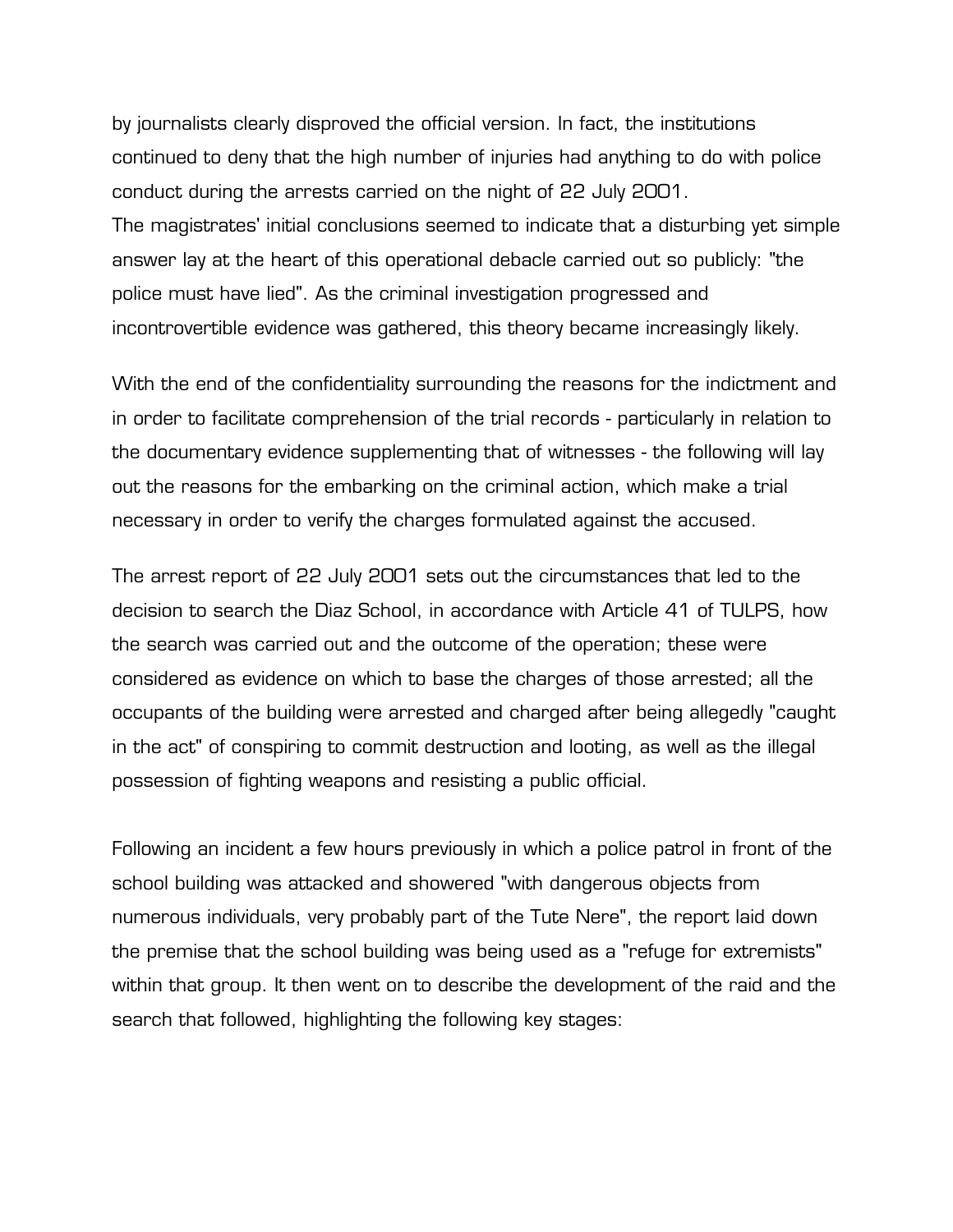a) the clear opposition of those within the building to the arrival of the police, trying to prevent the latter from entering by closing the gate and the entrance door, which was then barricaded;

b) the violent response that followed, with "a dense hail of all kinds of objects" aimed at the agents that were about to gain access to the school's entrance hall;

c) the further violent reaction of those present, who, "once the agents were inside, sought to resist by engaging in scuffles with the police and then spreading out throughout the different floors of the building, so as to be able to set up various kinds of ambush" (this was the context in which the attack on agent Massimo Nucera was carried out);

d) the discovery, during the search, of numerous objects considered material or pertinent evidence; the precise ownership of these, however, could not be ascribed to individual occupants of the building due to the fact that "during the agitated period when the agents were entering and the scuffles took place… [the occupants] threw their backpacks in every direction";

e) the material seized (including, significantly, impromptu weapons, items of black clothing, handwritten documents, two Molotov cocktails) was proof that the building had been vital in "providing the necessary logistical support and making the planned conspiracy to commit crimes easier to implement, carried out through crimes of destruction and looting" and that it "was being used for the strategic planning and material creation, by all those present in the building, of tools to be used against the police", of which the Molotov cocktails were a clear example.

Similar circumstances, with the same emphasis and the same formulation, were described in the crime report, which is further supported and analytically referred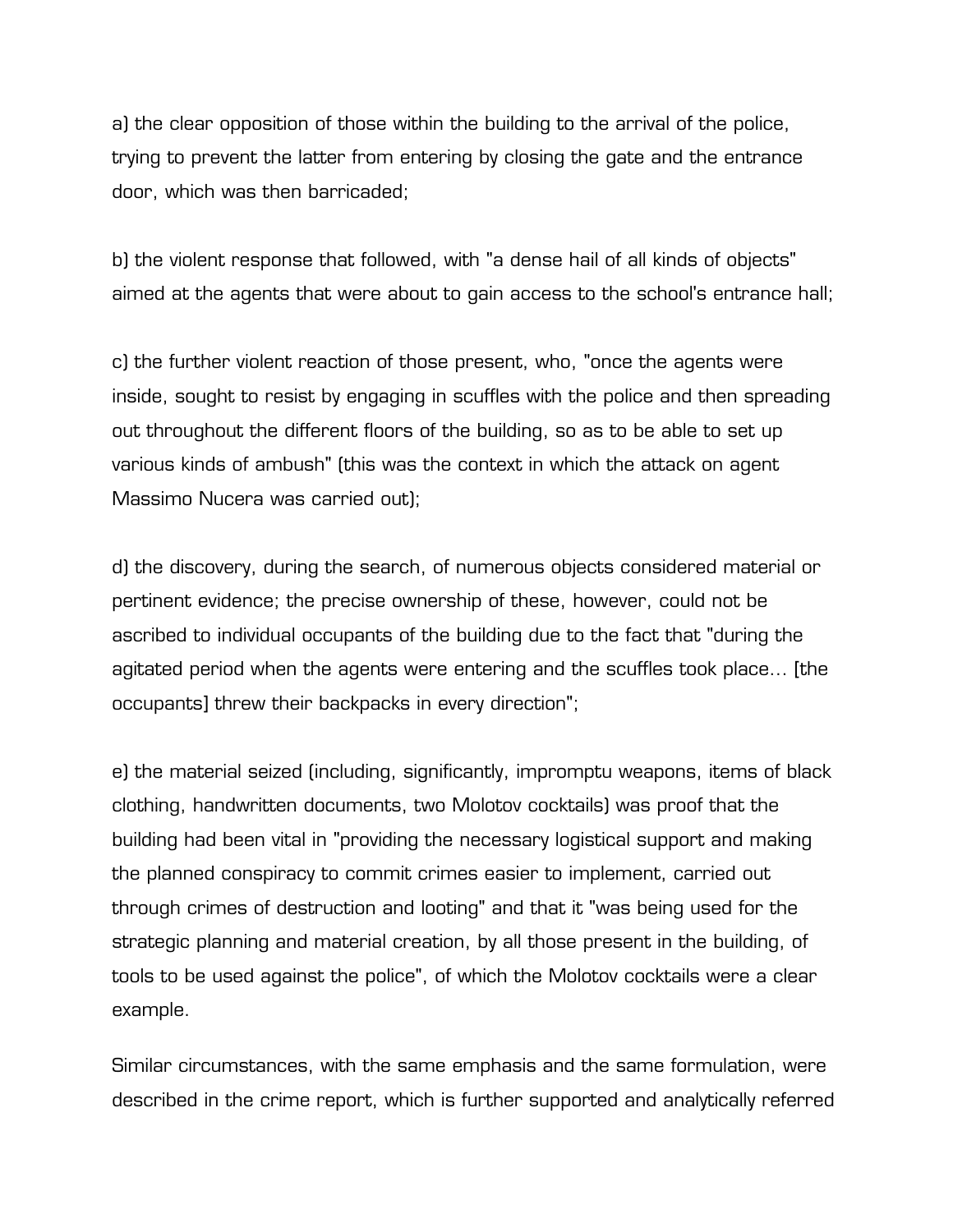to in the four other attached reports, as follows: the search report (which only described the objects found in detail, while failing to mention how and where they were found, apart from - significantly - the two Molotov cocktails); the report by Vincenzo Canterini, Commander of the  $7<sup>th</sup>$  unit of the Rome Flying Squad Division (in particular, referring to the active resistance of those in the building to agents entering, and the violent scuffles, including the use of home-made weapons such as crossbars and sticks); the reports of Agent Nucera and Inspector Panzieri regarding an attack on the agent by an unknown individual armed with a knife.

All the events now appear to be the result of clear manipulation, meaning the Judicial Authority was presented with a description of the operation and its results based on non-existent data; in other words, constructed to deceive. The elements gathered were used as a body of evidence on which to base the arrest of those in the Diaz School. The arrest should consequently be considered an illegal act, at the centre of the criminal conduct charged in this court. The number of arrests (93 people) - perhaps unique and certainly exceptional in the history of cases against those caught "in the act" of committing a crime - the size and calibre of the force deployed, and the unusual context of the operation - both in terms of the interests pursued and the sensitive conditions and issues of public order - all combine to make the Diaz Operation particularly significant, which, in itself accounts for the public officials' decision to embark on illegal behaviour.

The investigations carried out by this office have reconstructed the more general context, in which all aspects of this operation may be evaluated; an operation that, uniquely and tragically, occurred in the final days of the so-called G8 summit in Genoa, which was marked by criminal acts and public order disturbances, as had happened on similar occasions in various foreign cities (Seattle, Gothenburg, Nice, Montreal, Prague). Analysis of this context cannot be omitted, not least as an essential element in the event on which the charges against the defendants were based, sometimes at the request of the defendants themselves, in terms of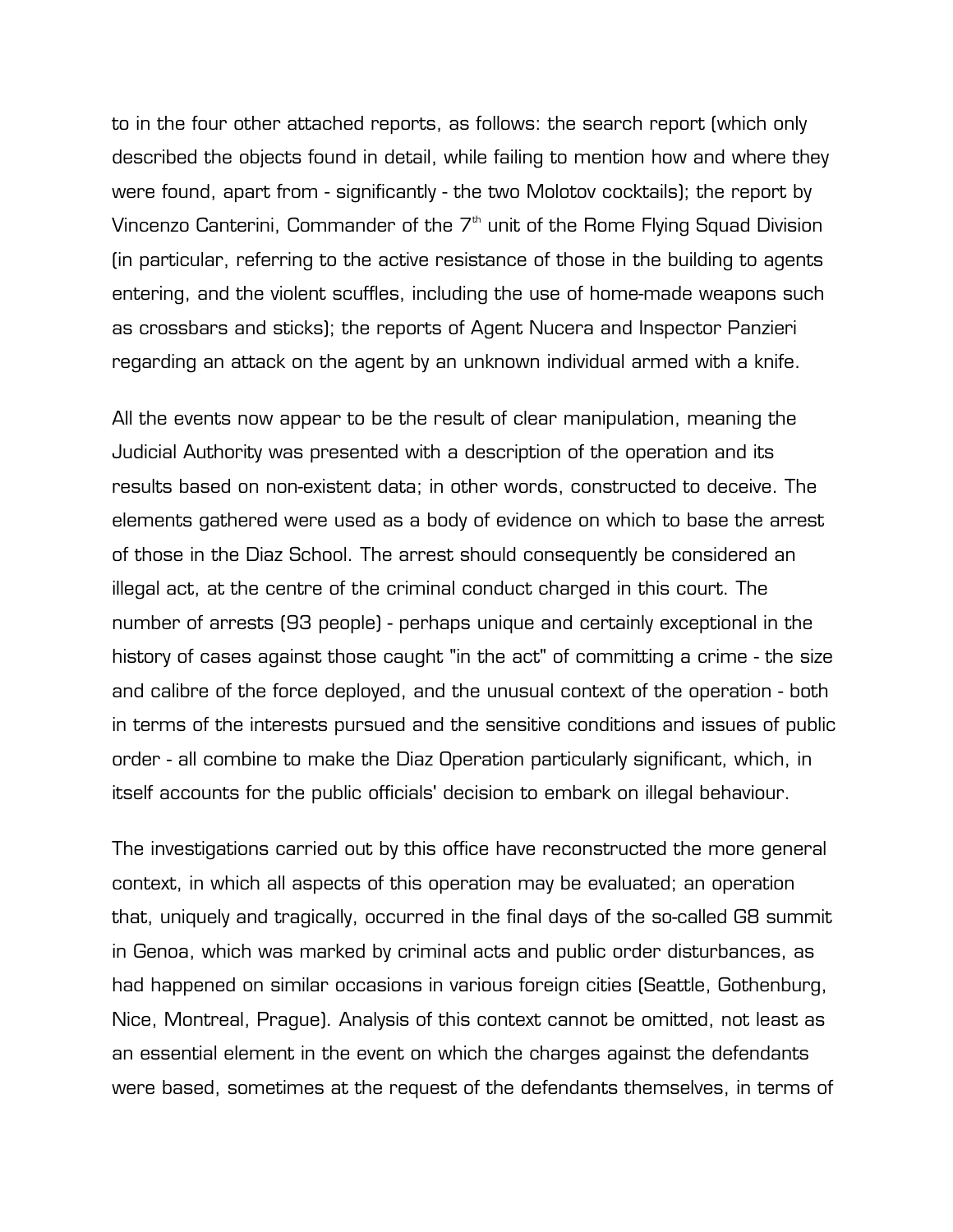reasoning and as a responding allegation in their defence. However, the analysis does not claim to be comprehensive and any conclusions drawn should be understood to clearly and exclusively relate to the elements of most immediate importance in terms of the charges forming the accusation.

# **2. The lead-up to the operation. The attack on the patrol in Via Battisti**

These last considerations lead into an analysis of the reasons, the preparation and the organization of the so-called Diaz operation.

The official version in the provided in the records passed to the Judicial Authority and confirmed, or at least not denied, by leading officers and those involved, including the defendants in these proceedings, is still that the decision to search the school was triggered by an attack on a patrol crossing Via Cesare Battisti in front of the two buildings in the Diaz complex. The episode in question, fundamental to statements in the arrest report, is the only prior incident that could logically form the basis of investigative reasoning that weapons were in the building. This conclusion was the only one able to legally justify an emergency operation decided upon autonomously by the investigative police in accordance with measures laid down in TULPS Article 41.

Several aspects stand out when looking at the records and the statements made. Firstly, the apparently disproportionate size of such a substantial, costly and risky police operation compared to such a "small" incident (Small if compared with the serious destruction and looting carried out by demonstrators the precious day, but clearly still reprehensible and requiring action). Secondly, the vagueness of the reconstruction, which contains numerous contradictions, gaps and inaccuracies that distinguish police statements from those of the victims.

In regards to the first question, the explanation might simply be that the initiative was considered useful for wider investigative purposes. If so, however, not only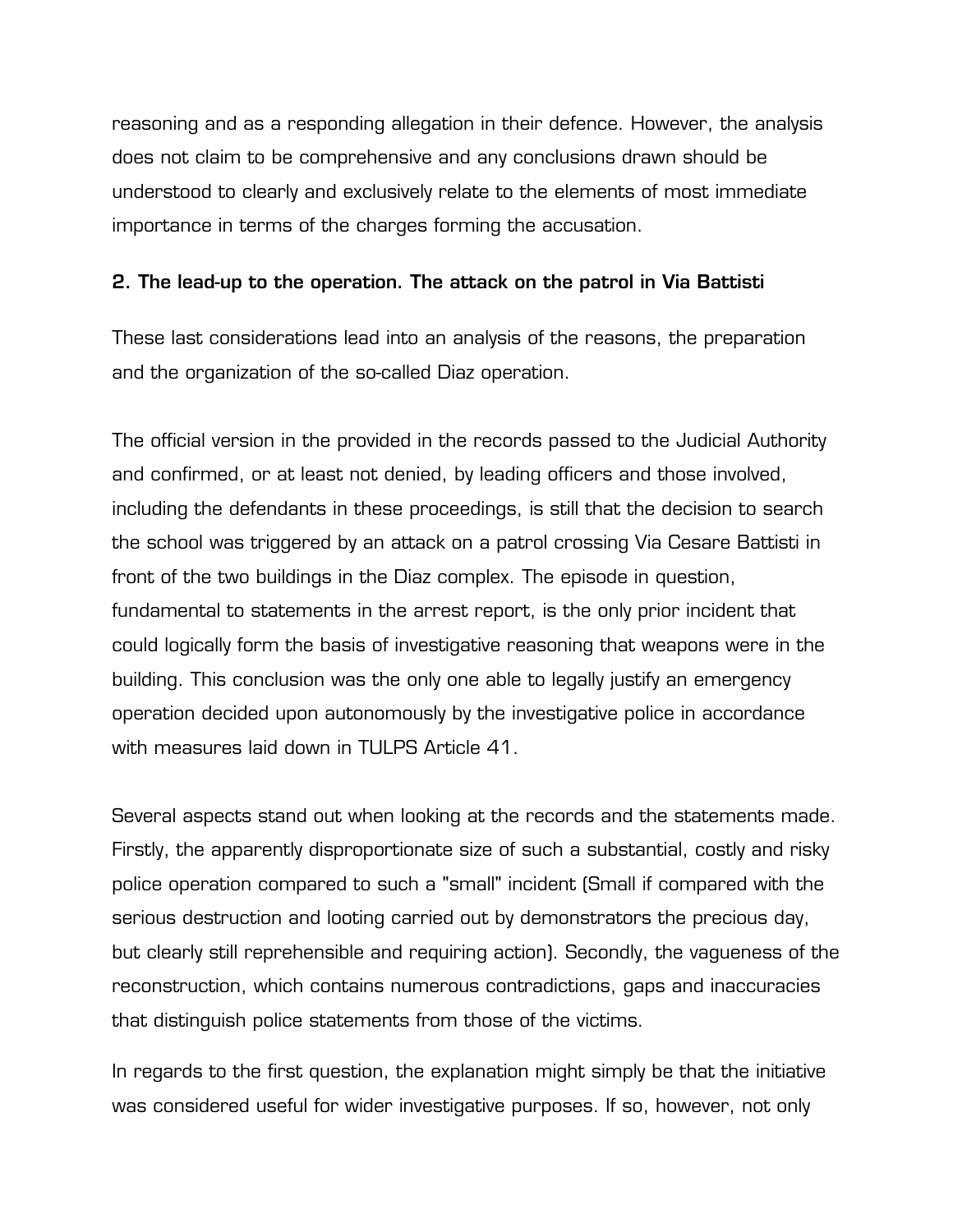are these purposes not explained, they are instead roundly denied. The initiative is undoubtedly consistent with police instructions and planning in a broader context, leaving out, therefore, the patrol in this instance.

In regards to the second head, the substantial failure of the operation in terms of costs and benefit - even ignoring the alleged conduct of the defendants, in other words, their immediate self-propaganda - can be viewed as an element that would result in an overemphasis on the [patrol] incident in order to provide more solid justification for the raid, precisely because its most important aspects were so disappointing.

The records state that the attack on the patrol led by Di Bernardini took place at 22:30. Several other statements, starting with that of Genoa's then police chief Colucci, followed and referred to this hour, which was originally specified in Di Bernardini's own report, before being used in various other reports and finally being incorporated into the arrest report.

This detail was clearly wrong. Other statements, which tally with the records of phones used by the various officials, showed that the episode took place shortly after 21:00 on 21 July 2001. This means there is no need to go back over the numerous in congruencies and differences between the various statements, which have, anyway, already been the subject of discussion and consideration in the parliamentary committee hearings ( )

The inaccuracy of the time is the first, and not insignificant, element showing the extreme difficulty of trying to reconstruct what happened, and even that remains shrouded in complete uncertainty. This is evidenced not only by the perpetuated inaccuracy in successive word-of-mouth accounts of what happened - which are, perhaps understandably, bound to be confused - but also in the accounts of those who were directly involved. The situation is reinforced by the difficulty in identifying who this latter category were and, overall, the patrol in its entirety - even though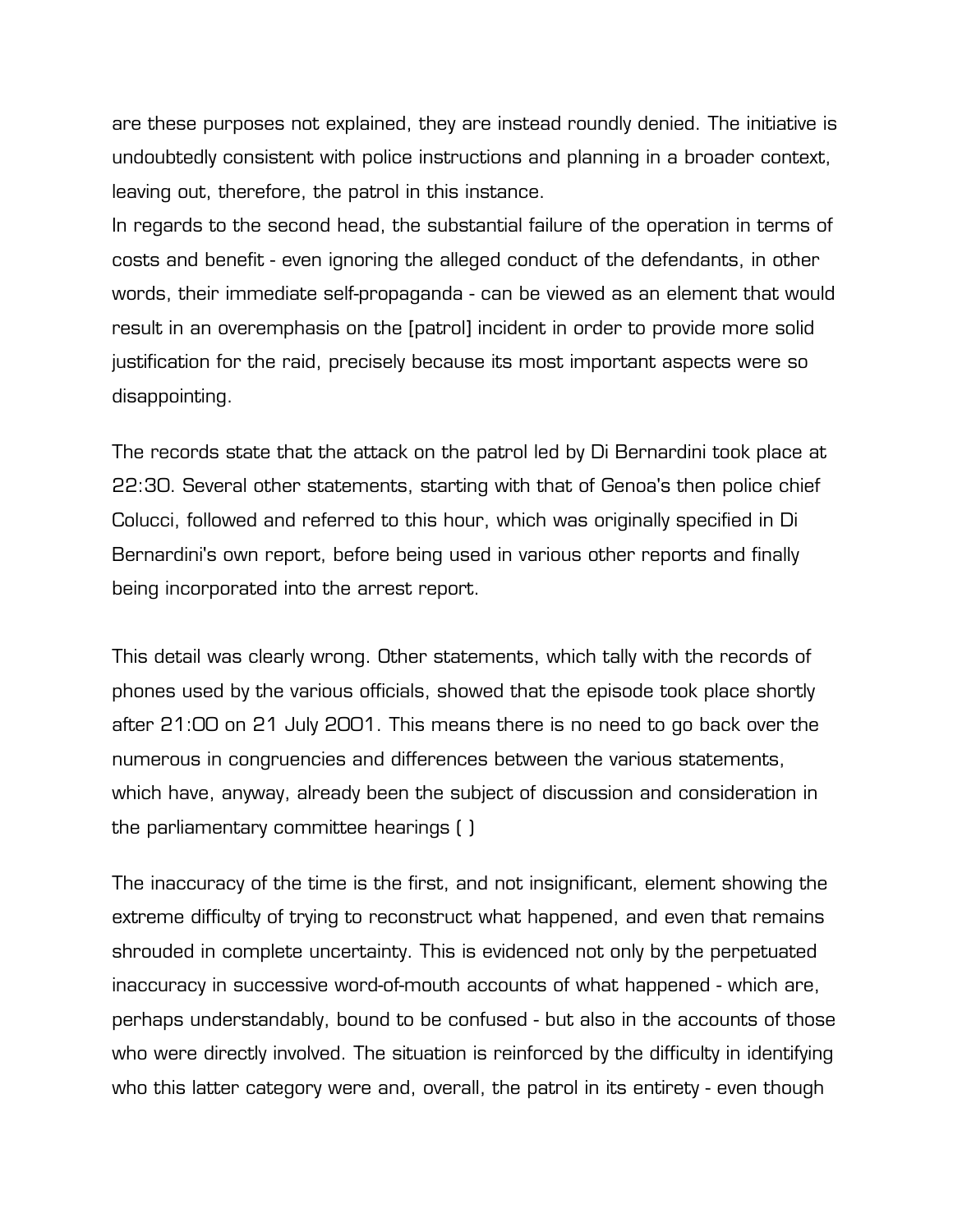there was plenty of time for these individuals to be identified, pointed out and urged to come forward to help cast light on events during the course of these investigations.

There appears to be no explanation for the mistaken hour, put forward by the most superior officer involved, Di Bernardini. However, in the scenario [developed by this document], it might have been intended to fuel a sense of emergency - the only way to justify an independent operation under TULPS Art. 41.

This conclusion is strengthened by the documents attached to the arrest report (the crime report; Massimo Nucera's report; the search report; the report by Canterini), all of which point to 23:30 as the time the search started. Given the police reconstruction of events and taking into account the practical time needed to overcome "the resistance of the occupiers" and to "immobilize the numerous people present" (a direct quote from the search report), no more than 45-60 minutes could have passed between the attack on the patrol led by Di Bernardini and the police entry into the Diaz School.

The step-by-step reconstruction of the episode contains even more inexplicable contradictions and in this sense anticipated the records that would be presented to the Judicial Authority, in that it contained substantial falsification.

Di Bernardini's service report states that his unit, comprising four marked police vehicles, was travelling to Via Trento when, at 10:30pm on 21 July 2001, it was forced to slow down in front of the Diaz school building as the road was filled with cars moving at walking pace. Di Bernardini stated that at the time he noticed that "institute and the neighbouring sidewalks were filled with a large group of people, around 200". He described these as "clearly" (sic.) belonging to "groups of protestors that had previously been involved in clashes with police". He said many had been wearing black-coloured clothes, similar to those worn that afternoon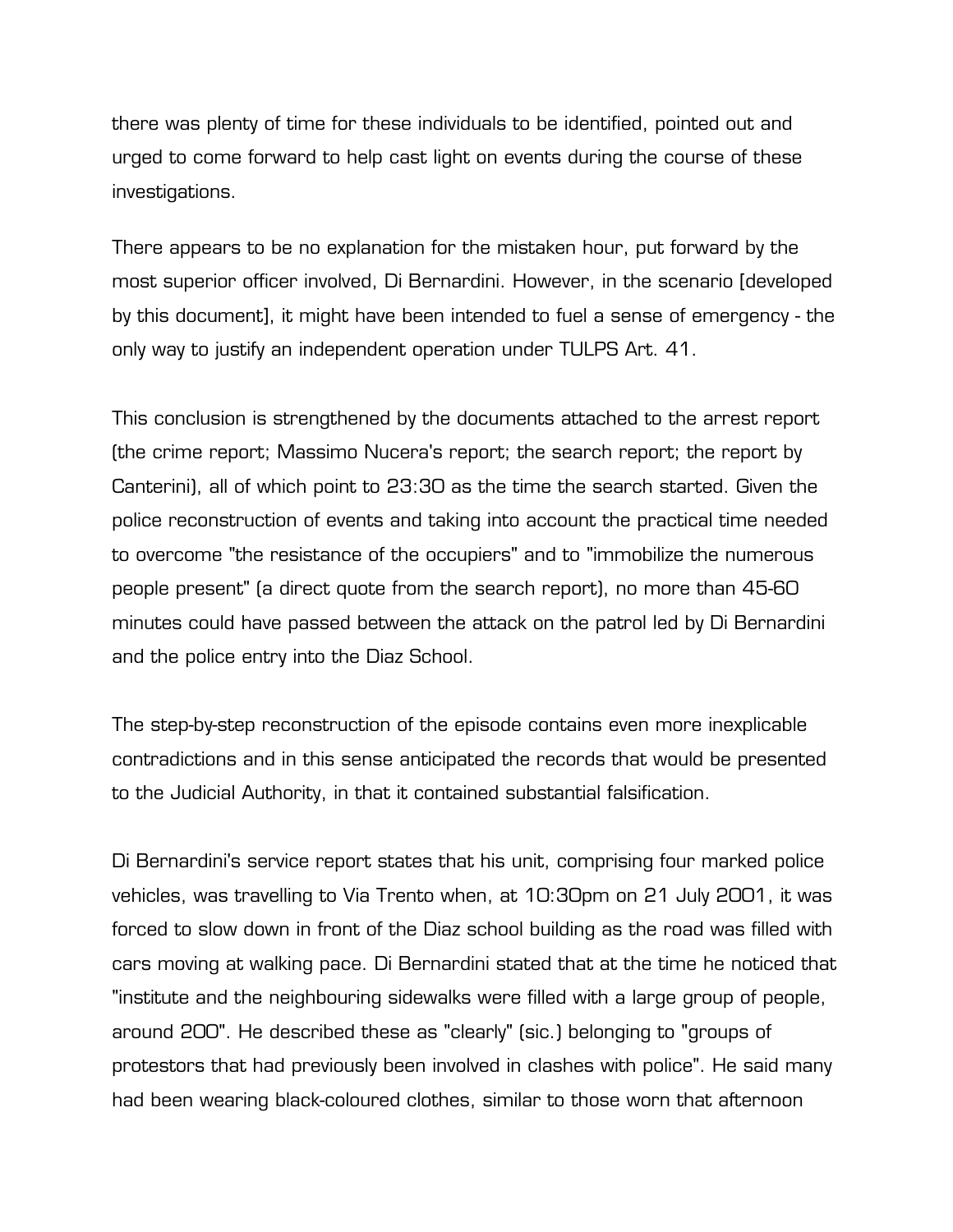and in previous days by those responsible for numerous acts of violence and looting during the protest demonstrations. Due to the reduced width of the roadway, he continued, the four police vehicles came into close contact with onlookers. Realizing the small number of vehicles, said Di Bernardini, the onlookers "began throwing a dense hail of objects and stones at the contingent, trying to attack the cars." He said he could clearly hear shouting of "there's only four of them, there's only four of them". According to the official, the patrol switched on its sirens and moved away swiftly, "still under the hail of dangerous objects."

The crime report described the episode in the same terms. "A group of over 200 people belonging to the violent section [of demonstrators] was standing in standing of the school," said the report. "When the police vehicles passed by the youths, they began hurling objects at the contingent, trying to attack the cars."

However, the situation was described differently by Di Bernardini during his first interrogation. ( ) The service report represented the event as an aggressive attack by a large group of people, literally hurling stones at the police contingent. But in the interrogation, the attack appeared to be little more than underlying hostility from a crowd, whose intimidatory manner and implied threat - rather than any actual action - led the patrol to move on quickly. He described the attempted attack and hail of dangerous objects in very different terms from his report, less and less as though he had experienced what happened personally; so much so, in fact, that, when the differences were pointed out, Di Bernardini explained that the circumstances described could have been the result of what had been told by others. On this instance, as on every other occasion during the investigation, the defendants and police officials questioned failed to answer requests regarding the original source of such claims. These [hearsay] statements were included in the official records sent to the Judicial Authority and,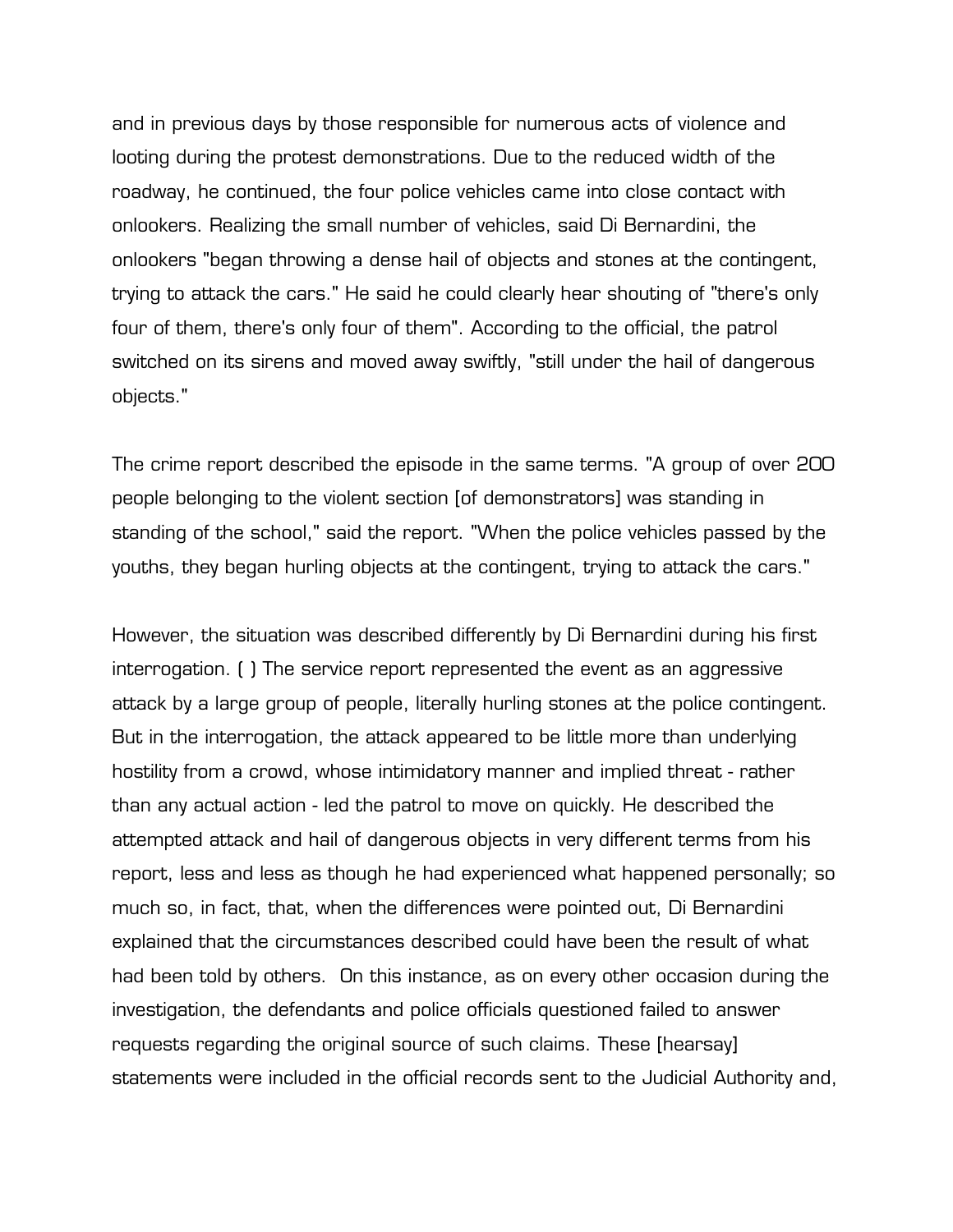from what can be understood, were previously used by the patrol chief in his explanations to higher officers following the unit's sudden return to the police station. Although Di Bernardini was repeatedly asked for clarification during successive interrogations and informed of the contradictory elements that were gradually emerging, it was only near the end that he managed to specify that the target of the "dangerous objects" had been the Flying Squad Division agents in charge of the Magnum-type armoured vehicle at the end of the patrol.

Several members of the patrol were identified, including those travelling in the aforementioned armoured vehicle. Their statements contained numerous discrepancies, both with each others' statements and with those of Di Bernardini.

In short, there are contradictions between all the elements comprising the episode, whose description appears to have been livened up by armed attacks with clubs, kicks and punches to the vehicles and the inevitable "hail" of large stones. There is also "objective" evidence, a crack in the reinforced glass of one of the vehicles and dents in the door ( ). It is pointless asking for more details from officers who were supposedly subjected to these attacks first hand ( ).

It seems astonishing that such an important detail was neither reported to the patrol chief nor included in the latter's own notes, even after the event. Even more astounding, no mention was made of it at the police station later, when reports and explanations were being given to superior officers and the police chief regarding the seriousness of the attack ( )

During the investigation, the development of the event was mapped out in stages, an event that was witnessed by dozens of people. Statements from non-police witnesses describe a situation of open hostility and confrontation as the patrol was passing, with shouts and insults hurled at the police. This hostility was aggravated by the police decision to speed up and use sirens, despite the traffic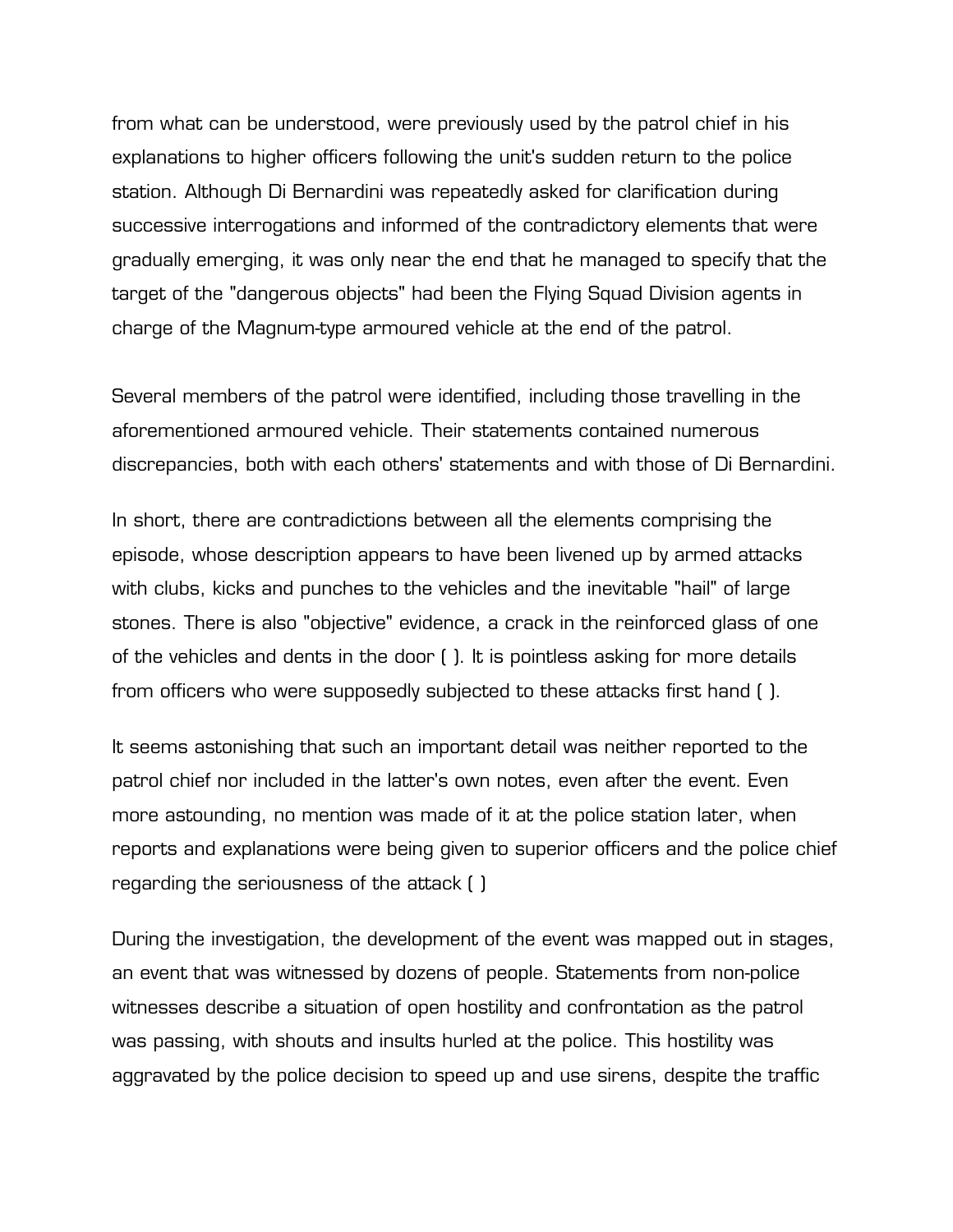problems, which was seen as provocative. On the most basic level, this version tallies with that of Di Bernardini during his first interrogation, including mention of a bottle or perhaps another item being thrown at the vehicles. But that is where the similarity ends ( ).

Despite the differences in description, one key element supplied by the patrol chief and substantially confirmed by other statements is that the entire episode described was over in less than a minute.

This latter consideration leads to the conclusion that what happened in front of the Diaz school complex, in the general context of the dramatic G8 period, was an pretext on which to base what had become a concretely practicable aim, above all in terms of a political opportunity: a mass search in the centres organizing opposition to the G8 summit.

This objective, certainly no coincidence, can be arrived at through an analysis of the circumstances at the time, as well as through the concrete evidence of criminal political instructions, drawn up and issued during the final days of the G8 summit. The substantial shift in police policies towards markedly more repressive action, starting from 21 July 2001, is difficult to disprove, as will be shown. In fact, it is no coincidence that statements by Deputy Police Chief Ansoino Andreassi made during a preliminary stage of the investigations, seem to be widely supported ( ).

Statements from top state police officials instead frequently show a kind of embarrassment, that while not resulting in any admissions, has led some to hypothesize the existence of these objectives and the consequential operating policies, even though these individuals are themselves in the administration's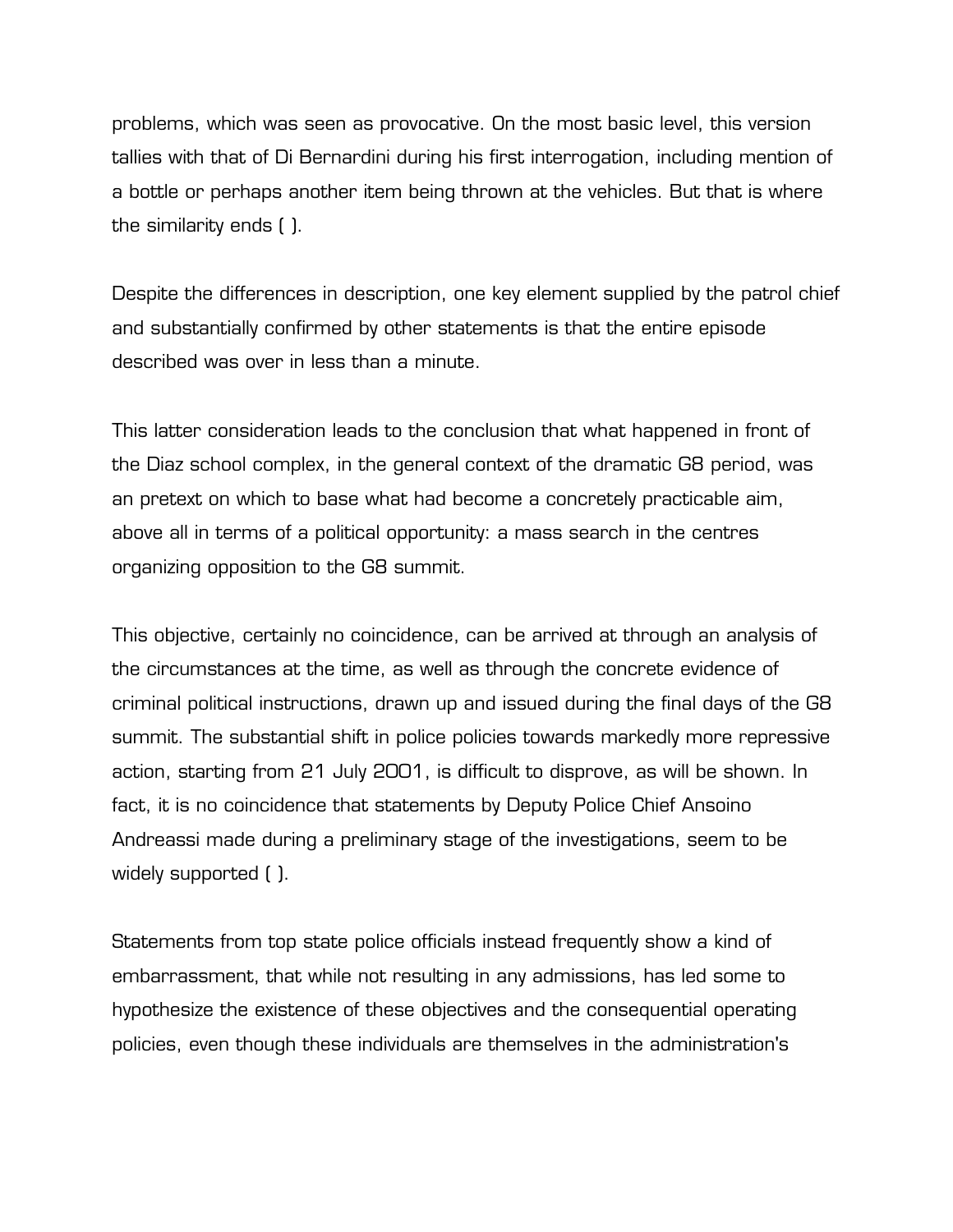discretionary circles and, in this sense, never themselves came under scrutiny in the course of the present investigation.

However, certain denials seem more persuasive than agreement, which is trying to be avoided. Some even sought to suggest that the search had been decided on without any knowledge that it would affect, directly or indirectly, the office and operations centre of the Genoa Social Forum (GSF). The focus on the attack episode as basically the only substantial element providing the legal justification for the search, in accordance with TULPS Art 41 (allowed for the sole purpose of finding weapons), as well as for subsequent investigative conjectures that the building was being used as a hideout for a large number of people that had committed crimes, is clearly lacking in logic. This is particularly the case if one considers how the search was carried out, in other words, with the sole focus on searching for evidence, which is outside the purpose of emergency searches as established by TULPS Art 41.

The majority claim, that the building was searched with the sole purpose of identifying those responsible and that it was targeted merely because the attackers were presumably staying there, cannot be seriously sustained. Nor can the precautionary search by the head of the Genoa Digos (whose only justification was the presence of numerous people dressed in black drinking bottles of beer, some of whom stationed in a nearby piazza as "lookouts") be considered enough to fill in the apparent holes in the investigative reasoning. Reports to the police force concerning the presence of the more violent groups, particularly the Black Bloc, are of an entirely different nature; these requests for intervention were not, however, the deciding factor in the requested preventative and repressive actions and especially the requested searches ( ).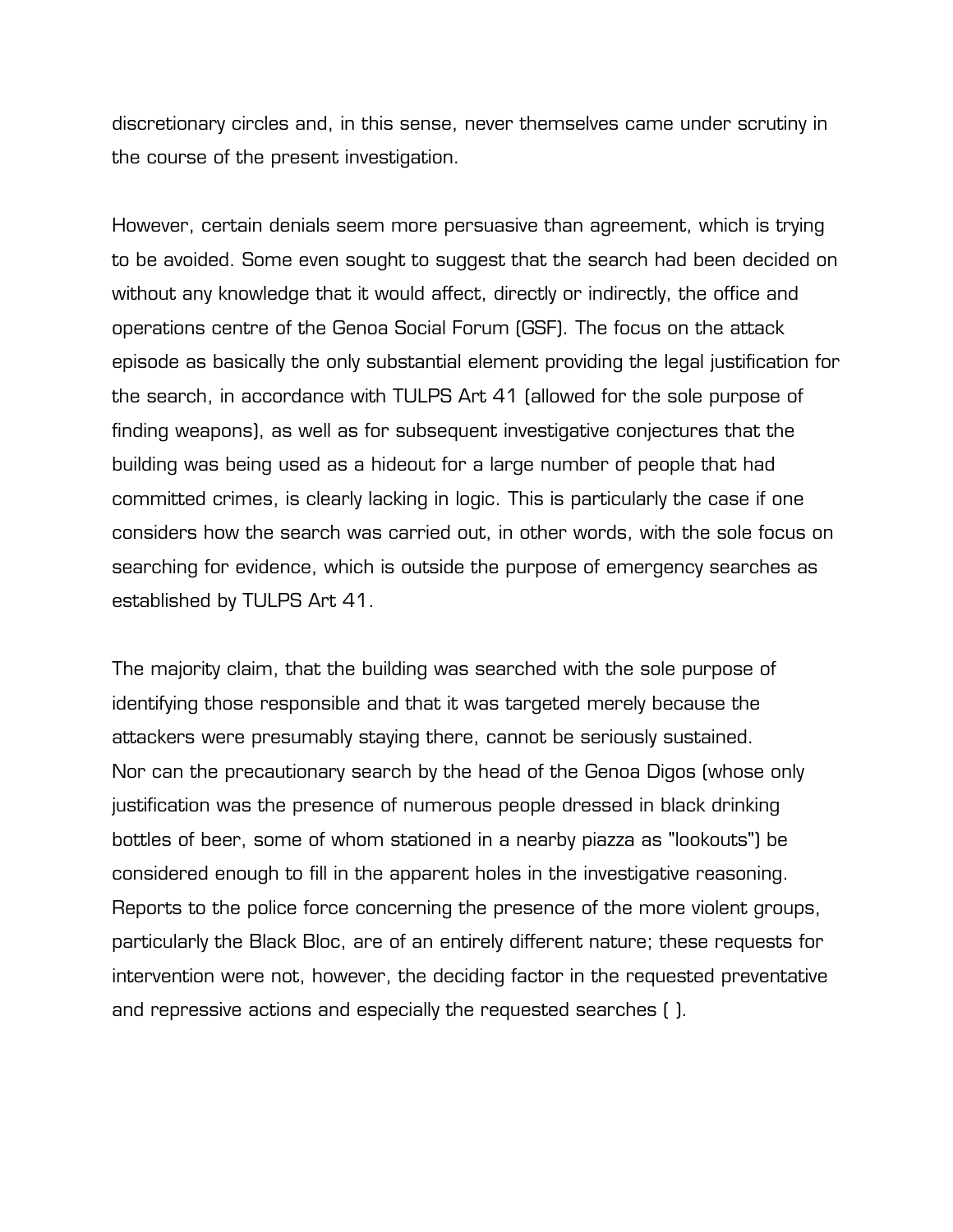While not wishing to give support to rumours reported by some witnesses regarding information on a large police operation, such as that effectively carried out in Diaz, it's difficult to deny that the latter appears to be an operational decision that was anything but coincidental. Instead, it seemed to be the logical development and implementation of an order that considered that night the right moment to carry out a highly risky tactical-military and political-social initiative. As such, it is difficult to accept the official description of the operation as an impromptu decision ( ).

Statements by top police officials seem to indicate that none of them was aware that the search was being carried out in the very complex being used as the GSF headquarters. But each of the statements received on this topic show, probably for different reasons, an underlying vagueness - unless one takes the alarming view that they actually did know.

It is obvious that the search, at least as it was intended, was not meant to affect the building being used as the GSF's administrative offices. But nor can it be denied that the fact the buildings were next door to one another makes this distinction a pure formality. Apart from an effective order to also search the GSF office, which is also the subject of specific charges in the current proceedings, the need to also carry out checks in these places as well in this occasion cannot have been entirely outside the operation's purposes. It's clear from the earliest statements by the Genoa Digos chief at the time, Mortola, that the situation and its sensitivity were well understood. This was particularly the case in regards to the possibility that the planned operation highlighted not only the fact that the two buildings were next door to one another but also the "nearness" of various members of protest movement with fringes of the violent sections. ( )

The decision to identify objectives, pursue them or to adopt different intervention plans is not under question. What must instead be highlighted is that the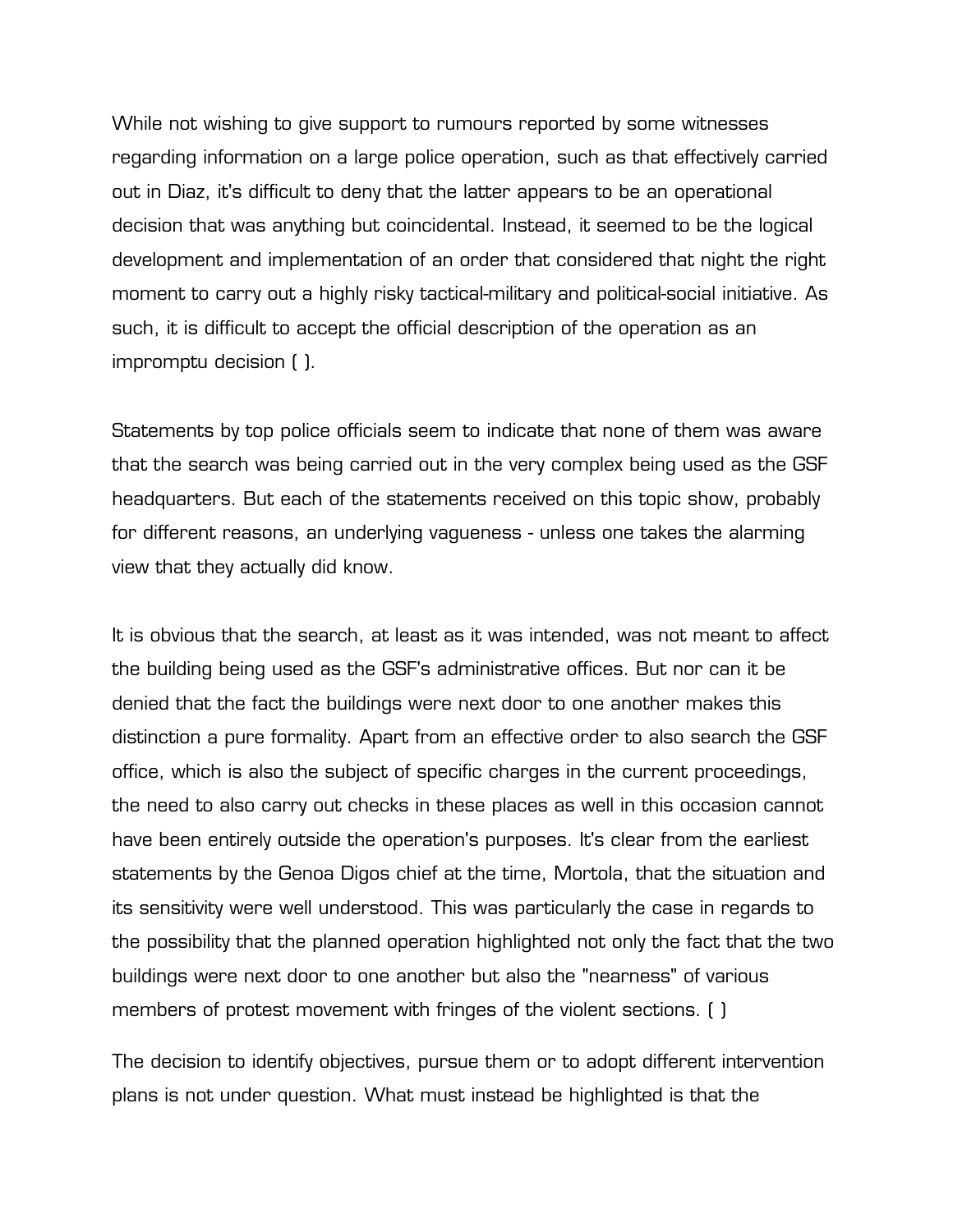decision-making level, the consistency and the nature of the objectives and interests involved are elements that are vital in understanding the origin of the defendants' deviant behaviour, which forms the subject of these charges. At this stage of the analysis, it is enough to recall a number of resulting factors.

First and foremost, the belief among the top police officials in Genoa regarding the importance and need for the operation. In this regard, it should first be underlined that - given the absence, or at least the objective lack of any evidence of preliminary investigation - this assessment decisively reflects general political and administrative considerations, such as the opportunity or need for the intervention, linked to the need to draw attention to the problems in managing public order in the previous days. In view of these premises, the significance of the operation becomes strongly charged with expectations and inextricably linked to the results. In certain aspects, the operation was experienced and presented as a kind of dramatic, final redemption.

Secondly, the deployment of forces was entirely proportional to the complexity and strategic significance of the operation. The large number of top officials present, even if not formally tasked with operational support, fits into this context. The insurance offered by the presence of the official spokesman, press officer Sgalla, is another unmistakable indication of the importance placed on the search in terms of strategy.

Finally, the operation. Despite its complexity and, above all, given that it was geared towards achieving results for investigative police, the extreme tactic of an emergency search was resulted to, without preliminary judicial approval. This element further highlights the lack of investigative evidence in police possession at the time. The time taken and available for the occasion should have instead allowed (and perhaps required) a more complete briefing of the Judicial Authority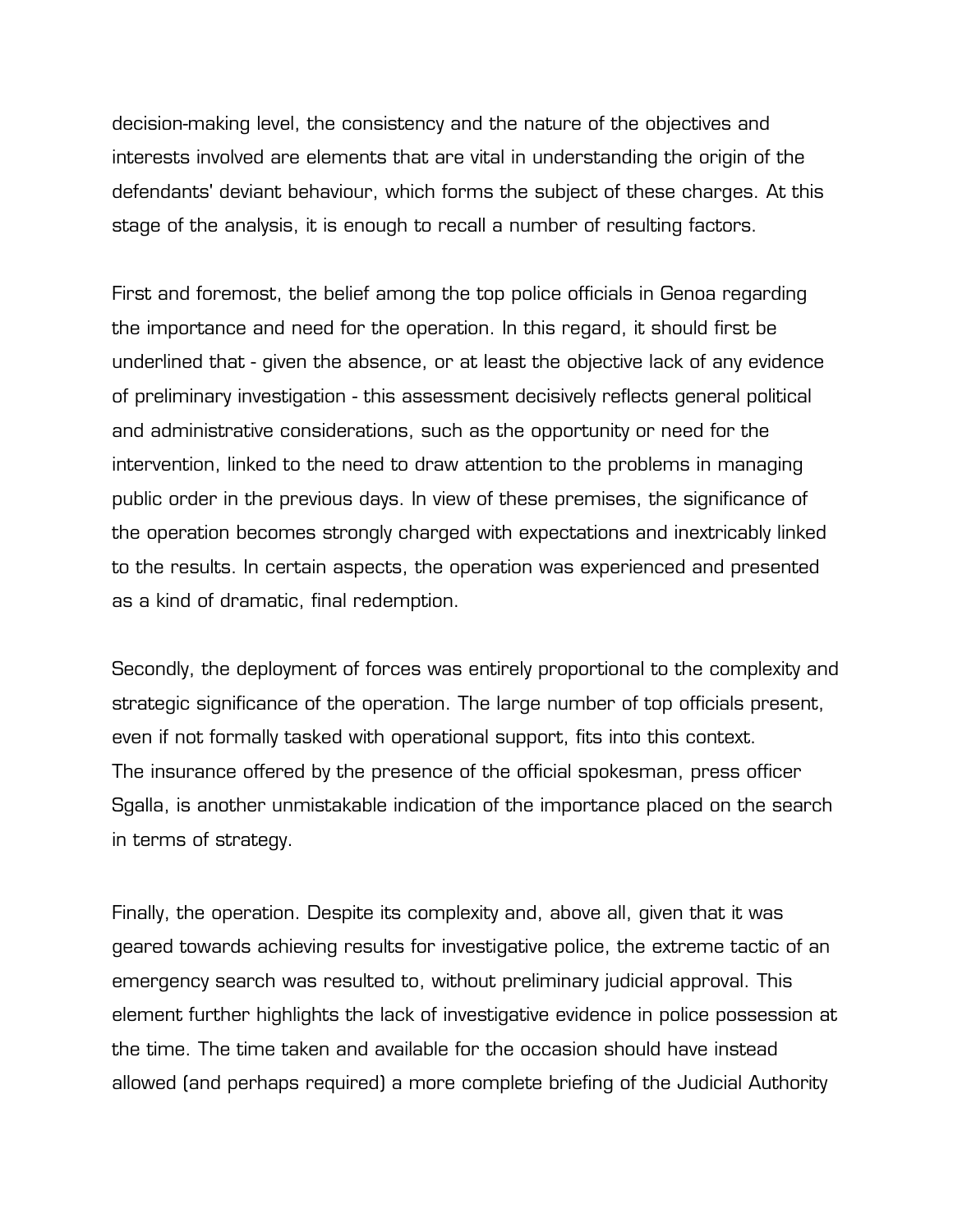for the adoption of formal measures. This is particularly the case given the constant presence of an on-hand magistrate solely for G8-connected purposes.

As later represented to the Judicial Authority, it was the results of the search itself that eventually allowed police to carry out the mass arrest of 93 people. Overall, the result could not objectively be considered a success, with an important series of aims achieved. The expectation was fully met and the human costs of the operation were antiseptically omitted from the records.

# **3. The police arrival on the premises**

The elements included in the arrest report, which formed the basis of charges against those arrested, stand out at all levels, from the overall plan to the details. As anticipated, the first large section of suspicious circumstances relates to the reaction that greeted the police when they arrived on the site. This led to a formulation of the search as requiring a violent entry in order to overcome the expected reaction - or to use police jargon, to "secure" the site.

The arrest report of the 93 occupants described all of them as putting up resistance: by barricading themselves in the building, closing the gate, blocking the entry door from within, throwing dangerous objects at the police to stop them entering and finally, by resisting the police physically, some with weapons, and engaging in scuffles when they entered. Sworn statements on public record enjoy a privileged status and can immediately be used to evaluate charges against those arrested, but can also be the subject of future testimony.

If the behaviour of each person weren't clear, then the investigative police's report entry, forming the basis of the arrest report in accordance with Art 348 of the criminal procedure code, attached to the arrest act, makes it so unequivocally. It describes organized, widespread and consistent resistance from a uniform group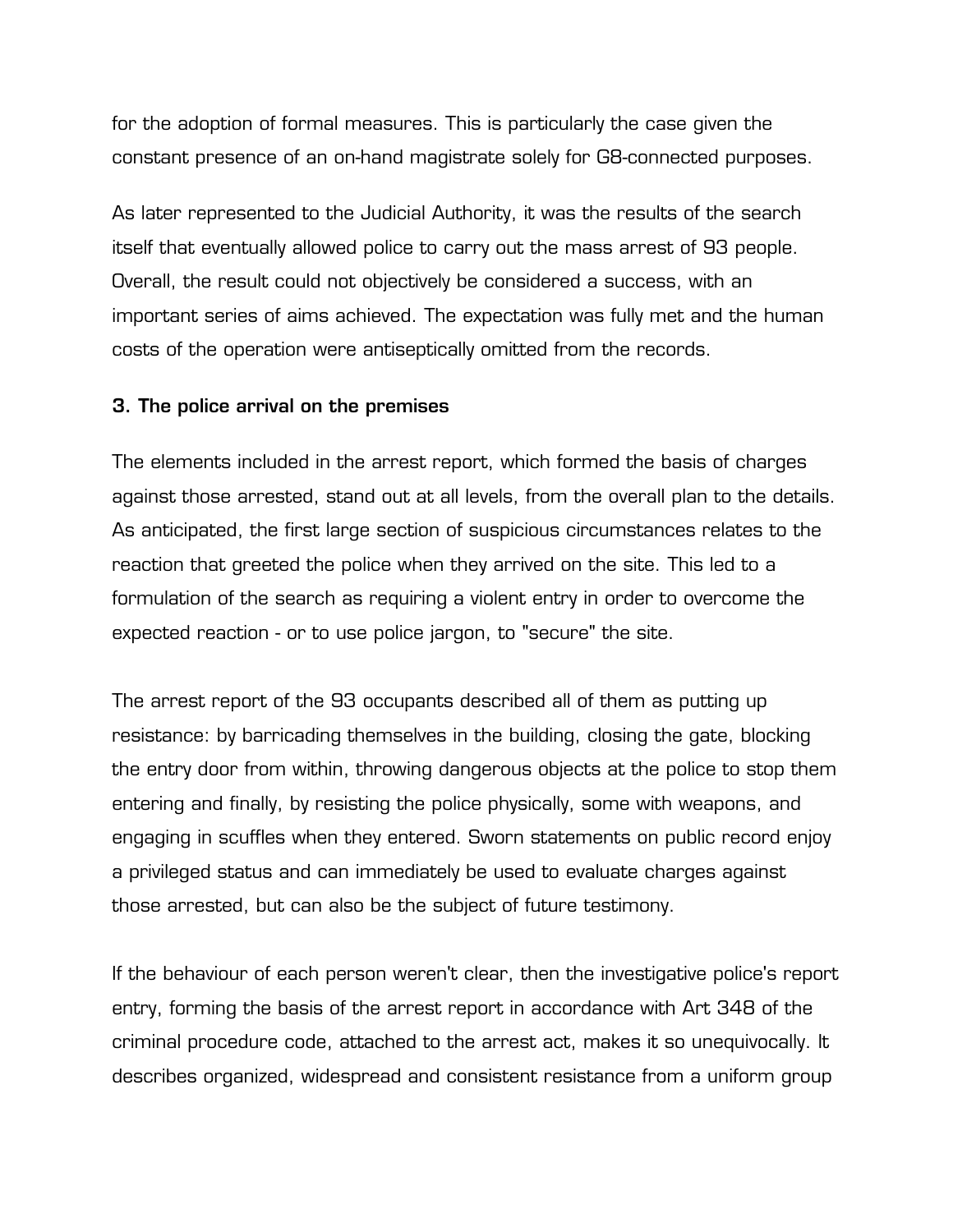of people, bound by criminal association, driving the police to respond "with a force proportional to the intensity of the offence, as this was the only was to overcome the active resistance and violence of the lawless individuals". The final search could therefore be carried out "once the disturbances had been calmed" (see Page 3 of the crime report).

The testimony in regards to this does not correspond to the actual development of events, on the basis of an accurate reconstruction of what happened, as is clear both from witness statements and objective evidence, most of which made up of film footage. The difference between the official picture of the occupants' alleged resistance and what actually happened is so enormous that it cannot seriously be attributed to a misplaced emphasis or a merely strained interpretation of something that actually occurred, which would have justified the adoption of precautionary measures by the investigative police. Returning to the analysis previously indicated regarding the attack on the patrol, the disconcerting contrast between the various statements gathered on the issue springs to attention.

First of all, the statements make it easy to reconstruct how the police approached the place where the operation was carried out. Vehicles were left in Piazza Merani or nearby and the first array of men, led by Mortola, entered Via Battisti. Although police and witness statements highlighted different elements, they seem to agree that most of this first contingent came from the Flying Squad Division, the only one equipped with antiriot suits, helmets and batons. Some had shields. Their approach caused immediate alarm, as it was clear that this type of force planned to engage in a repressive operation. There was so much concern that many people in the area, most of whom staying in the Diaz school buildings, rushed inside [the buildings]. ( ) Several officials, including Mortola and Ferri reported that once the police entered Via Battisti and could be seen from the complex, a group of people (estimates vary - between 10 and 20) in front of the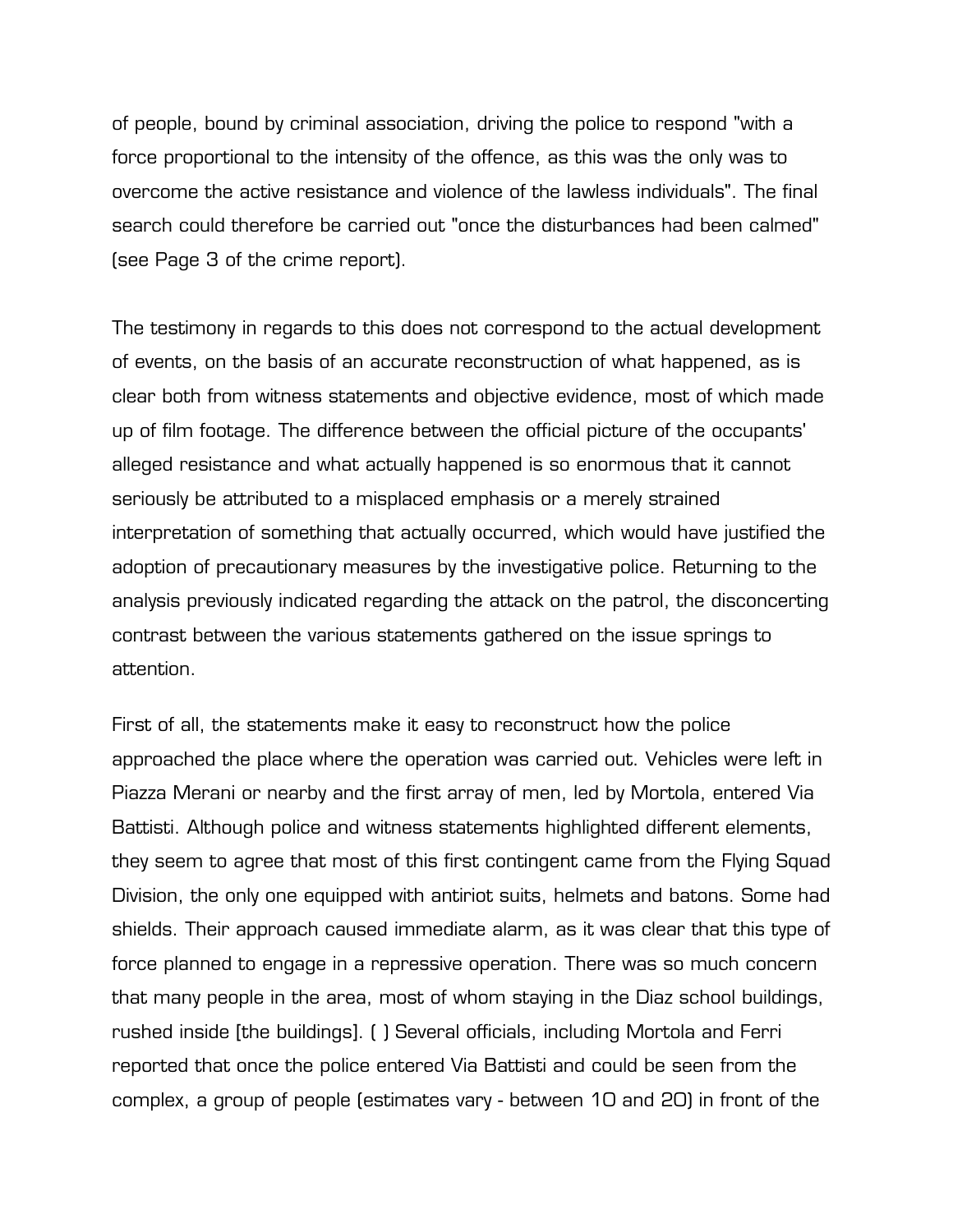Diaz Pertini School rushed inside, perhaps alerted by the cries and shouts of warning. Some of them chained shut the external iron gate leading into the courtyard.

Shortly after, when the police were still gathered outside the gate and trying to force it open, the main entrance door to the building was closed. Images linked to this report, filmed from the building opposite the Diaz - Pascoli school and documenting the first arrival of the police (Frames 6, 7 and 8), speak volumes. Within the school building, according to witness statements, a small group of people caught up in the air of general panic, tried to barricade the entrance door with furniture, including a bench and other items. The majority of the building's occupants watching on the ground floor disapproved of this action.

It should be underlined that police could only assess what had happened inside the building they were about to search two hours after the event, once they had inspected the premises. Only a small group of people within the building itself actually witnessed what happened. Even more significantly, another group responded to the arrival of the police in exactly the same way, rushing to take refuge inside the Pascoli School, the real GSF quarters. This suggests that the response of occupants stemmed not from their own behaviour but from that of the police. ( )

It was during this general chaos, as police prepared to enter the building, after the other side had fled, that one of the episodes of gratuitous and brutal violence took place, the attack on the British journalist Mark Covell.

According to his own dramatic account of what happened, which he repeated several times - with difficulty owing to his serious injuries - he was grabbed by the first police at the gate as he tried to cross the road together with a companion to reach the Pascoli School. Both were attacked by police. While the other youth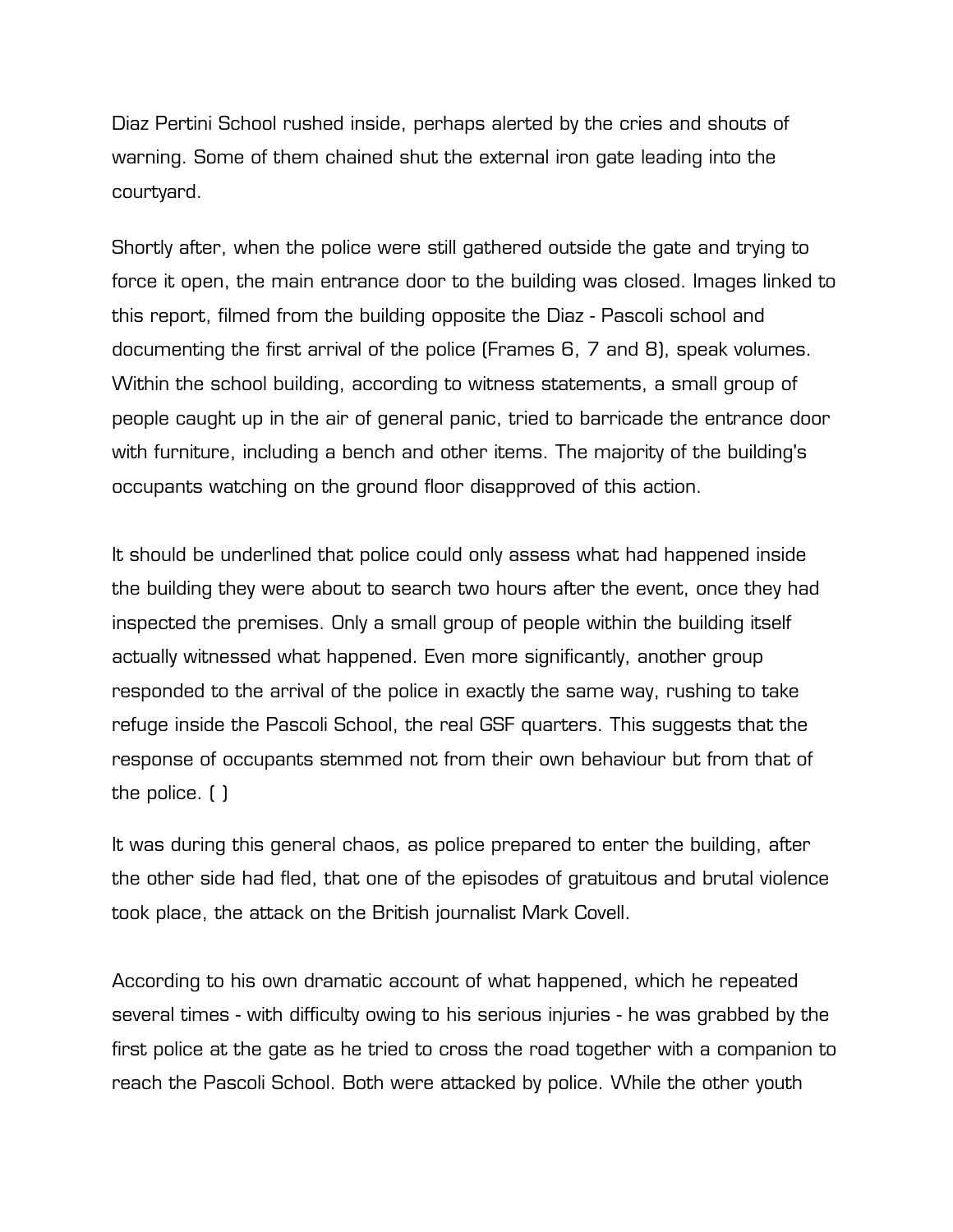managed to reach the building in front by climbing the fence, Covell was instead savagely battered in three successive stages. A film exists of this final stage, fully confirming his story. However, the beating was also accurately described by witnesses looking out the window of the school opposite. ( ) Several sequences have been extracted from the film confirming the time, place and the gratuitousness of the attack. Numerous agents were involved in the attack, which was carried out in the impassive presence of others (Frames 27-46). The resolute nature of the blows by numerous police officers, as Covell had already been attacked and was lying on the ground helpless, bleeding and suffering from serious injuries, led the Public Prosecutor's Office to describe the behaviour as attempted homicide in separate proceedings against unknown aggressors (from the description, presumably members of the Flying Squad Division in the first stage, and, afterwards, judging by the film, from members of other flying squad units or Digos).

At the time the attack on Covell was carried out he was not resisting - a single man surrounded by an army of police officers on Via Battisti - and nor was there any resistance from others. According to police, the active resistance, when objects were thrown, took place during a later period, once the gate had been broken down. Despite this, no matter how grotesque it may seem, Covell was also arrested together with other occupants of the Diaz School.

It must also be underlined that those officers, whose presence at the site has already been testified to, were unable to give any details about what happened ( ). Nor did the police reports contain any mention of the episode in question or the circumstances under which the arrest was carried out.

The account of various witnesses and the unmistakable scenes shown in the scenes, show that the police's arrival on the site marked the start of a situation in which every rule of law appears to have been suspended. Leaving to one side the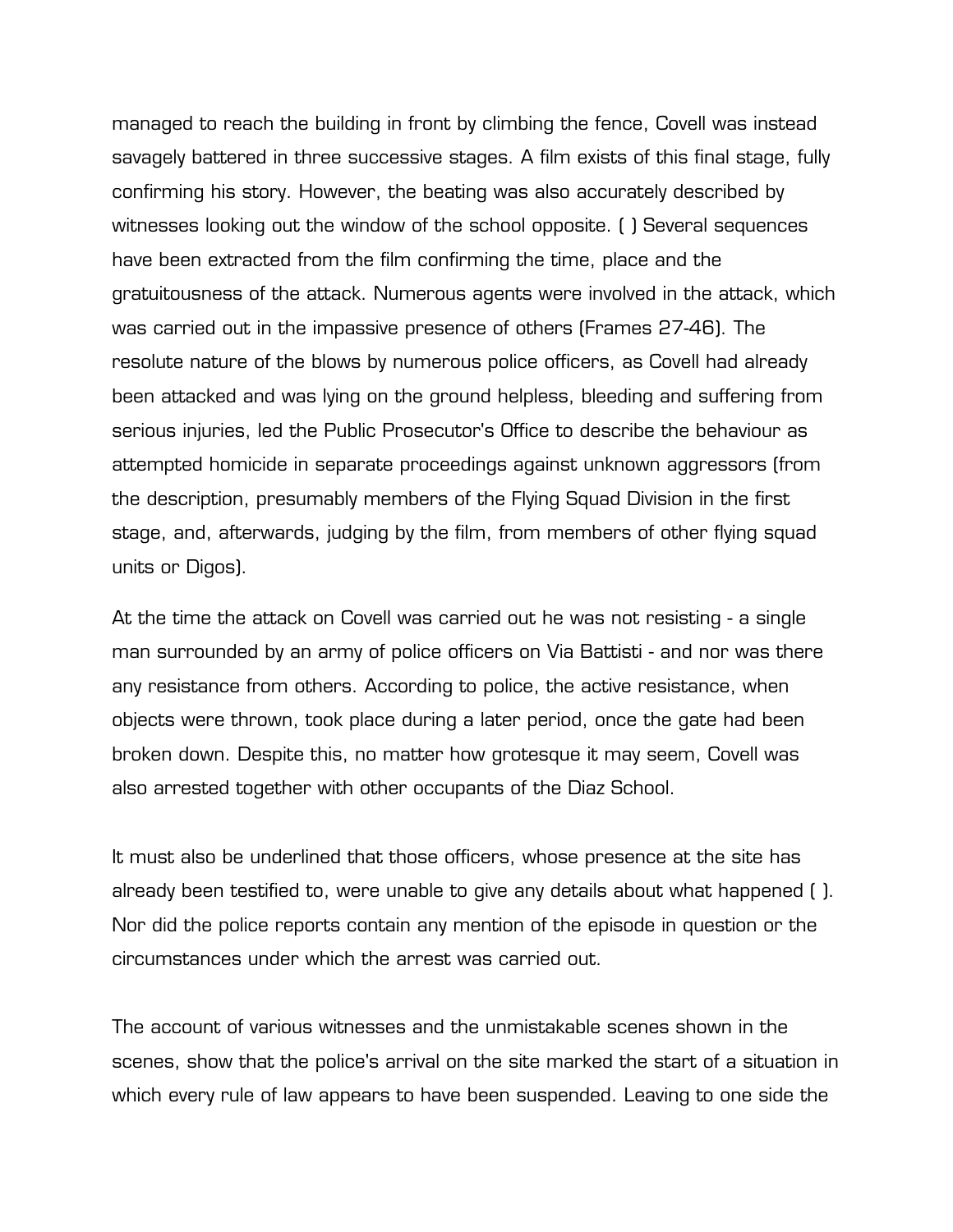use of gratuitous violence that appears to have been a constant element in the operation, it's as though the police carried out - and thought they were entitled to do so - a search of the entire neighbourhood.

During this same stage, immediately before they broke into the building, films show someone being violently knocked to the ground by a group of police officers, in front of Luperi and Mortola. The person was not resisting or rather, was unable to resist. At the very most, under these circumstances, the police were entitled to do nothing more than ask to check the person's ID (see Frames 1-5).

The films also show force being used by the police on people who were knocked to the ground or struck with batons. They had the simple [misfortune] of being in the road at the time the police arrived. Three people moving away from the Pascoli School ran into several police officers who searched and handcuffed them, and put them facedown on the ground ( ). They were deprived of their freedom for several hours before, without any reason, being released. One of them was taken to the Bolzaneto barracks. A similar fate awaited several foreigners. The filmed evidence clearly supports witness descriptions. Several attached frames show the various stages of these "arrests". Particular note should be paid to sequences 88, 89 and 90: the first shows a person knocked to the ground in front of a bald official in a brown suit and light shirt a few meters from the Diaz-Pertini gate; the second shows a person in a headlock on Via Battisti being led by a police officer towards Piazza Merani and Mobile Squad Division vehicle (and later being dragged by the same means); the third shows a group of other people, handcuffed and on their knees, near a few police vehicles.

There are no legal norms authorizing the kind of behaviour described or any operations to "secure" a building, as the arbitrary search operation was euphemistically described, under such conditions.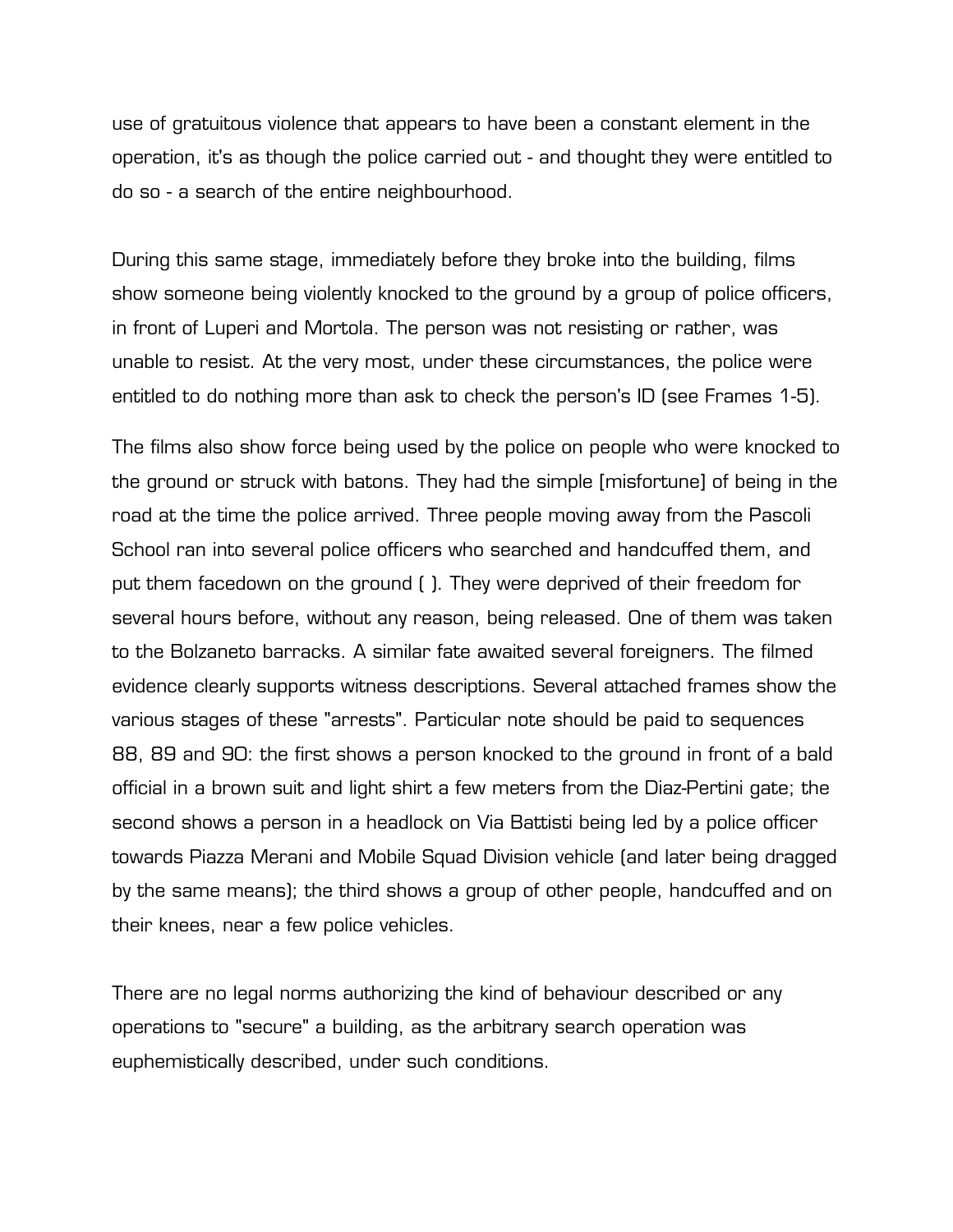At this point, the entire version provided in the arrest report and the records sent to the Judicial Authority appear to collapse. These records unequivocally describe a growing resistance as the police approached aimed at preventing them from carrying out the operation. It was portrayed as a collective action with a certain level of organization and basic tactics on the part of those within the building. According to the reports, after barricading the door, the occupants spread out through the various levels of the building, armed themselves, and greeted the first wave of police with a hail of stones and other objects. Later, they met the police armed with objects they had found to hand, (sticks, wooden spades, bars, metal objects; crime report and Canterini's report).

However, the violence on the part of police can be verified. This was carried out with no other purpose than to achieve a goal decided in advance: that of "putting an end to it all", shown both by their behaviour as well as by what they actually said (reported by various victims testifying to what happened).

The police had not yet entered the building and there were already incidents of absolutely unnecessary and disturbing violence, completely out of all proportion to the situation (the attack on Covell is emblematic of this), as well as illegal arrests.

# **4. The resistance of the Diaz School occupants. The "hail" of objects**

The arrest report and its attachments describe how the police amassed in front of the Diaz Pertini school gate managed to break into the courtyard, breaking down the gate by ramming it with a vehicle. They were immediately greeted by "a heavy hail of objects of every kind" (according to the crime report, stones and other objects as well as glass bottles [Canterini's report]). This hail of objects was fundamental to the charges of resistance brought against those arrested, allegedly "leading agents to the total conviction that young demonstrators inside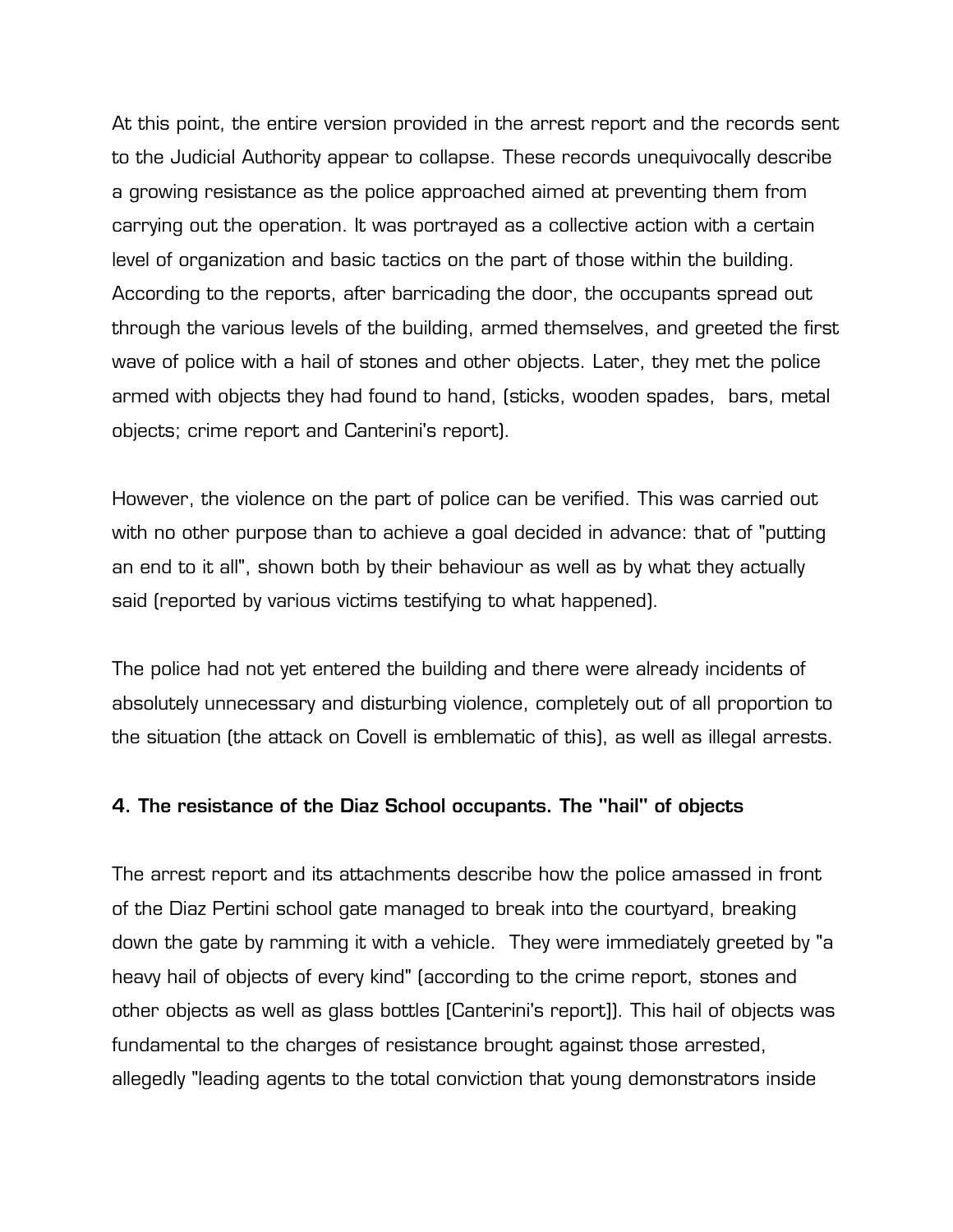the building had every kind of weapon". It appears as though the event never occurred.

This conclusion is arrived at through a series of tallying and divergent elements, including the statements by the defendants, those arrested and eye witnesses present in the building opposite the school, as well as from the film.

The material was already considered at length by the courts during the charges brought against the protestors and dismissed on 12 May 2003. The court concluded there had been no such attack. However, other evidence should be considered here, that either wasn't available, hadn't been provided or wasn't admissible at the time of the other trial, including statements by the defendants and the films.

The police statements are utterly contradictory on whether and how many objects were hurled. These statements also contradict the arrest report. The contradictions are extreme.

All the defendants admitted there was no "heavy hail" of objects as described in the arrest report. The hearing allowed them to "clarify" that they had inferred the hail, mainly through the noise of breaking windows or the movement of fleeting shadows through the windows. Those that insisted they saw the objects were unable to say with any certainty where in the building they came from.

This is not just a game of semantics or twisting details of an event that actually occurred. It will be shown that the only objective proof that the occupants resisted, which lay at the core of the arrest report, has been undermined. In other words, the fear of a "heavy hail" of dangerous objects was the only evidence of criminal conduct on the part of those arrested.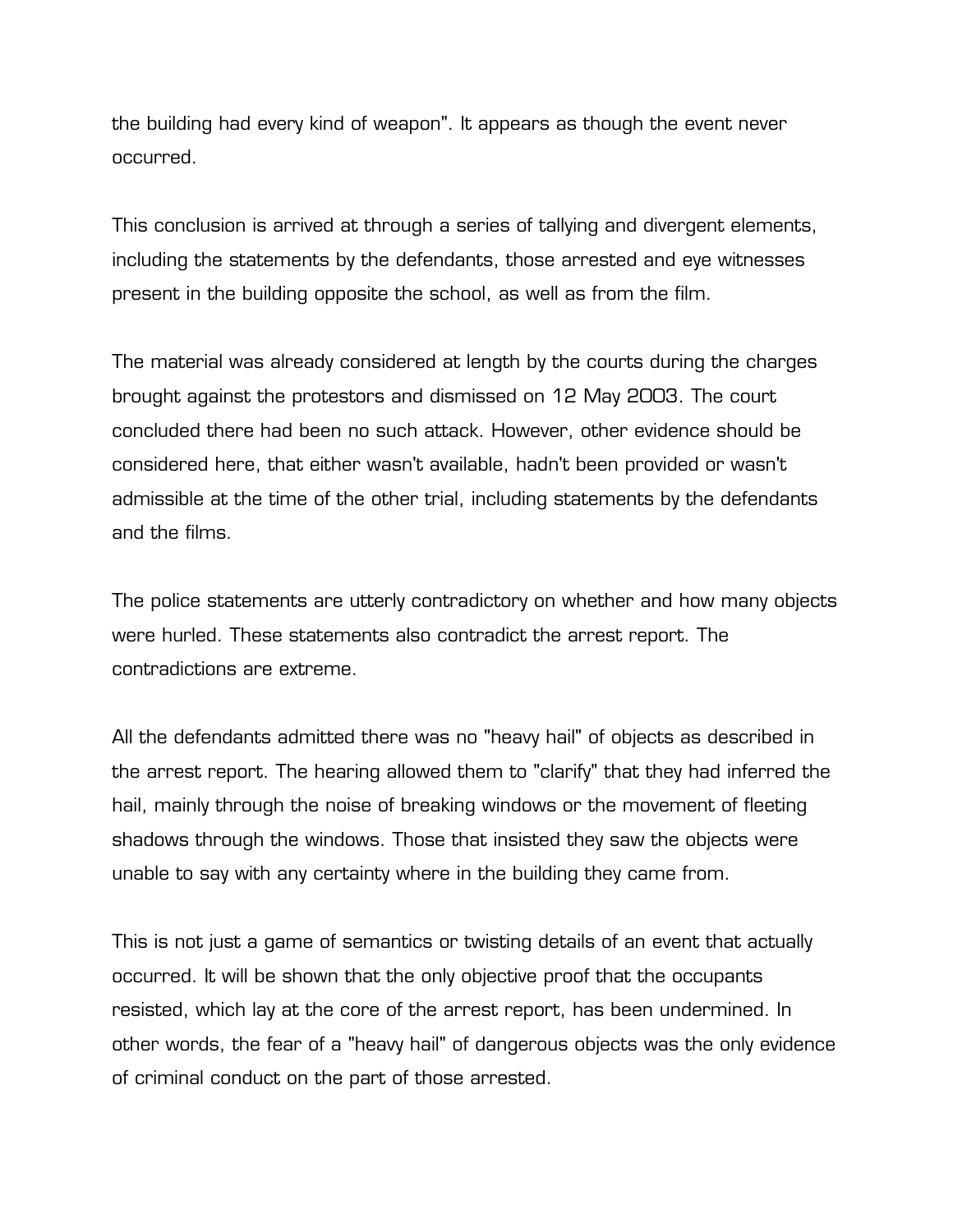While it has been shown that a few objects were thrown, this is a fundamental distinction indicating that not all the occupants could be charged, even at an abstract level; at this point some should have automatically been excluded from the charges.

What sweeps away the official version more than the contradictions, illogicality and vagueness over the origin and type of objects, is the video film of the event.

Having seen the film prior to the interrogation, the defendants referred almost exclusively to the recollection of the Flying Squad Division raising their shields, as though attempting to show the truth of [the rest of their] account. This occurred but only briefly in the final stage of the Flying Squad Division entering the building, as they were the only ones with shields.

Even this description of the shields is subjective -given that the film shows nobody throwing things, no objects flying from windows - and serves to undermine the arrest reports' claims that when police entered the courtyard they were greeted by a hail of objects aimed at preventing the officers from approaching the building and its entrance ( ).

Furthermore, two members of the Flying Squad Division Flying Squad Division who say they were in the front lines, Fournier and Inspector Panzieri, deny that any objects were thrown. The other squad chiefs in the Flying Squad Division, some of whom gave the order to raise the shields, were unable to describe the objects thrown. Their statements seem improbable given that they described a series of different objects (rubble, iron bolts, earth, tiles), all of which were identified through the sound they made when they landed - which also allowed the listener to conclude they'd been thrown from above ( ).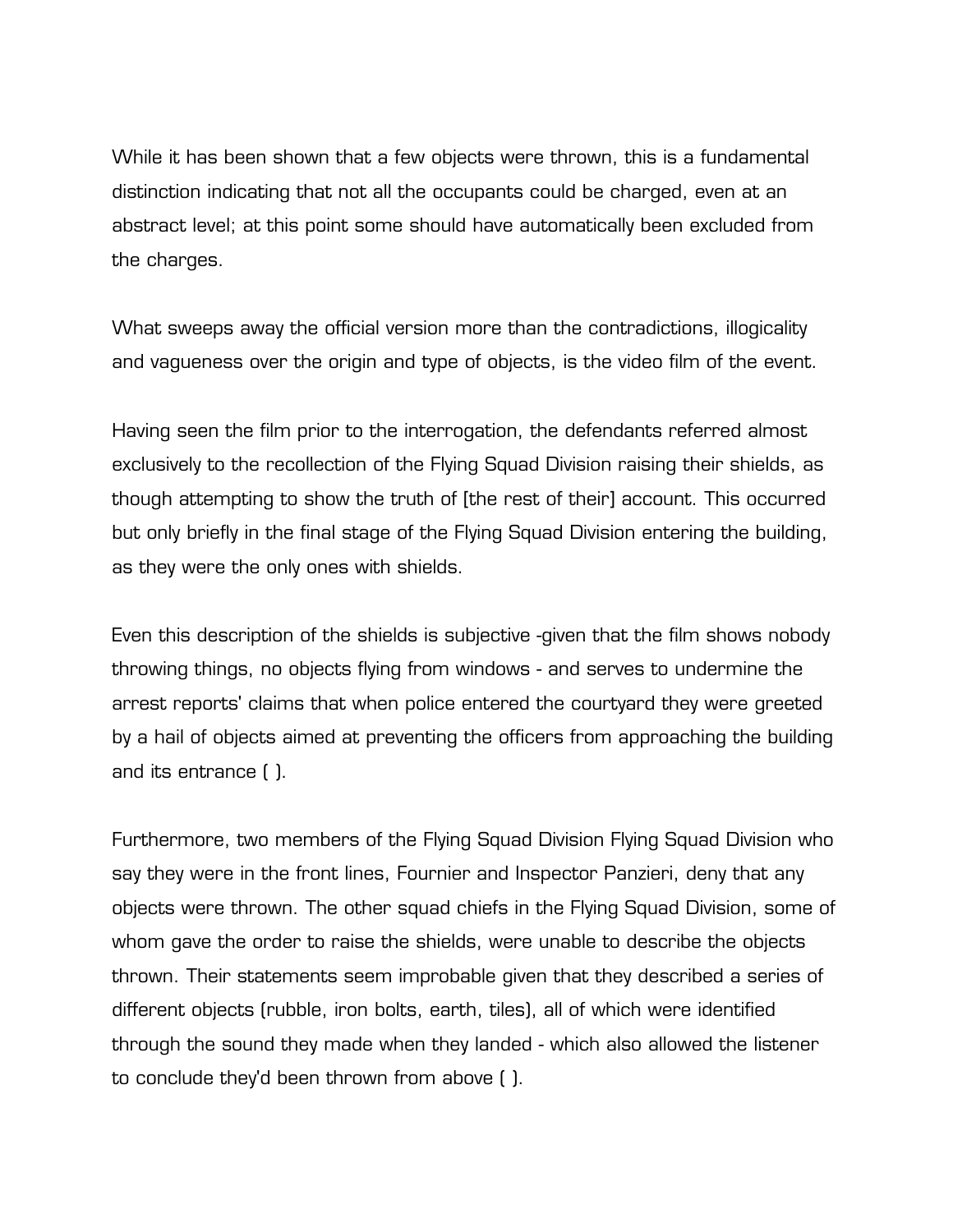The hail of objects caused little injury to officers engaged in the operation. Only three reports describe injuries from the objects, all of which in circumstances that are cause for concern.

Atillio Tarallo was hit on his "right wrist by a stone" causing a "sprain as shown in the medical certificate". It is difficult to reconcile the slight nature of the injuries with a blow from a falling stone. Gianluca Salvatori was "hit by a chair hurled from the second floor, fracturing his nasal bone". The lack of details and corroboratory accounts undermine this account but even if it did happen, it was once the police were inside the building and cannot be deemed evidence of attempts to prevent them from entering. Castagna stated that he received a sharp blow to the back of his right hand as he sought to open the main door of the building caused by "a stick thrown from above together with other dangerous objects". The video film and the layout of the door and its surroundings make this very unlikely.

These are the confirmed facts. All the defendants denied there had been a heavy hail of objects as described in the incident report. The versions are so confused, unlikely and contradictory that they cannot, with a minimum of common sense, be considered true. Not a single object was collected from the ground as evidence.

The film shows no dangerous objects on the ground able to back up the version of a "dense hail" at the time of the events, nor were such objects noted on the ground during the inspection the following day (by the Carabiniere of the Northwest Provincial Command on 23 July 2001).

The film shows that at the moment the shields were raised, those men beside them without shields were not being hit by flying objects nor do they appear remotely disturbed. None of the policemen are trying to move or protect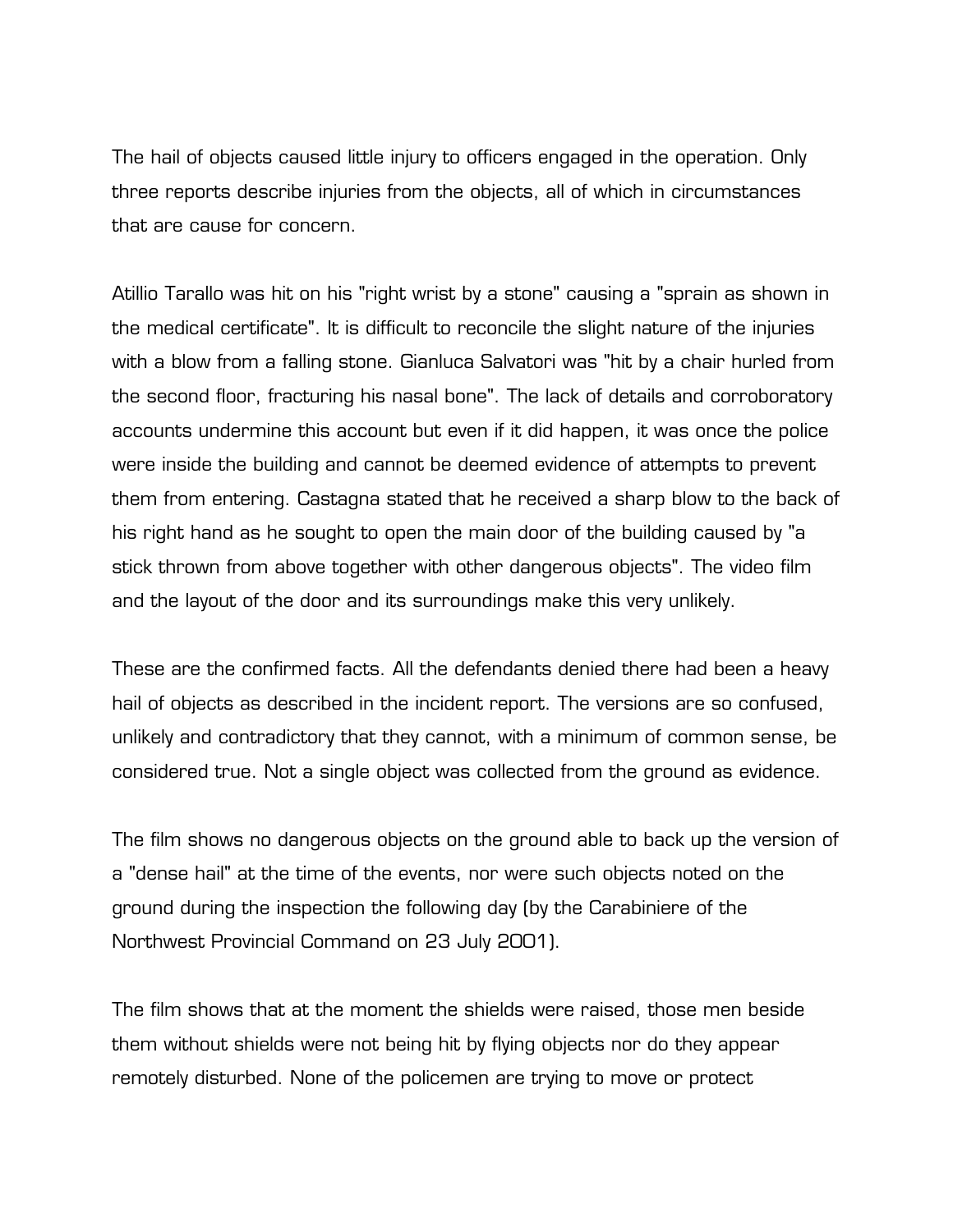themselves in any way, nor are they looking upwards to where the objects were allegedly being hurled from. The attached images are from no less than three separate films shot at different angles showing the front of the building and the police's entry into the school and courtyard (Frames 46-77, as well as 13-26)

Given the location of the police claiming to have been affected, in front of the building, the only way they could have been hit was if someone had been leaning out of the window. The films show no one in this position (Frames 20-25, 48-52 and 71).

Even if some objects were thrown in resistance, it's illogical that this would have come from those within the building with no means of escaping the police, who far outnumbered them and many of whom were already inside and rapidly taking control of the, using violent methods on the occupants as will be described below. Finally, statements by numerous eyewitnesses from the Pascoli building opposite are conclusive evidence that there was no hail of objects (among others, see statements by Luppichini Manolo on 10.3.03; Galeazzi Lorenzo on 23.6.03; Podobnich Gabriella on 23.6.03; H.Campbell on 19.5.03; Cordano Enrico on 6.8.01; Ema Nik Thomas on 3.6.03; Huth Andreas on 19.10.01). Several of these were shooting the film footage that was later acquired as evidence. Equally convincing was the testimony of those inside the building, whose detailed, consistent and coherent versions can't even be compared with the vagueness, reticence and contradictions infusing the statements of the defendants. This analysis could continue but it's clear there isn't enough evidence to support the claims of a hail of objects.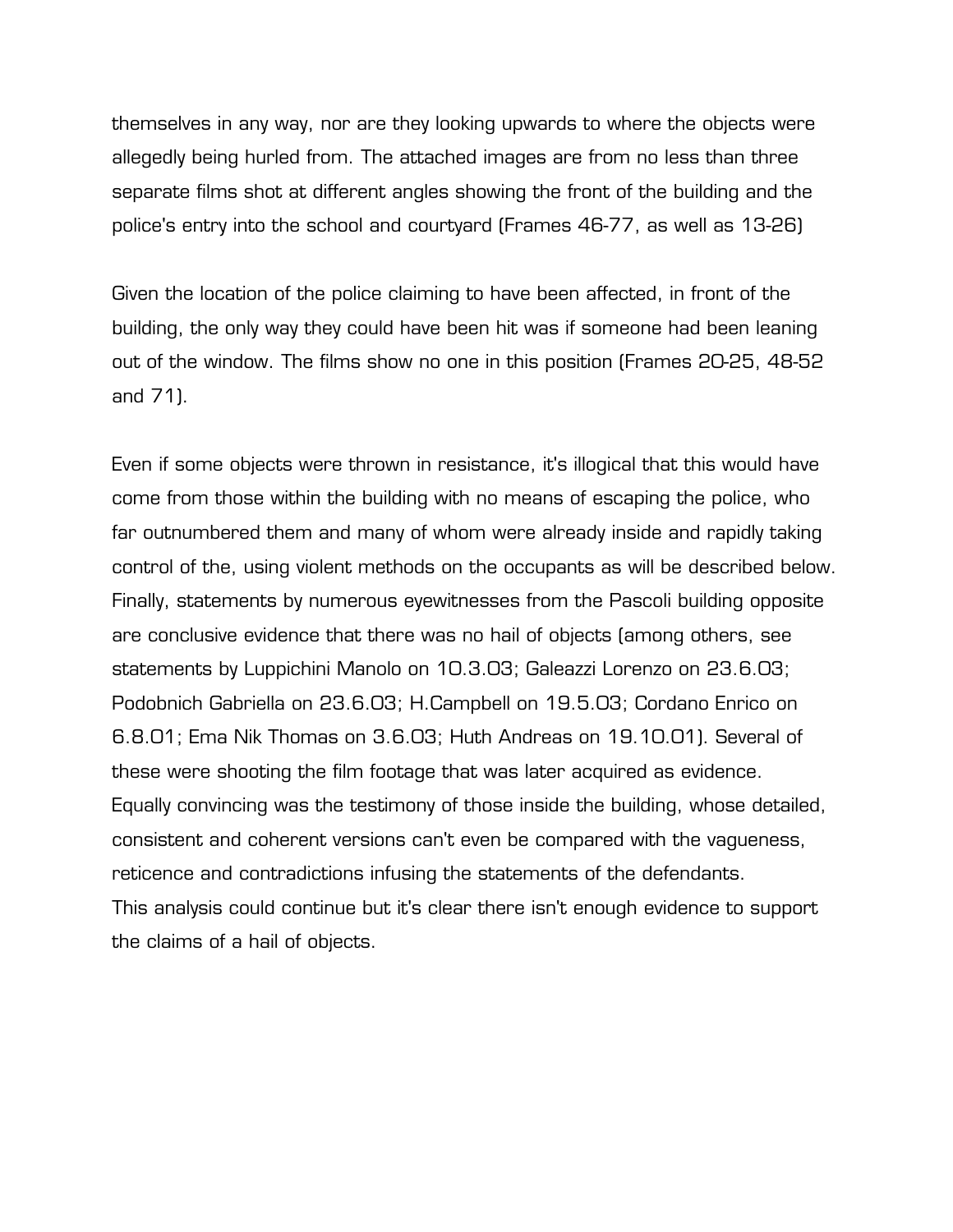# **5. The entry and the armed resistance.**

The entire account of events inside the building following the police entry comes from Canterini's report. The level of detail is intended to justify the operation's extremely high human cost; even official figures state that two thirds of the occupants arrested suffered injury, many of whom had to be taken to hospital on a stretcher. However, there is little detail or explanation on how these serious injuries occurred. The report merely focuses on the levels of "resistance and violence" the police encountered and were only able to subdue thanks to their numbers. Canterini's report states that "some of the occupants" (amended to "most of the occupants" in the crime report) tried to organize themselves and arm themselves with rudimentary weapons.

His report goes on to highlight a "scuffle arising from the resistance, which was particularly bloody and confused" once the police entered. Some of the police tried to contain the first floor while others went upstairs where they "met with equal resistance". The only other detail is the episode in which Nucera was stabbed by a man with a knife.

Canterini concludes with the vague statement that he had noticed "numerous and various items on the ground able to cause injury, such as sticks, chain" and even a large "hammer with a long handle"

The lack of detail regarding a scene that already appears unlikely should surely have led those drawing up the official reports to realize there were gaping holes in the reconstruction of what happened.

It's unlikely that occupants, armed as poorly as described, would have engaged in hands-on fighting with such a large number of police equipped with antiriot gear.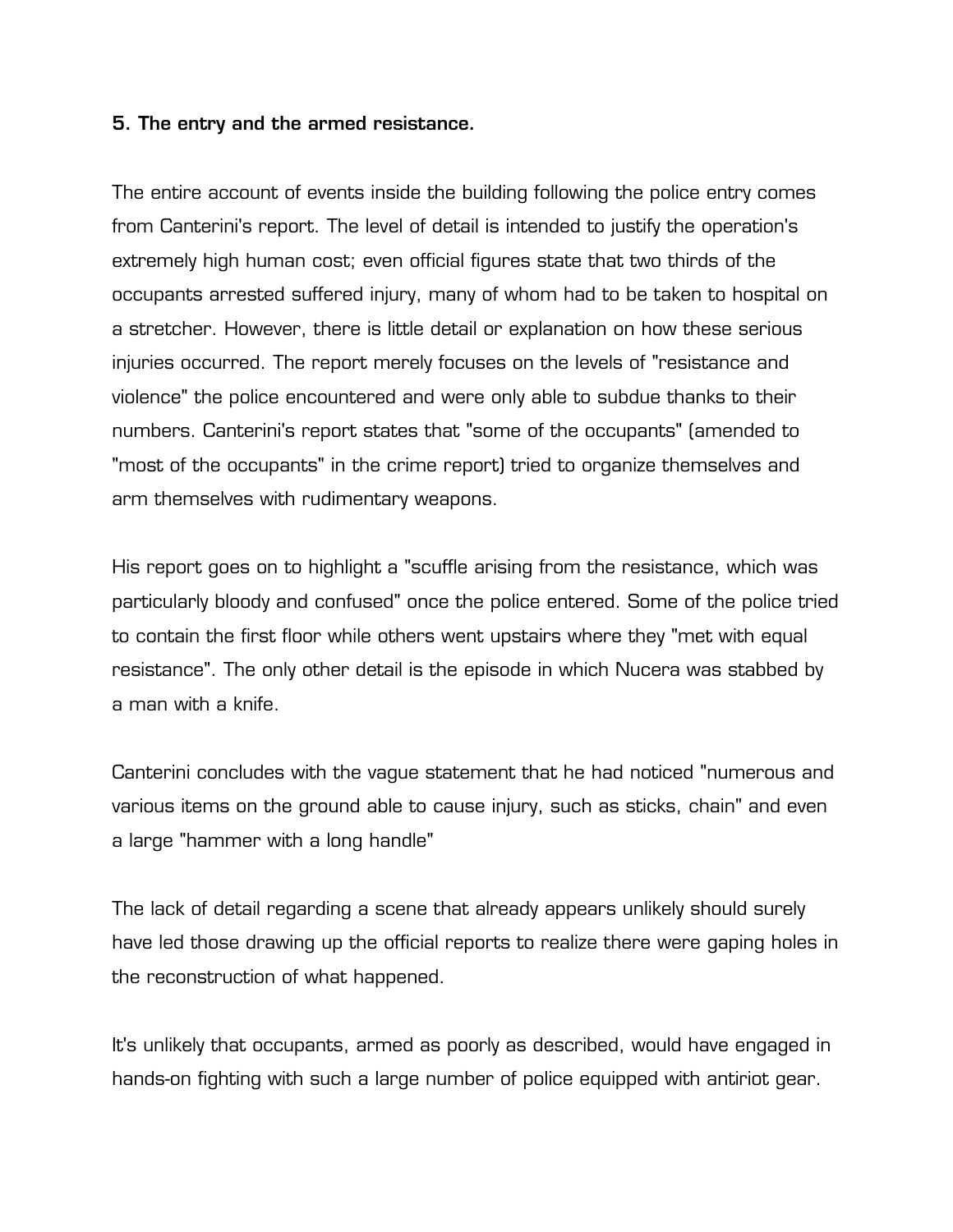This is particularly the case given the difference between the size of the police force and the numbers of occupants. In view of the injuries inflicted on them and the weapons to hand, such as stonebreakers, the occupants would have had to be the wildest attackers imaginable to have forced the police to such extremes in order to "protect their safety".

It's interesting to note the difference between the precise detail regarding the attack on Nucera and the lack of any description on the vicious scuffles in which so many of the occupants were injured.

It's also surprising that the police were unable to identify the alleged attacker of Nucera in the evidence summary, even though he had been wounded and was lying on the ground. The laughable reason was that he was mixed up with all the other occupants being held. This gap is even more serious given that the incident in question was key evidence in the charges brought against all those arrested even though it was carried out by a single individual in a closed room.

Similar considerations arise over why the individuals responsible for the alleged clashes were not identified. The investigative police's record is not only lacking in these basic yet fundamental details, it doesn't even indicate those agents able to testify to what happened. Symptomatic of all this is also the failure to identify any one of the witnesses afterwards, which inevitably resulted in all charges against those arrested being dismissed for a total lack of evidence.

Even the most superficial comparison of injuries suffered by the police and those arrested (most of which extremely serious) should have surely caused the authors of successive reports pause for reflection.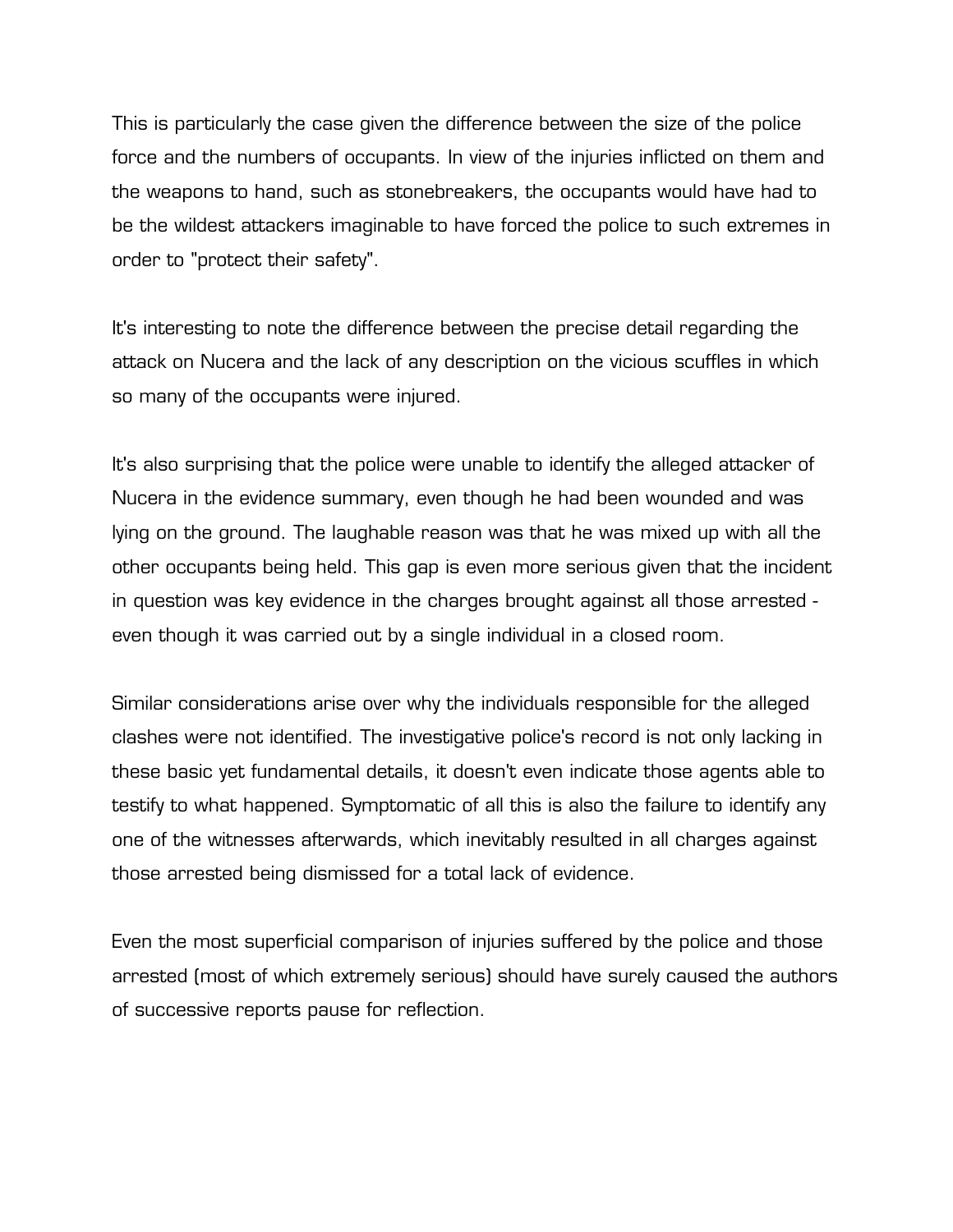None of the police was asked or offered to produce evidence of their injures. They were all treated by police doctors, rendering the value of the medical certificate questionable, particularly compared to the rigorous documentation of the injuries of those arrested. Nor were the injuries compatible with the kind of blows received during scuffles, even less with homemade weapons. They all appeared to have come from occasional blows, sprains and pulls that were presumably accidental.

In part this was admitted by the interested parties. Two of the 17 medial reports, intended to support the claims of resistance, gave no analysis of the injuries. The injuries described could have been caused by something other than the break-in. Another three injuries (Marra, Finocchio and Castagna) occurred during efforts to open the entrance door.

Meanwhile, the injuries sustained by occupants were far more serious and needed hospital treatment. Twenty-eight people had to be kept in for continuing treatment. These were nearly all instances linked to cranial trauma, arm fractures, a clear indication of the levels of violence used on those arrested. It is difficult to ascribe these injuries to deliberate scuffles; instead they seem to be have come from attempts at self-protection, when the subject was on the ground and completely harmless.

The high number of injured among those arrested - 62 and three reserved diagnoses - was a clear sign that the situation had gotten far out of hand and should have raised disturbing questions for those in charge.

But questions should first and foremost have been raised by the fact those in charge were there and, as such, were able to inspect the site, hear the screams reproduced in the film, see the blood and many disfigured faces, experience the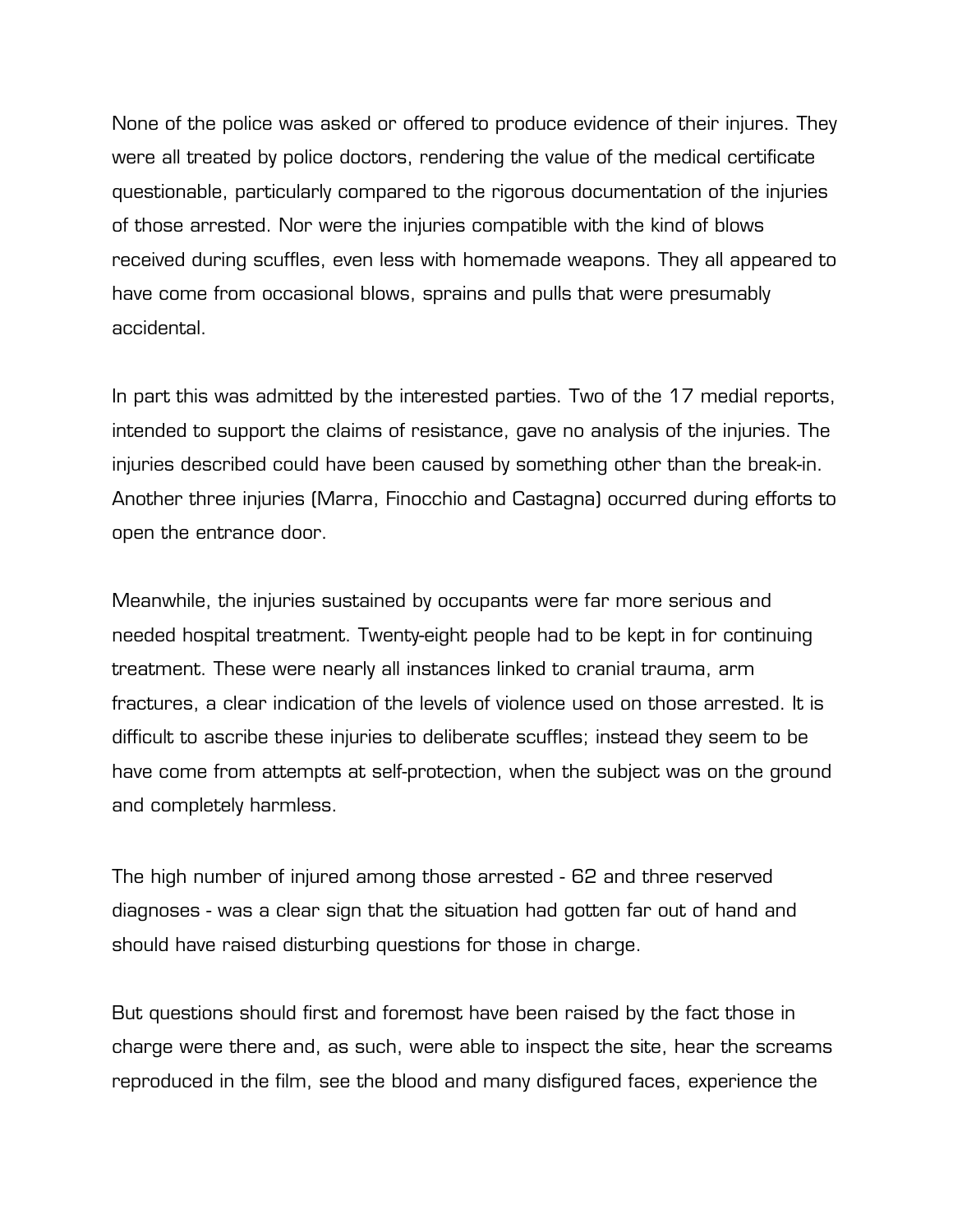bloody horror of the situation, which emerges only from the accounts of those arrested and is inexplicably absent from that of the police.

The police even went so far as to justify the human cost as a predictable and normal development of searches in "particular" circumstances, rather than a blatant sign of degeneration.

The embarrassing official police stance, that the injuries were "pre-existing", deserves little comment. Even the investigative police records admit they were caused during the clashes, showing the difficulty of persisting in an illogical position, lacking in evidence. The actual course of events shows a persistently aggressive and violent attitude by police from the moment they arrived at the school.

Serious flaws began to appear in the police version of events a few days after the operation.

Reports after the events by squad chiefs of the  $7<sup>th</sup>$  Unit of the Rome Flying Squad Division, the largest group and the first one into the school, immediately began distancing themselves from the subsequent violence, even though they reiterated the hostility of the occupants. Some even said they had witnessed scenes of gratuitous violence against those arrested, carried out by police personnel from other divisions.

Once the Public Prosecutor's Office started its investigation and began questioning Canterini, claims in his own report that had been the basis of the arrests regarding the resistance of the occupants appeared less and less certain ( ); even before this, Canterini had drawn up another report with a different version of events, in which he described the resistance as exclusively linked to the actions of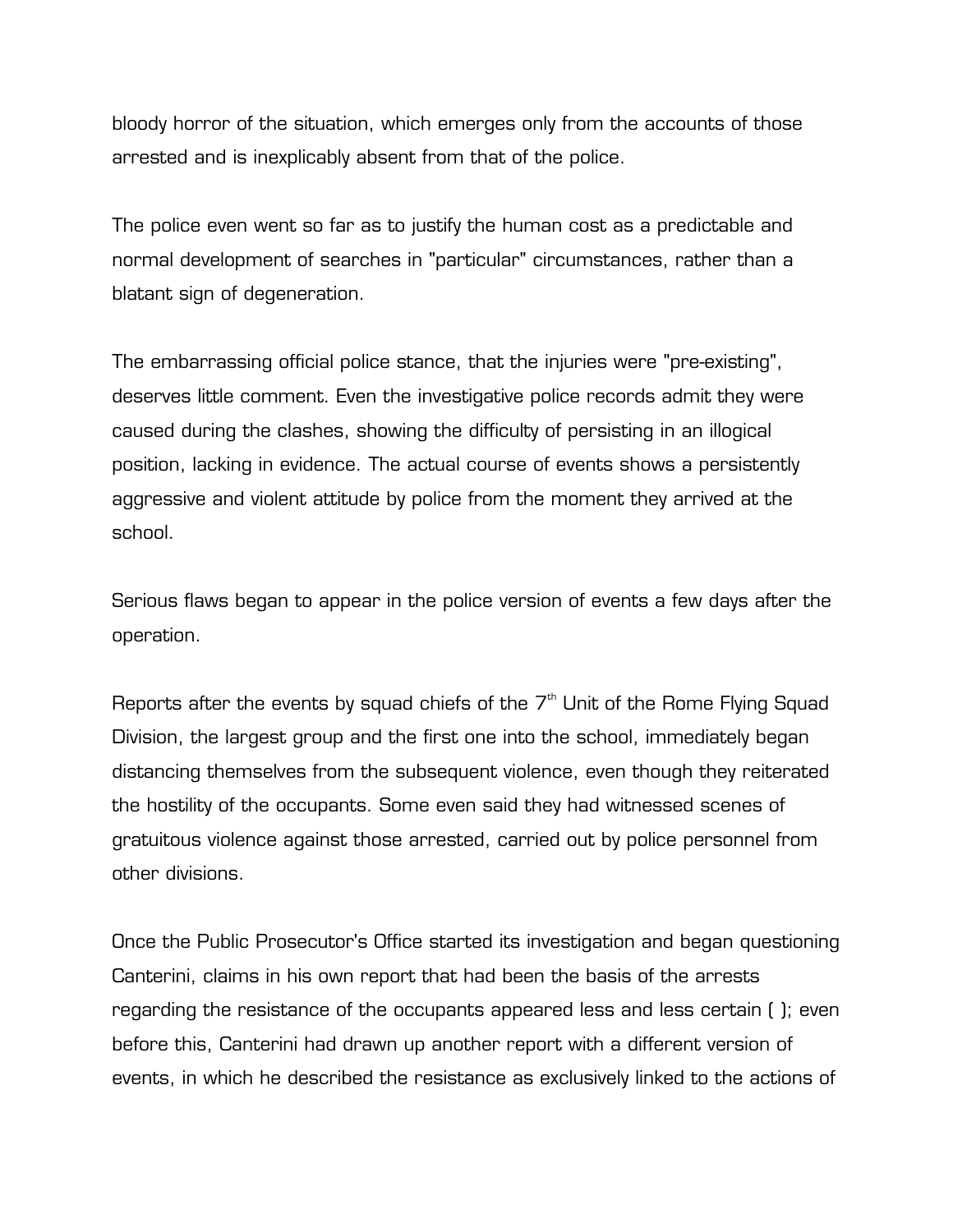unidentified other divisions, which he said had entered the building first. In this respect, his version was in line with that of the squad chiefs.

Fournier went further. He described how, as one of the first in the building, he'd found numerous people with injuries on the first floor, where he said there was a "bloodbath". The violence was blamed on other officers. In Compagnone's report, confirmed in his interrogation, he described agents "beating youths like wild beasts. One of the youths was on the floor in a pool of blood and showed no signs of life".

Details in the victims' statements indicate that the most vicious episodes were carried out by police wearing the uniform of the  $7<sup>th</sup>$  Unit commanded by Canterini. These details are confirmed in reports and interrogations of that unit's squad chiefs but as though they had merely witnessed an act being carried out by men from other divisions. Officers in charge of the other divisions maintain they are personally not able to testify on anything, as they entered the building after the supposed resistance had already been overcome. However, some did mention that they had had to intervene to calm other police down and to stop episodes of gratuitous violence by the  $7<sup>th</sup>$  Unit.

It therefore seems clear that the charges in the arrest warrant were not based on a police version of events able to refute the claims of the plaintiffs. But while no one could confirm what was reported in the arrest warrant, nor could anyone indicate a direct source for the claims made, even while admitting that there had openly been an unjustified use of force during the entry. So the inevitable question is how did the official version move from the "bloodbath" (described by Fournier) to the "pre-existing bruises and injuries" of the official communiqué or, as Gratteri saw it, to standard search practices in the case of certain situations.

## **6. The reconstruction of what happened.**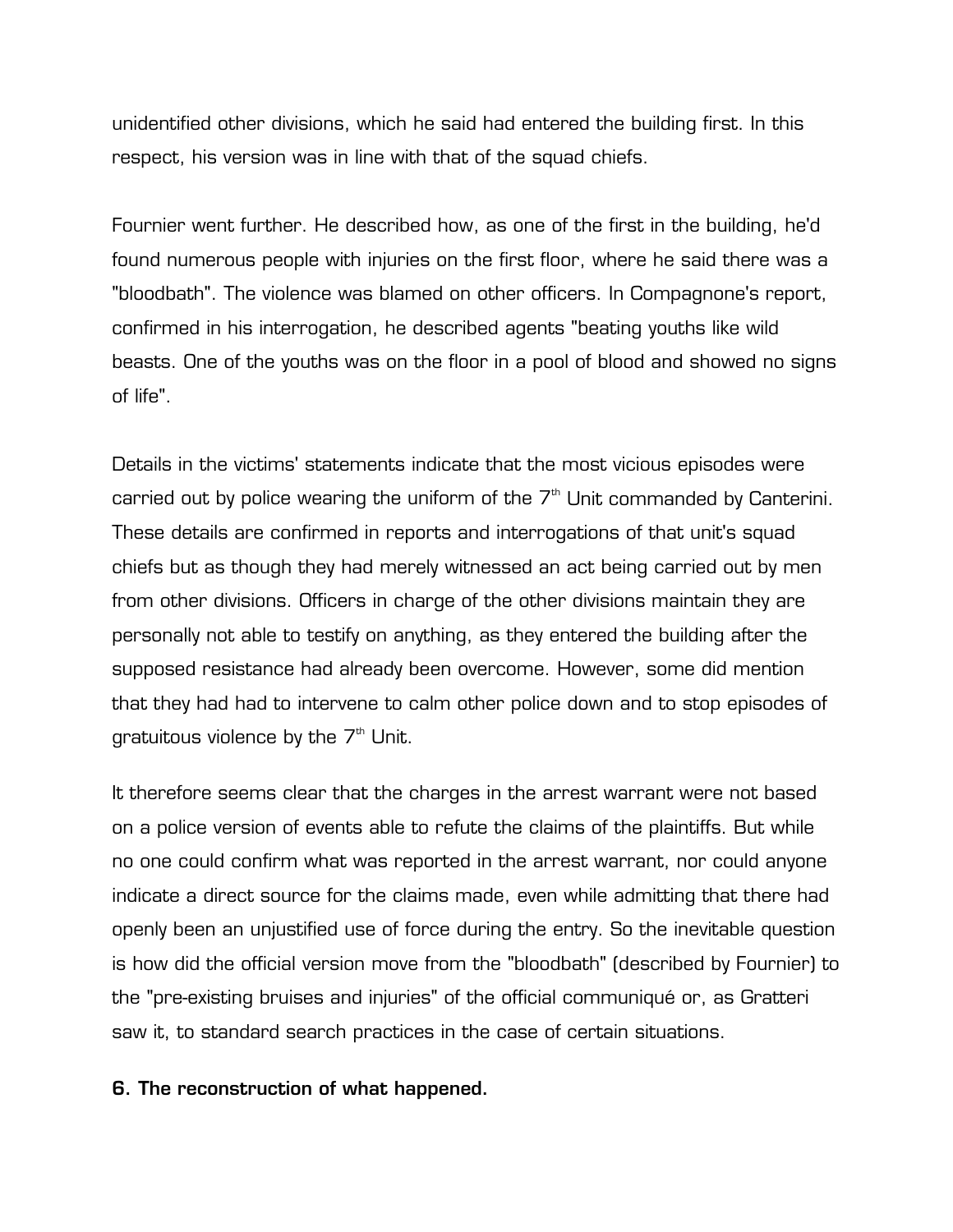What actually happened was vastly different. Police saw those arrested as all part of a single group, conspiring to commit crime. But the only thing the group shared was their version of what happened. A single, powerful and coherent story was all that linked a 20-year-old American student from Oregon, a reporter with a respected Italian daily, a 63-year-old Spanish lady living in Germany, a Turkish exile granted political asylum in Switzerland, a violinist from Berlin and young people from a variety of places. This detailed account emerged after hours and hours of questioning by Italian and foreign magistrates.

The statements of those arrested were given in conditions that assured their genuineness. Despite the number of those arrested, each one had experienced their own horrors, and from the earliest stages, the statements were given to different magistrates under conditions allowing for no contact or interchanges. Receiving the same version of events from someone in a Genoa hospital and someone else in a Piedmontese jail makes this version particularly powerful. The immediate forced deportation of many of the foreigners, who were accompanied to the borders, prevented most of them from communicating with each other.

Yet in international rogatories their stories all tallied, creating a single picture of what happened inside the Diaz School.

As a procedural point, it should be noted that Italian law lays down strict requirements on how rogatories are carried out. All statements obtained this way were similarly in accordance with rigorous obligations under foreign legislation ( ).

The precision of the plaintiffs' accounts, combined with the video and photographic evidence, allow for the reconstruction of every inch of the building and the position and behaviour of those arrested at the time and after the door was broken down.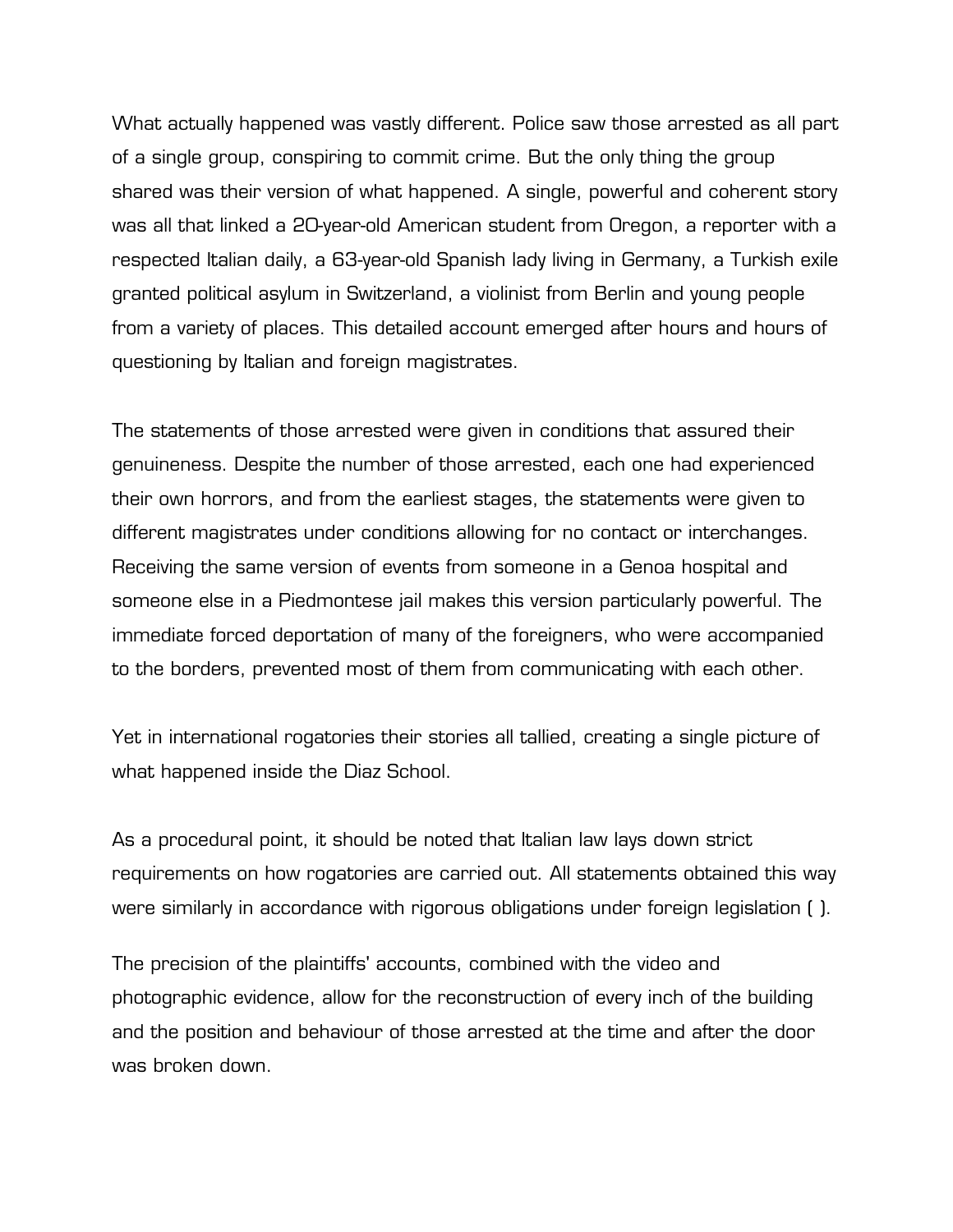The police entered first by knocking down the main door, as shown in films shot from various angles. The squads of the  $7<sup>th</sup>$  Unit, gathered in front of the door, are clearly recognizable from their antiriot uniforms, which has a dark belt instead of the light one normally worn by flying squads, and which includes a matt blue helmet.

The film shows the door being broken down and the first policeman, a member of the  $7<sup>th</sup>$  Unit judging by his uniform, entering the building. He is forced to climb over a kind of bench barricading the entrance (this was confirmed by the occupants' statements). This is clearly shown by the attached images 14-16 and 54-60. Numerous other officers from the same division follow him in quick succession. The police are greeted with a large entrance hall used as a gym, entirely open and with a clear line of vision. The film shows that the lights were on in the ground floor, as confirmed by the statements of witnesses (Canterini's report claims that "in the meantime, the occupants had evidently turned off the lights").

Around 30 people had bedded down for the night in the room, with their personal belongings, bags and sleeping bags. The noise of the entry, the sound of the glass being smashed by police batons, the blows needed to break down the door, clearly woke and alerted the occupants. Gripped by panic, some sought to flee to the upper floors. Most, having got dressed again, were lying still, waiting. A group of around 10 Spaniards were in the centre of the room, right in front of the entrance, and were the first in sight upon entering. According to their statements, and those of others elsewhere in the hall, they were all on the floor, either kneeling or sitting, arms raised in a sign of complete surrender. Having climbed over the furniture blocking the doorway and several chairs, they made straight for this group and began violently kicking them and beating them with batons.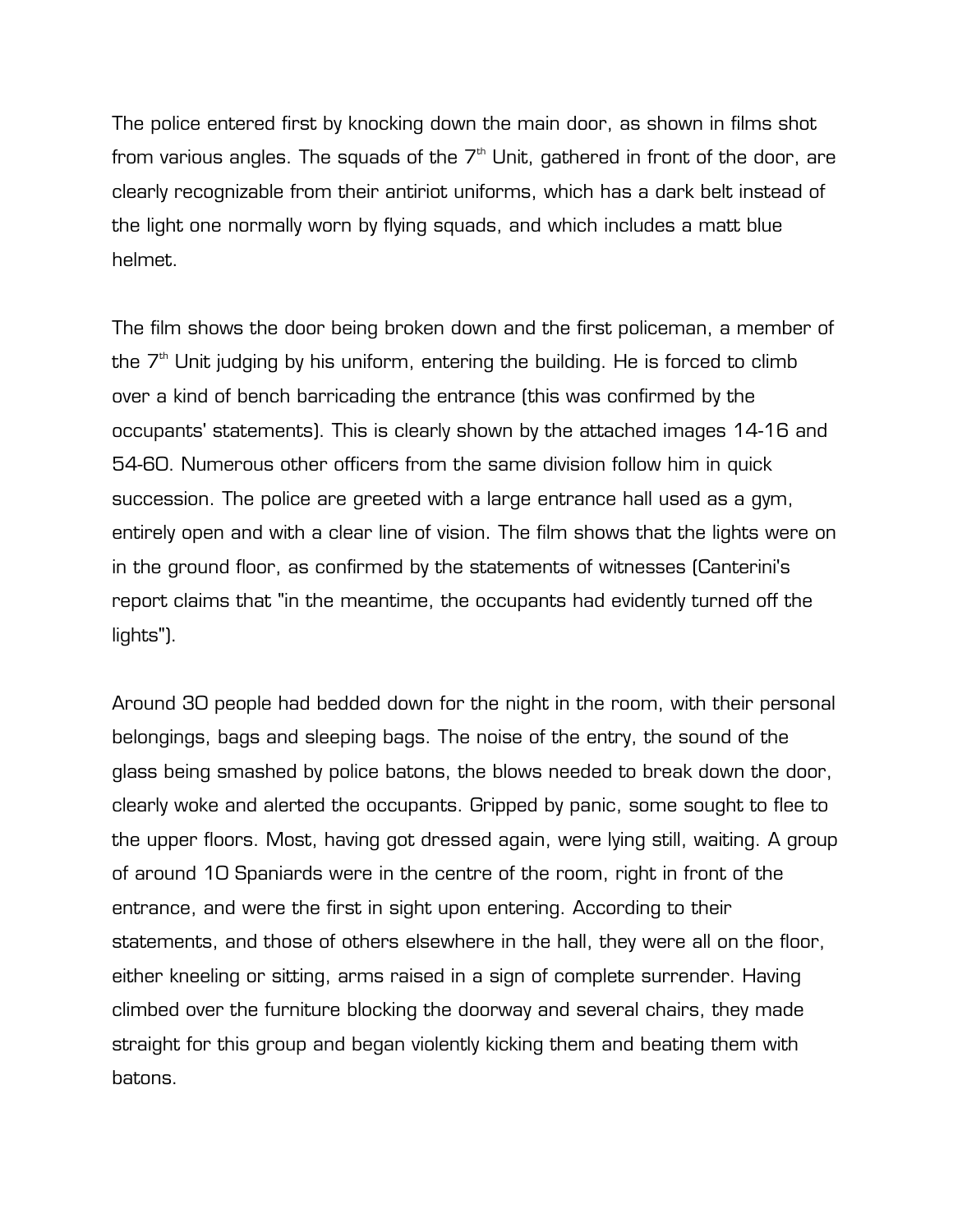Other policemen headed for other groups and began kicking and beating them. In a few minutes, the room was full of police that took control, continuing to beat those present ( ). The description of the police officers' uniforms indicates that those first in the room, responsible for the violence, were members of the  $7<sup>th</sup>$ Unit. Police from other divisions, in plain clothes or wearing police bibs, entered afterwards, according to occupants on the ground floor. Individual statements, which were clear and detailed, describe violence being carried out by these officers as well. After this, the statements describe the entry of plain-clothes individuals in tie and jacket, apparently in a position of command. According to some statements, agents continued to behave violently or with excessive force even in the presence of these individuals.

There was widespread and complete agreement among the plaintiffs' statements on the fact the police, both in uniform and plain clothes, were screaming insults, threats and put-downs at the occupants during the beating. The phrases were even noticed by foreigners and were described in detail by Italian-speaking individuals present. Some of the insults were even made in English. Threats were also made once the situation had calmed down.

In the space of a few minutes, all the occupants on the ground floor had been reduced to complete helplessness, the groans of the wounded mingling with the sound of calls for an ambulance.

The clear line of vision, the lack of exits and the kind of the people in the room add weight to the theory that the alleged scuffles with occupants armed with impromptu weapons could not have taken place. And in fact, the statements of  $7<sup>th</sup>$ Unit squad chiefs, who say they were in the ground floor, contain no mention of scuffles with impromptu weapons.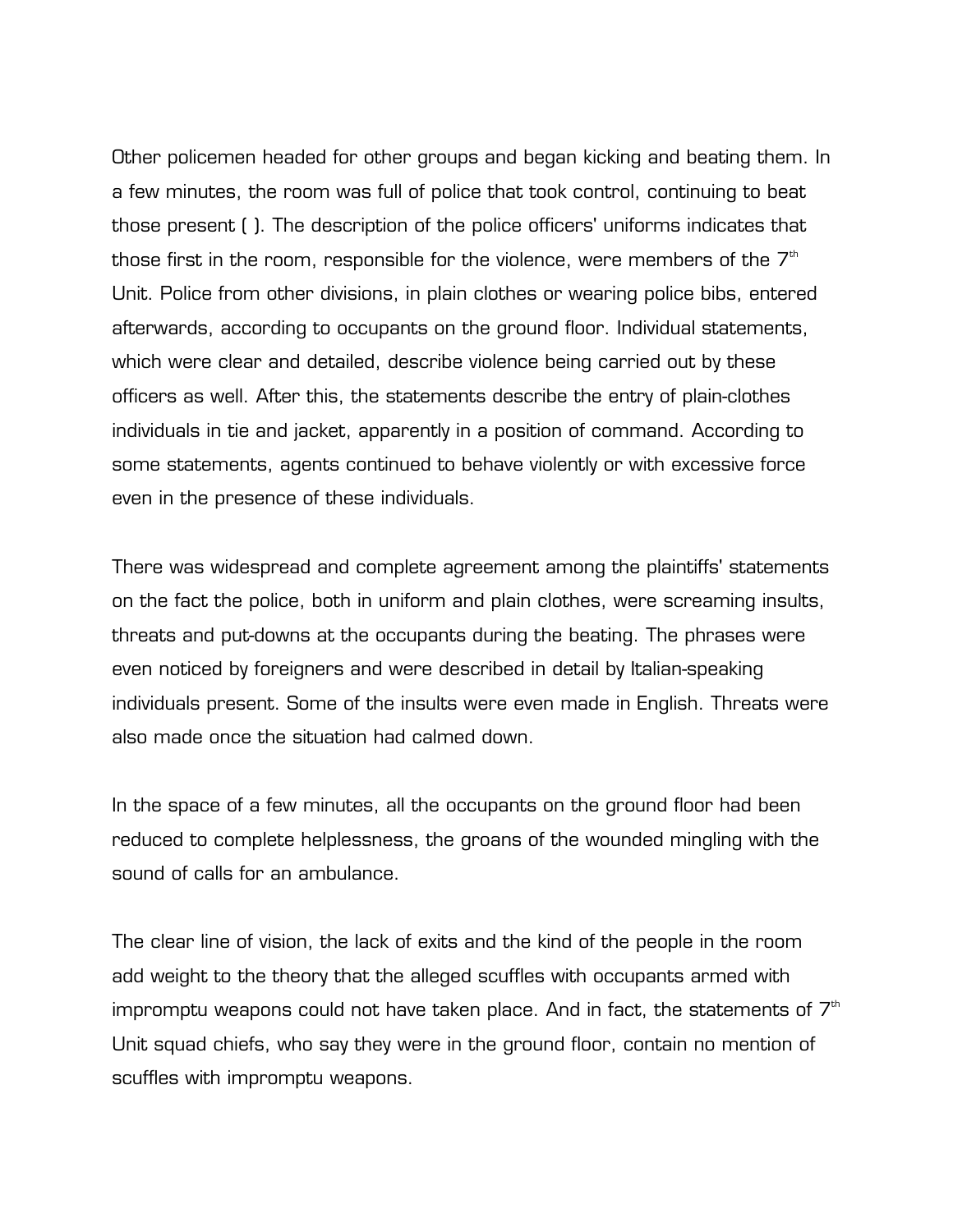The plaintiffs' statements not only render the police version useless and irrelevant, they also highlight the provocative nature of other versions. The plaintiffs' injuries could only have been inflicted under the conditions described in their statements.

Another section of the police that entered the hall headed for the sides of the building and climbed the stairs leading to the upper level. In the meanwhile, around 50 seconds after the front door had been broken down, a side door to the right of the building was broken in, as clearly shown in the films. Other  $7<sup>th</sup>$  Unit squads entered here, but this time with personnel from other divisions. A staircase was located at this entrance, so, given the large number of police already on the ground floor, the new entrants naturally went upstairs. About the same number of occupants were on the first floor as the ground floor, most of whom positioned along the walls of the long, wide corridor from which the rooms led off.

Similar events occurred on this floor as on the lower level, judging from plaintiff statements, which all corresponded. Having heard the screams and noises from downstairs, occupants arrayed themselves along the wall, hands raised in a sign of surrender. Despite the narrow, dimly lit conditions, visibility was still clear here. Statements described the police arrival in precise detail, from the moment they turned into the corridor from the small entrance through to when they started beating the occupants, with determined ferocity, even though many of the occupants were laying on the ground, some in response to police orders. ( )

One of the most serious injuries occurred on this floor, that of Melanine Jonasch, who was left lying on the ground unconscious. At this sight, Fournier (shouting "Enough! Enough!") ordered the police to stop every action and to withdraw. This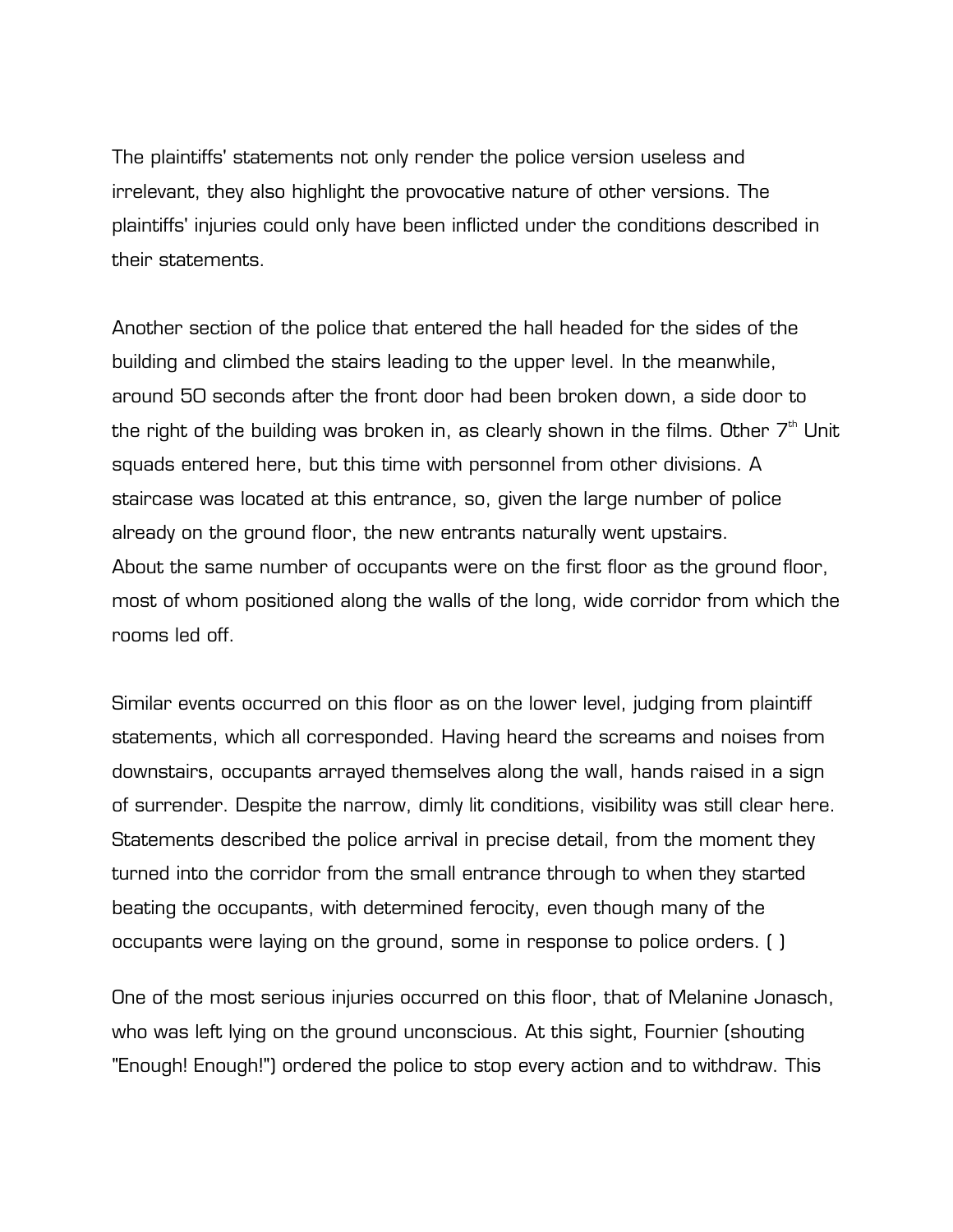was also ordered by Canterini, who had arrived on the scene, as well as officials from other divisions and the top-ranking police officials present.

The victim statements leave no margin of doubt regarding police intentions: the manner in which the injuries were inflicted, the determination of the baton blows, the fact that injured people were struck over and over by different officers, the screams, the insults, the obscene mimes (such as simulating coitus in front of bleeding individuals) have no legitimate justification.

Three people were hiding in another room on the first floor, leading off the entry hall before the corridor, but the police, breaking down this door as they did every other door in the building, attacked them with violent blows. They also threw window frames they found at them. Other police arrived, made the occupants get up and go downstairs, where they were struck again. ( )

All described the  $7<sup>th</sup>$  Unit's entry and its use of tonfa batons. Agents from other flying squads and the Digos said they had witnessed scenes of unnecessary and reprehensible violence on the part of  $7<sup>th</sup>$  Unit.

Witness statements suggest that agents from other divisions supported the  $7<sup>th</sup>$ Unit in its violent behaviour. The films and all statements concur with sufficient certainty that the  $7<sup>th</sup>$  Unit was at the front of the operation. (See images 55-60, in which the difference in uniforms is clearly visible). But there were also agents from numerous other divisions flanking them on their entry into the courtyard. While the claim of  $7<sup>th</sup>$  Unit squad chiefs - that other divisions entered the building before them - is improbable and, furthermore, refuted by the films and numerous plaintiff statements, equally improbable is the claim of other flying squad divisions and the Digos, that they only entered the building once the situation had completely "cooled down". What is certain is that the entire building was occupied by police in around 10-15 minutes. This is to say nothing of further plaintiff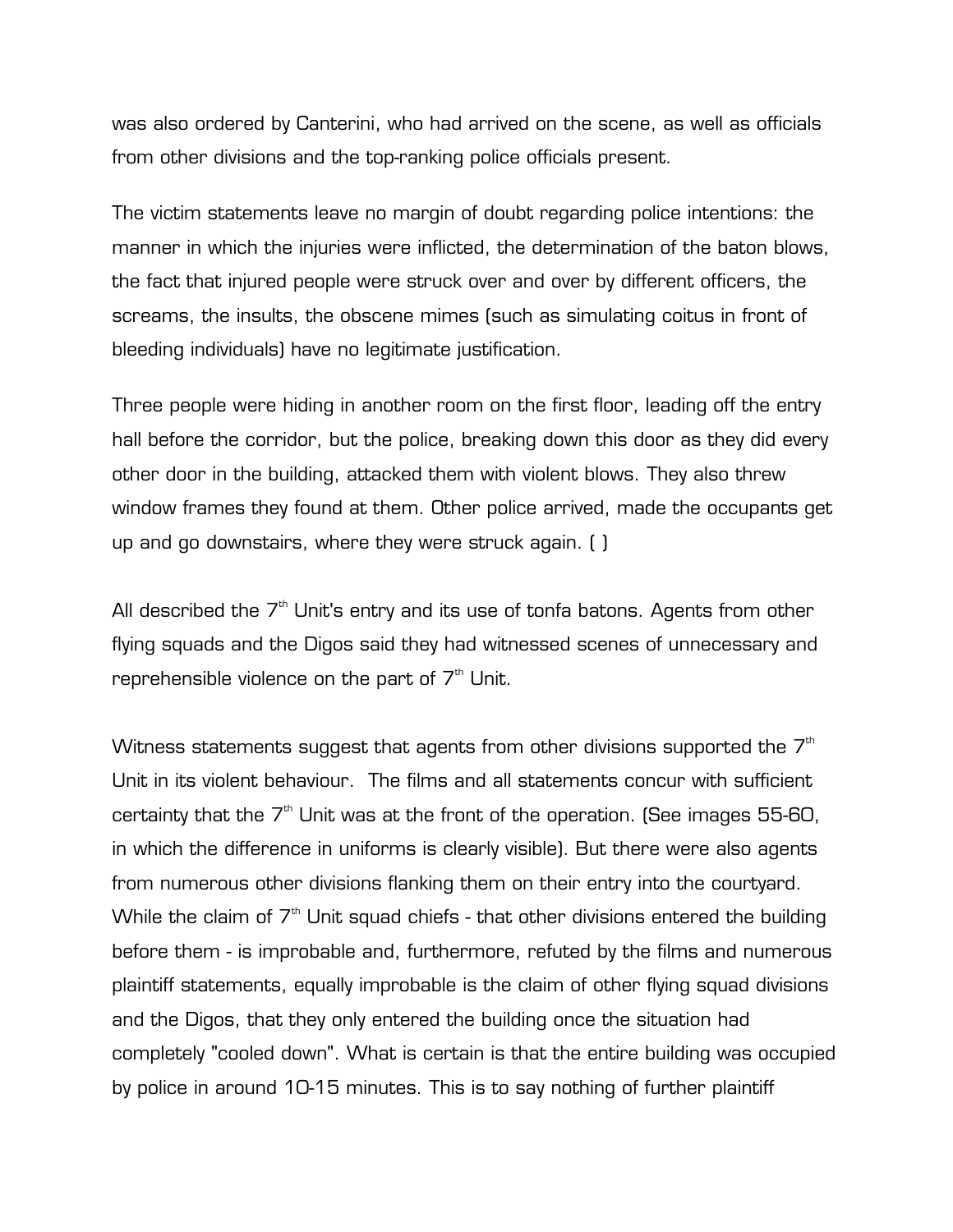accounts of gratuitous violence by men not wearing the  $7<sup>th</sup>$  Unit's antiriot gear, which continued during the transport of those arrested.

There was a much smaller number of people on the upper floors. This is mainly because the ground and first floor were being used as dormitories (even though only the ground floor had been allocated for this purpose). It is difficult to pinpoint where episodes took place, [owing to the confusing layout of the building] but the smaller number of statements also make it easier to form a single version of what happened. All those on the upper levels had fled upstairs in fear during the police operation. Some had managed to escape through windows on the first and second floor using scaffolding (the building was being renovated). Many of these gave up and returned to the building, as did some who tried to escape or hide on the roof. However, the overall descriptions remain the same.

Six to eight people on the second floor threw themselves to the ground at the sight of the police but were still attacked. An even smaller group was hiding in cupboards on the top floor. They were discovered, pulled out, viciously beaten and dragged to lower floors. In this context, the police violence appears more substantial, as it was directed against individual groups or isolated people. The episodes inflicted on Lena Zühlke and Martensen Niels, who were hiding in a cupboard on the fourth floor is particularly shocking. ( )

While there are some points of agreement between police and plaintiff statements, the former contain contradictions or manifest absurdities that are totally lacking in the latter. The occupants' statements are consistent, coherent and logical.

The number of injuries - 87 in total - indicate a use of force so widespread that it could only have been justified in the face of solid, organized resistance, which,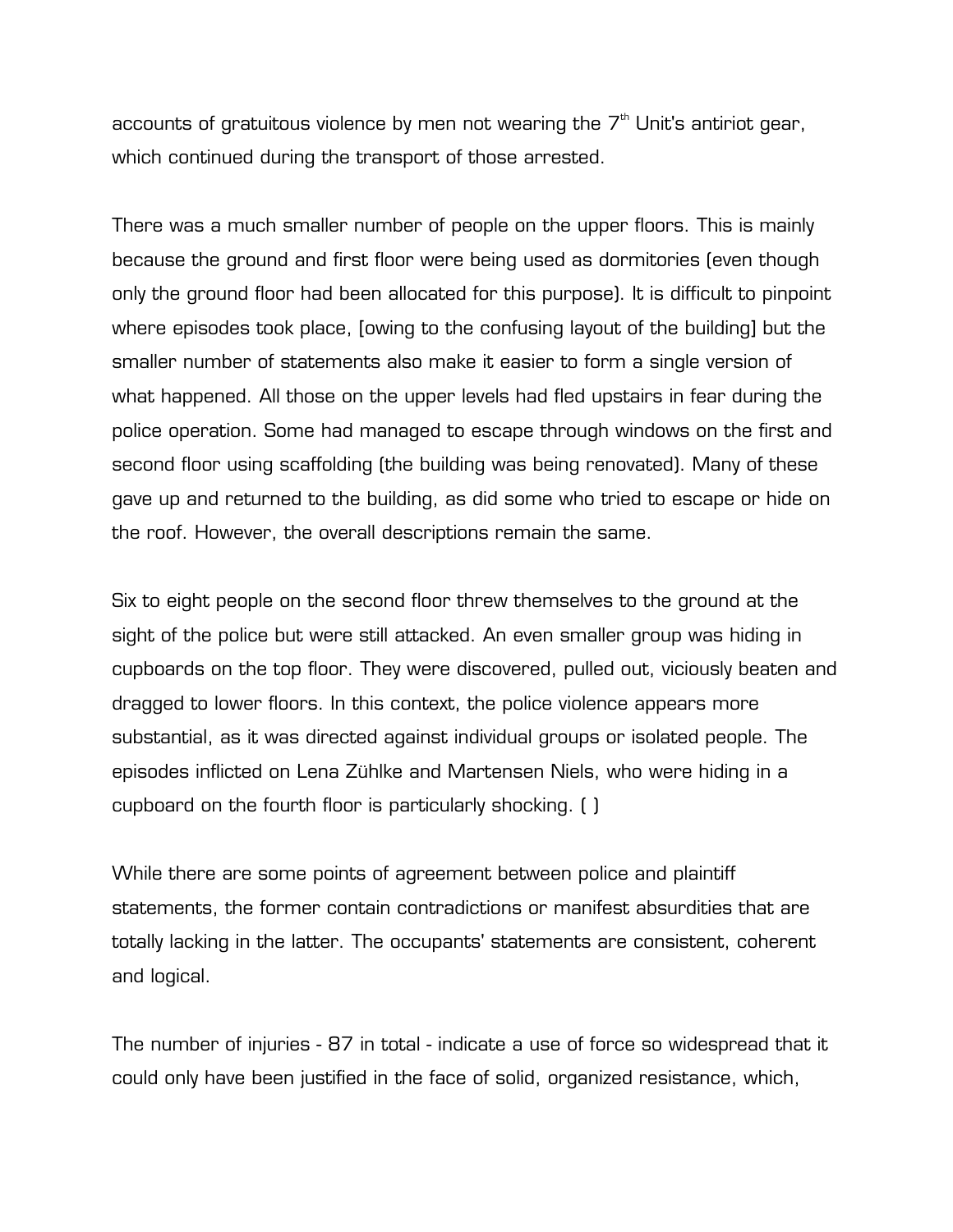statements indicate was far from the case, even in Canterini's report and the official version.

Another consideration is how such a high injury tally was possible in an operation carried out by the  $7<sup>th</sup>$  Unit, a handpicked and specially trained experimental antiriot unit.

Furthermore, some of the occupants revealed they had lost control of their bowels, a detail that hardly appears compatible with an aggressive attitude. Even small details such as this should not be overlooked as they indicate a use of violence expressing furious aggressiveness, revenge and retaliation, as shown by police remarks, reported by the plaintiffs.

Further proof of police violence in the building can be inferred from the attack before the school was entered, as well as the violence, by several divisions, on those who managed to escape the building, which are supported by film evidence.

( ) In particular, the final stage in the arrest of one of these individuals can be reconstructed. This person was first dragged to Via Battisti, perhaps en route to the school, and then to Piazza Merani, where there were several police vehicles. Here, they were subjected to clear violence as they lay on the ground, already injured, before being loaded onto an ambulance. ( )

A number of clear conclusions emerge at this point. The accusations of resistance in the arrest reports and the official records were inconsistent and contradicted each other. The lack of any coherent, single police version, despite prosecutors repeatedly urging those under investigation to reconsider, soon became clear. The defendants merely offloaded the blame onto other, unspecified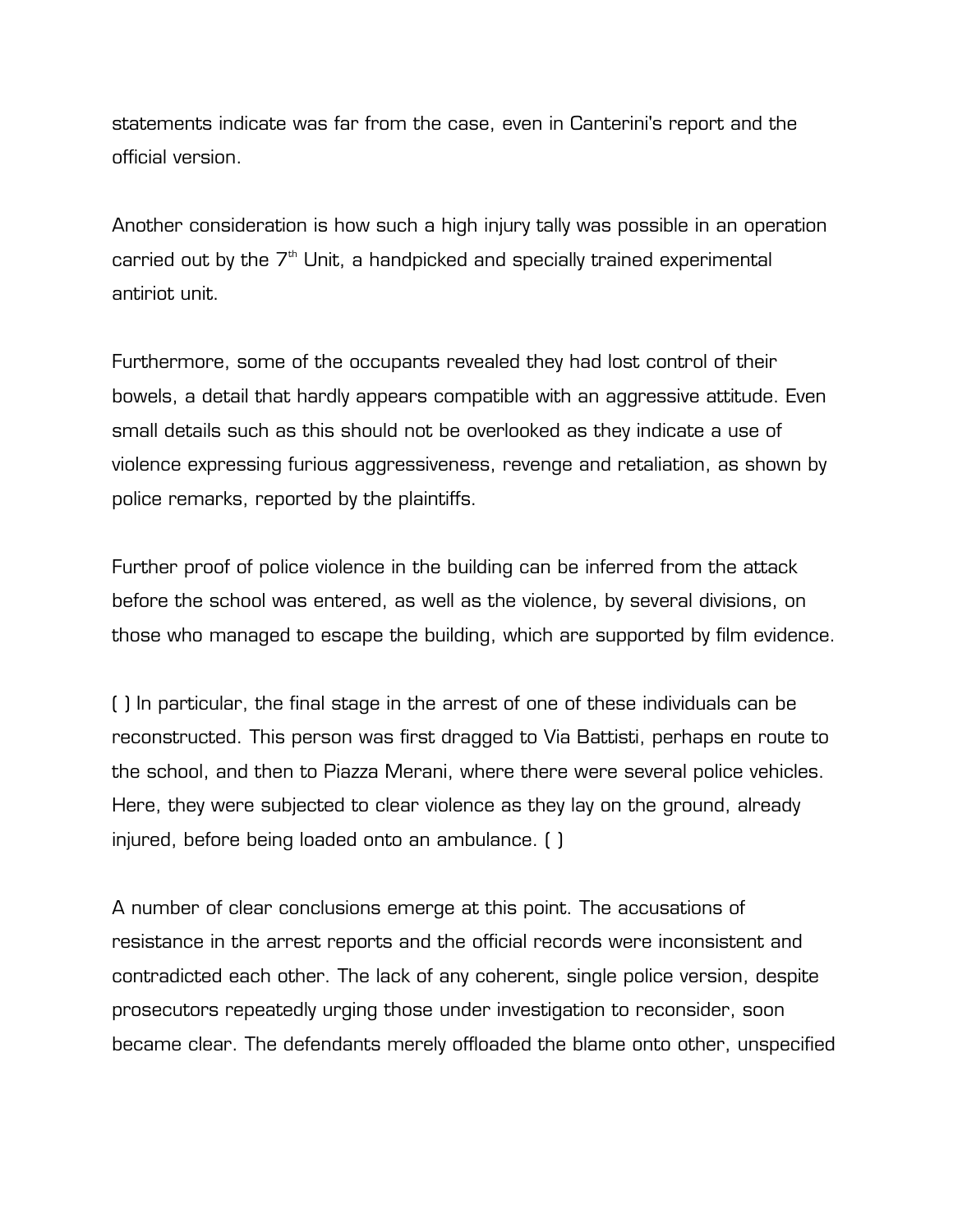individuals, on the basis of whose information false charges were brought against those arrested, as shown by the investigative police reports and records.

In over three years of investigation, not a single one of the 150 police officers reportedly present has provided precise information regarding an individual episode of resistance, the circumstances in which the injuries were inflicted on those present, or even details on how the police came to be wounded. Nor has it been possible to obtain a full list of the police who participated in the operation. Attempts to identify individual policemen of whom photographs and films exist have encountered marked difficulties and even outright obstruction. ( ) Secondly, attempts to offload responsibility for violent actions onto police in other divisions inevitably creates problems.

The vast majority of plaintiff statements, perhaps all of them, indicated the attackers as those in riot gear, in other words, Canterini's unit.

Plaintiff descriptions of the police entering are significant and reliable but they become less precise once the occupants were being subjected to blows and violence, curled up in defensive positions, hands up to protect their heads. It's understandable that they would be too scared to look at their aggressors and therefore be unable to describe the uniforms being worn with any accuracy.

Plaintiff statements say the violence continued, occurring in "waves" during the different stages of the operation and on different floors. There is unanimous agreement that men from the flying squads and the Digos were present during the later bouts of violence, sometimes inflicted on those already injured, including while the occupants were being taken down to the ground floor. Several statements describe particularly brutal attacks by these other categories of police, either in plain clothes or wearing a vest with "Polizia" on it.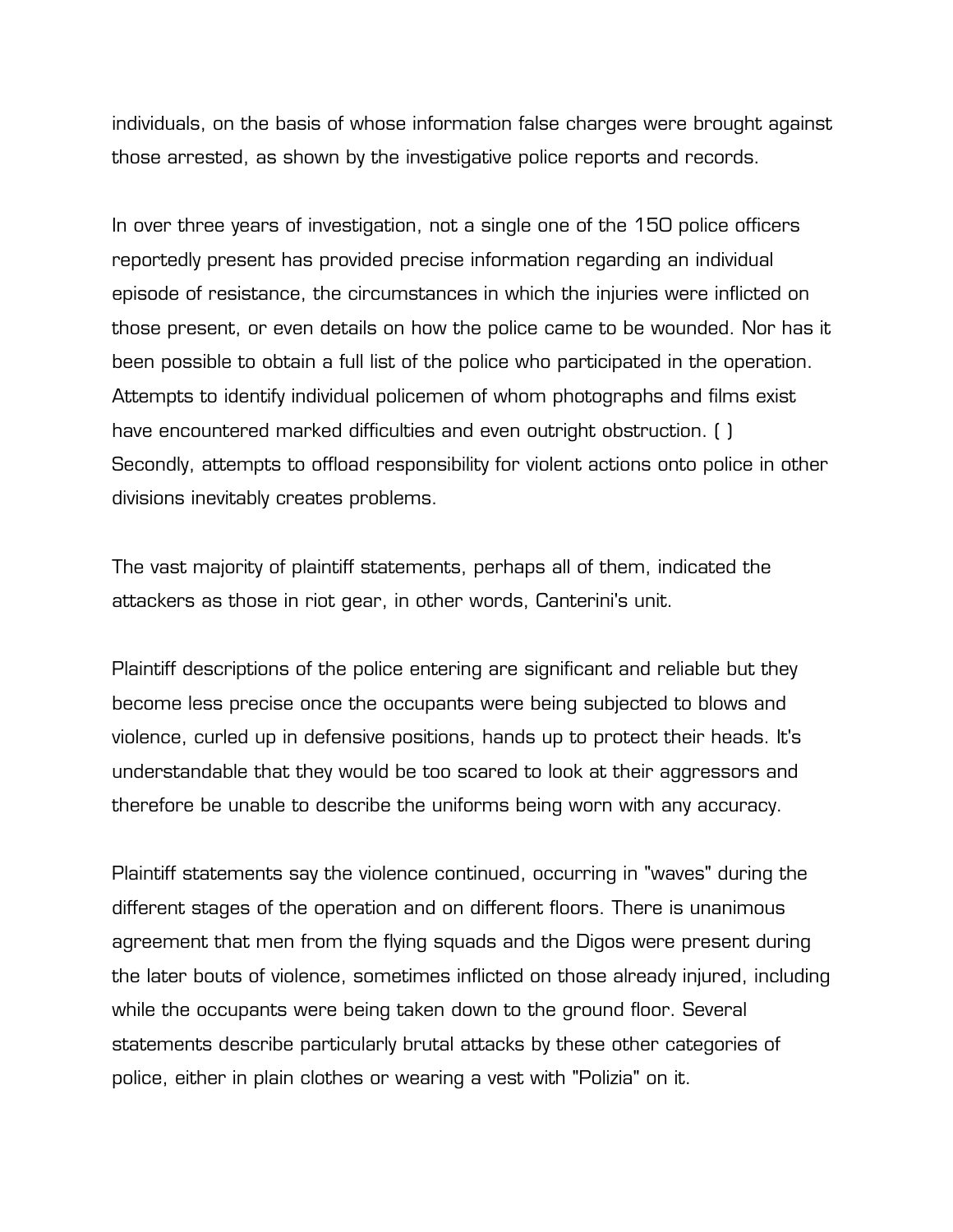The use of tonfa batons and the dark colour of the belts being worn were further evidence of men belonging to the antiriot squad.

It is clear that agents from every division were present, even before the full search, before the identification or removal of the wounded, in other words, during the first wave of violence.

The contradictions, the plaintiffs' statements and the films utterly refute the claims of the  $7<sup>th</sup>$  Unit squad chiefs and commander that other operators materially dealt with the occupants and were responsible for the gratuitous acts of violence.

Equally improbable are claims by plain-clothes operatives (flying squads and Digos) that they only arrived on the scene after the  $7<sup>th</sup>$  Unit had already subdued the situation. This will be discussed in more detail below.

The violence outside the building can only be attributed to police not in the  $7<sup>th</sup>$ Unit, as the latter was exclusively engaged in breaking into the building. Furthermore, the violence outside was carried out by police officers with different uniforms and equipment. Filmed evidence shows that police wearing white belts, ie flying squad officers that weren't part of the  $7<sup>th</sup>$  Unit, were part of the [first] wave entering the building.

Several of the numerous police officers amassed in front of the building had shiny blue helmets, rather than matt blue, ie non- $7<sup>th</sup>$  Unit flying squad police. Other films show them running along corridors on the upper levels of the building, distinguishable by their white belts. In later stages, as the wounded and arrested were being removed, other flying squad agents are shown entering the building.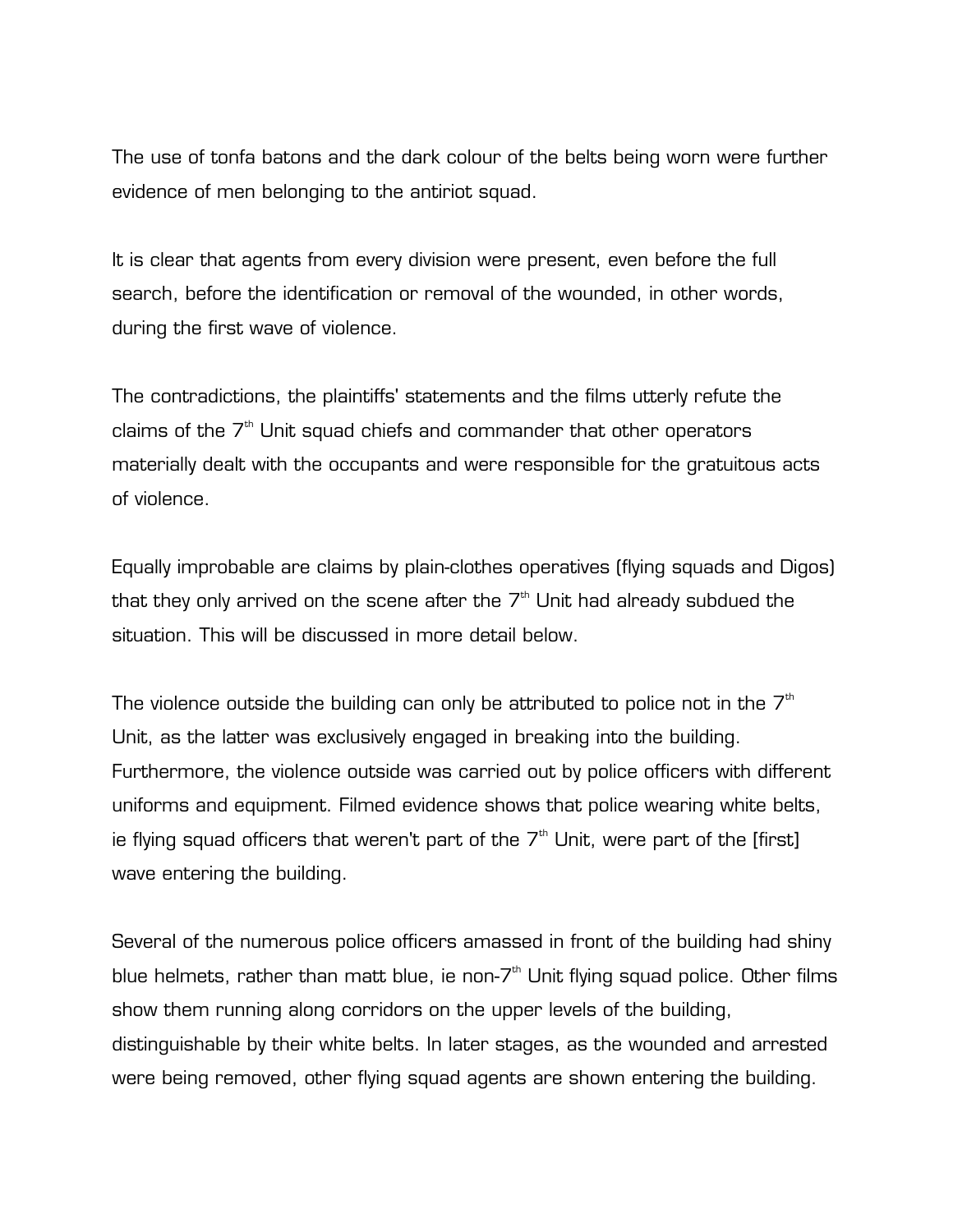However, by this point, they were engaged in their division's legitimate duties of maintaining security outside and around the building.

No matter how likely the claims of  $7<sup>th</sup>$  Unit squad chiefs and commanders that other non- $7<sup>th</sup>$  Unit officers were present, there is no conclusive proof that they made up a large or dominant number of those present when the violence was being inflicted on the occupants. Instead, the vast majority, judging also by the statements of the occupants, appear to have been  $7<sup>th</sup>$  Unit officers.

But as indicated, it was impossible to acquire data on individuals or small groups involved due to the holes and vagueness in official versions.

# **7. Nucera, the jacket, the knife and the unknown attacker**

The alleged attack on Massimo Nucera of the  $7<sup>th</sup>$  Unit is particularly significant as it is the only individual incident of alleged resistance that was documented and reported, mentioned not only in the agent's own report but also referred to in all the others, eventually making its way into Canterini's report, the arrest report and the crime report.

Even though the unknown aggressor (who had to be among the 93 arrested) was responsible for an extreme act - attempted murder - he was not subjected to the same violence widely attested to so far. He was not even injured, making him one of the very few to escape completely unharmed. The concern raised by this conclusion, in light of the analysis so far, results in a series of uncertainties that emerge at every stage in the account of this single attack, which therefore merits more independent consideration, as it led to the specific charges now brought against Nucera and Panzieri.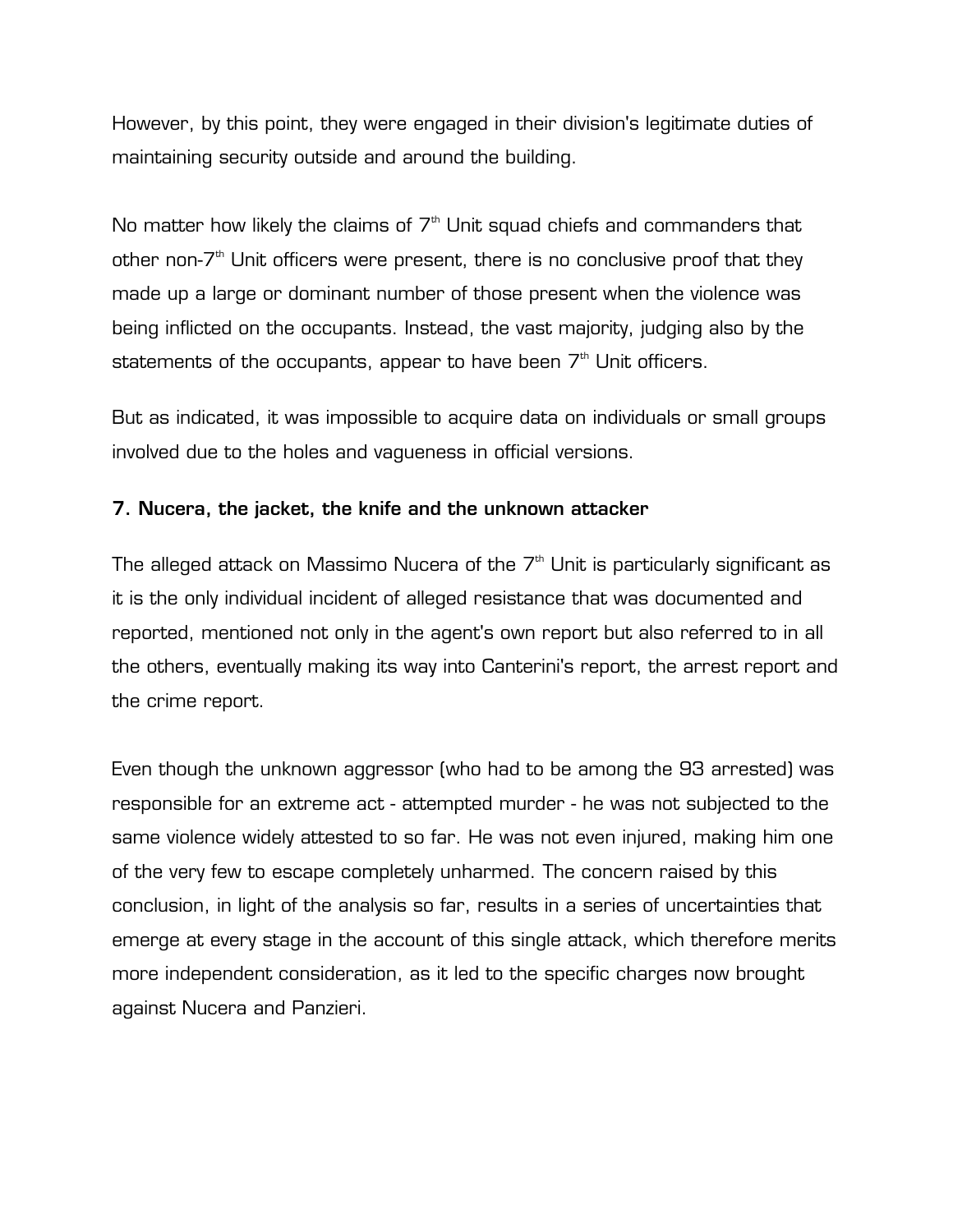The attack was described by the agent for the first time in his own report dated 22 July 2001. In this he states that, accompanied by Panzieri and other colleagues from the same squad, he entered a dark hall on the second floor of the building. Here he was met by an individual, yelling, holding a knife in his right hand, which he held to Nucera's throat. Nucera hit his upper body with a tonfa baton, causing him to step back. But this attack did not stop the aggressor from stabbing the agent in the chest, while simultaneously managing to leap backwards.

Panzieri and other colleagues of Nucera intervened to stop the individual at this point, carrying him out of the room. Shortly afterwards, the agent found the knife used by the aggressor and took it. It was only later that Nucera said he realized he'd been stabbed. He said he was on his way downstairs to the ground level when he noticed his jacket and protective vest had been cut. These items had two holes, one around 7-8 centimetres, the other about a centimetre smaller.

It's now too late to identify the attacker, "lost" among the large number of individuals on the ground floor.

The details of this first report of 22 July 2001 were confirmed during later summaries to the public prosecutor in August and December 2001. On the latter occasion, the agent suggested that the holes in the protective vest might be the entry and exit point of the knife, while still maintaining that the aggressor had fallen to the ground after being dealt a blow to his chest.

In his own duty report, Panzieri was unable to add any further details, merely noting that there had been a "scuffle" that other squad members had intervened to stop.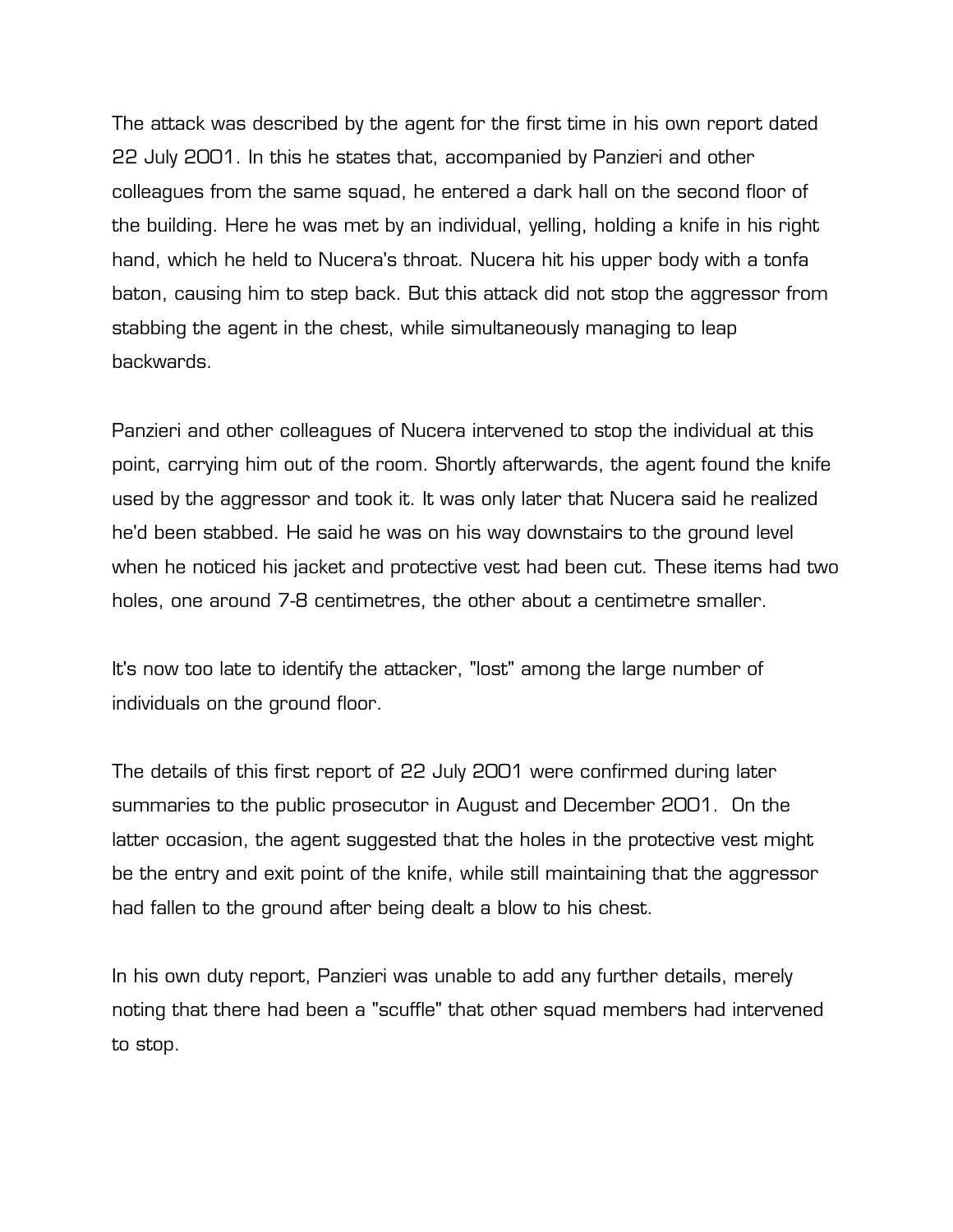But even if the two reports had been able to support one another, remarks made by Panzieri during an interrogation of 24 July 2003, contain various contradictory elements that cast further uncertainty on the attack.

In this, he said that only one other agent had been present, but he was not a member of the  $7<sup>th</sup>$  Unit and his identity was unknown.

Furthermore, the inspector was unable or unwilling to recall anything else about the episode, apart from having broken down the door together with Nucera. Instead, he appears to have moved away, almost fleeing, at the very moment that Nucera was facing a figure with a raised arm. So it appears that Nucera was the sole source of information provided by Panzieri. In fact, under questioning, Panzieri even suggested that Nucera had fallen to the ground after being struck by the attacker, a detail that was swiftly corrected after the defence team spoke up. In the end, Panzieri left Nucera to support his entire story alone.

As pointed out, it has been impossible to identify with any certainty a single one of Nucera or Panzieri's colleagues who witnessed the episode. Even squad chief Compagnone, whom Nucera answered to, was unable to explain how his agent wandered off on this individual adventure, given that neither he, nor any members of his squad saw him. He even said that his team had not been operating on the second floor, where the alleged attack took place.

On 9 January 2002, the public prosecutor's office tasked the Parma Carabinieri's technical division with examining the holes in the clothes. They immediately discovered contradictions between the version described by agents and the holes in the vest, both in terms of the number of rips (more than two) as well as regarding the placement of the holes on the vest compared to those on the jacket.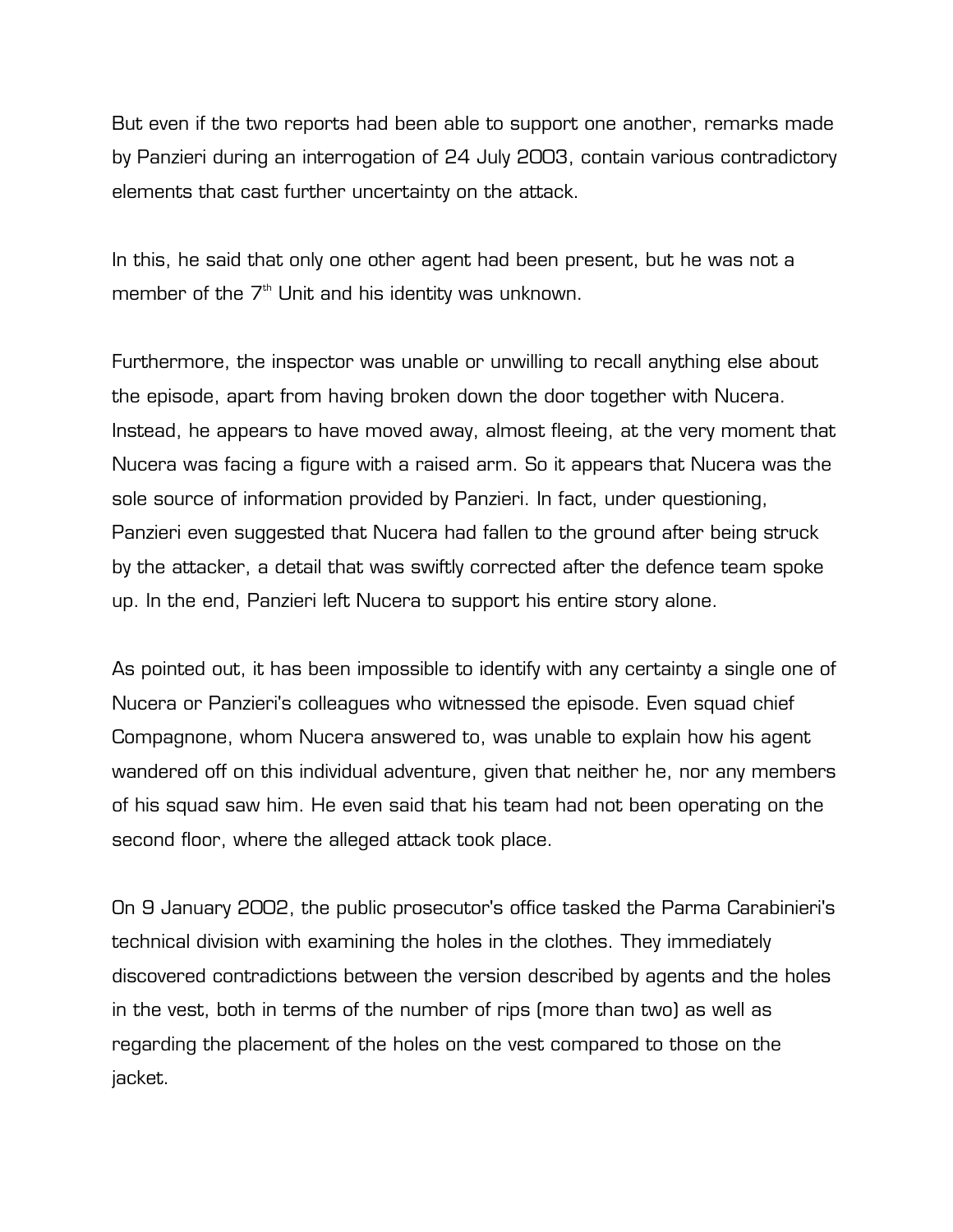Furthermore, it's difficult to see how an attacker who was shorter than Nucera, and reeling backward from the blow he'd been given, perhaps doubled over, managed to deal even a single blow to Nucera, who was part of a unit chosen for its athletic abilities that had received top-level training - to say nothing of the fact that he was on maximum alert in a dark room at that moment. Even more incredible, given the circumstances, is the fact they managed to "lose" him, and the fact that it took Nucera as long to realize he had been stabbed as his account suggests, or that the others didn't notice.

At the first notification that he was under investigation for falsifying a public document and making a false accusation, in June 2002, Nucera availed himself of the right not to respond. His defence later asked that the preliminary investigations magistrate be allowed to re-enact the scene but this request was refused for various reasons, including the fact that a lack of evidence made it impossible to reconstruct the event for which the re-enactment was being requested.

On 10 July 2002, Nucera was again interrogated. Now aware that his original story wouldn't hold up, he largely changed his description of what happened. In the new account he specified that: a) the attacker was around two meters away when he encountered him in a dark room; b) he was met by an individual that was yelling and was holding an object in his outstretched right hand; c) that he struck the attacker in the chest with the tonfa baton at the height of his sternum; d) that in the same instant, he realized he himself had been struck in the lower part of his upper body; e) that he saw the attacker back away, knocked off balance by the blow received; f) that he was struck a second time by the attacker, who, as he fell, sought to grab hold of him with his left hand but without managing that, stabbed him again, with an upwards blow; g) that he stepped over the body on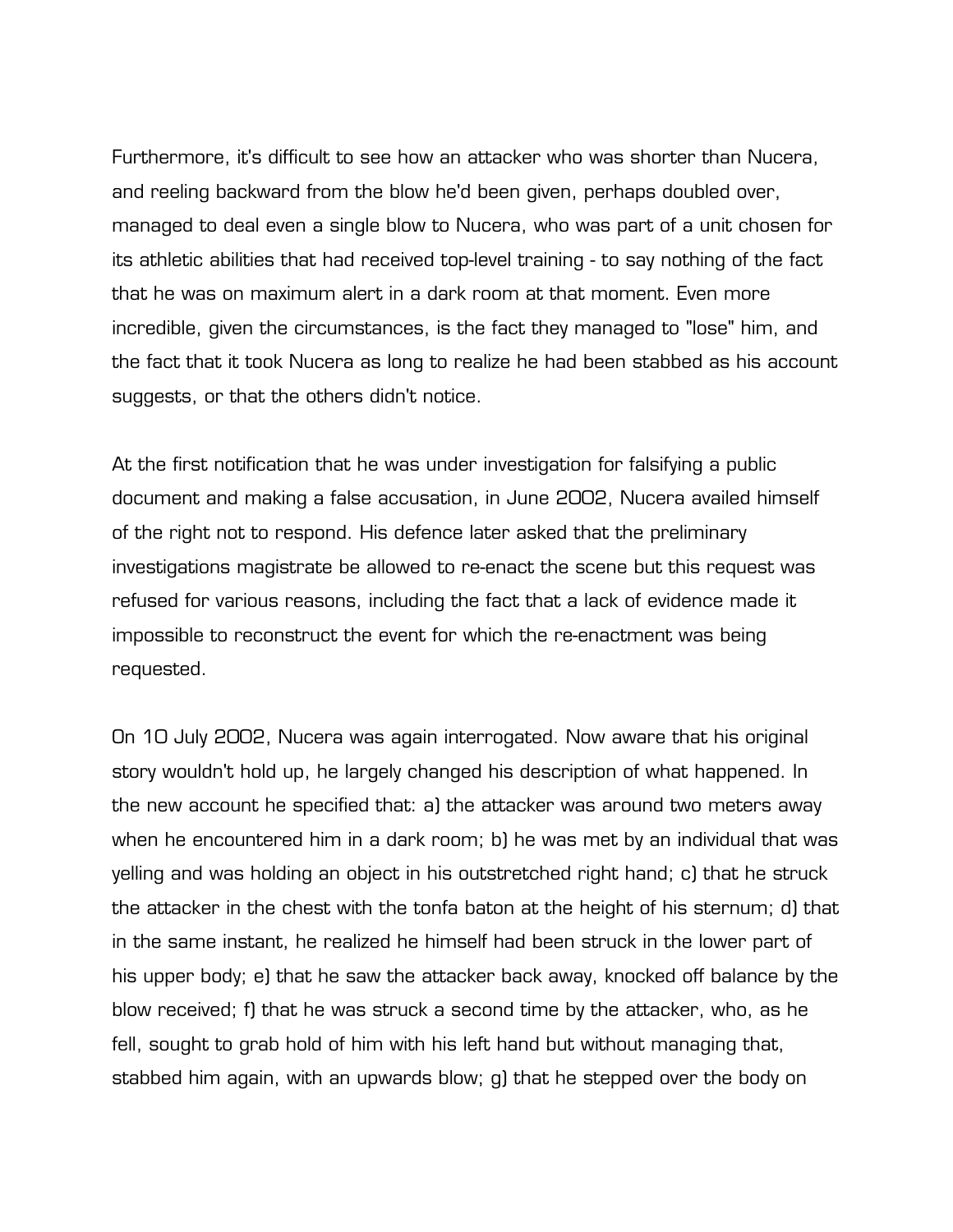the floor, while his colleagues, a step behind him, immobilized the attacker and dragged him away; h) that he only realized he had been struck when he saw the rips in his uniform and vest, not having realized the seriousness of the episode at the time (like the rest of his colleagues).

An expert re-enactment was then carried out to check for matches or contradictions with Nucera's story. This involved tests that the Parma technical experts had not carried out to avoid the necessary modification to the evidence (in particular, the dismantling of the protective vest).

The re-enactment sought compatibility between the rips on the jacket and vest and the descriptions given by Nucera, both the original and the modified version.

Tasking Professor Torre with this job, the preliminary investigations magistrate took into account Nucera's latest version, which, together with the film of a mimed representation of what happened during the interrogation and other reports, were handed over in a bid to find answers to the incompatibility.

The description of the rips was substantially the same as the conclusions reached by the Parma Carabinieri. The first assessments reveal that the rips on the jacket and the vest don't line up and were made at different angles. The one in the protective vest was made at a 45-degree angle (to the vertical) and is on the central line of the vest, while the rip on the jacket is slightly to the left-hand side of the wearer and at a 104-degree angle.

The expert concluded that the rips were incompatible with Nucera's first version but might be compatible with the second.

Nevertheless, the lack of compatibility with the first version - which was recounted consistently and precisely on three separate occasions - remains and is perhaps strengthened. It was only after Nucera learned of several marks on the vest that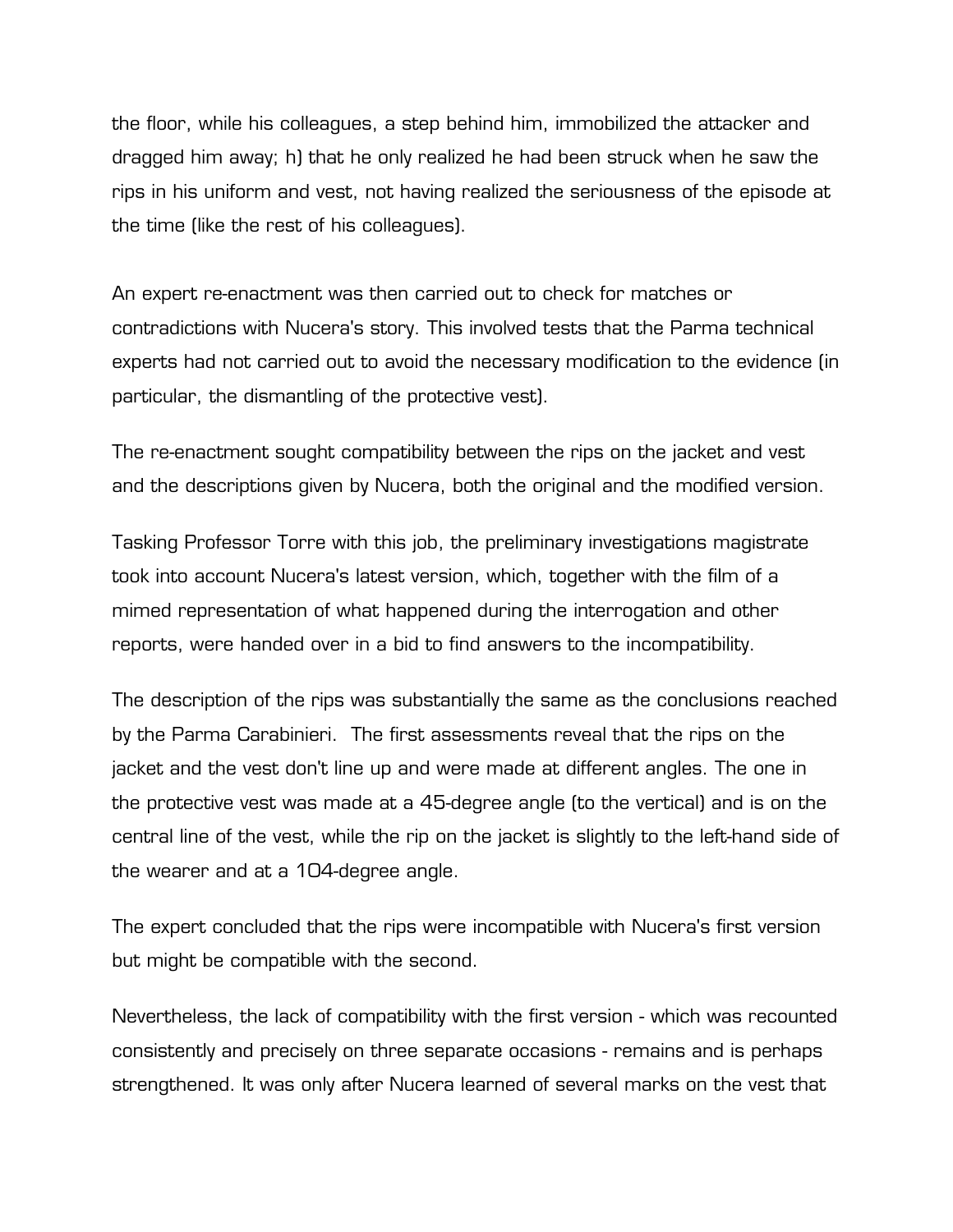could have been made by knife blows and that this evidence could be used against him, that he changed his story, making it as similar as possible to that of the first experts' conclusions. He suddenly revealed details of a "second blow" that had gone unmentioned before, described and mimed as a "broad sweeping movement" by the attacker's arm. Yet the second blow involved contact of mere seconds, barely time to notice he had been touched.

The expert's arguments to explain the similarities are not convincing. He provides almost no explanations for the fundamental contradictions. The final result is a kind of paradoxical conclusion, which fails to provide a convincing and solid reconstruction of the attack, even taking the second version into account. In fact, the description is not compatible with such limited and fleeting contact as described by the agent. It is only the expert's need to find a connection that leads him to hypothesize just two blows of any real impact despite the three distinct thrusts and three signs of tears. Particularly unconvincing is the suggestion that the second blow was so pronounced that it caused two marks to the vest, one of which cutting deepest, despite the fact that the attacker was falling to the ground at the time. It is not credible if compared to the material description that the defendant provided, which would undoubtedly have been felt as more than a glancing blow lasting a fraction of a second, as he claimed in the October interrogation.

In reality, the expert's opinions are so forced that even another possible interpretation of events throws all his conclusions into question (such as that of the expert witness Algostino), forcing the expert to ask for a further extension to better evaluate the marks. Despite the fact that his report of the re-enactment concluded that blows were compatible with marks on the vest and jacket, as well as with the Nucera's second description, the elements used to reach this conclusion were based on questionable premises. His final description did not tally with Nucera's, as it was overly complex and detailed, such as the twist of the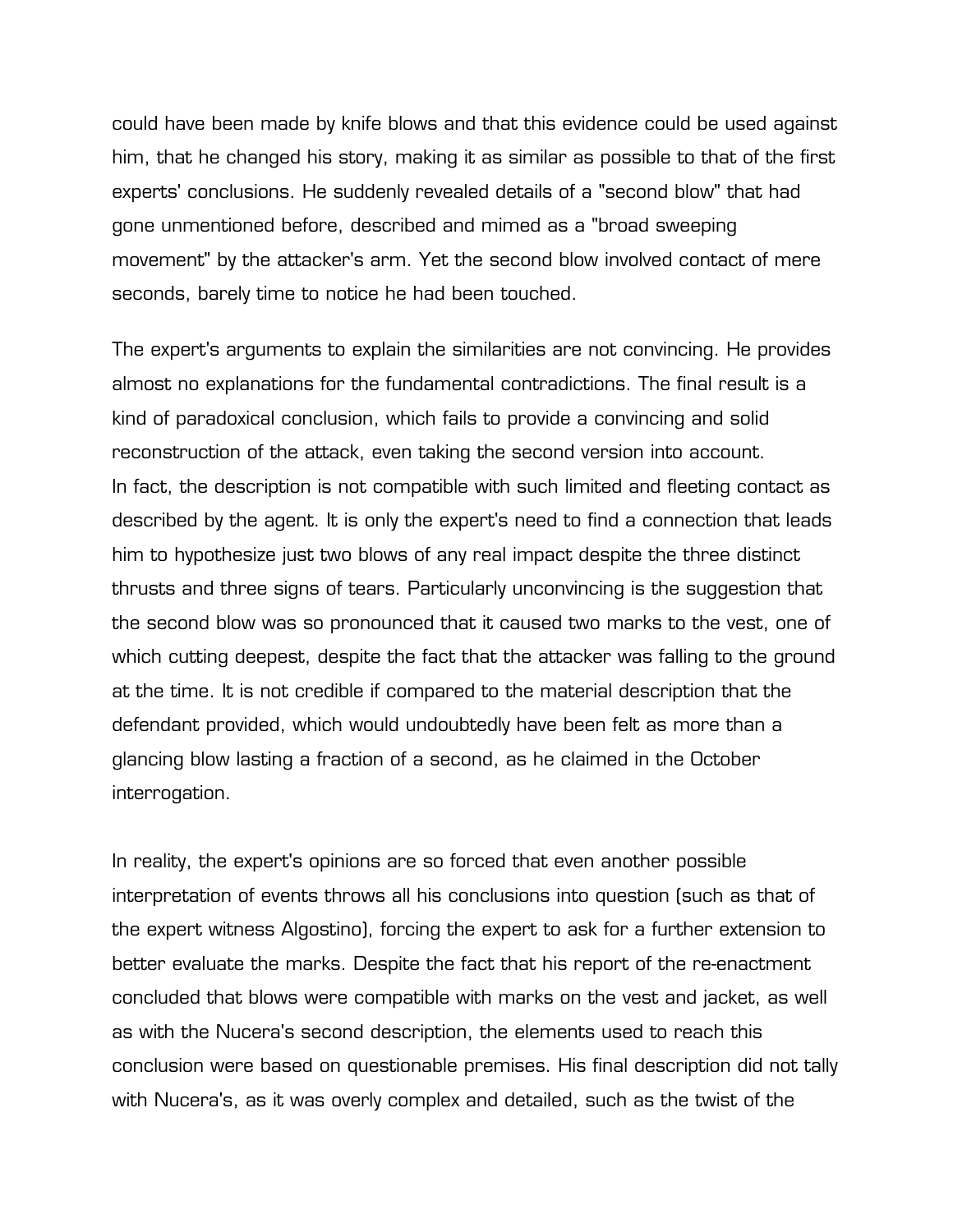blade and wrist of the alleged attacker, lacking in the simplicity that would have made it understandable and convincing.

Also unresolved is the question why Nucera, having felt one blow, didn't feel the other smaller ones inflicted.

The presence of three thrusts and various tears contradict with the first blow and the instantaneous contact that occurred as the attacker was falling and Nucera stepped over him. But above all, there is the problem of the first version, which was reiterated over a period of time, and which remains absolutely incompatible with the reconstruction.

There must be increasing suspicion over the origin of the second version, which was more convincing but still full of the same holes as the first version, merely including an extra blow that, if possible, was more fleeting and faster than the first, yet which was meant to have caused the most serious and visible rips. For these reasons, as well as others that will be explained, the experts' conclusions are not only not convincing, they actually highlight the evidence against the defendants.

## **8. The search**

With the building "secured", the search began, even while some of the occupants were still being brought to the ground floor.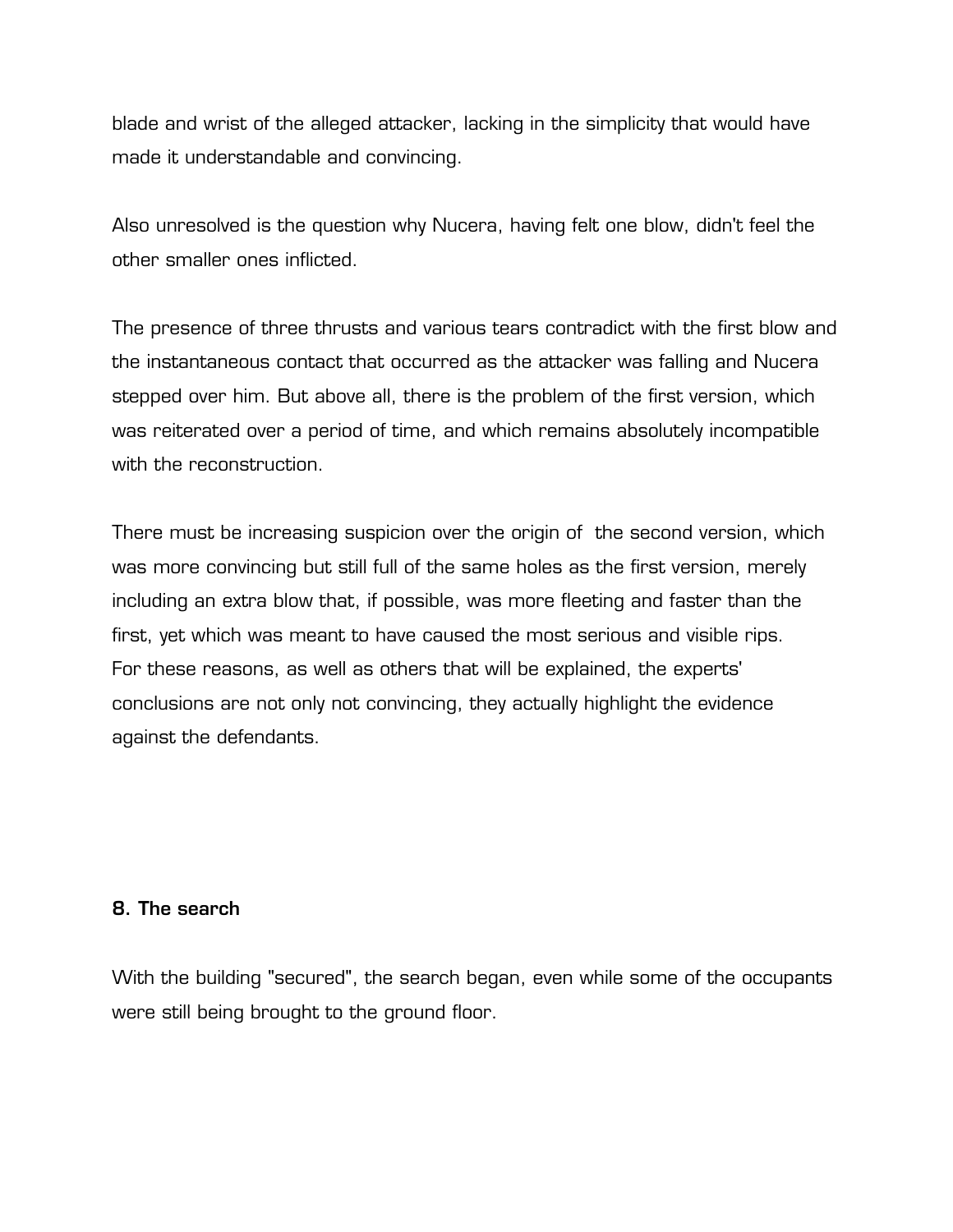The investigative police records, which should have described how the operation was carried out, contained not a single, precise detail regarding how the objects had been found. The only exception was the Molotov cocktails. All the other items were merely listed, with a note that they had been found during the search, even though the arrest report and the crime report imply that they were material evidence for potential charges. The objects included several small knives, black items of clothing, objects and work tools that might have been considered impromptu weapons, cameras, mobile phones, notebooks and various annotated papers. None of the possessions could be specifically linked to any of the individuals arrested with the exception of two knives and some papers belonging to Szabo Jonas, described in the arrest report as "a key figure" in a criminal association, whose members were among those arrested. A backpack, a travel bag and its contents, which contained documents with someone's name, were also traced but the individual was not among those arrested.

Filled with gaping holes, the report neither identified who they belonged to nor described the circumstances in which they were found, which might have led to an identification. It's perhaps even more significant that the report does not suggest any agent was in charge of the search nor are the finds attributed to any named officer.

Meanwhile, it appears as though the objects belonging to Szabo, the only identified owner of some of the objects, belonged to someone else. Szabo was not even captured inside the building and he has partly disclaimed ownership of the items. He said his baggage was actually in the Pascoli School, which was arbitrarily searched, rather than in the Diaz Pertini School.

Meanwhile, handwritten documents belonging to the same individual, considered crucial evidence, were handed to Genoa Digos chief Mortola by unidentified "Flying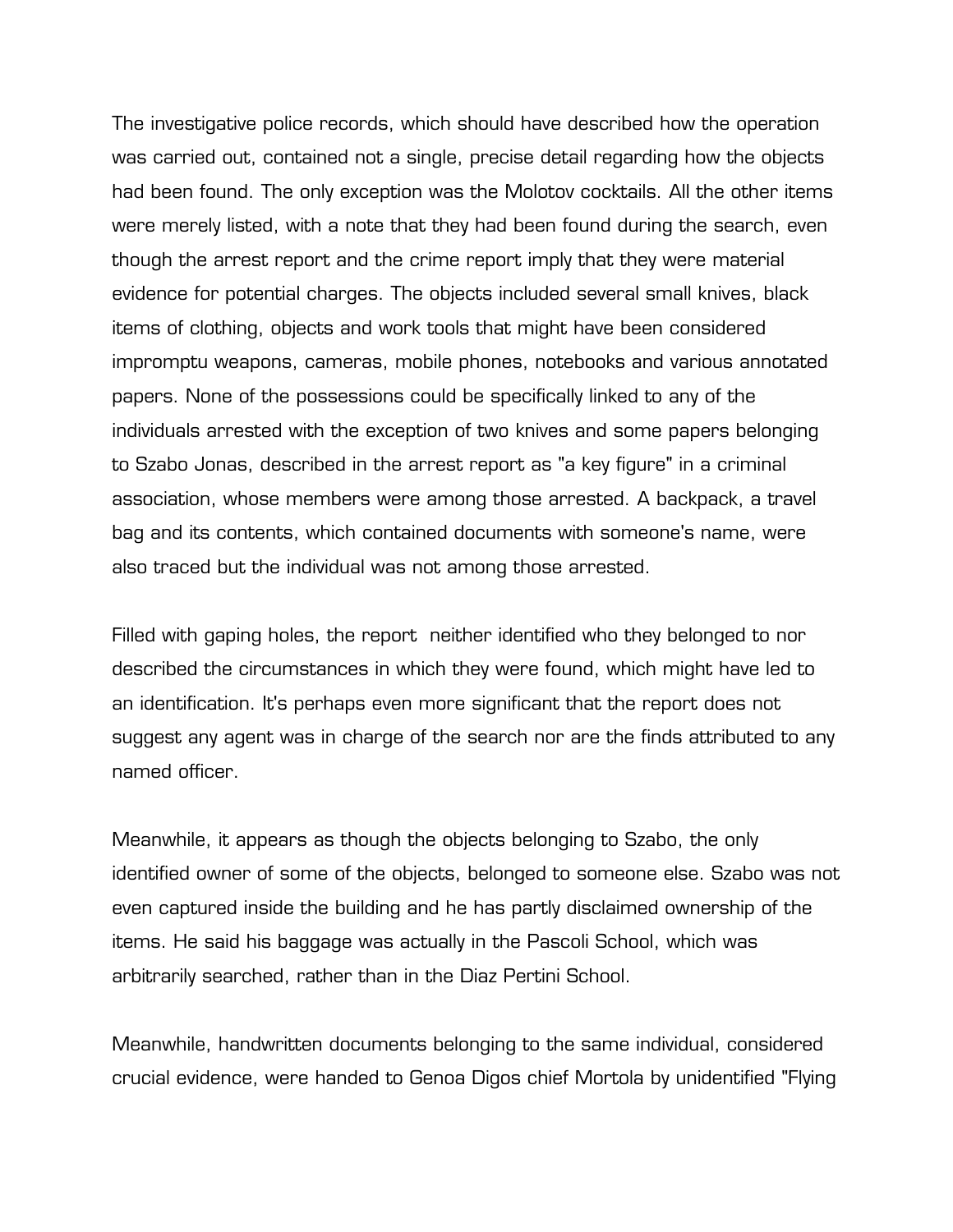Squad agents", which had discovered them under unknown circumstances and in an unknown place.

An element should be highlighted that show those who wrote the investigative police report were aware of the anomalies evidenced so far. The arrest report suggests that "during the turbulent entry and scuffles, the youths intentionally sought to throw their bags in all directions, to make it impossible to attribute criminal responsibility after the discovery and seizure of any weapons". Yet the only ones who could have reported the occupants behaving in this manner were the defendants that entered the building first - yet they did not do so.

The report also notes that "at the moment of entry, various parts of the structure and the furniture showed clear signs of damage". No further explanation is given but the witness statements and the photographic and descriptive material suggest that police violence during the break in must be as much to blame for the damage to the building as to the injury to people. The doors, which were all broken down, should be included in this category, as should the computers, whose screens were literally smashed to pieces by blunt objects. Numerous occupant statements describe hearing the sound of the computers being smashed as police passed along the small corridor area where they were installed. None of the occupants were there and this area was not visible from where the occupants were at the time of the police's arrival. There can be no other rational, alternative explanation except that the police were responsible for the destruction, as would be in keeping with actions carried out in the rest of the school.

Numerous statements concur that the search of the building and the occupants' personal effects was carried out carelessly and with no attention to who the items belonged to. Instead there was a frenzied hunt for evidence (not only of weapons)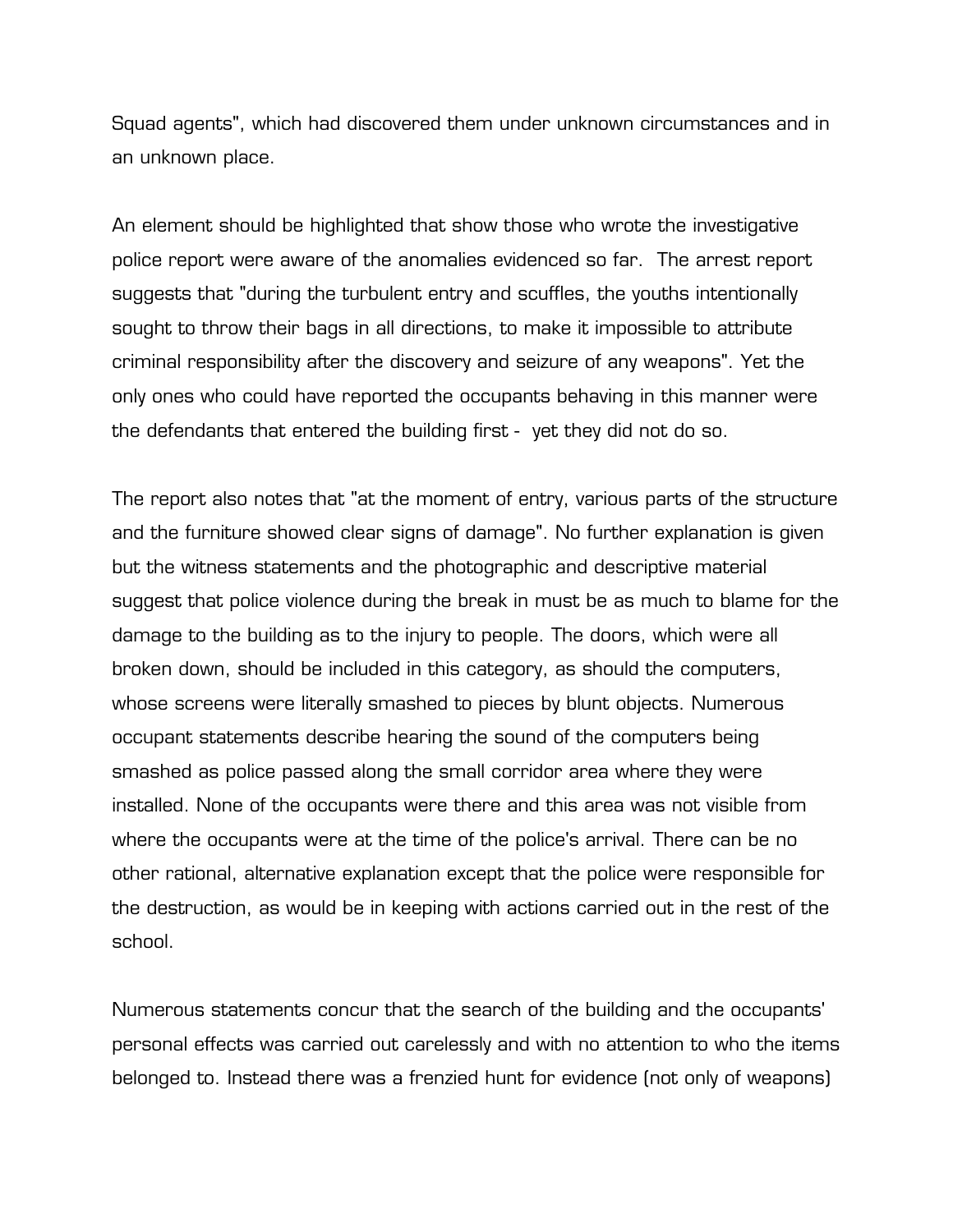that would justify the search under TULPS Art 41. In other words, they wanted to discover the "hiding place" of those responsible for the destruction in Genoa. There were not enough elements to provisionally formulate a crime hypotheses, so these were created artificially.

The search can be reconstructed from statements by the plaintiff, some of the defendants, as well as filmed evidence from various stages of the operation.

Police brought all the occupants and any items found to the ground floor. Here, occupants were made to stand along the back wall, while the police - mostly plainclothes officers wearing police vests - collected all the bags and backpacks and emptied them and tossed them in a pile in the centre of the room, as shown by the film.

This makes the police report, blaming the inability to identify items on the occupants' behaviour (claiming that they hurled stuff everywhere after the police entered to prevent identification) even harder to understand. Rather than being forced to gather items indiscriminately, film evidence shows the police rifling through bags, which probably contained forms of identification, pulling out clothing and other items and dropping them on to the heap.

The absolutely uniform disregard for standard procedural rules or even basic common sense in regards to searching, suggests that the methods and objectives of the search had been agreed in advance, and were, furthermore, being directed and controlled by the officials in charge who were present.

Even if black items of clothing can be considered "uniforms" there was not enough black clothing found to have dressed all 93 "soldiers". Nor is it possible to establish whether these clothes belonged to different people or were a change of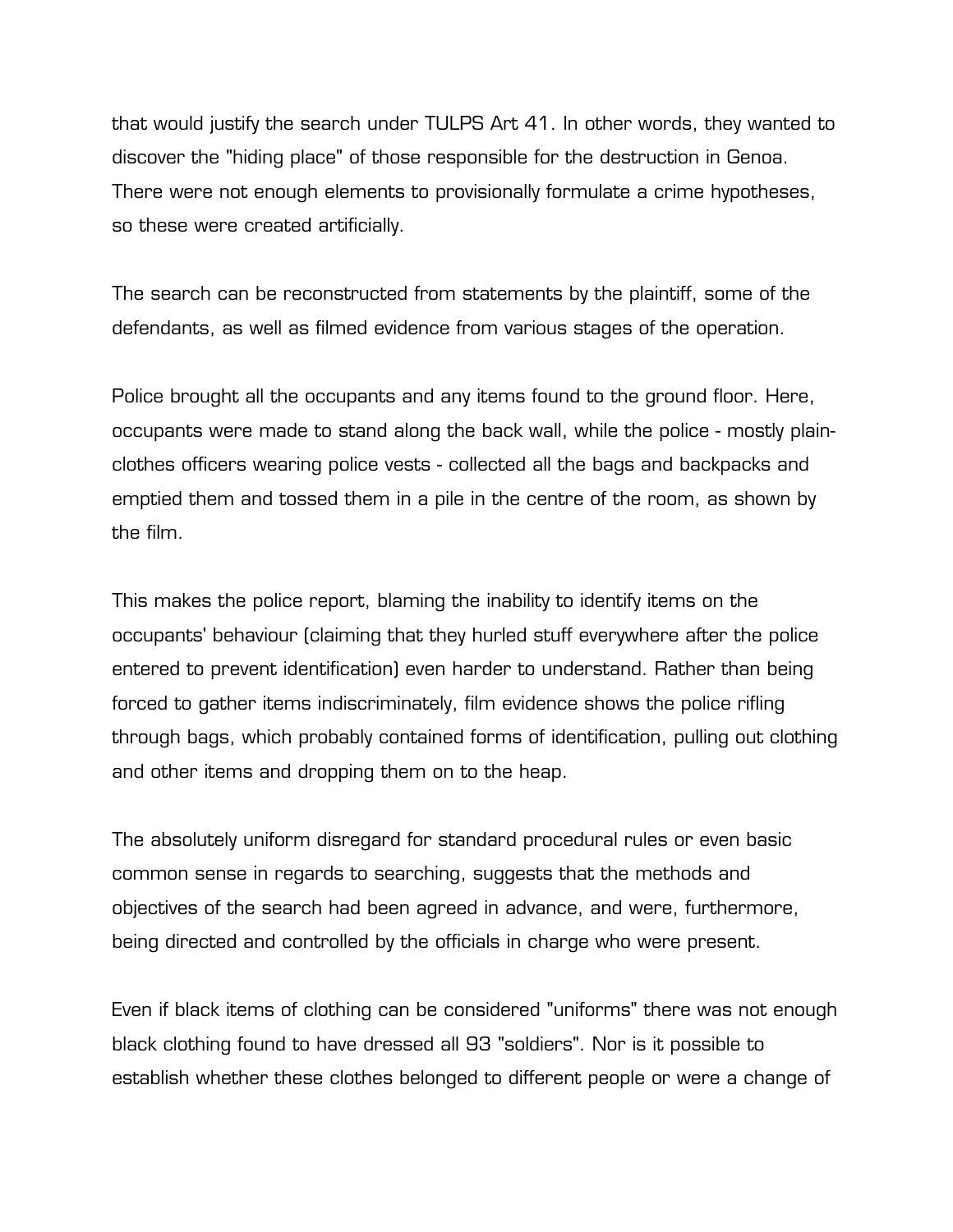"uniform" for the same individual. This deliberately confused picture meant the clothing's owners could not be identified, which would have allowed others to have been excluded from charges of criminal association (of which the clothes were considered evidence).

Other statements are even more symptomatic of a desire to collect inexistent evidence no matter what the cost.

Among other objects, the search report mentions "six hand-hammers of curved aluminum". Slim, flat, curved bars of aluminum are used as backpack frames but in the report they become "hand-hammers", whose seizure implies they were being used against police armed with tonfa batons.

Several plaintiff statements recounted that the police had been seen removing such frames from backpacks during the course of the search.

However, the occupants' injuries, fear and concern, both for themselves and others, combined with the fact that many had been ordered not to look up as they were being taken downstairs, prevented them seeing details of the chaotic and irrational search. Furthermore, the more seriously injured were being taken away and medical and paramedic staff were working at the time, trying to organize the removal of the injured.

While there were fewer direct witnesses, as most occupants had been taken downstairs, the search was carried out along similar lines as that of the ground floor. Filming through the windows showed the police chaotically hunting through piles of rucksacks, while black clothing was separated from the rest and hurled onto a separate pile.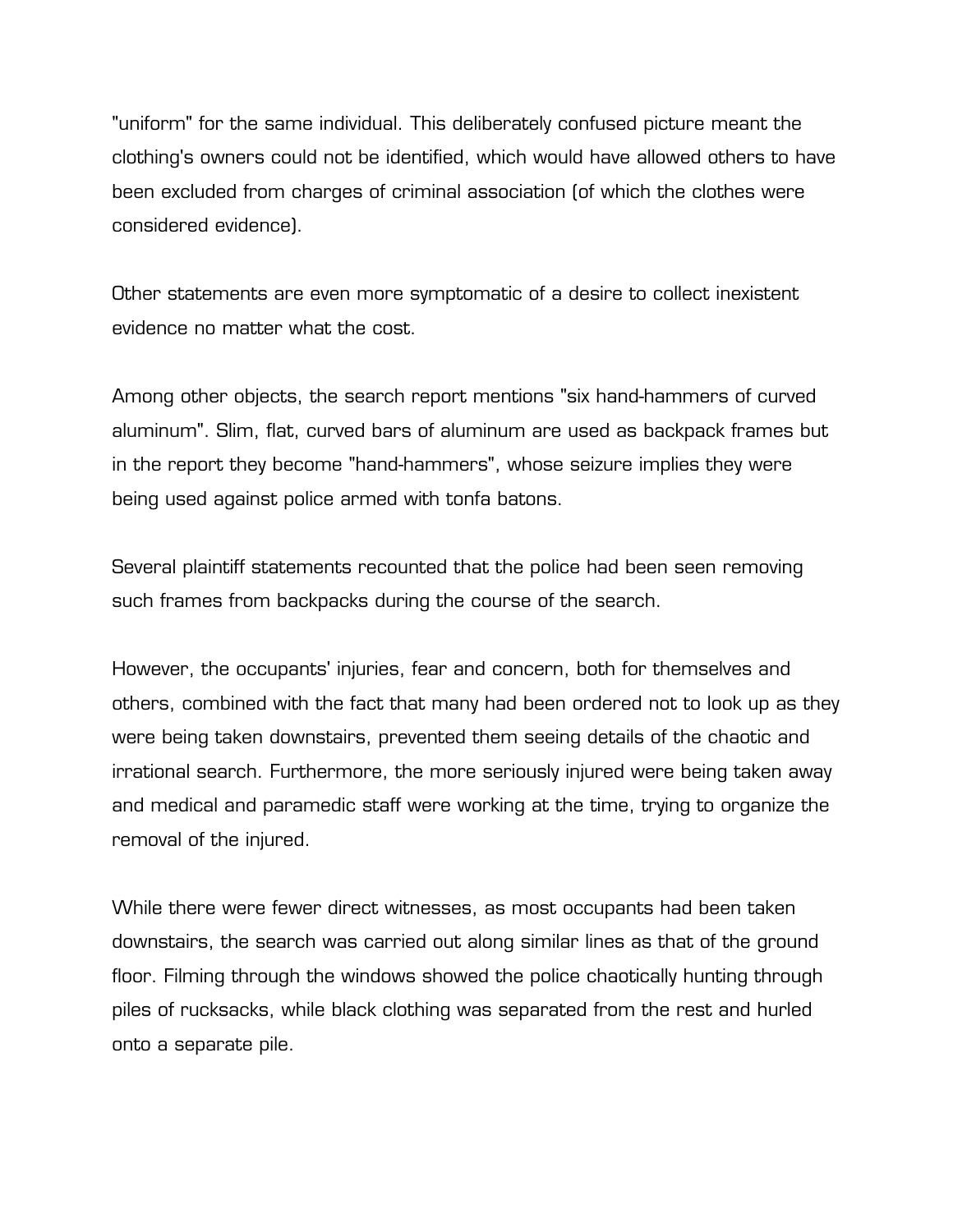Special mention must be made of the work tools, which were deemed impromptu weapons. The fact that the school was being renovated at the time was more than sufficient evidence for the discovery of tools such as wood-handled carpenters' hammers, a pick with a hard plastic handle and a shovel. An inventory list of the workmen's tools showed that all the items belonged to the construction firm carrying out the renovation, which had been forced to stop work for the G8. The items had been stored in a locked room, whose door had been broken down. There is no plausible explanation for the failure to identify the owners of the numerous knives seized.

Either they were taken from the owners as they were being brandished or used, in which case it's odd that not a single one of these armed resisters was identified. Alternatively they were stored away in a backpack, most of which contained identity documents that would have indicated who they belonged to. In fact, most of those arrested were in possession of at least two documents, either passport, ID card or driver's license.

Most of the knives were Swiss Army-style multipurpose knives used for camping. So charges of illegal possession and carrying would not have held up either. It's also interesting to note that of all the knives, only that allegedly used to wound Nucera, was a genuine weapon, almost military style. A lack of care in how this knife was handled by the agent, his colleagues and superiors has made it impossible to lift any fingerprints that could have been used to identify the author of the crime.

Several plaintiff statements also describe seeing a police agent cut a lock of hair with a knife. Given that this was not listed among the weapons that the units were equipped with, this could have belonged to the police agent. It should be noted that: a) the hair-cutting incident occurred on the second floor of the building,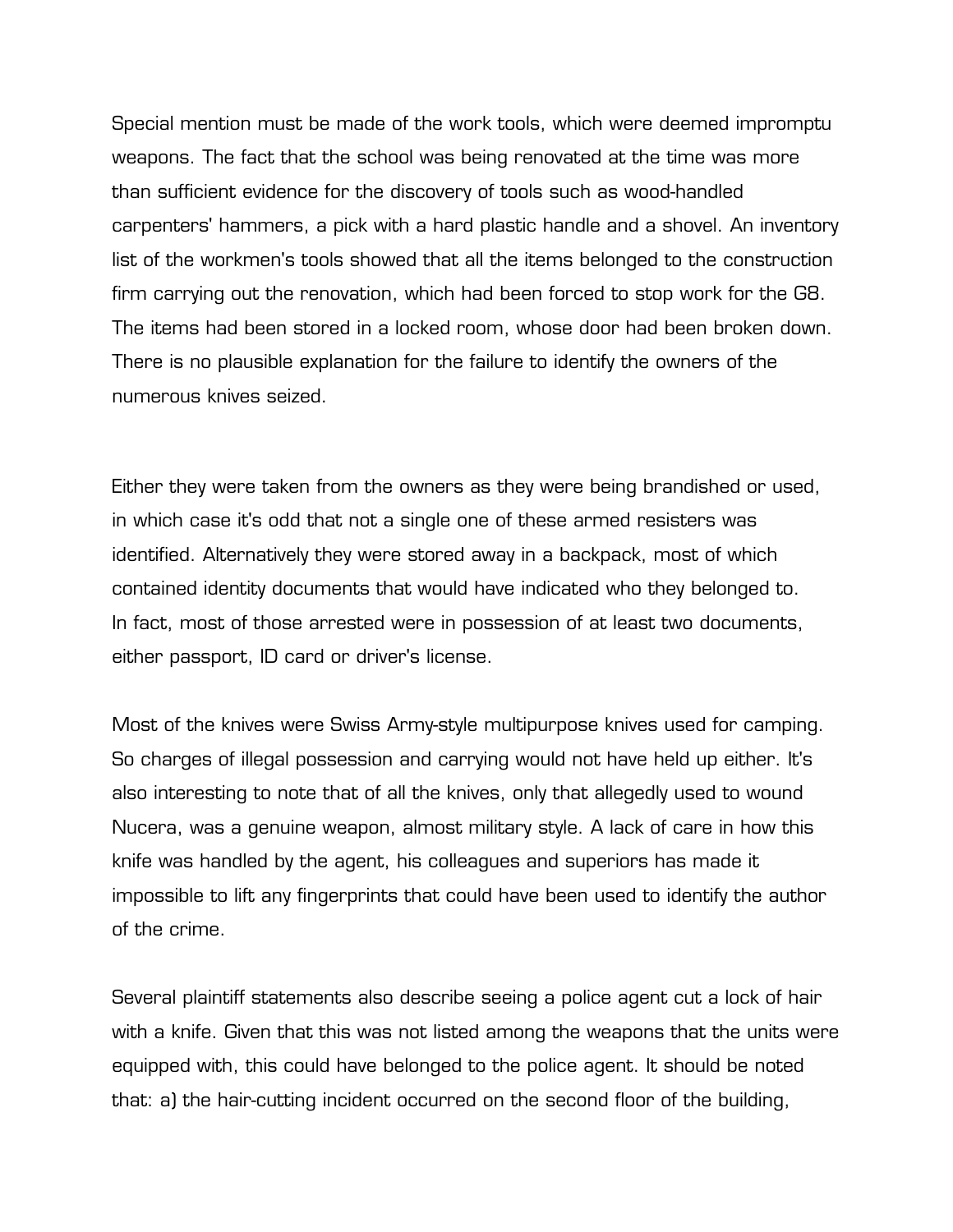where the alleged attack on Nucera took place; b) the technical examination has shown that the knife allegedly used on Nucera had an extremely fine blade that could therefore have been used to cut a lock of hair. Converging witness statements have shown that several of the police officers were carrying knives, which was inappropriate.

The only instructions that unit chiefs appear to have given to the various divisions during the chaotic search was to find a place where the seized items could be stored. While the defendants described themselves as largely extraneous to the events, they all agreed on the point at which the decision was taken to put all the finds in one place, near the entry, behind the low wall that marked the entry into the large gym room, on the left hand side.

All the items initially gathered were placed on a long, black banner, which, together with other items seized, would be hanging in the police department during the "press conference" of 22 July 2001, which entailed nothing more than an anonymous police official reading out a prepared statement. None of those arrested saw the objects being piled on the banner, as it was hidden behind the low wall, but film evidence showed the banner with items in it being carried out of the building and loaded on board a truck headed for the police department. Here, photographs show that it was heaped up chaotically before being properly sorted through.

The ordered laying out of the items on the banner in the school contrasts with the chaos of the rest of the search and suggests that perhaps those in charge had planned to display the discoveries at a meeting with journalists and TV crews, which had been called in advance. In the event, tension involving demonstrators outside the school stirred up by the sight of the ambulances meant that the items were rushed away.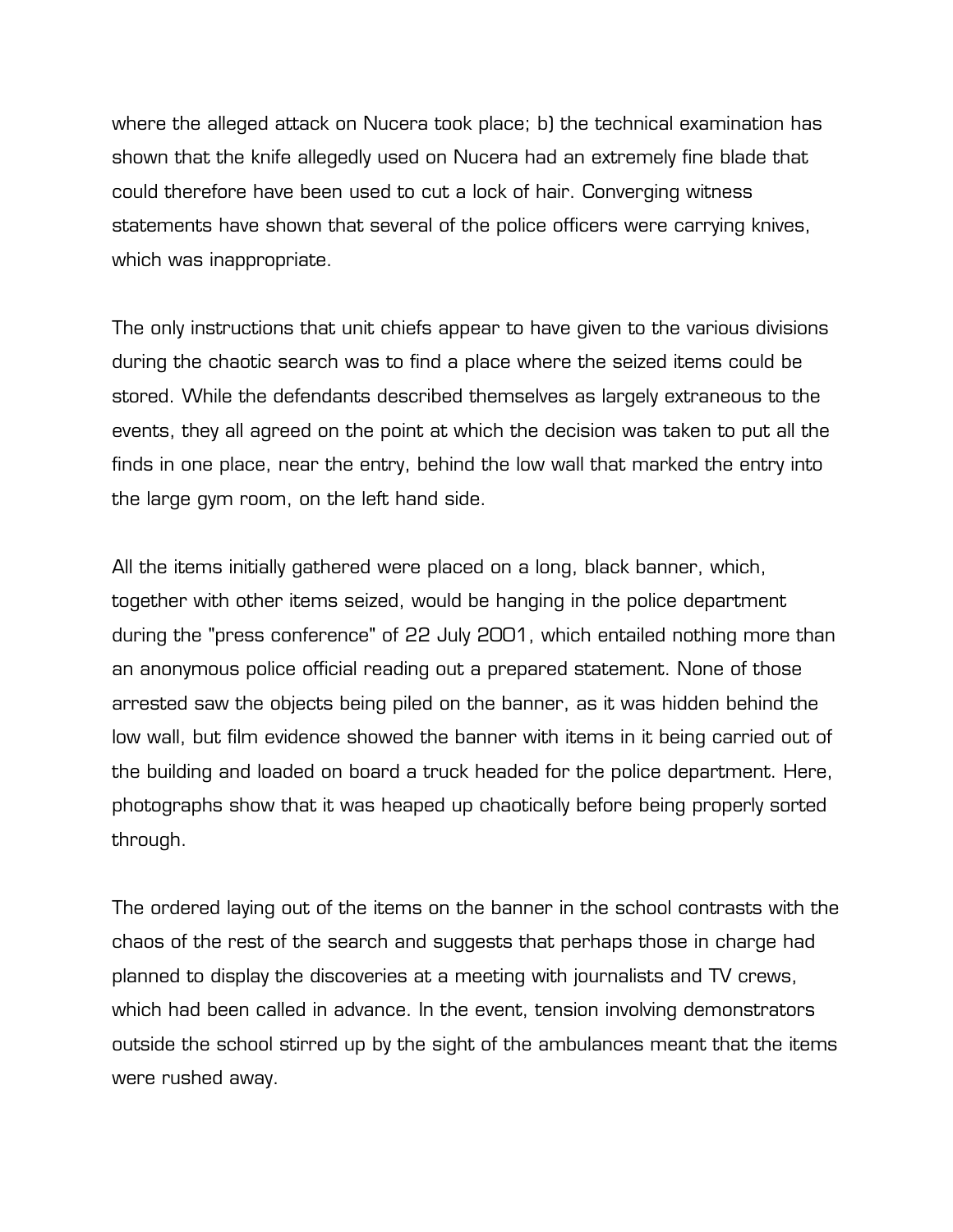The collection of items would certainly not be so significant or indicative of a dangerous, destructive group, if not for the providential appearance of the Molotov cocktails.

The "discovery" of the petrol bombs in the building and their consequent seizure was the clearest occurrence of evidence being fabricated against those who had been arrested.

The Molotov cocktails were considered the central, key piece of evidence in the charges, not only constituting illegal possession of a weapon of war but also as an indicator of conspiracy to commit looting and destruction, symbolic of the dangerous nature of the protests during the G8 summit and therefore of the building's occupants.

According to the arrest report and the crime report, the discovery was made "on the ground floor of the building, in an area visible and accessible to everyone". This was held to indicate that the building "was used by everyone within for strategic planning and creating material that could be used against the police forces".

While a specific location was given for the discovery of the bombs the records do not contain an individual report by the agent responsible for finding and identifying the evidence - even for such a significant find. There is not a single direct source to confirm where the Molotov cocktails were discovered; it was all through word of mouth.

It can in fact be shown that the Molotov cocktails were not seized during the search of the Diaz School (which records say began at 11:30pm on 21 July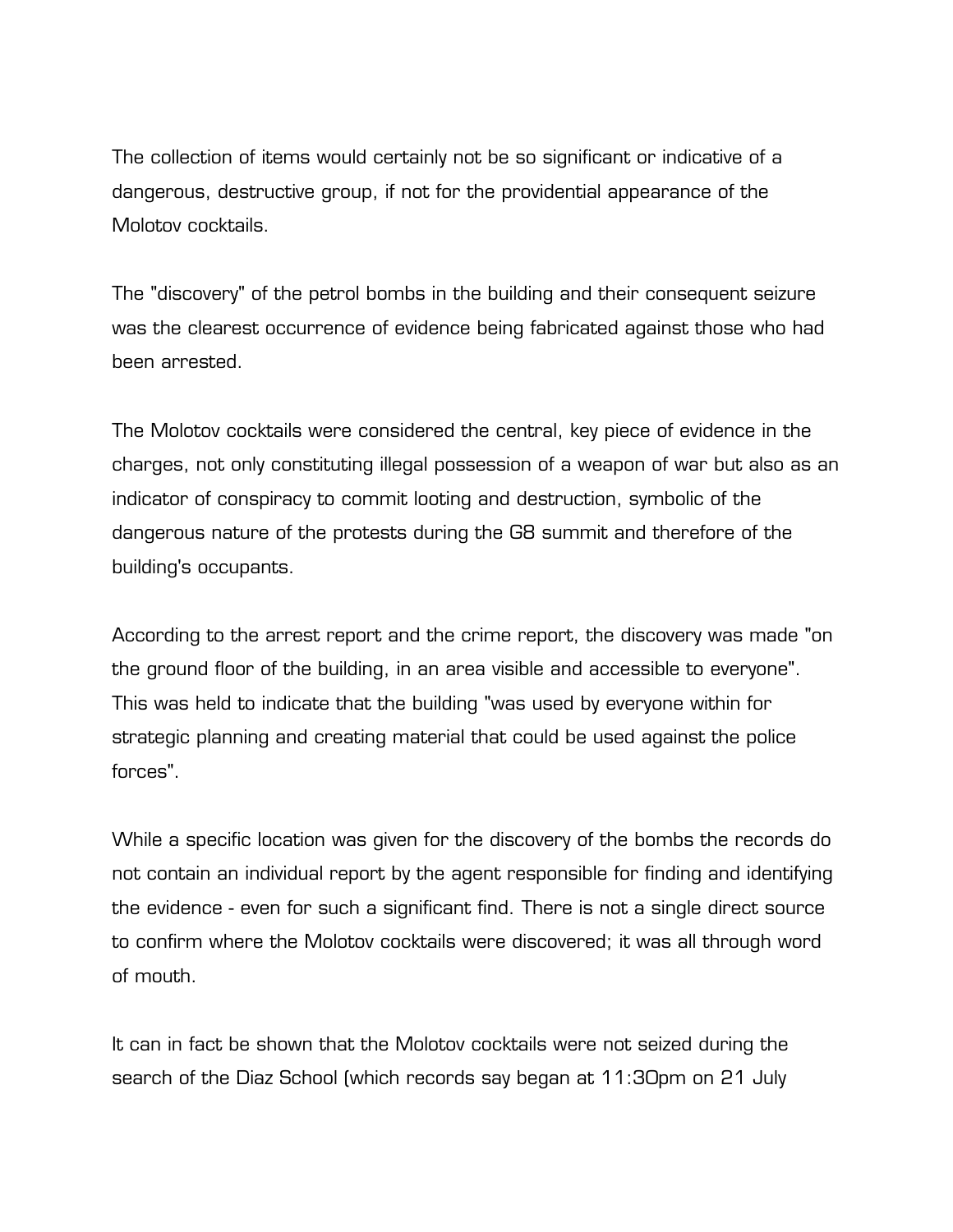2001 but which was in reality at around midnight). These were already in police possession on the afternoon of 21 July, having been found abandoned in a flowerbed following a charge against demonstrators on Corso Italia, where it crosses with Via Medaglie D'Oro di Lunga Navigazione.

The original find was covered in a service report about the G8 events dated 8 August 2001. This was written by the Deputy Assistant Police Commissioner Pasquale Guaglione following a request for documentation by the parliamentary committee set up to investigate the G8 events. The report mentions the discovery of "two Molotov cocktails made from wine bottles, filled with inflammable liquid, sealed and with a wick ". The discovery was also mentioned at the time in a service report dated 21 July 2001 by Maurizio Piccolotti, a higher-ranking official tasked with public order. He noted the discovery of "a plastic bag containing two Molotov cocktails, comprising two 0.75 litre wine bottles, filled with inflammable liquid, with a wick for the trigger".

Furthermore, on 7 May 2002, the Genoa police department received a request regarding the Molotov cocktails found on that afternoon, noting that they had not been handed over to magistrates, nor had charges been filed in their regard against an unknown perpetrator. At this point they could not be found. Later statements by Guaglione and Piccolotti contained details that confirmed that the two petrol bombs seized during the Diaz search were, in fact, the same ones that had been found in Corso Italia.

Guaglione reported that shortly after their discovery, the two devices were handed over to Donnini, who was in charge of coordinating the operations and logistics of the flying squad contingents during the G8 summit. Donnini said he placed them inside the two armoured vehicle he was using, where they were left, until the vehicle arrived back at the police station and he got out. His story was largely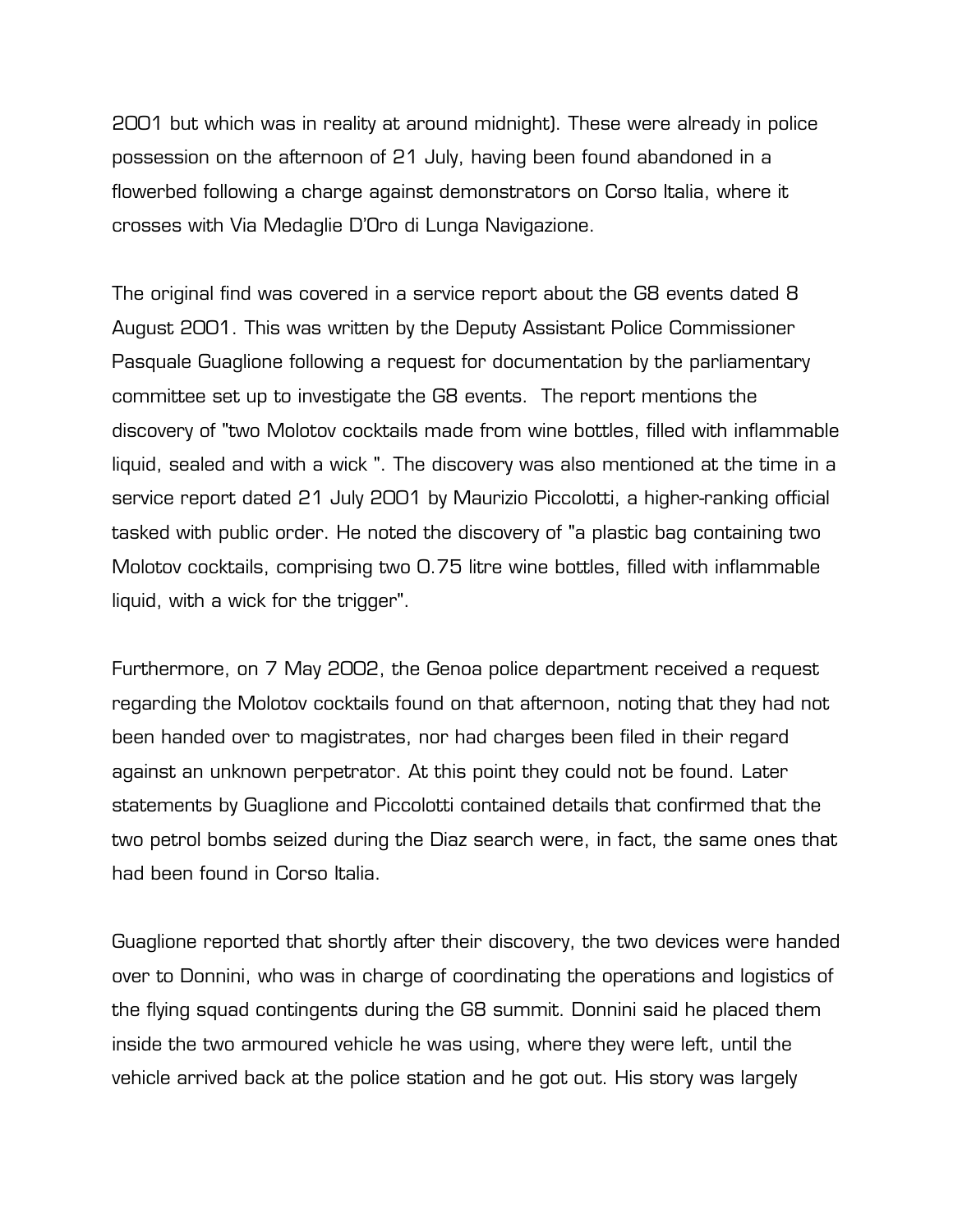confirmed by the vehicle's driver, Michele Burgio. Burgio, who had been assigned to help Donnini, was officially working as a driver for Troiani, who was on the same team as Donnini.

Without going into details, it is evident from the film, traces of conversation and telephone contacts, that through his driver, Burgio, Troiani ensured that the two bottles came into the possession of officials involved in the search of the Diaz School and, in particular, Di Bernardini.

Here it need only be pointed out that Guaglione, who made the original find, handed the bottles over to Donnini. He left them in the hands of his assistant, Burgio, who together with Troiani, was present during the search of the Diaz School.

Donnini and Piccolotti's behaviour was completely reasonable. They might perhaps have wondered what happened to the find but there is no evidence that suggests any awareness on their part of what happened, particularly during the crucial moment when the evidence was being falsified.

The fact that Troiani, who was working directly with Donnini, was involved, is not relevant since Troiani answered solely to the Police Station, specifically the SCO, in training patrols and the engagement at Diaz.

## **9. The problem of the chain of command.**

The case of the Molotov cocktails was not just an instance of exaggerations or biased statements, which do appear, but of a radically altered version. This was one constructed against those arrested in which all elements, of themselves false, were organized with the objective of justifying, after the event, an operation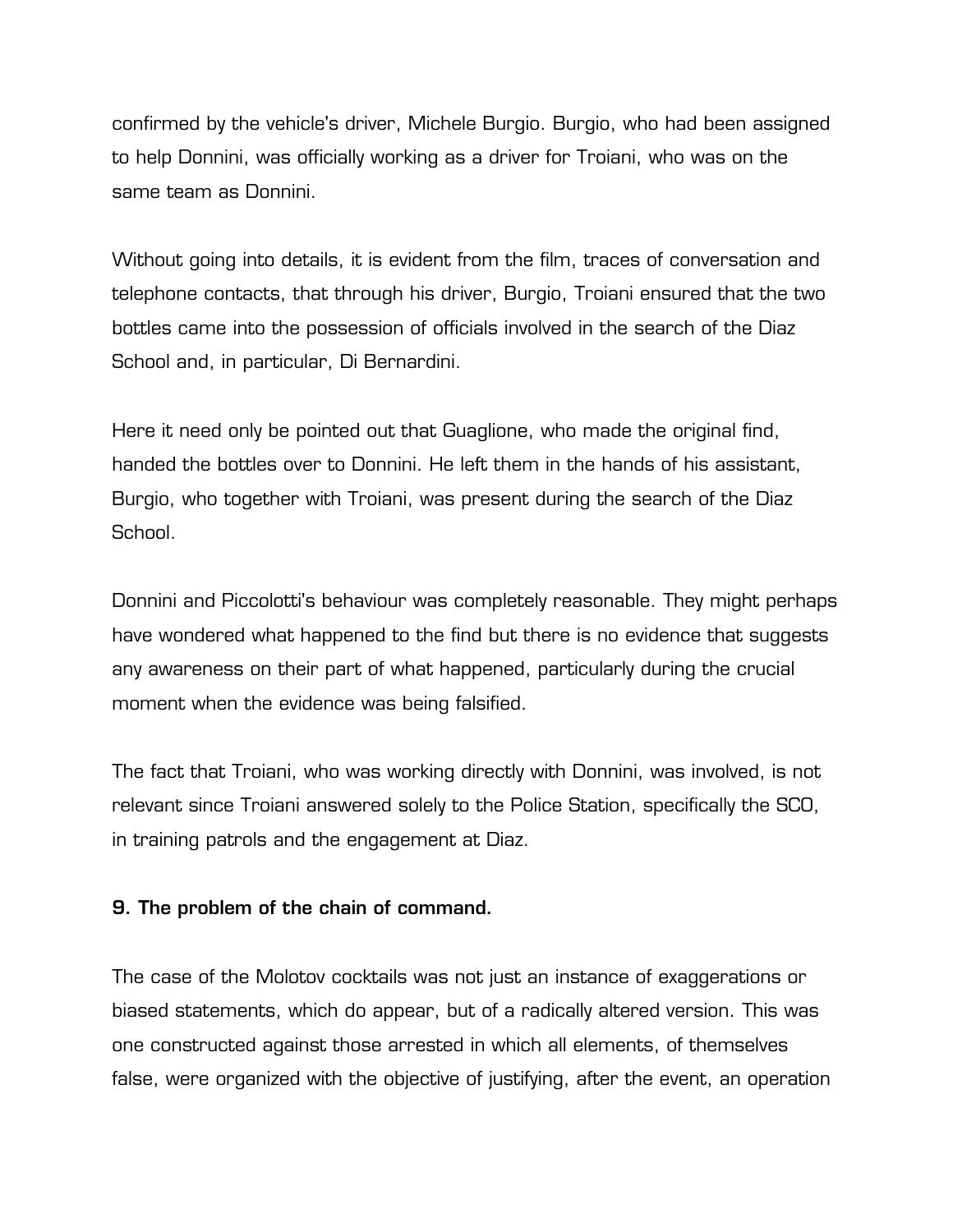during which unprecedented violence was inflicted on those inside (and outside) the building.

This Office had to ask how this series of fake evidence came together and whether, at the moment of deciding to arrest all the occupants, the top-ranking officials were unaware of the falsified nature of the evidence. It also had to consider whether any individuals, unbeknownst to others, had decided beforehand to manufacture evidence to ensure there was sufficient evidence to carry out arrests.

The need to falsify evidence implies a lack of genuine evidence and has a specific aim. The chaotic nature of the rest of the search can be contrasted with the perfect coordination in collecting the proof that was falsified.

The questioning cut to the core of the problem, that of the command structure and the orders given to those in various divisions. Numerous top-ranking officials and commanders, in charge of a series of different elements, were present on the scene.

The issue of the so-called chain of command was subject to particular consideration from the start of investigations into the management of the Diaz operation. Immediate checks carried out within the state police department regarding this aspect resulted in an investigative report by Giuseppe Micalizio, which was completed on 30 July 2001. Also significant in this context was work by the parliamentary joint committee tasked with investigating the G8 events, which, after 10 sessions and 27 hearings (including some of the defendants in the current proceedings), produced its concluding report on 20 September 2001.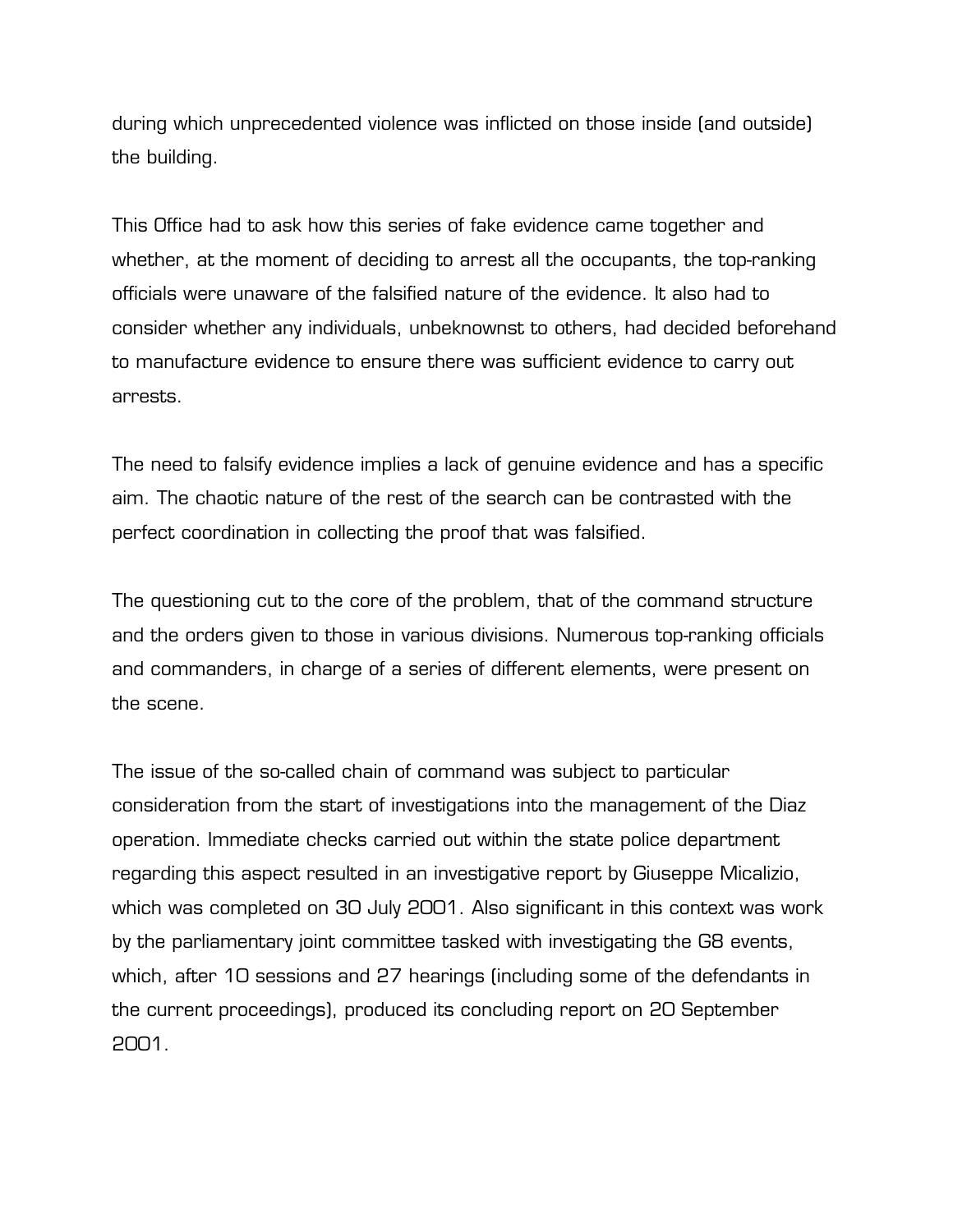The parliamentary committee report concluded that the failure to appoint an overall official in charge of the operation was the main reason for defective operational and decision-making coordination. It also cited a failure to task certain divisions with certain tasks. Micalizio reached a similar conclusion although noted that there had been a clearly identifiable chain of command. Investigations in the present procedure confirmed the effectiveness of this chain of command, despite the fact it was denied by those involved. Not a single official has confessed to holding a substantial command role in any aspects of the operation.

Each overall sector followed orders from the head of their own division, so while there was not a formal figure tasked with coordination between the sectors, the strict hierarchies between each division should have ensured that the top-ranking official was to be treated as the "operation chief".

The top-ranking figures present were: a) Gratteri, a superior commander, director of the SCO; b) Caldarozzi, his deputy, responsible for the flying squads and the crime prevention division; c) Luperi, a superior commander, the deputy of Prefect La Barbera; d) Prefect La Barbera, the central director of the prevention police, the highest ranking official, whom the Digos police answered to; and e) Canterini and Fournier, who were the highest figures in the flying squad division. This chain of command was entirely spontaneous and instinctive for divisions that retain a strong sense of hierarchy even though not strictly military. Prior to the operation, two meetings were held Gratteri's orders, after Di Bernardini had returned to police headquarters following the attack on the patrol.

The first meeting decided that the operation should be carried out, while the second focused on the operational details. Although Prefect Andreassi was present at the first meeting, it is clear from descriptions that the meetings were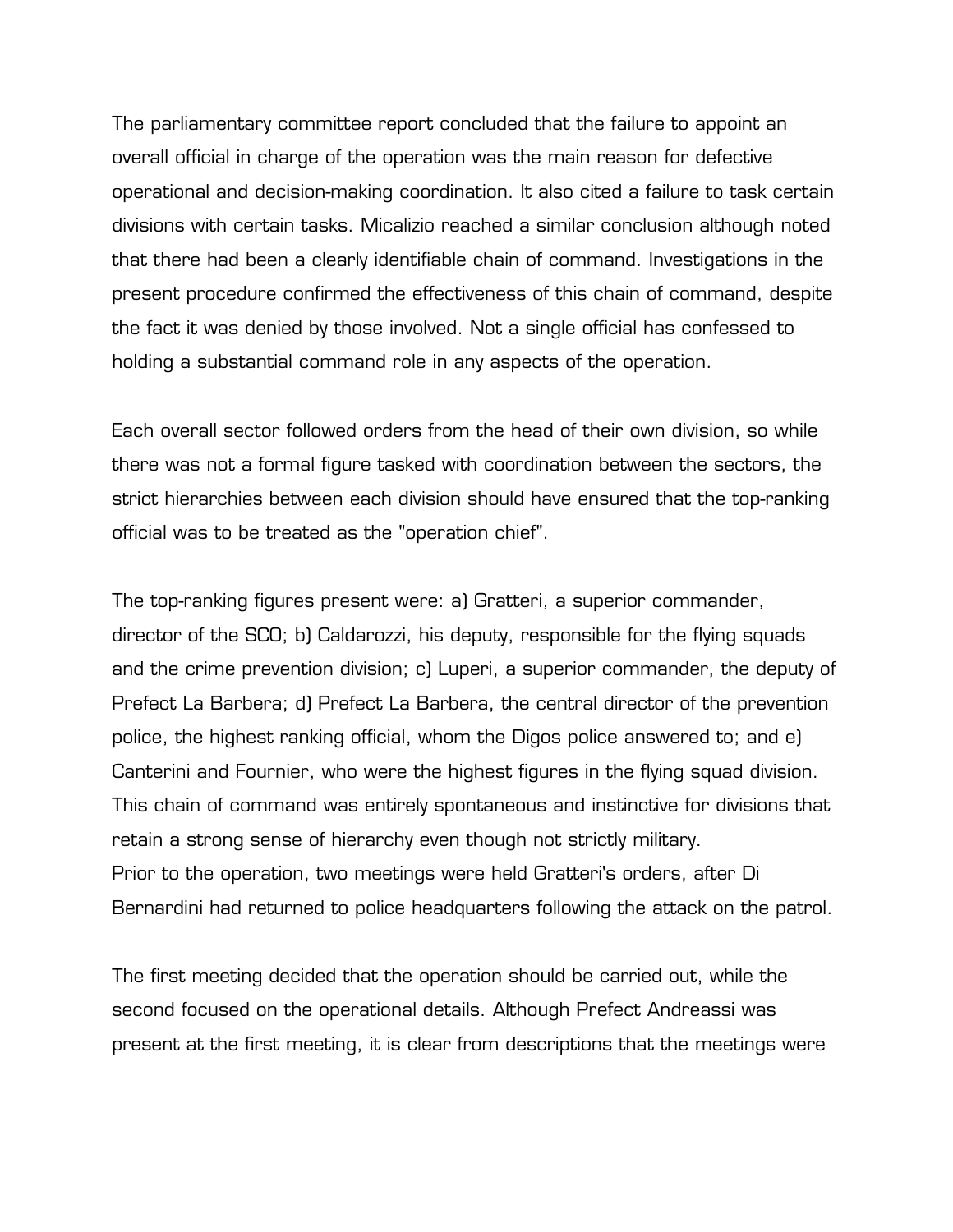chaired by Prefect La Barbera. Andreassi did not even attend the second meeting.

The decision-making initiative seems to have been taken in agreement between La Barbera and Gratteri, the highest representatives of the Ucigos and SCO.

Although La Barbera, Luperi and Gratteri might have recommended caution, calm and restraint, having received a specific message of this kind from the chief of police, a general overall recognition that the decision was reached "collectively" made Genoa Commissioner Colucci's claim to the Judicial Authority that he was "pressured" by higher ranks, or at the least by central offices and their representatives, appear more likely (a situation confirmed by Mortola, as noted above).

Claims that the initiative had been called for by local or lower-ranking officials, and that their superiors got "dragged along" appear unconvincing.

The filmed evidence also corroborates this conclusion. The top-ranking figures of the separate divisions operating in the area can be seen acting jointly, as a kind of "executive board". It cannot be coincidental that these were also the individuals involved in discussions over whether to embark on the operation. This group - Luperi, Gratteri, Caldarozzi, Murgolo and sometimes Mortola - can be seen stationed in the school courtyard or exit. Many statements by agents involved described this group as the one in charge, recalling that searching for their superiors regarding a problem, they were to be found in the courtyard in the company of others (see finds 44, 177.5 p.19, 199 p.1, 173 p.3, 174 p.1).

## **9. Molotov cocktails...**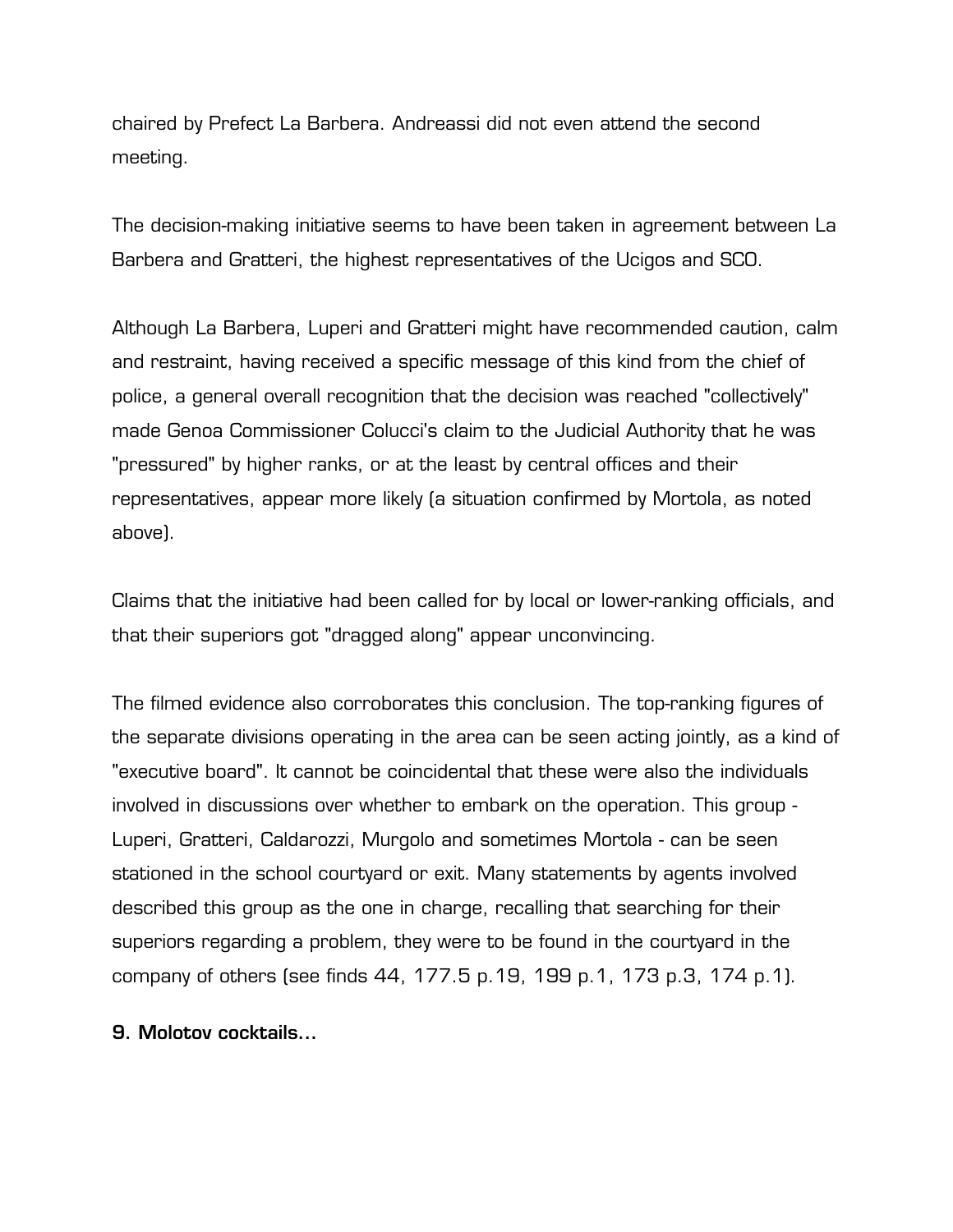The incident of the Molotov cocktails casts further light on the chain of command at essential moments and shows how each of the defendants was aware of the manipulation.

Before officially opening investigative proceedings against them, each of the defendants, as well as other officials, was asked to clarify details surrounding the search and the discovery of the Molotov cocktails. Even though this was the most significant piece of evidence, it was not mentioned by anyone, not even those who had handled the bottles. They were questioned again at the start of investigations into the occupants' injuries, and once more in connection with fraud and falsification after statements by Guaglione that he had found the bottles in the afternoon. Yet even the detailed location of the bottles described in the Diaz report dissolved into mist following this questioning.

Questioned on 17 June 2002, Di Bernardini said that while involved in the search of the gym room, he was called outside by a colleague from the Flying Squad Division, Troiani. He was standing on the steps in the company of an assistant from his division holding a blue plastic bag that appeared to contain two Molotov cocktails that he said he'd found. Di Bernardini accompanied the two over to Caldarozzi, who was standing a few meters away with "two or three" other officials, who "were always together". After introducing them, he left. Although the defendant described them as "high-ranking officials", he was unable to give their names. Questioned later, he denied having seen and/or received the Molotov cocktails inside the gym but insisted it had happened in the courtyard, at the school doorway. Although he was the first to indicate the discovery to his superiors, no one asked him to draw up the arrest report regarding the find nor did he ask Troiani to do so. Instead he was asked to write the report on the attack on the patrol. In previous statements, however, Di Bernardini said he had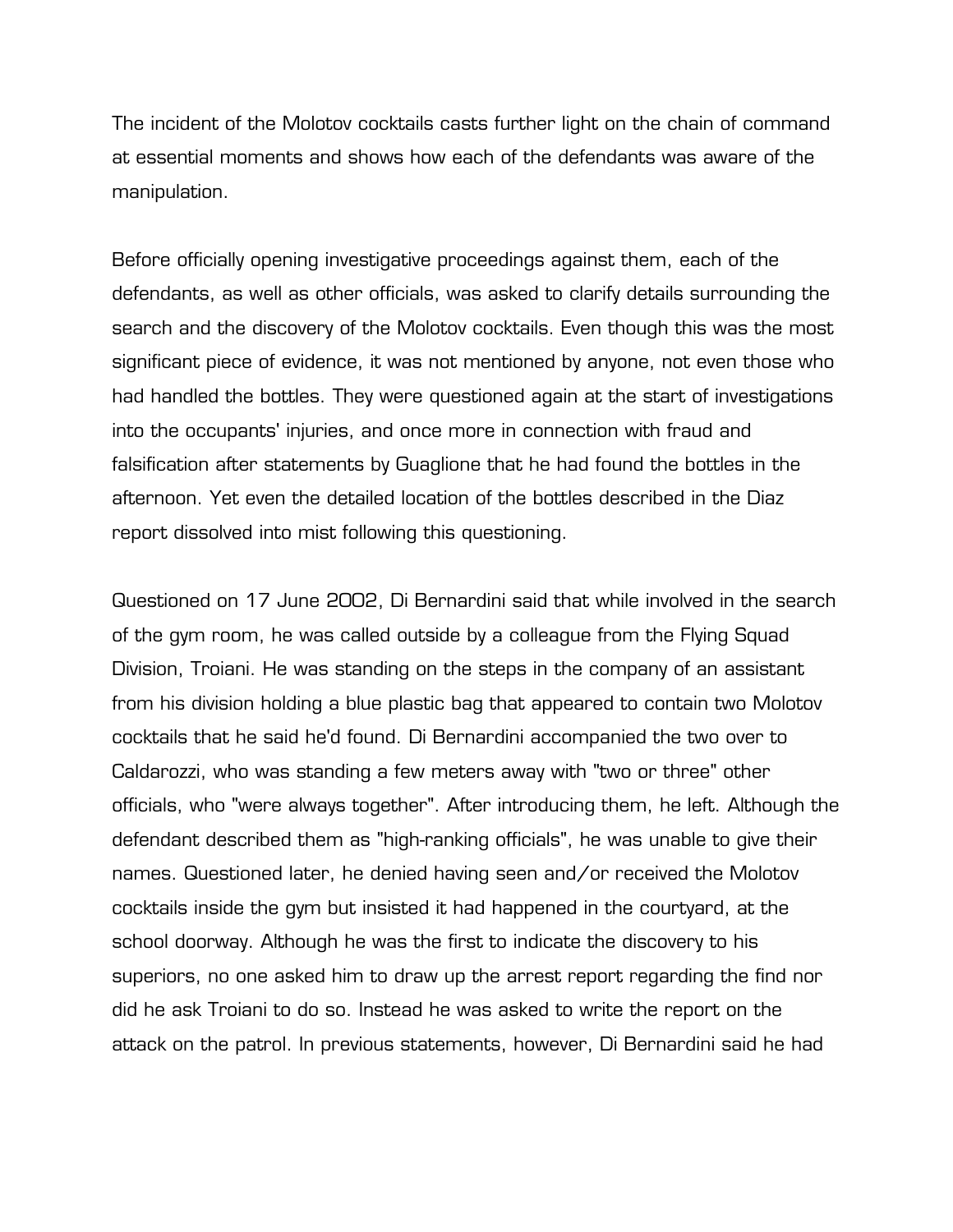been told that the Molotov cocktails had been found in the gym, although he was the only one to claim this.

Caldarozzi, questioned on 31 May 2002, said that he had first seen the Molotov cocktails in Di Bernadini's hands during the search. The statement was incidental, made as part of a generic description of the search.

Pushed for clarification during later questioning, after he learned what Di Bernardini had said, he specified that he had seen the latter outside the building. Di Bernardini reportedly approached Caldarozzi, who was standing with other officials. Caldarozzi denies knowing or being informed of the place where the bottle was found. He "informed" Gratteri, who was standing near him. He said he did not know Troiani, even though he had been on patrol with him the first evening.

Troiani, whose involvement in the operation can only be deduced thanks to Di Bernardini, confirmed that he had shown the latter the bottles at the main doorway and denied having entered the building. However, he said he did not tell Di Bernardini where he had found them and said he had talked only with Di Bernardini, and not with the officials present. He said he handed the find over to some officials, probably under Caldarozzi, but gave them no information. At no point did Troiani suggest the find had been made inside the building, nor did he specify the place mentioned in the reports.

Although Murgolo's initial remarks appeared to indicate he would be able to provide further information regarding the discovery of the bottles, during questioning as a potential defendant, he added no further details and did not even refer to the incident.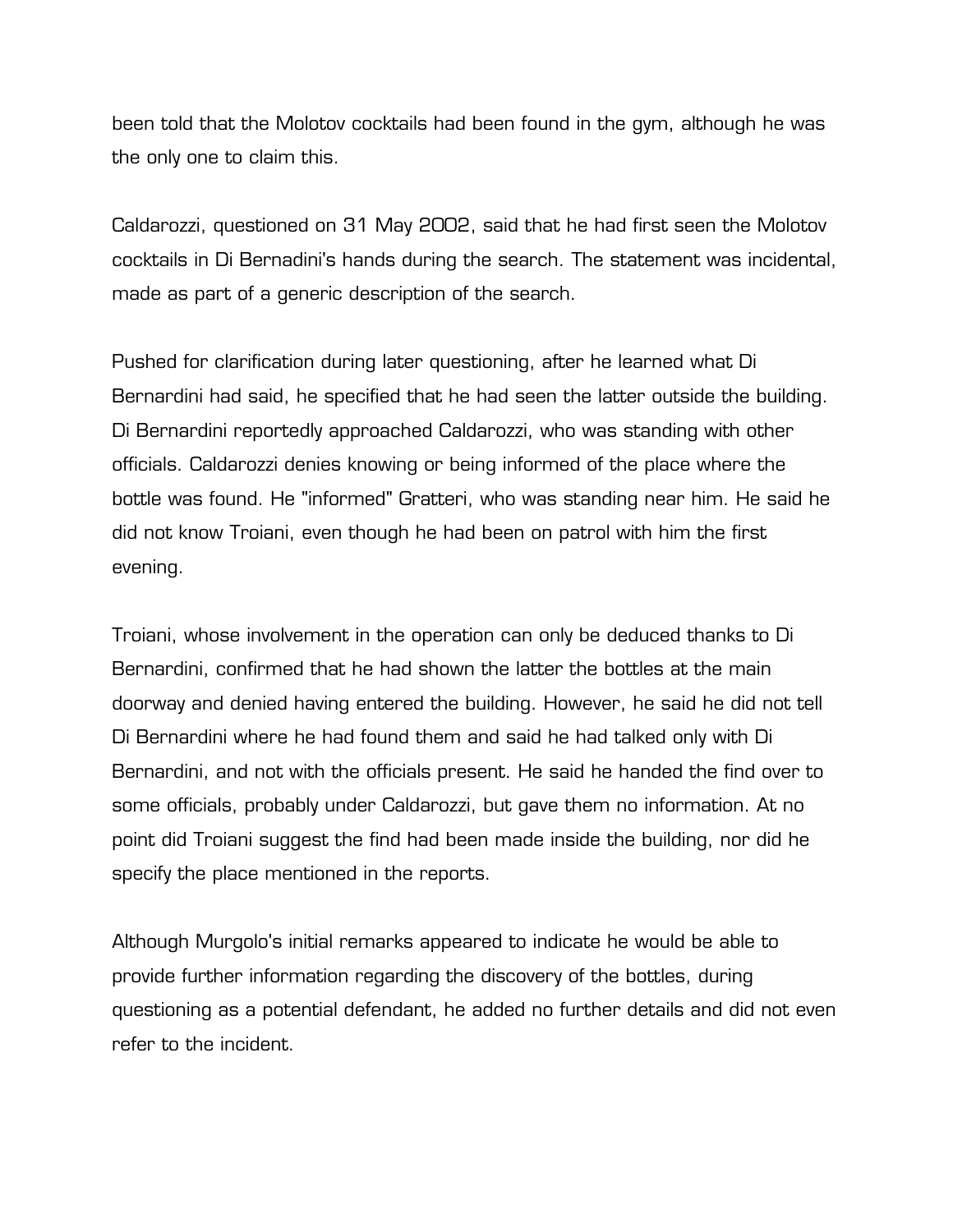Luperi, questioned on details regarding the search and discovery, denied all knowledge of the events. He said he recalled seeing other colleagues, whom he was unable to name, with a plastic bag containing the bottles. He later availed himself of the right not to respond when the falsification was discovered.

Mortola, director of the Genoa Digos and the highest-ranking investigative police officer present, said he saw the bottles inside the building, when two agents, unknown to him but clearly members of the Flying Squad Division, showed them to them. He did not spend long on the find, merely ordering the agents to place the bottles on the banner in the gym.

Gratteri claimed he saw a plain-clothes officer holding the bottles in his hand (ie without the bag) in the school courtyard. He had no recollection of Troiani bringing the find over, despite statements by Di Bernardini and Caldarozzi, who both said he was present at the time. He said he presumed he had been informed later by his deputy, Caldarozzi. His only recollection was of seeing a plain-clothes officer at the time he was on the phone to Corriere della Sera. He was shown photos of a plain-clothes agent wearing gloves and holding the bottles but denied it had been the plain-clothes agent he'd seen.

The statements summarized above came from the top-ranking officers and related to the most important find. As such, they were examined in consideration of the hierarchical structure. Given the outcome of the operation prior to the discovery of the Molotov cocktails, the discovery should surely have triggered a greater interest and involvement among the superiors.

It was clear that admitting the presence of an official in a specific investigative and operational context meant admitting his grave, inexcusable negligence in omitting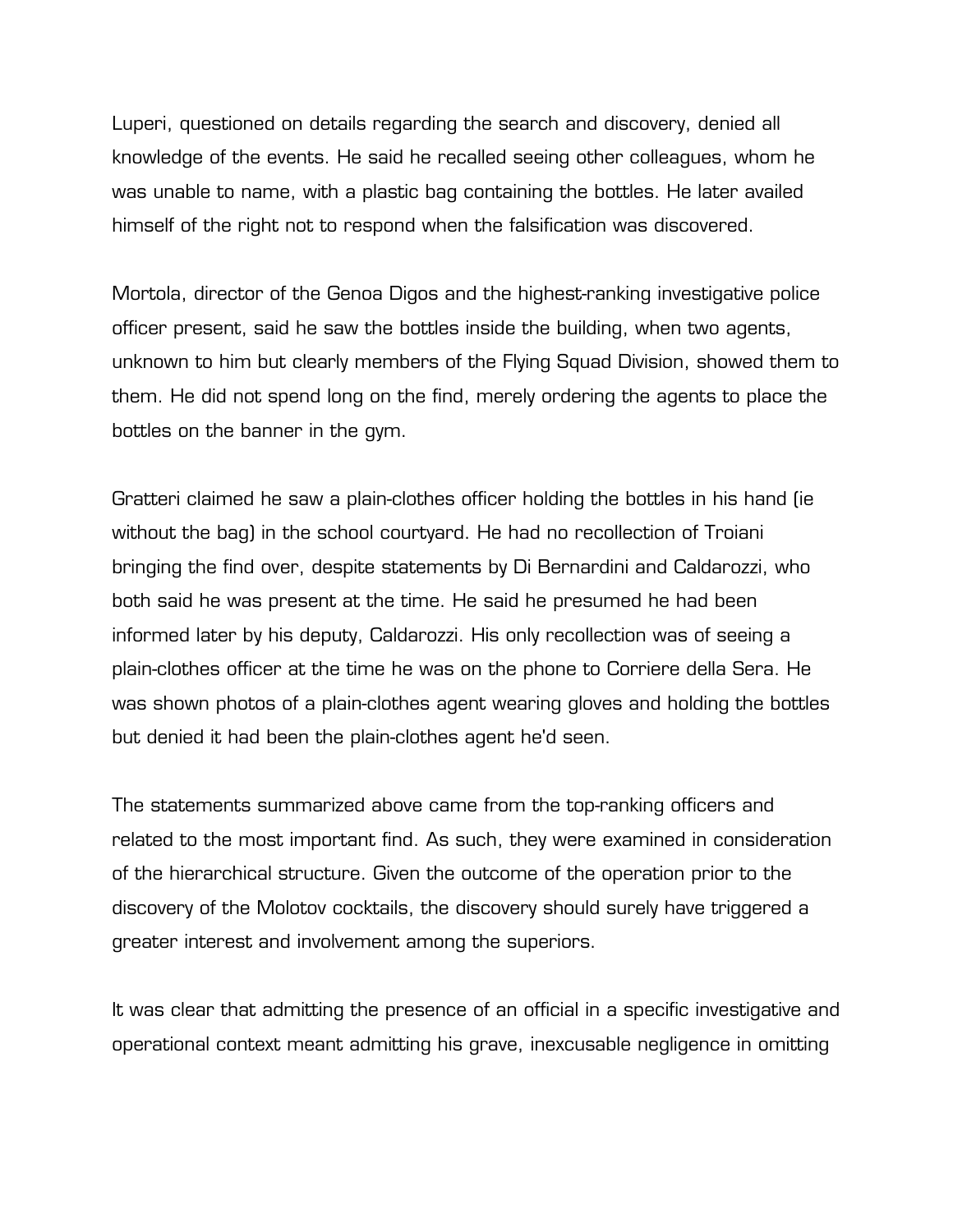even the most basic forms of protocol and a total lack of intellectual interest, which would have naturally led to questions about where the find came from.

Film footage showed the top-ranking officials frequently talking in a small group (Luperi and Gratteri are evident) but as no sound is available, it is impossible to know what they were saying.

They all maintained they were concentrating on getting ambulances for the injured, with no time to focus on the important investigative police operation under way, which would culminate in the arrest of everyone there. While the latter were indeed taken to hospital, it is impossible to believe that those in charge of the operation had no interest in the discovery of the devices. Di Bernardini and Troiani's claim that the bottles were handed over in the courtyard led to a closer inspection of the video footage.

Footage by the local broadcaster, Primocanale, clearly shows Luperi holding the blue bag containing the Molotov cocktails. Next to Luperi is Caldarozzi, in front of him are Mortola, Murgolo and Canterini, all examining the bag and engaged in what appears to be a heated discussion. Other officials are standing next to them and looking at the bag, including Fiorentino. Gratteri and Troiani. Burgio is standing in front of the door.

The situation therefore appears to have developed exactly as hypothesized: a brutal operation with serious injuries and a hurried search - no longer than half an hour for the entire building - with almost no evidence to show for it (around 20 knives, a pick, a shovel, and the metal frames taken from backpacks). It was only the discovery of the two explosive devices that justified a search carried out specifically in search of weapons. It was natural that a find of this kind would be reported to superiors there and that it would be the subject of discussion.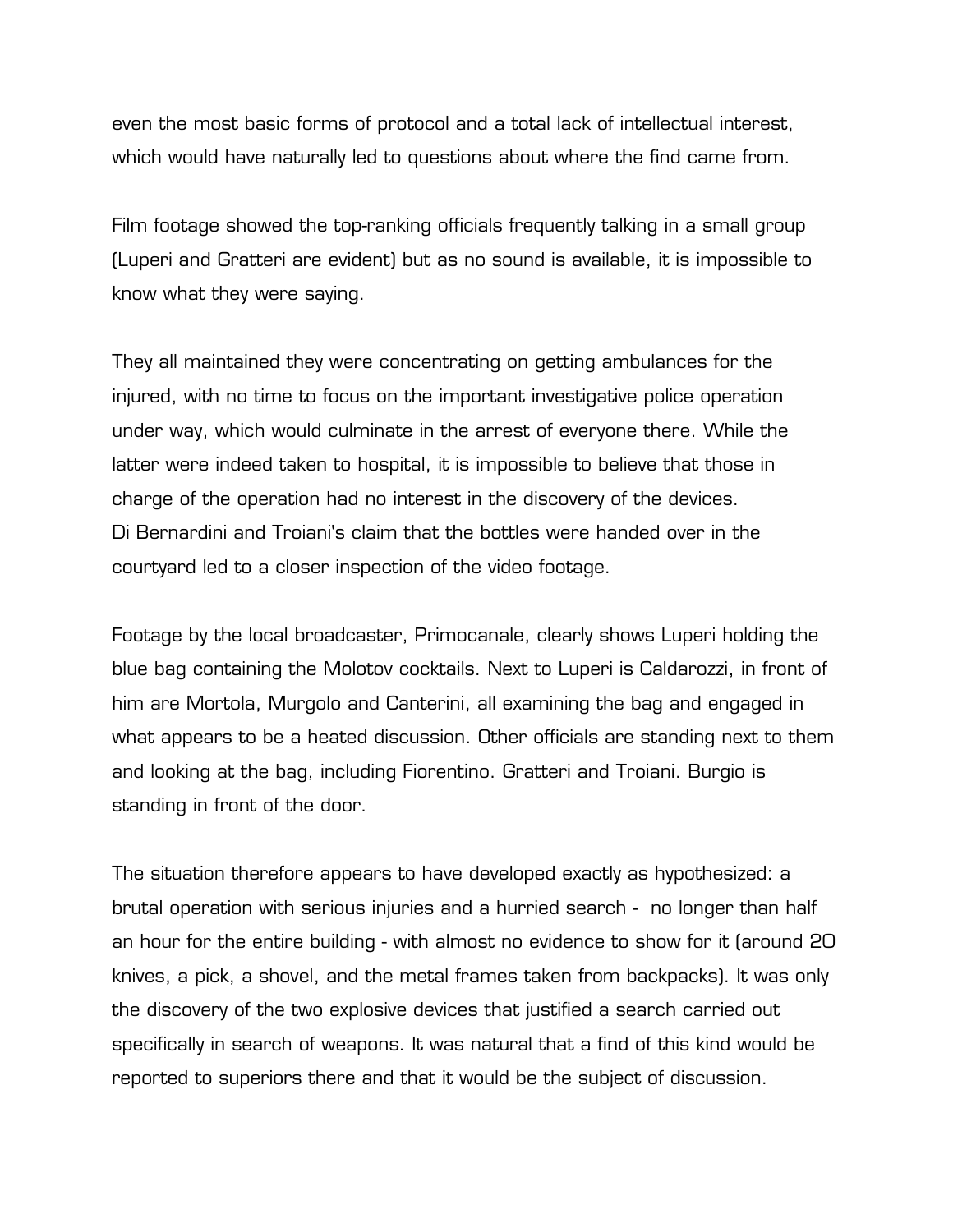This Office therefore imagined that the filmed evidence would trigger the defendants' memory but this was not the case.

Questioned after the acquisition of the film, the defendants were unable to provide versions that corresponded with the footage and even reiterated their lack of attention to the most important find. Some suggested that the film did not correspond to the time that the devices were first found and handed over, saying they had seen the bottles before the scene shown.

In his final questioning, Di Bernardini confirmed the basic details given, adding the name of another official present when the bottles were handed over. He said he had been called by Troiani, who was in the courtyard with his driver at the time, and that he had met him at the building doorway. He added that he had only been generically informed of the find by Flying Squad men.

A basic contradiction remains between the two defendants' versions, with Troiani specifying that he informed his colleague of where the find had been made when outside the building rather than inside. However, by and large, the two versions tally in reiterating that they immediately showed and handed over the find to their superior officers, with Di Bernardini initiating the contact. Caldarozzi is explicitly mentioned by both. Troiani said that everyone shown in the film was there. Di Bernardini mentioned Luperi by name. Troiani later said he had informed Di Bernardini in advance of the find, without yet being able to show him it. He said that at Di Bernardini's request, he called Burgio on the phone to get him to bring it, and that this occurred in the presence of Caldarozzi. It's clear that the bottles were at this time in the control of Flying Squad men rather than the top-ranking officials in question.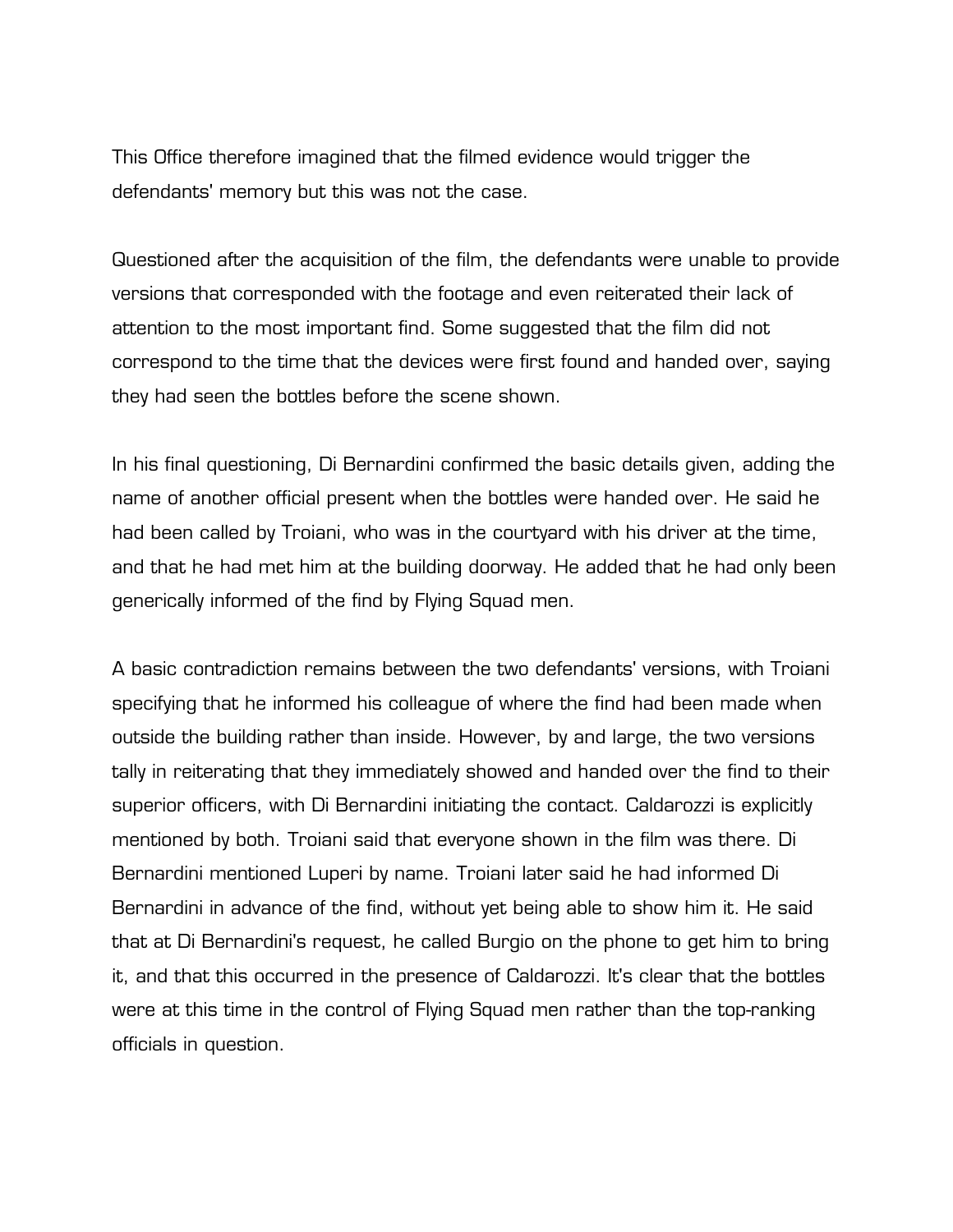It's equally clear that: a) the discovery of the bottles was made by a division that should have handed the find over to those institutionally tasked with taking care of finds; b) the handover of the find occurred openly, via a flying squad official in charge of the search operation under the command and coordination of superior officers, first and foremost Caldarozzi; c) both Troiani and Di Bernardini said that the find had been given to these higher officials to deal with, as is clear from the fact they can be seen holding it; d) the successive fate of the bottles was in the hands of these officials, who were highly enough ranked to easily track down people with information on the find in question; e) the find marked a decisive turning point in the operation, as shown by remarks made by each, either to their superiors, or to the media.

Statements by Murgolo confirmed that the film was taken immediately after the discovery of the Molotov cocktails.

Even before seeing the film, it should be recalled that Murgolo said he was present when an agent announced he had found the two bottles. The fleeting reference assumes particular significance given that he mentioned the presence of the defendant in the context during which the find was first brought to his attention.

Not only did Murgolo confirm the presence of the usual group of top officials (Mortola, Luperi, Caldarozzi, Gratteri, Canterini), he admitted that the discovery had sparked interest among the group, some of whom examined the bottles and asked where they had come from. While denying this or insisting that he didn't remember would be foolish in the context, he also remembered where the agent who brought the bottles over said he found them (although was unable to identify the agent himself).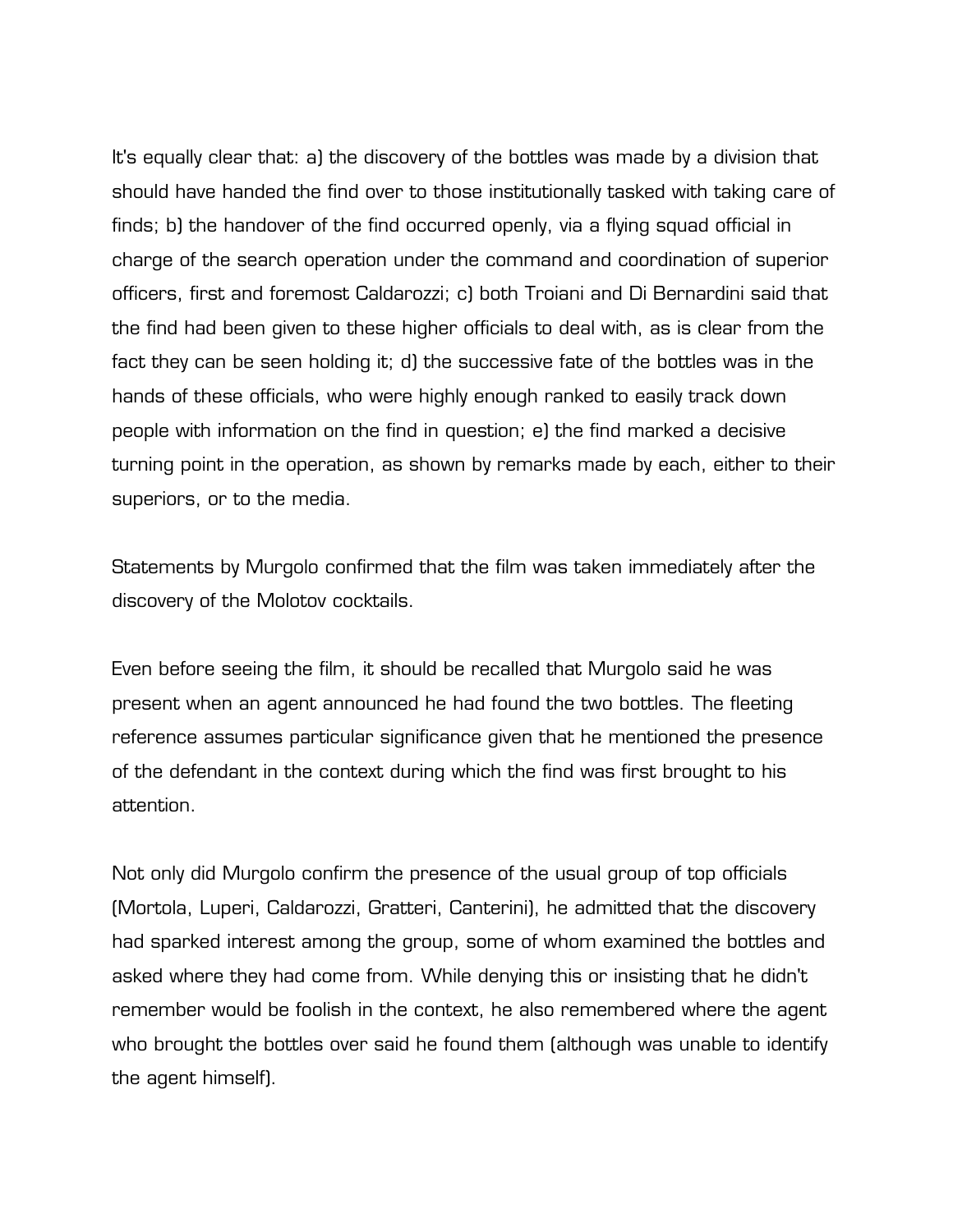According to Murgolo, he repeatedly heard it being said that the bottles had been found outside the building and, more specifically, "in the courtyard".

These would seem to bring things together in a logical fashion. No matter how vague the information, it basically coincides with what Troiani said, logically, given that he was the one in possession of the find. That a Flying Squad man had shown the group the bottles, attributing the find to other members of his division, would have backed the hypothesis that the find occurred outside the building, where the Flying Squad was in the process of securing the outside of the building. This is particularly so if, as suggested by the film, Mortola, Luperi and Caldarozzi were the ones interested in and discussing the find. They were clear on the tasks assigned to each division and were, at that moment, collecting the fruit of the search, exclusively in the hands of the flying squads and the Digos, as represented by top-ranking officials.

Even after seeing the film and despite the contrasting statements of Troiani and Di Bernardini, Mortola insisted that he had seen the bottles inside the building in the gym, which had been showed to him in a torn plastic bag by two unidentified Flying Squad men.

It has been suggested that the scene depicted in the film took place after the Molotov cocktails had been found and taken inside the Diaz School. But Mortola's statement that the bag with the bottles had been left, at his request, on the banner where other finds were being kept makes it highly unlikely that they were then removed and taken outside for discussion among the officials in the courtyard.

After the prosecution investigation officially concluded, Mortola came up with a number of convincing suggestions, in part supported by evidence acquired during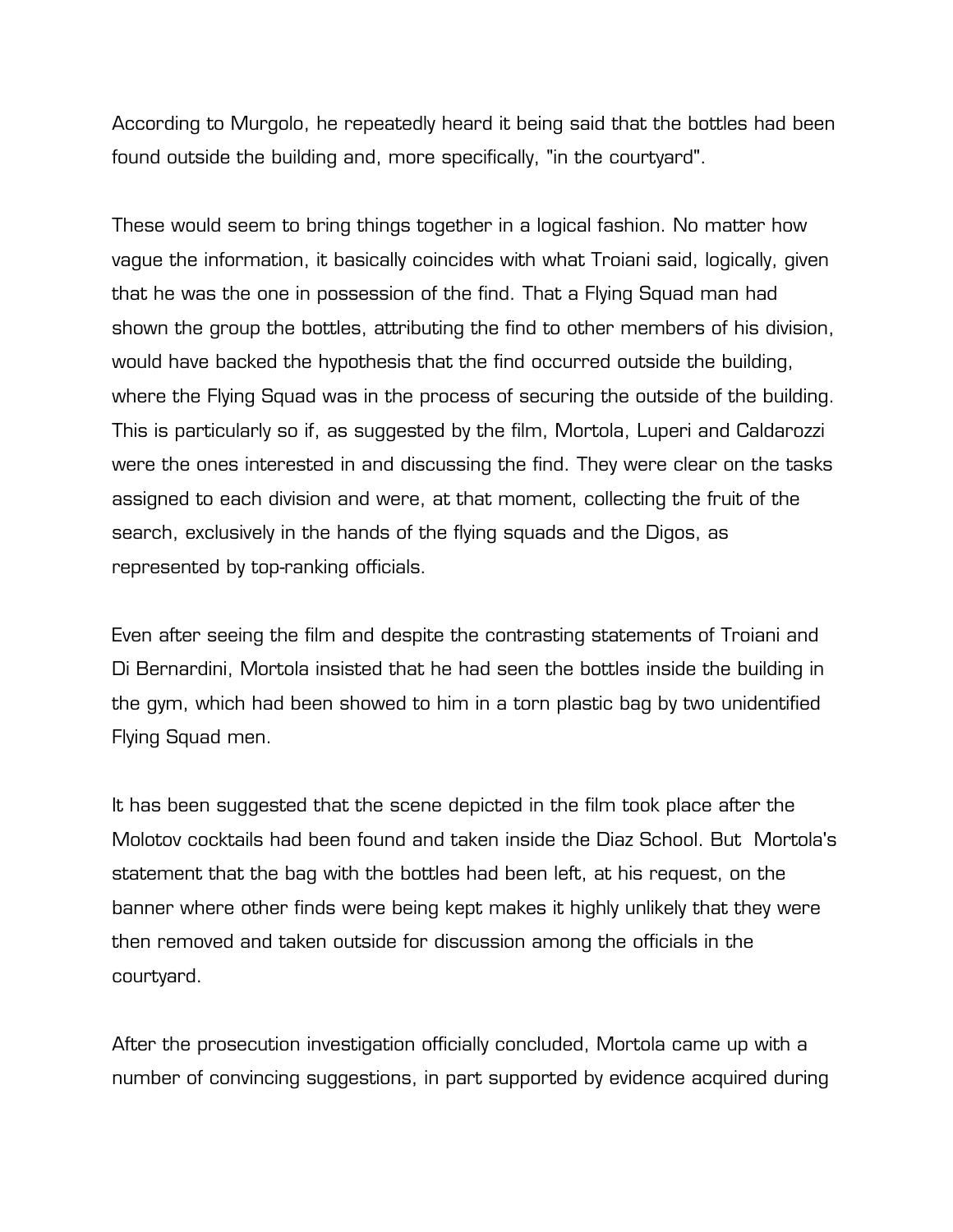a defence investigation. He suggested that the two Flying Squad agents that approached him with the bottles inside the gym - in other words, before he was filmed with other officials - had been Troiani and/or Burgio. This idea was proposed in an earlier report, in a bid to blur the differences between Mortola's statements and those of the other officials, who said the bottles had been seen for the first time in the courtyard. The defence team threw weight behind this, pointing out that the film and photos showed that while Troiani was in the Flying Squad uniform, he was not wearing the badge ranks that marked him as deputy police commissioner, either when he entered the Diaz courtyard, or in the scene that showed him talking with other officials at the time the bag was handed over. However, these rank markings can be seen some time later, in images showing him moving away from Via Battisti, together with other  $7<sup>th</sup>$  Unit men (Find 172 p.2).

Mortola's defence uses this unusual detail to suggest that [Troiani] was involved in something illicit, and that the other officials were unaware of this. Mortola says he was an innocent victim in a network of plotting by others, whose lack of rank markings made them indistinguishable amid those involved in the search. In other words, what Mortola had already said: that he saw at least Burgio, clearly indicated as the one actually carrying the bag, inside the gym.

Statements by agent Mauro Riccitelli, who reported seeing Troiani approach Di Bernardini, further corroborate the theory that the bottles were first seen inside the school. In one of his first statements, Caldarozzi said Riccitelli had been present and could have seen Di Bernardini as he found the bag inside the gym. This was then denied and rephrased several times.

Although Troiani and Caldarozzi said that Riccitelli's statements undermined Di Bernardini's uniform reconstruction, this is not the case. Riccitelli said the scene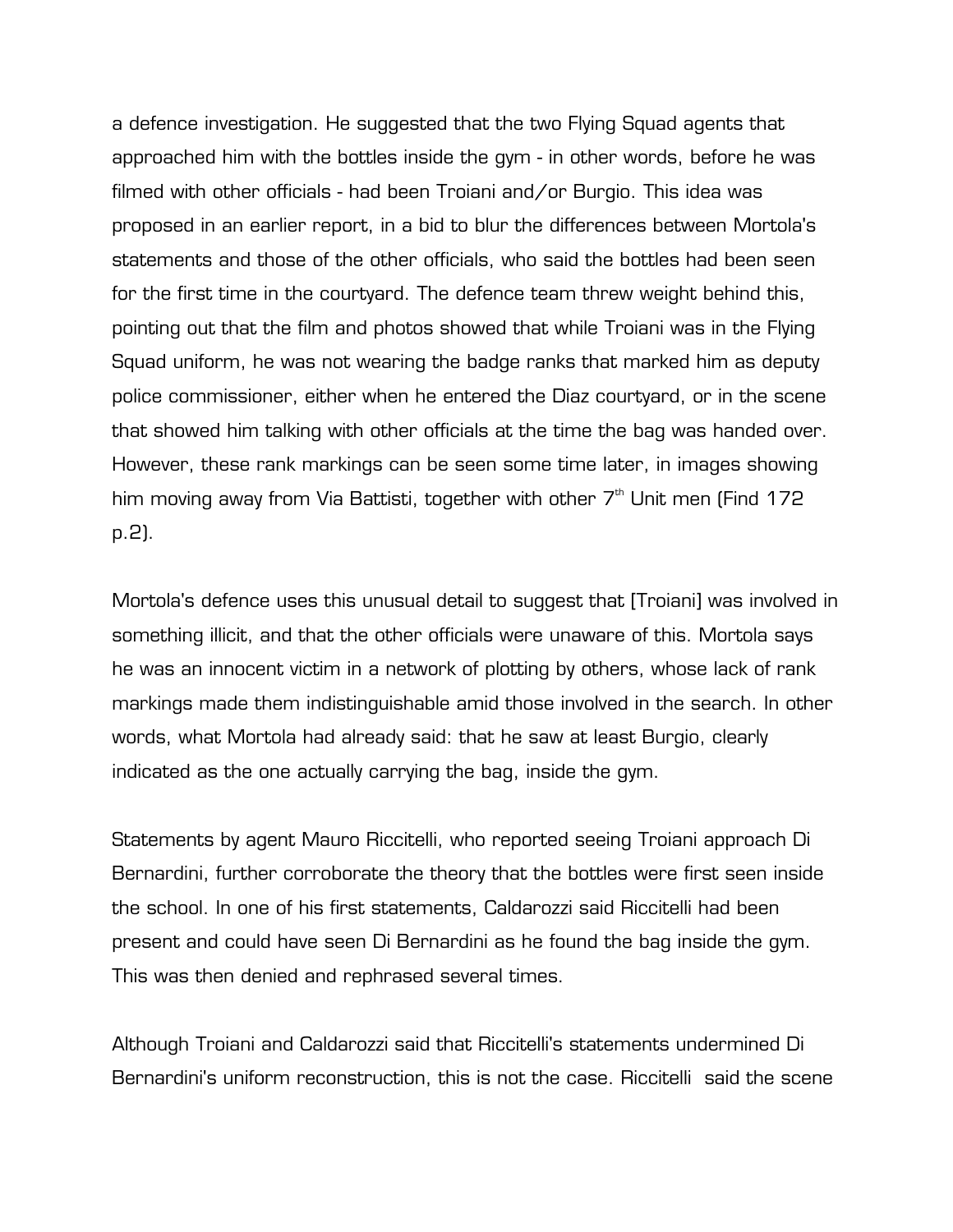did not take place in the gym, which tallies with Di Bernardini's statement that he was summoned by Troiani who was in the courtyard at the time. Riccitelli, who was standing a few meters away inside the building, also confirmed that the two men met at the doorway, saying he could see the faces clearly in the entry door's light.

Despite supporting some of the statements given, the film does not cover the crucial moments before and after the discussion in the courtyard, of which Di Bernardini and Troiani's statements give the only indication. Both men said Troiani and his driver did not come from inside the building but were already outside, where they remained after having shown Di Bernardini the find. This, they said, occurred at the building doorway, as described by Riccitelli.

Luperi's version came last, with full knowledge of the video evidence and the statements made by others.

Although Luperi came forward of his own accord, on first seeing the film - which showed him with the bag containing the Molotov cocktails in his hand - he asked for the questioning to be stopped.

This did little to boost his credibility.

Luperi decided to say he had been informed of the bottles prior to the moment of filming. This appears to refer to what Mortola had already said, that he had been notified of the find by Flying Squad men inside the building. Luperi's momentary possession of the bottles is described as purely accidental, claiming he had taken the bag from Caldarozzi merely to confirm its contents.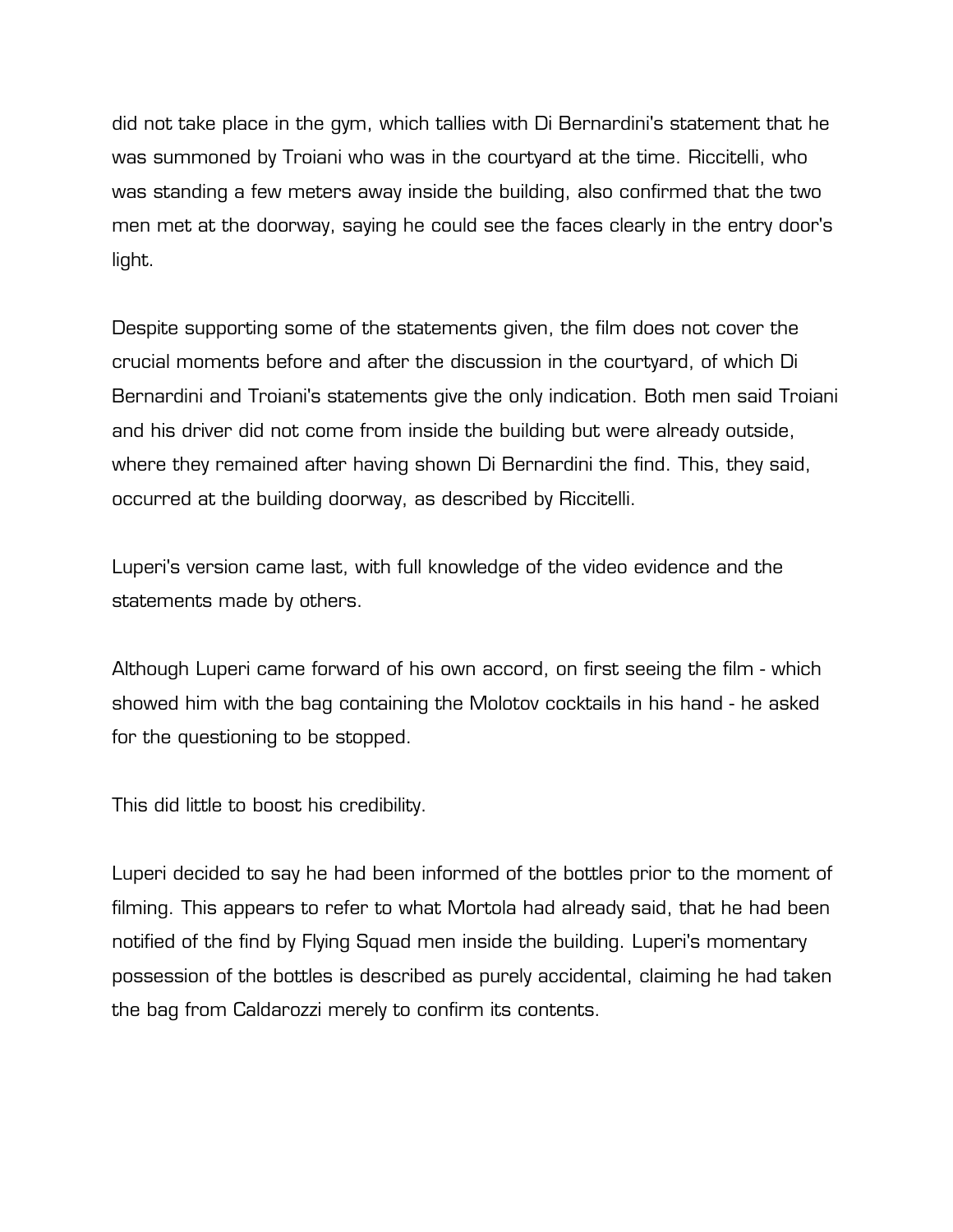While weak, the claim of having known of the find prior to the filmed scene allows Luperi to justify his failure to request more information, particularly regarding the circumstances surrounding the discovery.

Luperi stuck to this version, even though Mortola's was in contrast with a whole series of other tallying statements.

Although he admits that he is holding the bottles at the time, the film shows Luperi caught up in a phone conversation. Hanging up, he is the only one of the top officials left in the courtyard, the others having disappeared. He claimed that although only a few steps from the building, finding himself alone he felt the urge to make sure the dangerous bag was safe, and gave it to an investigative police officer, the only one near, whom he told to place it with the other finds. The person in question was Mengoni, a member of the Florence Digos.

However, Mengoni said she had been outside the school gate at the time and had been summoned by Luperi to the centre of the courtyard. Going over, he handed her the find and told her to make sure it was kept safe, as it was an exceptionally important find for the investigation.

Finding herself alone with the bag, Mengoni requested the help of a Naples Digos inspector, whom she did not know. Together, they entered the building from a side door in search of a "safe" place to keep the find. She placed the bag in a niche, which she has since been unable to locate, even with the help of maps, and left in search of other members of her division, ordering the inspector to stay with the find. She returned shortly afterwards with others but was unable to find the bottles, the inspector or the niche. After walking around, she spotted the bottles, without the bag, lying on the banner.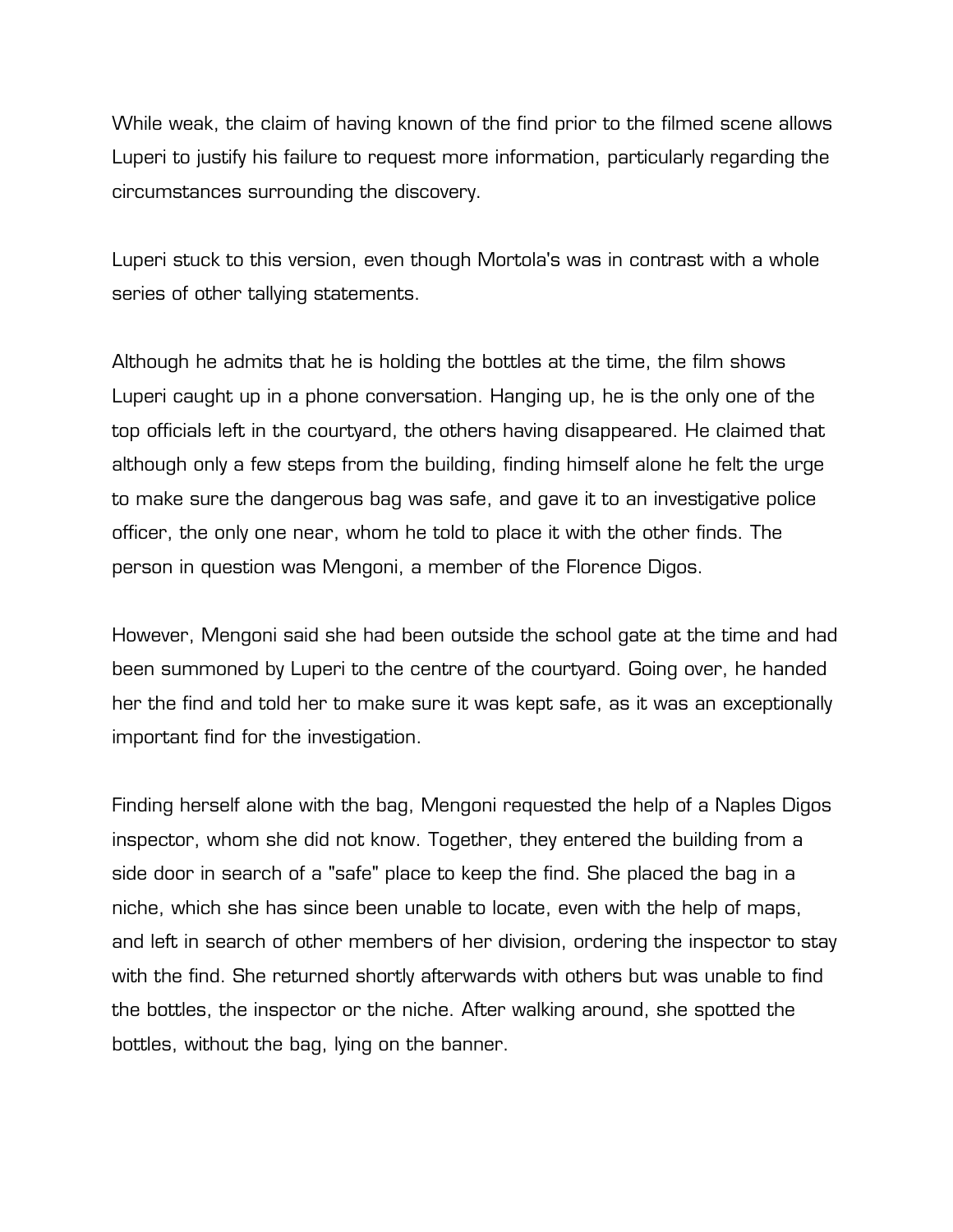It should be noted that during questioning on 1 August 2001, Mengoni made not a single reference to ever having seen or handled the bottles, despite being asked to recall every detail she could remember.

Fiorentino, an Ucigos official who had travelled from Rome with La Barbera, was also present.

Although he initially said he had not seen the Molotov cocktails, he changed his mind after seeing the film, claiming Luperi had shown him the bottles. He said Luperi had expressed great satisfaction and excitement at the find, stressing that it showed the search had been worthwhile. He said he knew nothing about the find before or after the section of film, only learning on his return to the police quarters that Luperi had entrusted it to a "scientific" colleague.

There is not much point in focusing on the credibility, vagueness or lack of information provided by Mengoni, as with other witnesses who produced versions no more fluent than those of the defendants. They were faced with telling the truth and incriminating not just their superiors but top-ranking police officials in Italy. Given their position, they have not been judged too harshly but the extent of their reticence or zealousness should be considered in other proceedings. Instead, the focus is on the period after Troiani and Burgio were no longer in possession of the bag, which had been handed over to the top-ranking state police officials.

It remains unclear why Luperi, a few steps from the building where the search was centered, should leave his men working there and look around, entrusting his "special" find to a complete stranger. It's also unclear why he then immediately reentered the building, leaving Mengoni alone with the bag, and why she, in turn,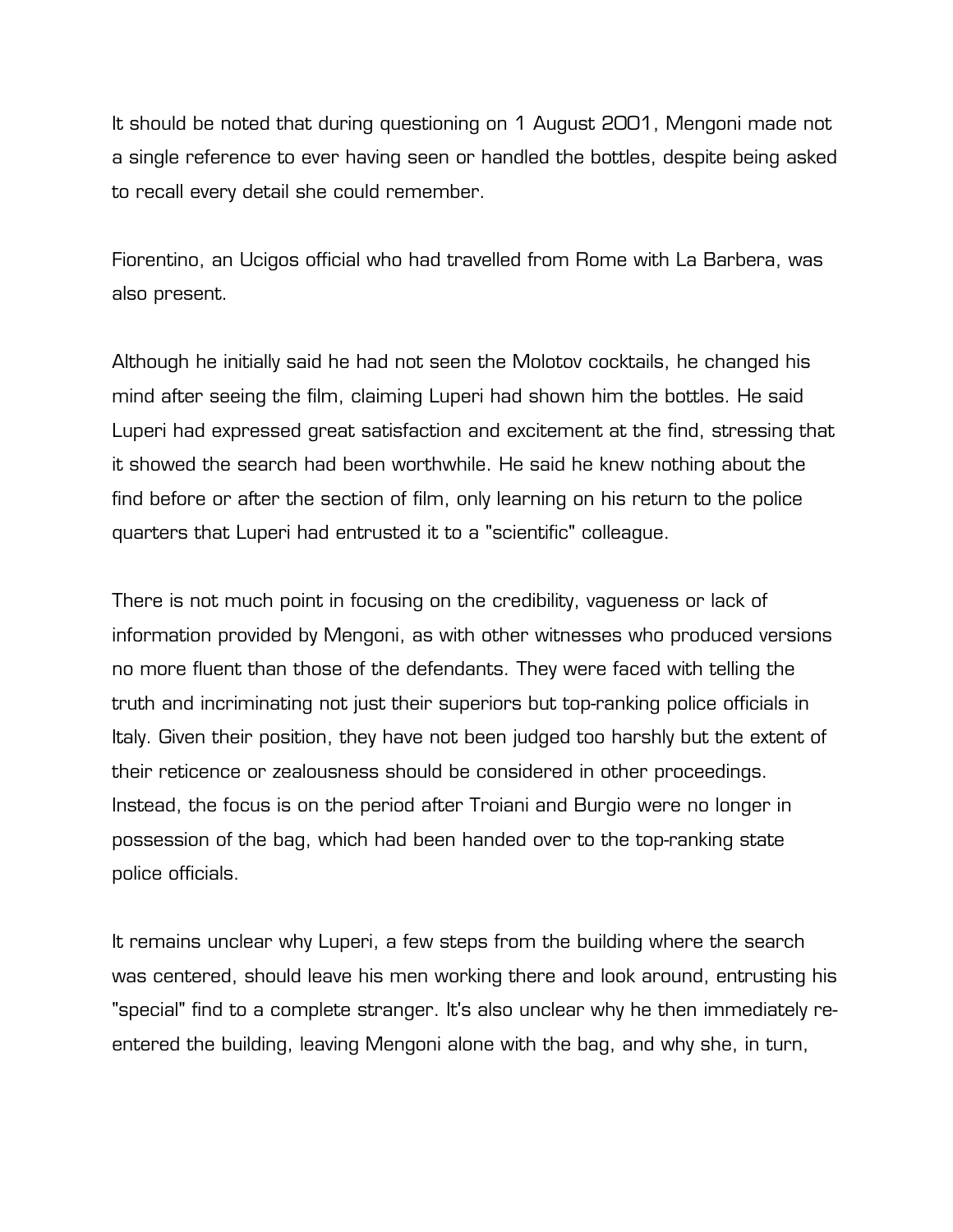should enter the building, using an odd side door for some reason, only to then go back out and return to where the rest of the operation was taking place.

The possibility of reconstructing a precise chronology of events by comparing phone records with the film makes all the defences suggested meaningless. These show the contradictions between what happened and the defendants' statements.

The call Luperi is seen making began at 00:41:33. The same film shows others in the courtyard making phone calls afterwards, including Mortola, Canterini and Murgolo. Analyzing the phone records of Mortola, this second piece of film takes place two minutes afterwards. At that moment, inside the door of the building, in the gym, the banner was lying with the finds, including the Molotov cocktails, under the eyes of Gratteri, Caldarozzi and Luperi.

The question again arises as to why Luperi would entrust the bag to Mengoni, only to immediately enter the building and start organizing the finds inside, including the Molotov cocktails. Luperi's claim that he was alone after the phone call, which lasted 31 seconds, is undermined by the same footage showing most of the officials still in the courtyard, including Mortola.

The fact that Luperi appeared in the building so soon, where he found Caldarozzi, the highest ranking investigative official, overseeing the Flying Squad search, and that he gave him the bag and then returned to conversation with Mortola, who had remained in the courtyard, makes his statement - that he had not seen an investigative police official nearby and had had to call Mengoni from outside - all the more incredible.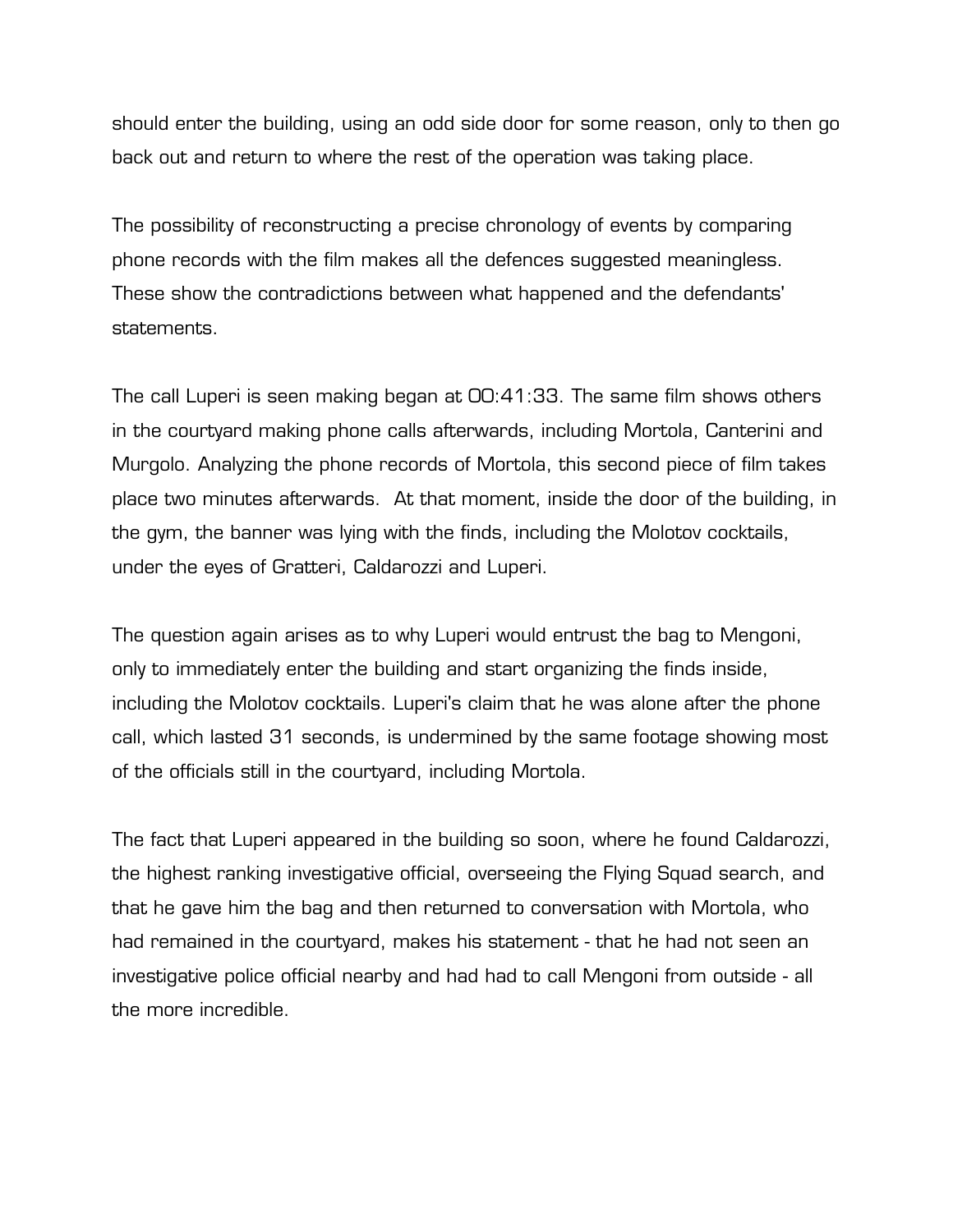At the same time, the film also disproves the reliability of Mortola's statement, which Luperi relied on, regarding the discovery of the bottles inside the building. Mortola said he told the two Flying Squad men who showed him the bag to place it on the banner. But the banner had not yet been stretched out. As shown by the film, it was only unrolled afterwards, at the time Luperi was holding the bag. The final stage of the bottles within the school should not be overlooked.

Statements by Mengoni and other witnesses place the bottles on the banner, in full view, without the bag. The idea that an investigative police agent or official removed the bottles from the bag, without the express authorization of someone in command, placed them on the banner and destroyed the bag, which was part of the evidence, must be ruled out. This would mean that the unknown inspector from the Naples Digos had contravened a direct order from a superior to keep the bottles safe in a quiet place. Yet it's unlikely that any evidence has ever been handled with less care or attention to investigative protocol. It's clear that there was no need to handle the bottles in such great secrecy only to put them on full public display a few minutes later.

The question remains as to why top-ranking police officials would allow a find to be displayed for media purposes that should have been painstakingly conserved to search for any traces of its creator and who it had belonged to. This utter disregard is staggering, even more disturbing than the display of the bottles on a table in the police station during the next day's press conference. It must be assumed that the police had no serious investigative intentions with regard to the bottle.

Seeing the film did not shift Gratteri from his position. He continued to maintain he had seen the bottle prior to the footage, in a different context. He claimed he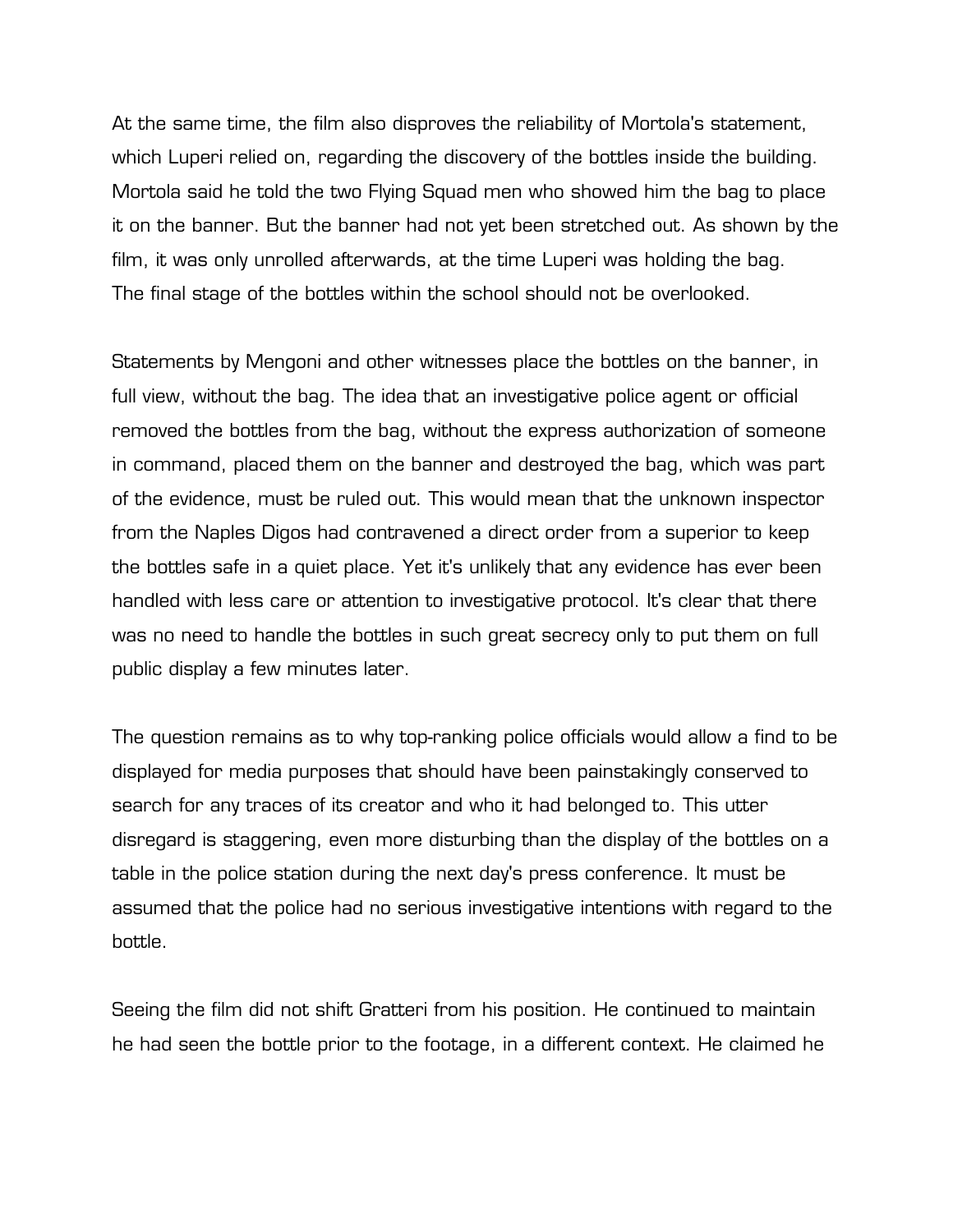saw the bottles, clearly visible, in the hands of a plain-clothes officer in the courtyard.

Gratteri has no recollection of having discussed the discovery of the bottles and the film failed to jog his memory.

He claims he saw the bottles prior to the period in the film, although in different circumstances and without the bag. But this last detail is illogical: if he saw the bottles without the bag beforehand, why would they have then been placed in their original bag (ie they one they were found in on Corso Italia) to be shown to the officials? And why would the bag then have been removed again for their placement on the banner?

It's already been pointed out that admitting he had been present or had seen the find for the first time when it was handed over would have meant admitting he knew who the find could be connected to. And, even before that, he would have had to explain why he had not requested precise information on the matter and dealt with the conflicting statements of those who said they had already accepted the bottles. Later, he would have had to explain how he came to include a precise statement, in his report, that the bottles had been found on the ground floor near the door, in an area visible and accessible to everyone - a detail that not one of the others present recollected and which conflicted with what Troiani said.

This requires us to believe that the blue plastic bag with the two Molotov cocktails was in a clearly visible location at the entrance, through which 150 police officers charged, and was neither spotted then nor during the later search - even though dozens of police were scouring the room right next to this area as they rummaged through the occupants' backpacks, under the command of experienced Flying Squad and Digos officers. Furthermore, that the find on which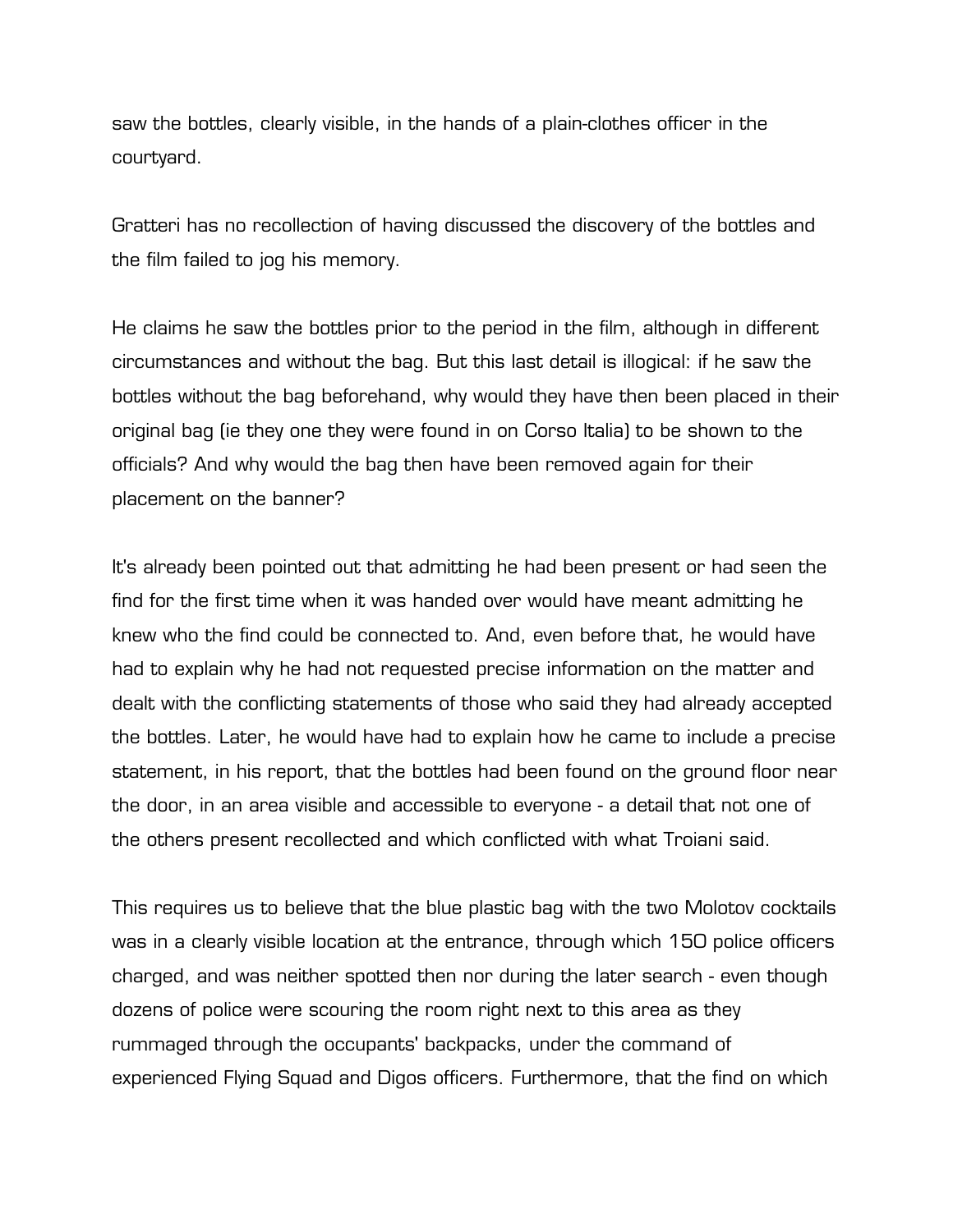the arrest of all the building's occupants was based was made not by qualified investigators but by Flying Squad men, who were not authorized to search the premises.

The bottles needed to have been found inside the building and clearly visible by everyone in order to justify the mass arrest.

Instead, it's significant that the banner was spread out shortly after the discovery of the Molotov cocktails, the appearance of which meant the search could end. Top officials were notified but laying the finds carefully on display, perhaps ahead of a press conference, contrasts with the trouble outside the building. Then, things changed, with the order to return to the police station. The banner was bundled up and the objects carried away. Film shows the bottles remained without their bag, carried outside the school and placed on a van by Deputy Catania of the Padua Digos.

## **10. The injured, the arrests.**

The massive number of injuries undoubtedly hindered the operation but it can't convincingly be said to have been the top officials' principal concern above all else. According to statements, the arrival of the medical staff occurred in somewhat chaotic conditions. They were greeted with such a large number of serious injuries that they were forced to try and treat some people in the gym. Despite the officials' alleged focus on the injuries, not one of them went near an injured person and none of them was trying to coordinate the arrival of the medics.

Despite witnessing the injured with his own eyes, in a TV interview press chief Sgalla denied that the large number of ambulances in Via Battista stemmed from the raid, already laying the groundwork for the official version of prior injuries.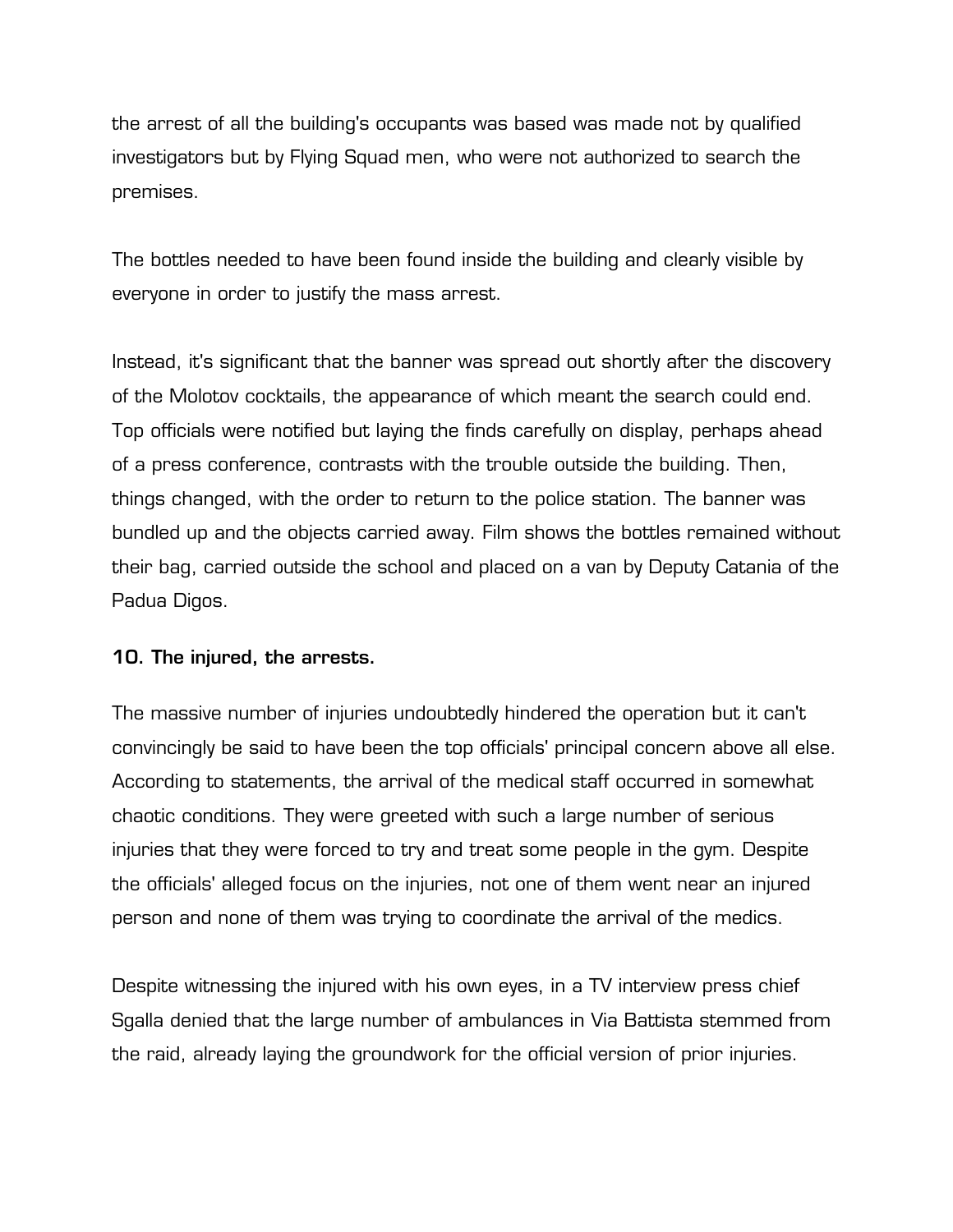The seriously injured were sent off in ambulances under guard, those with lighter injuries or none at all were ordered into armoured police vans, arms raised hands behind their heads, a position they had to maintain throughout the journey.

There's disagreement over the moment at which it was officially decided to arrest all the occupants, some saying in Diaz, others at the police station, but from the moment they were ordered into the van with their arms up, they were being treated as though they were under arrest. The vans were headed for the Bolzaneto temporary detention centre.

While it's true that during the summit, some people were taken to the centre merely to be identified, photographed and fingerprinted, there was no reason to justify the forced transport for identification purposes [after the raid], which, furthermore, required that the AG be notified. The use of illegitimate practices, set up to cope with the perceived exceptional circumstances of the period, does not change considerations that there appears to have been an immediate decision to proceed to a simple identification of the occupants. The report, which was marked as having been drawn up at 03:00, states that the arrests were carried out at 01:30 "at the end of a house search", in other words, while still at the school; on the other hand, the report could only cover what had already happened and, in technical terms, the procedural deadlines for issues relating to their right to liberty are calculated from the moment someone is deprived of their personal freedom, which for the Diaz occupants, happened as they were being forcibly transferred outside the building they were sleeping in. Communications between several officials at the police station explicitly reflect the organizational problems of transporting such a large number of people but no one managed to put a precise figure on exactly how many had been arrested. Murgolo, irritated, made repeated phone calls asking for a coach to transport the "prisoners". It appears completely reasonable, if not obvious, that the decision to either arrest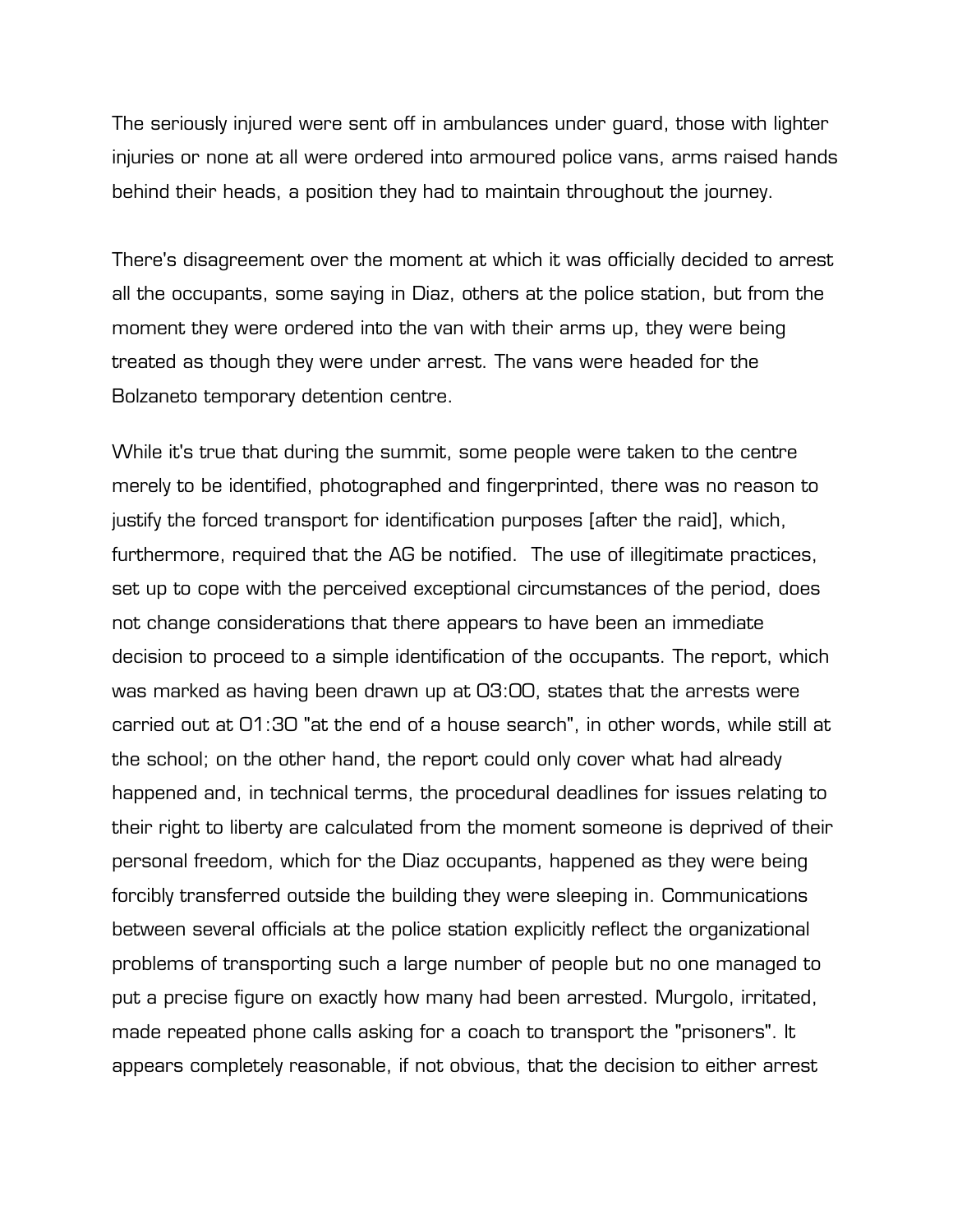or not arrest those in the school had to be based on evidence gathered at the scene, given that it was an arrest of those "caught in the act".

It's unlikely that having overseen and been involved in everything, that Luperi and Gratteri would not have been involved in the PG's decision to make the arrest. Their presence suggests they were involved in the decision-making process.

The top-ranking officials involved weren't sitting behind their desks, they were involved hands-on in the entire operation.

Gratteri and Luperi instead tried to "offload" full and exclusive responsibility on to the highest investigative police officials, Mortola and Dominici, who were the only ones to sign the crime report sent to the Judicial Authority.

It isn't a question of trying to identify different levels of responsibility. A group of top officials assumed command during the operation, the same ones who decided on it and who participated in it, guiding the work of those under them. The later act [making the arrest official] was merely the inevitable next step needed to justify the former events, which is the light in which events in the police station and the continued discussion should be seen.

But this discussion only centred on the initial stage of deciding the search and carrying it out. Once the objective had been reached, it seems likely that the top officials left the investigative police to deal with the nitty-gritty of the arrest reports.

Many said the operation reminded them of a similar mass arrest carried out in the Paul Klee School on the morning of 21 July 2001. The charges in this case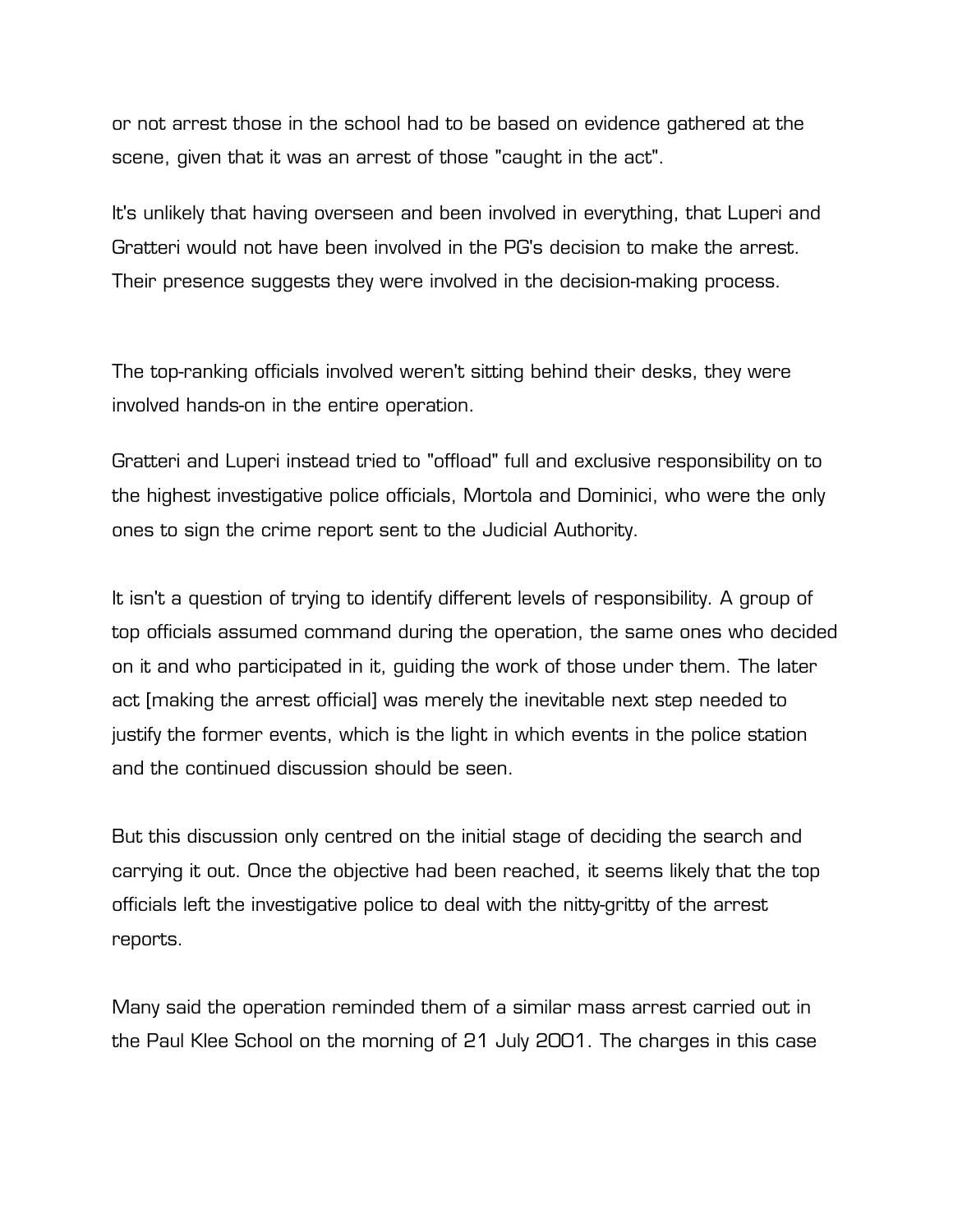were also conspiracy to commit crime and those arrested were also released by the magistrate.

The police saw the Diaz Operation as a chance to "make up for" serious incidents carried out by extremists during the G8 demonstrations and rebut charges of police ineffectiveness.

National Deputy Police Chief Ansoino Andreassi, the highest-ranking state police official there, was the one who decided a change of police strategy was needed, prompted by the arrival of La Barbera on the afternoon of 21 July and the final round of planned demonstrations, which represented the city's most serious security phase. This is not just a hypothesis but a fact. Andreassi himself pointed to key events that indicated a tougher police approach was required. This involved the SCO taking direct responsibility, starting with the Paul Klee School operation, and inevitably leading to the Diaz search. The objective was to ensure a large number of arrests.

La Barbera's arrival confirmed this objective, which was to restore the police image of effectiveness in any way possible,

Prefect La Barbera said he travelled to Genoa on 21 July to make contact with foreign police, given the large number of foreigners arrested, not to wade in and try and take over at the last moment to take credit for results.

The patrol led by Di Bernardini that was attacked that evening was part of an operation of "mixed patrols" (ie composed of men from different divisions) tasked with searching the city and trying to find those responsible for the trouble of the previous day. By this time, however, most of the activists who had travelled to Genoa were on the point of leaving, so the order from the chief of police to carry out patrols was, in Andreassi's opinion, questionable.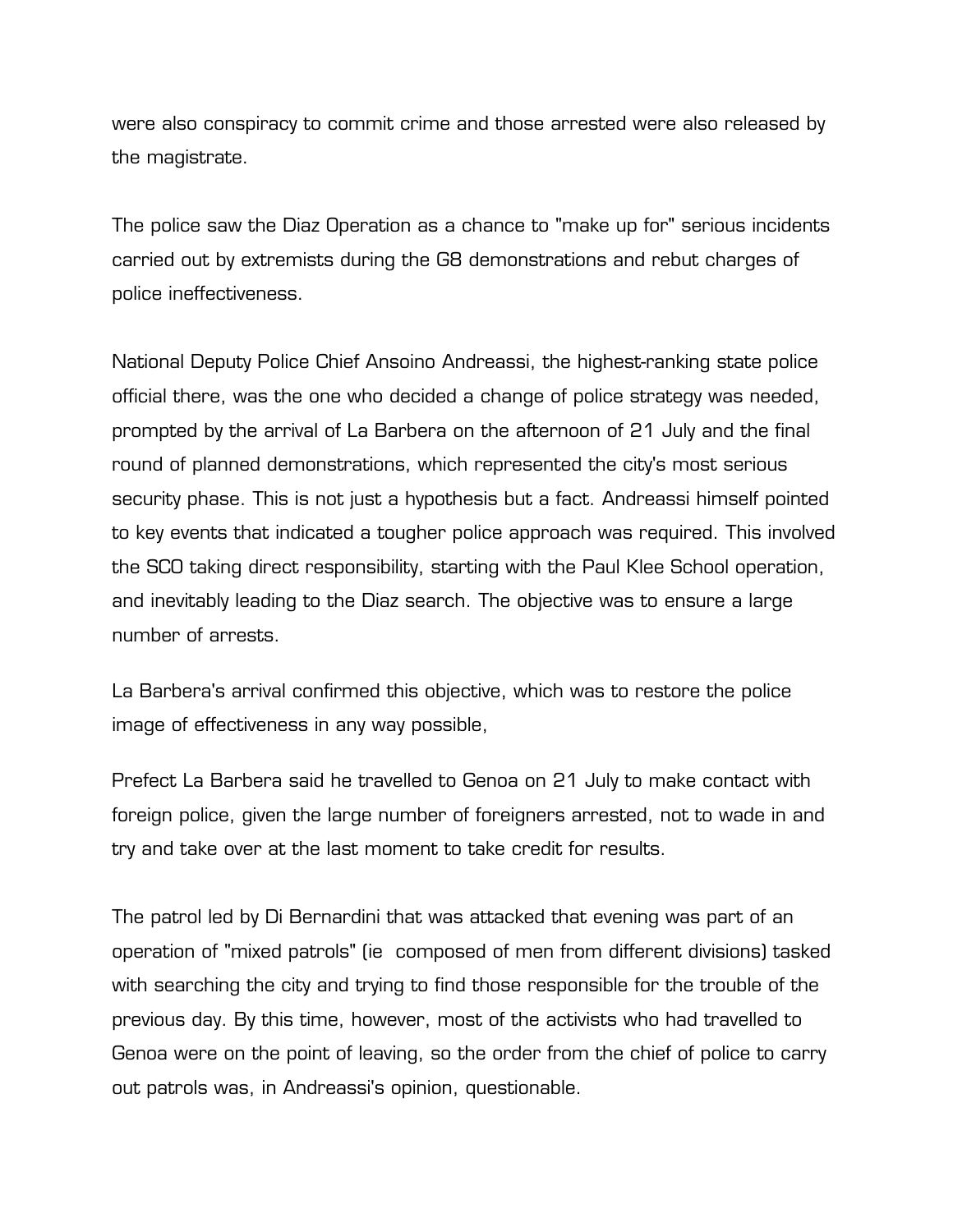The need for initiatives that could refute charges of police ineffectiveness was also evident afterwards, in the police's stubborn support for the actions undertaken, despite the total lack of effectiveness at a judicial level.

The fact that a press conference had been called indicates that the Diaz operation was meant to be a police public relations exercise. This is confirmed by the presence of top-ranking police figures, which was bound to heighten media attention.

It seems extremely unlikely that the police violence was nothing more than out-ofcontrol fury at the simple act of being locked out of the premises. The fact that the police, en masse, overstepped the basic rules of caution that they had reportedly been told to follow is impossible. Either these rules didn't exit or else the orders were never given. Rather, it appears as though directly opposing directions were given.

Although the top officials witnessed every stage of the operation they didn't intervene and there isn't a single moment in which they appeared to have acted as "guarantors" of caution or tried to halt what was going on.

It was difficult to justify an operation that had been based on an inappropriate motive to begin with and had then been marked by excessive violence and serious injury, producing nothing convincing in terms of evidence. The results of the operation were even more critical, given the protests in the area, and particularly in the GSF office and press centre, where police entered the building illegally but where there were witnesses to the savage operation that had taken place in the building opposite.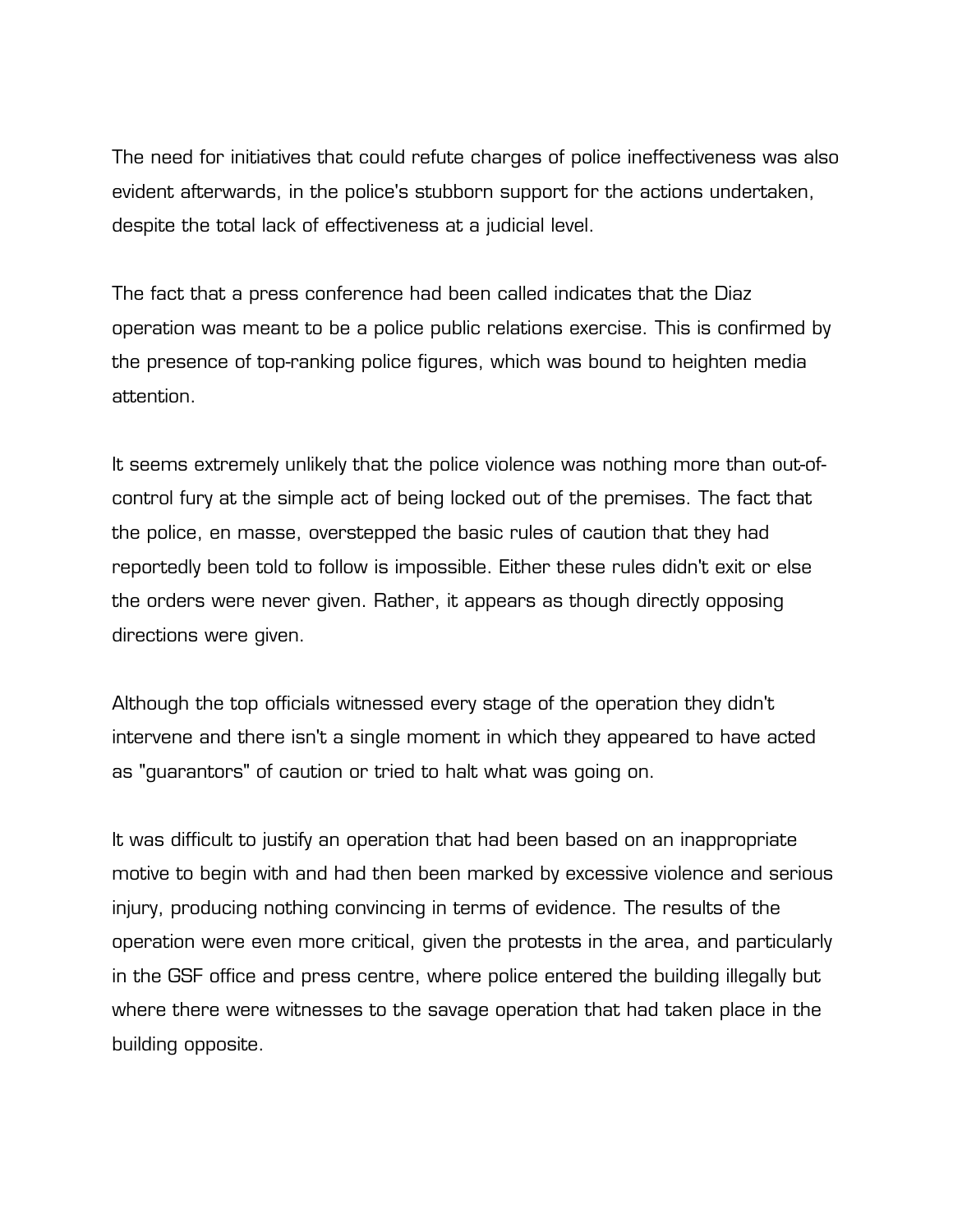Combined with the large number of ambulances, which certainly didn't contribute to an image of firm police authority, it appears likely that the only answer appeared to be to produce an arrest at any cost. All of this was taking place under an international spotlight, given the number of young foreigners among the injured, and it would eventually require explanations to the chief of police and the Interior Ministry. This situation appears to provide more than sufficient motive for the defendants' alleged crimes.

The individual charges against the defendants will now be considered. It appears that the differences between what really happened and what was written in the records sent to the Judicial Authority were not only known to those who wrote the records, but also to Luperi and Gratteri, the only ones not classified as investigative police.

Luperi arrived at the site following the team led by Mortola and was in front of the building in time to see the school door being closed and the first, unsuccessful attempt to batter down the gate (prior to the use of the vehicle). In the film, he can be seen standing slightly to the left of the building with other officials, including Mortola, level with some trash containers. This location gives him a clear view of the building, meaning he was in the "front line" during the preparatory phase prior to the entry.

La Barbera appears to be standing in front of the gate in some film, although it isn't entirely clear, but this tallies with his claim that he approached Canterini at the last moment to "suggest" he proceed with breaking down the gate. According to the prefect's version, he felt this was the right thing to do, given the tension he had noticed among the men. He gives no further explanation as to why he felt this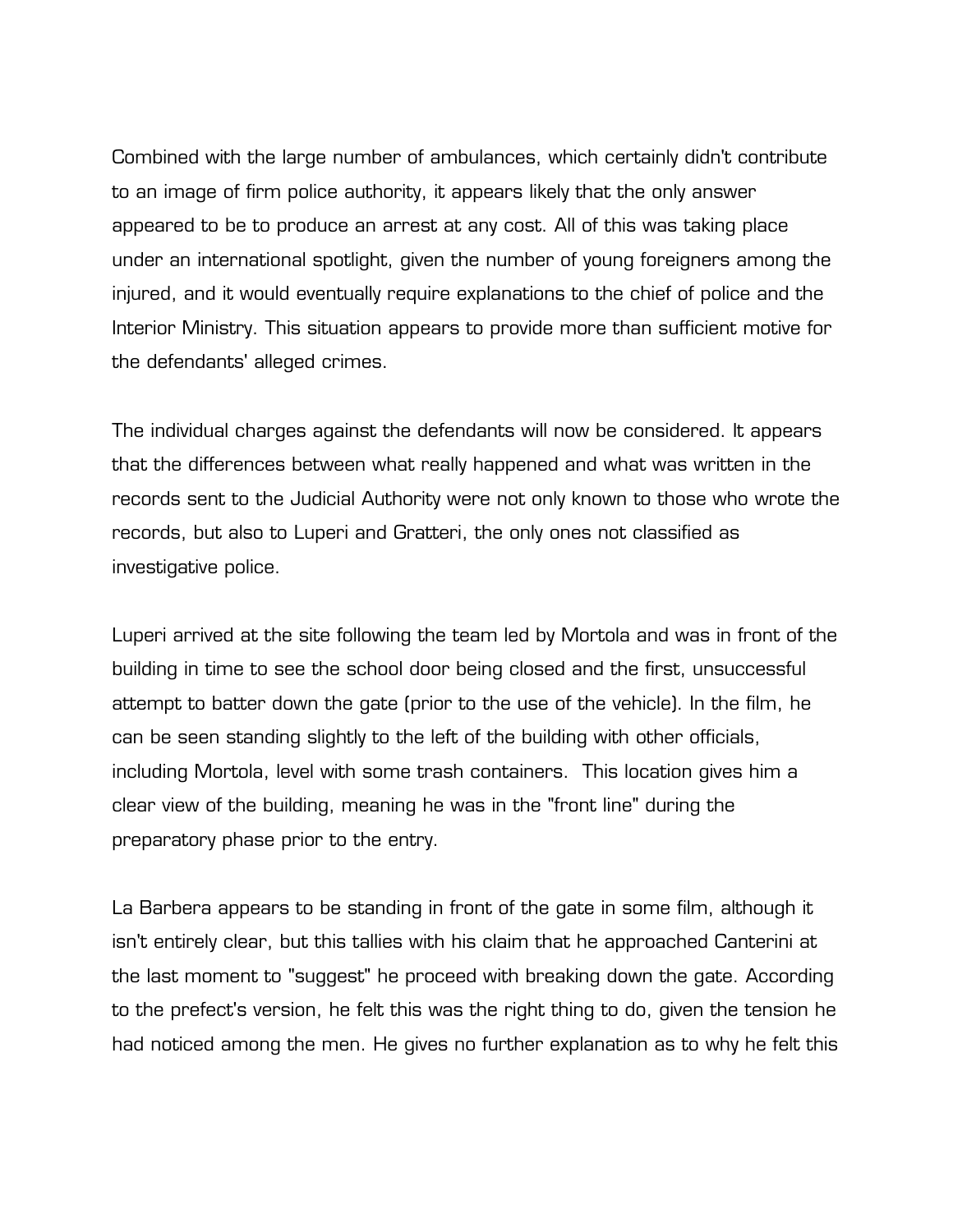but one need simply consider that at this moment, Mark Covell was already being beaten up, just a few meters to the right of the gate.

Gratteri always maintained he arrived at the gate at a later moment, so had no say in the decision to break down the gate. He repeatedly said that when he arrived, he spotted people trying to flee the building, using side scaffolding, and he ordered agents on hand to deal with the situation. Gratteri's claims cannot be considered accurate if, as it appears, he is suggesting that he only arrived, or at least only intervened and assumed some form of command of the situation, after the building was entirely in police possession. As the film shows, he was already at the site at the moment of entry and the violent police charge.

It's true that Gratteri, La Barbera and other officials moved away from the building when the police were inside, attacking the occupants, turning away. The presence of other defendants at that moment is also certain. Statements put Ferri and his team (including Cerchi and DI Novi) in the same position initially occupied by Luperi and Mortola. The latter heading one of two columns that arrived at the building. Caldarozzi and Mazzoni followed Gratteri. Di Sarro, heading the other column, reported that he only arrived at the site after the gate had been knocked down but before the premises had been entered. Di Bernardini, part of this column, said the same. Cicimarra was the only one who claimed to have been involved in the entry, coming in from the side door after the  $7<sup>th</sup>$  Unit agents and going straight to the first floor, where the latter were still involved in sporadic incidents of violence. Dominici said he initially headed for the Pascoli School before realizing it was the wrong building, at which point he went over to the Pertini School, which he entered, trying to find out what was going on the upper floors. On the first floor he met other top officials, including Luperi.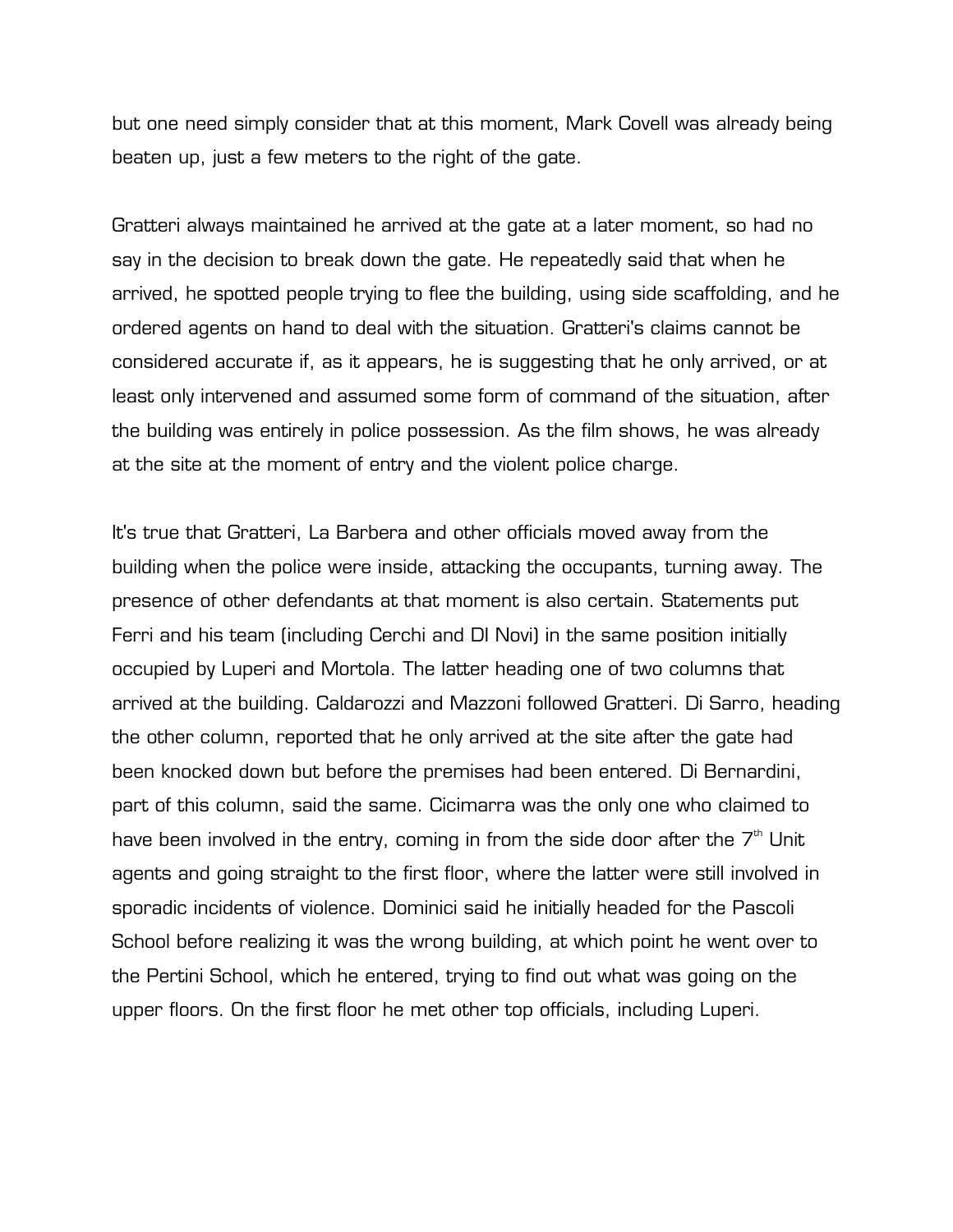Given that all these were present at the operation, it makes their statements regarding the entry and development of events less ambiguous.

Reconstructing the entry into the building proves that the officials, after a brief stop in the courtyard, entered the ground floor and some of them, afterwards, the higher floors. As such, they were able to verify the events later recounted in Canterini's report. The officials first entered the building when the police were still engaged in violent action on the upper floors (see the film illustrated in frames 78- 87). Evidence of the situation outside, the proof that there was never a "dense hail" of objects and the manner in which the search was carried out prior to the "discovery" of the bottles, suggest that not one of the defendants could have written, read or signed the Judicial Authority report "innocently". The only episode in which they might reasonably have relied on someone else's account was that involving Nucera. Interestingly, this is the only episode where a direct source is mentioned. This is why not all the defendants have been charged with the regards to that particular episode.

But given the Nucera episode's absolute incompatibility with the situation they witnessed first on the ground floor and then on the first floor, where they encountered numerous injuries and pools of blood, it should surely have roused their suspicions in relation to the alleged resistance.

The continual reference to anonymous sources of information is an element that makes the defendants appear even more suspicious. As everyone was there, either involved in the violence or witnessing it, no one could give a statement regarding those who had written or signed the official records, in case these had been made in good faith, unaware of what really happened.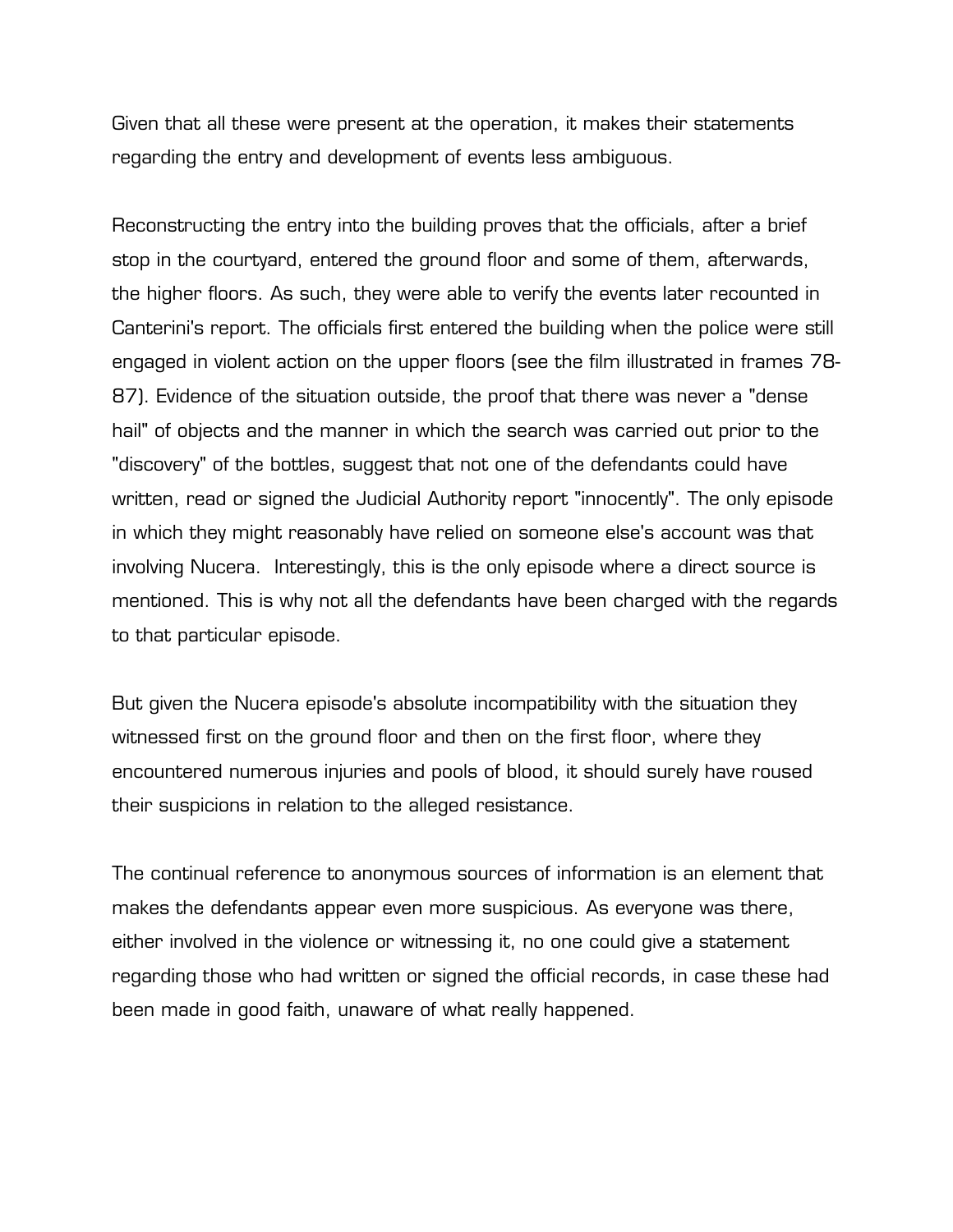Canterini's report was the only element of "proof" regarding the alleged resistance and this appears to have been requested and then painstakingly examined by Gratteri.

The final records give an odd, impersonal account, recording the fact that something happened, but something which none of those who signed it was able to testify to personally or provide information regarding a primary source. The arrest report was materially drawn up by Ferri, Cicimarra and Di Bernardini, as well as Gava who, having gone only to the Pascoli School, was in no way connected to events in Diaz. All members of the SCO, they went to Bolzaneto to draw up the arrest report at the order of Caldarozzi.

At the same time, SCO Inspector Mazzoni, also at Caldarozzi's order, drew up the search report. The report forming the crime report, which was signed by Mortola and Dominici, was drawn up by Gallo and Schettini, respective members of the Genoa Digos and Flying Squad. They played no part in the operation and therefore based their report exclusively on statements from those who had just returned.

Gallo and Schettini received only a general outline of what happened, reconstructing the facts as seemed logical from the information they were given. Gallo mentions discussions with Gratteri, Caldarozzi, Mortola and Dominici over crucial elements of what happened, highlighting the problem of ascribing responsibility in the key episode of the Molotov bottles.

Witness statements were obviously no help, with each saying they had gotten the information from someone else.

Di Bernardini said he had not mentioned the Molotov cocktails because Caldarozzi had not requested a report on this specific incident.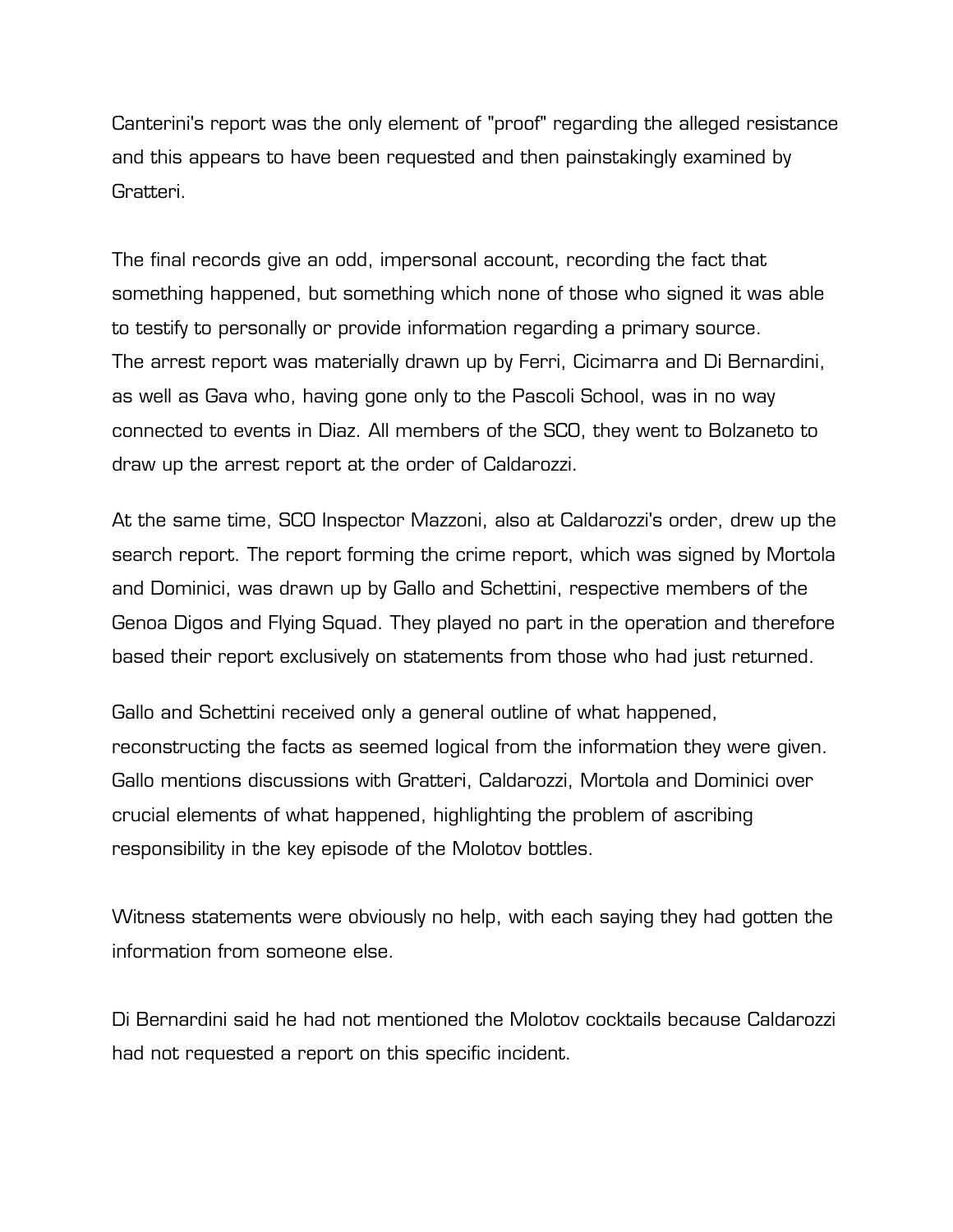Out of all the confusion, the only, known primary source for the bottles was Troiani.

Even if Mortola's claim was viable, why would he not have questioned the Flying Squad Division for the names of the agents that showed him the bottles?

It remains to be considered whether the charges of falsification against Nucera, also involved his co-defendants, most notably, those who drew up or signed all the Judicial Authority records (arrest report, search report, crime report), as well as those in charge, his direct superior, Canterini, and Luperi and Gratteri.

There can be no doubt that Nucera and Panzieri were responsible for the charges of complicity in fraud and falsification brought against their co-defendants. But it must have been obvious even to those drawing up the arrest and the crime reports how full of contradictions and oddities Nucera and Panzieri's versions of the attack were. In fact, unlike with the rest of the operation, a specific request was made for the agents who confiscated the weapon to be identified, as well as for a service report describing the episode.

The investigative police officials and agents who discussed, evaluated and drew up the arrest, search and crime reports cannot be said to have knowingly acted fraudulently. Bur nor does a lack of evidence against them prove that they acted in full good faith.

These public officials made no effort to try and identify the alleged aggressor, relying instead on the description of the attack, apparently corroborated by the rips in the jacket and vest, the weapon used and the presence of a "witness" (used as evidence of resistance on the part of all the occupants, even though this was just one person).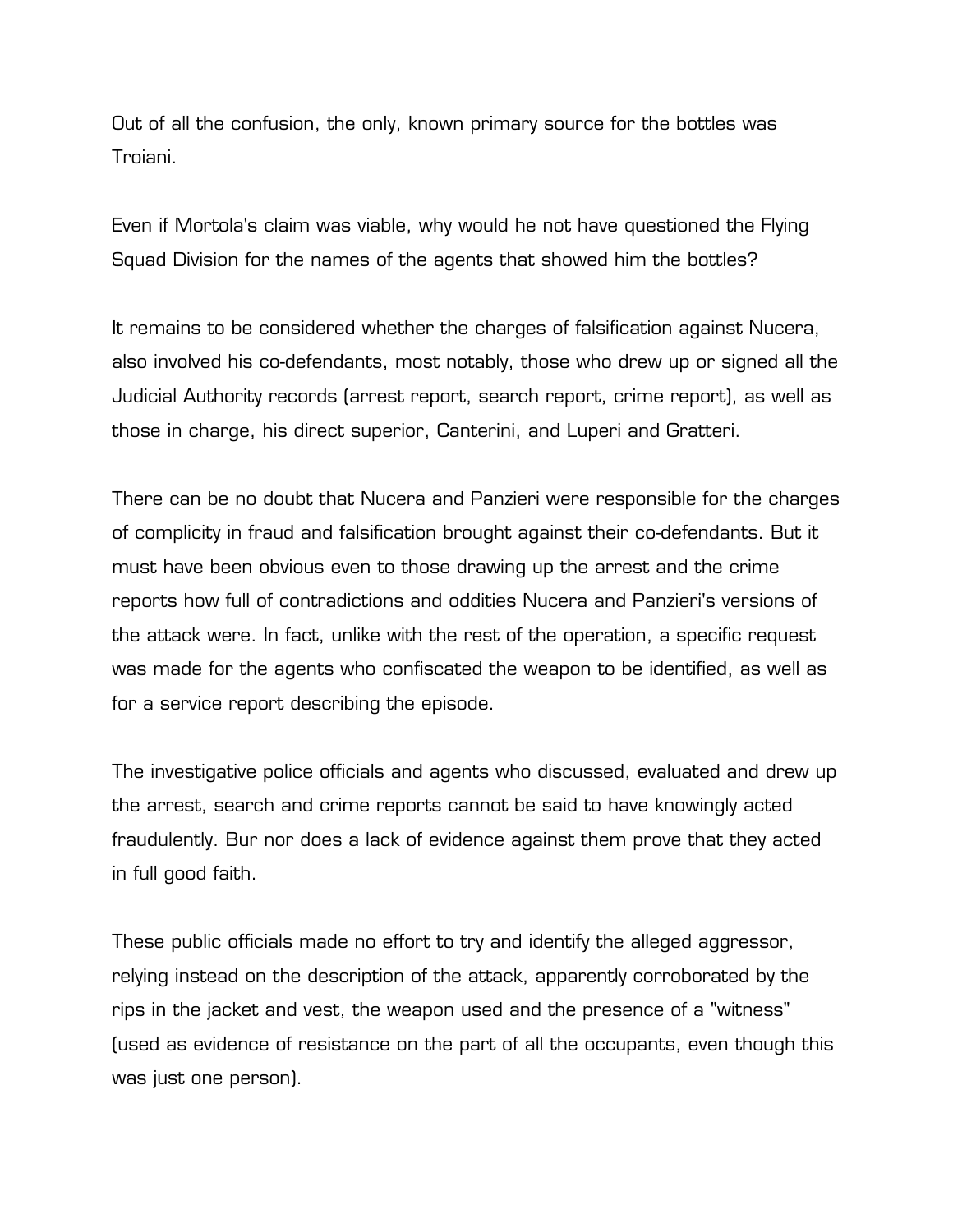The immediate aim (the arrest) and the "benefits" of the operation did not require any moves that would have undermined the general concurrence in elements needed to justify the arrest, raising doubts over what really happened inside the institute.

Furthermore, Nucera and Panzieri were responsible for the statements, so those writing the reports felt no need to delve further, particularly when the alleged events tallied so well with the overall aim.

The simulated attack didn't just help the operation but also the men who ordered it and the unit that was first in the building - the unit responsible for the worst violence and the one whose commander drew up the service report highlighting the resistance.

The clear evidence of serious injuries might have been enough for someone to have carried out an act that not only justified the action of the Flying Squad but also provided protection for those in charge. It's interesting that the episode occurred during the first phase of events, when the situation was still chaotic, and realizing the damage done, it could be used to indicate generic resistance. According to Canterini, Nucera was taken to the commander, where he told a large group of people, including those overseeing the operation, what happened, showing them the ripped jacket and vest.

It's possible that Nucera and Panzieri took the action of their own accord, becoming part of the body of proof needed to support the arrest of all the occupants, the only way to justify a rash, repressive operation.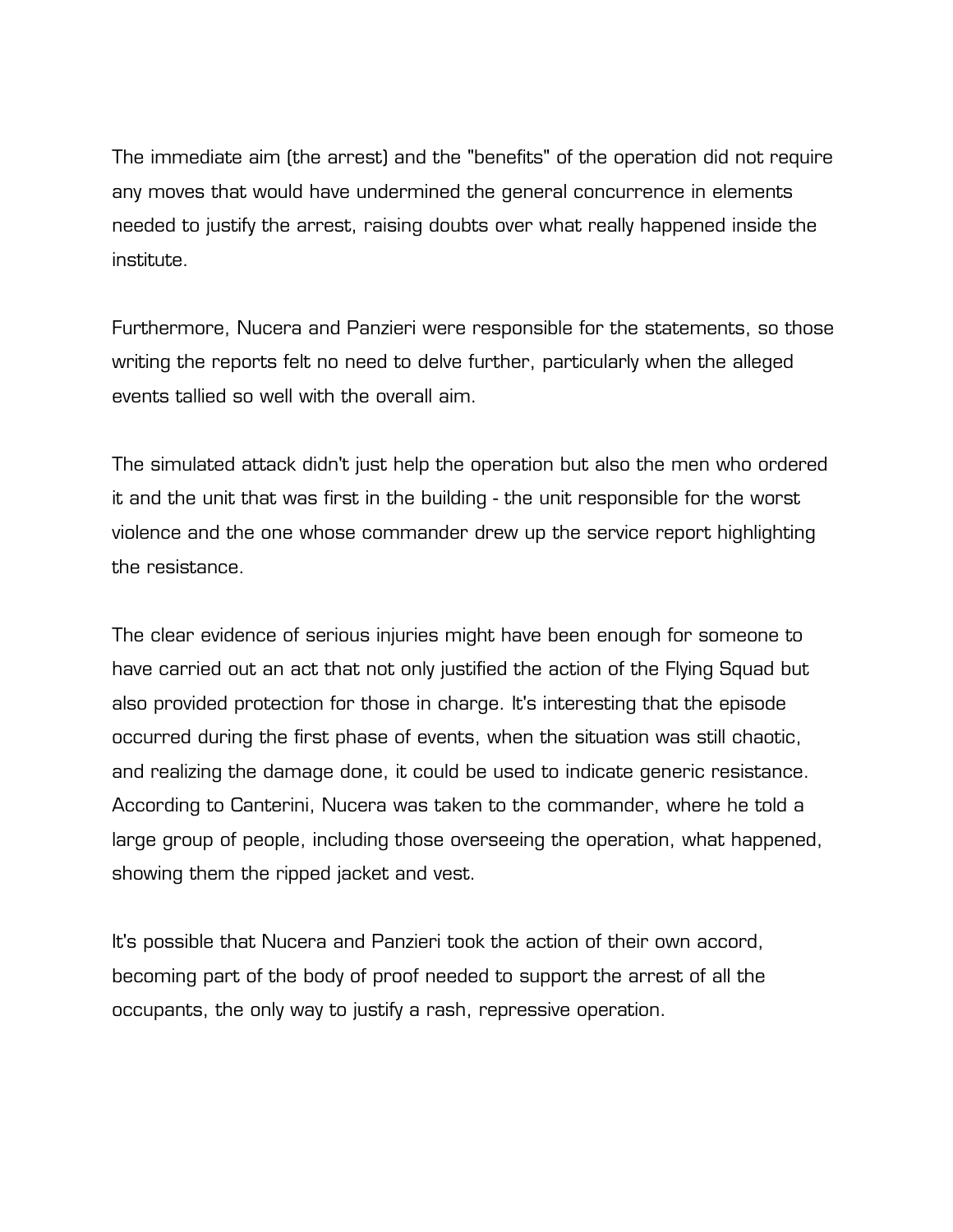The charges of falsification with relation to Canterini's service report, in which he describes things he has no personal knowledge of and is unable to cite the original sources of, appears similar to the alleged attack on Nucera. While Nucera's co-defendants all vigorously deny their involvement, the motive they attribute to Nucera is the same one that seems logical with regards to all the other incidents of falsification, starting with the Molotov cocktails, whose origin appears to lie with the Flying Squad.

However, the Flying Squad was certainly not the only division that feared blame for the gratuitous violence. It's suspicious that only Canterini's division was asked to produce a report regarding the occupants' resistance, starting with the hail of objects, which in order to be credible, could certainly not have been directed only at those wearing the Flying Squad uniform. It was clear that any later investigation would have highlighted the participation and responsibility of other divisions in the excessive use of force. On the other hand, if the Flying Squad sought to justify its actions through the sole report of Canterini, it could easily have added in false descriptions of other clashes that would have rendered force necessary. The fact that all divisions officially assumed responsibility for the excessive use of force, with the excuse of prior injuries, leaving Canterini to report the events following the entry on behalf of everyone, is a sign that the responsibility was widespread and that no one within one division could accuse someone in another without the risk of incriminating himself.

The falsification of evidence, such as using the workmen's tools and the backpack frames, were intended solely to justify the arrest. The idea that only the Flying Squad falsified evidence runs into several problems. If the sole motive was to cover for what they had done, it would have been risky to act without the knowledge of the others, whose support, or lack of opposition, they were reliant on. The nature of the proof - particularly the Molotov cocktails but equally the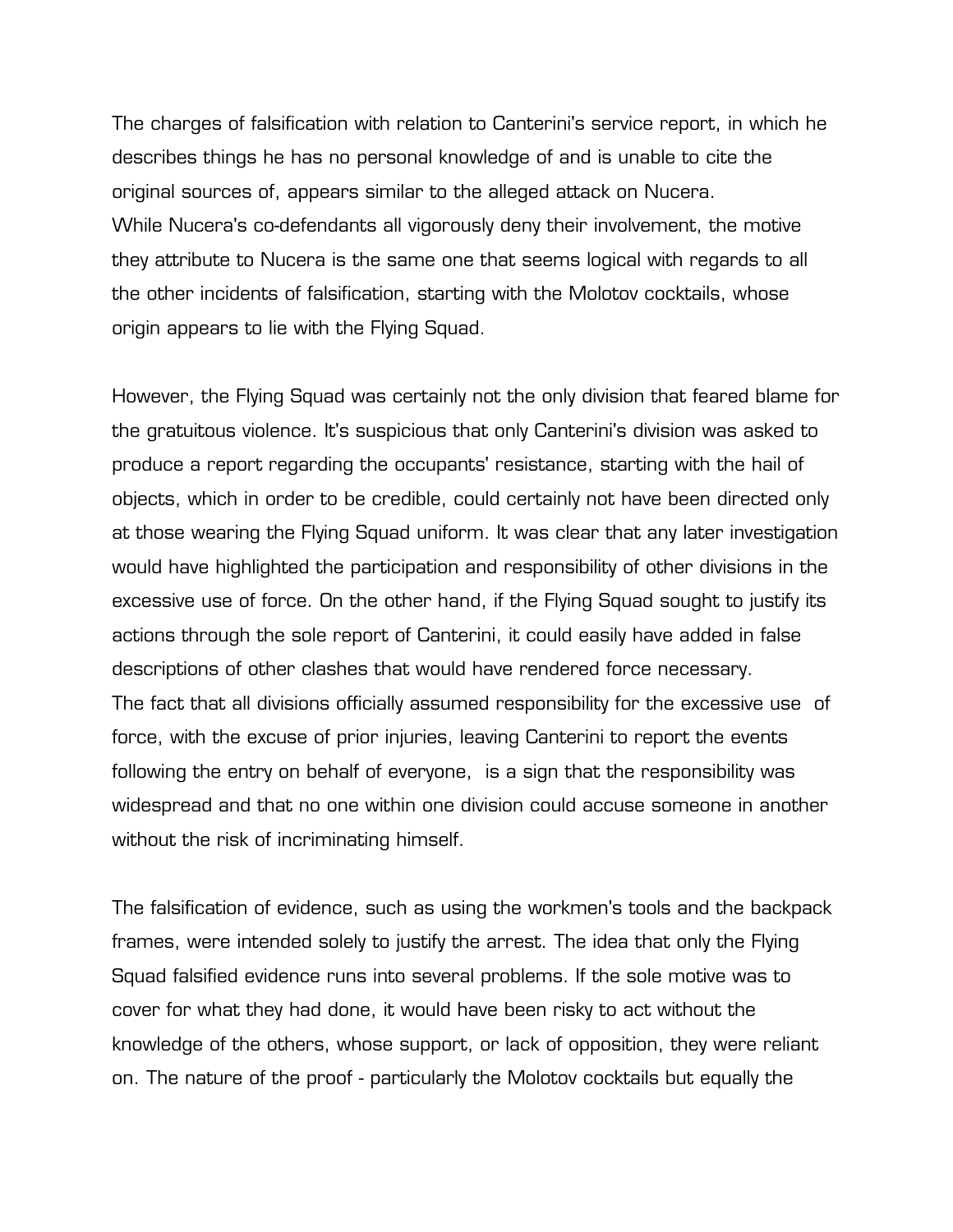other evidence and the false statements - cannot be particularly tied in to the Flying Squad's interests. The evidence was geared towards depicting the occupants as violent extremists, not showing the need to quell immediate resistance with physical force, which the bottles had nothing to do with. Shared motives and interests is a reasonable explanation for the compatibility that emerges from parts of this investigation. This would explain the absolute consistency in the records passed to the Judicial Authority as well as the support for the defendants among those not being investigated.

Not one of those present was able to recount exactly the events shown in the film with regard to the Molotov cocktails without running into some confusion or contradiction.

The defendants tried to claim that they could only be responsible for events described in the reports they signed of which they had personal experience and that as they had not been involved in any of these, they had acted in good faith, on information provided by colleagues.

But signing a report, based on others' statements, about an operation in which one participated is considerably different from producing a report regarding one that the author had nothing to do with, as with Gallo and Schettini, or even Gava and Aniceto Leone, who were only indirectly and marginally involved

Another detail difficult to support in this network of coincidences is the fact that the search report was signed only by nine people, not even reflecting the participation of the divisions deployed. Those who signed it belonged to the flying squads-SCO division (apart from Nucera and Panzieri), which was not engaged and not entitled to act as investigative police in this matter, openly violating measures laid down by the Genoa police commissioner during the preparatory meeting. Panzieri drew up the report regarding the confiscation of the jacket and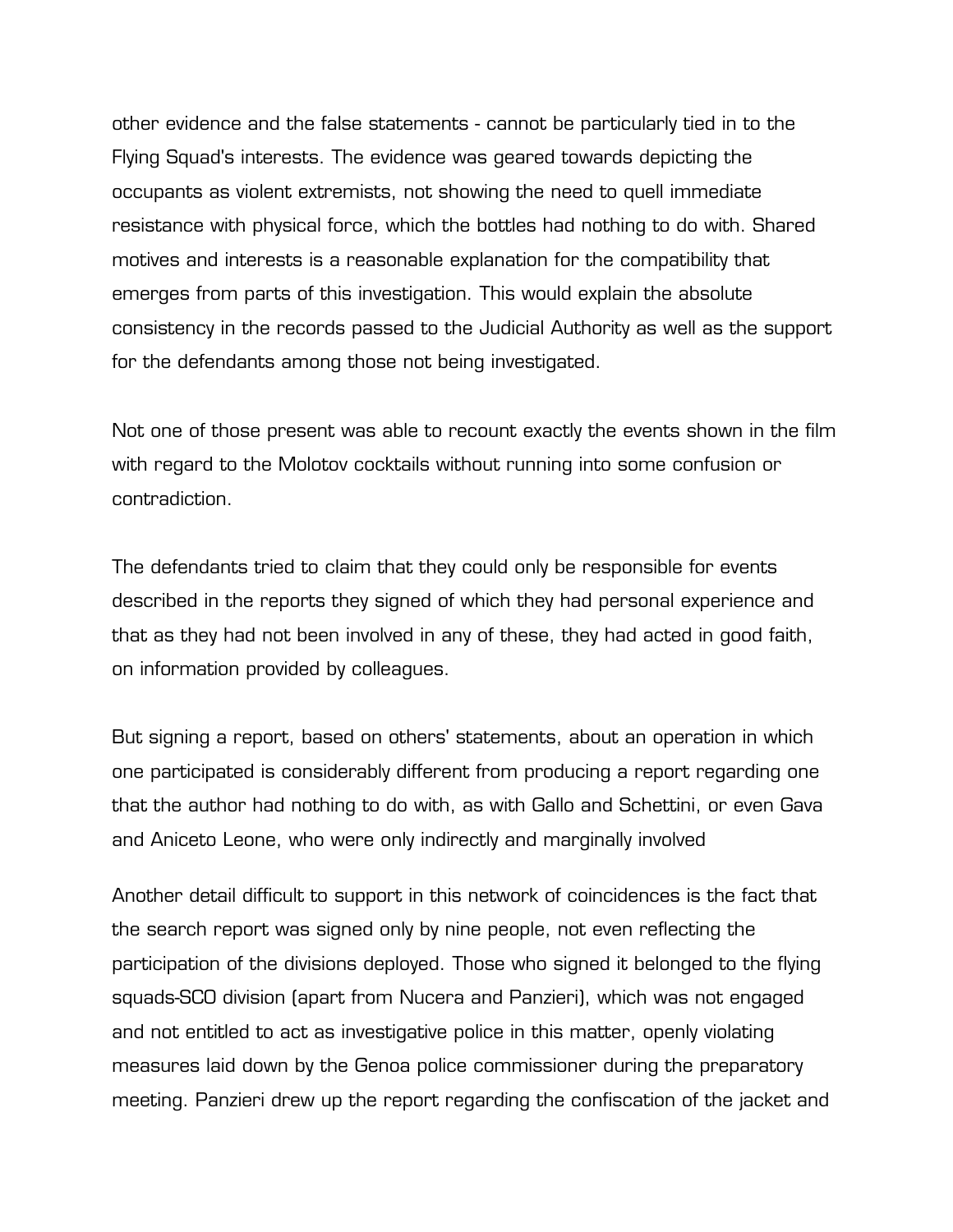vest, and the knife. Nucera had no authority to sign the search report, either formally or substantively. In a report to his commander, later passed to the AG, he said he had been asked by an official, unknown to him, who was part of a group of "high officials from the Genoa Police Department and other Police Offices" to add his signature. Mortola told him to do so. Of the other seven who signed the report, Gava and Leone hadn't even set foot inside Diaz, three belonged to the same division, the La Spezia Flying Squad (including Ferri), while the other two were Di Bernardini of the Rome Flying Squad and Chief inspector Mazzoni of the SCO.

Most of those chosen to sign the search report were not the obvious choices. Given that it was prepared on the afternoon of Sunday 22 July 2001 and not filed with the Public Prosecutor's Office until after 18:00, it's difficult to believe that they couldn't find any more appropriate signatories. Furthermore, the report isn't even signed, while the signatures on the investigative police records were almost indecipherable. It was only on 28 August 2002 that a full list of the signatories was produced, although one name has not been traced.

The arrest warrant was signed by the same unknown agent, as well as by Mortola, Di Sarro, Dominici, Cicimarra and Caldarozzi.

In the case in question, nearly all of the activities testified to and described were neither witnessed or carried out by the report's signatories.

The report provided no named sources for the described events and nor were the signatories even the commanders of the divisions involved, which might have explained their direct involvement.

The defence tried to argue that the formal, remote style of the report came from the fact it was compiled from a series of other reports: namely Canterini's on the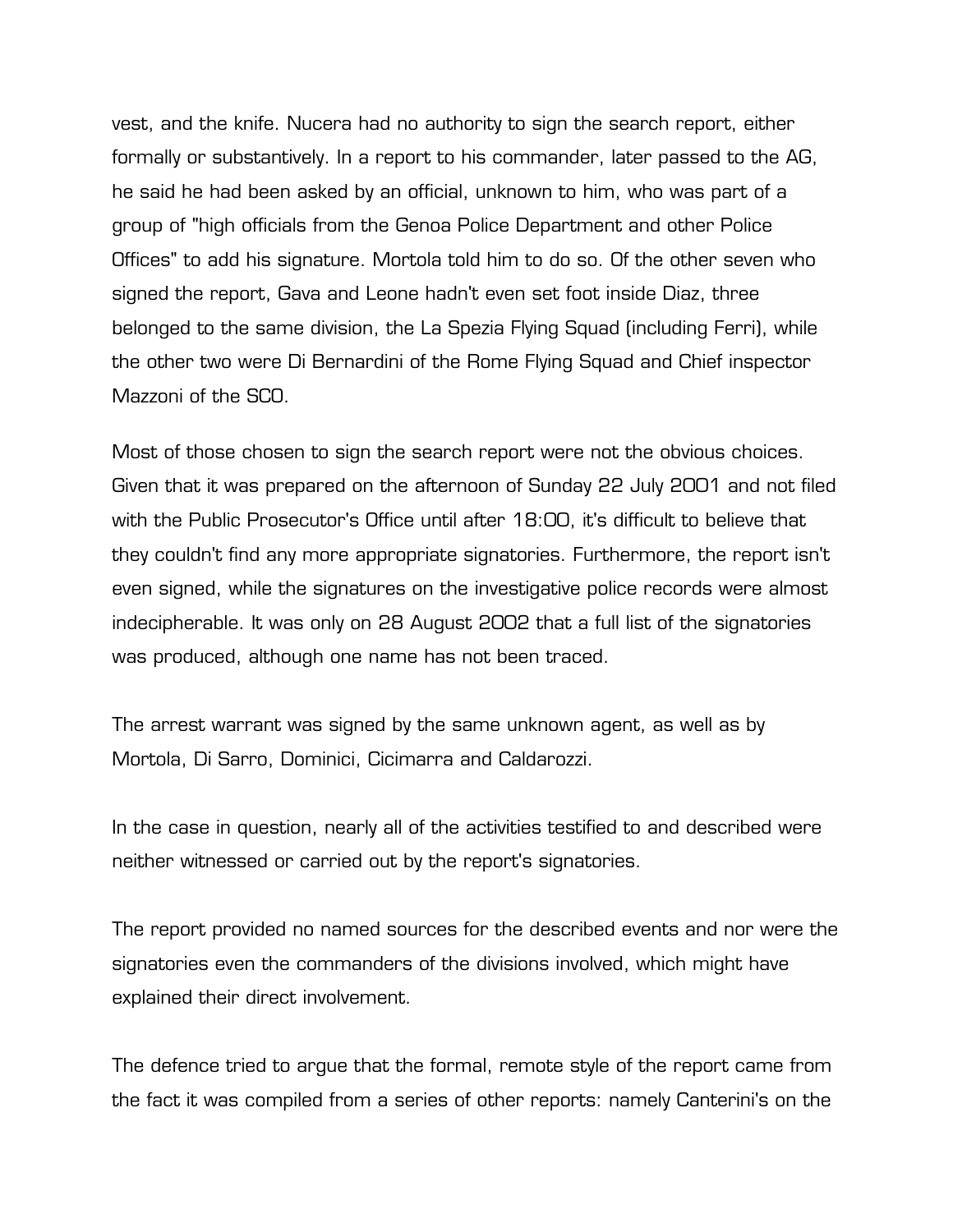resistance, the search reports and Nucera's and Panzieri's reports. But with the exception of Nucera, all these reports in their own turn refer to other unnamed sources.

If we accept that the original source of a claim cannot be identified when drawing up a report, signed by mere authors, then surely that undermines the value of the document itself as the witness cannot be traced. The obvious answer, if not one primary witness can be traced, is that either an event never happened, or it happened entirely differently than suggested, in other words, illegally.

The charge of falsification stems firstly from the alleged resistance and the violence inflicted on the occupants, and secondly, from the production of evidence, either simulated or manufactured.

The deliberate falsification or manufacture of evidence and the occupants' innocence is clear from the following circumstances, for which there are no alternative explanations:

1) the decision to consider the workmen's' tools and the backpack frames as home-made weapons; 2) the careless heaping up of clothes and knives; 3) inventing a location for where the bottles had been found (which could nevertheless not have belonged to the occupants) having merely been informed at the moment they were handed over that it had been outside the building. Some defendants admitted there had perhaps been a superficial analysis of the evidence, attributing it to the pressure and tension of the period.

The inability to draw specific links between the occupants and the objects shows that the defendants must have been aware that some of them were innocent. The search methods and the bloody excesses of violence used to control the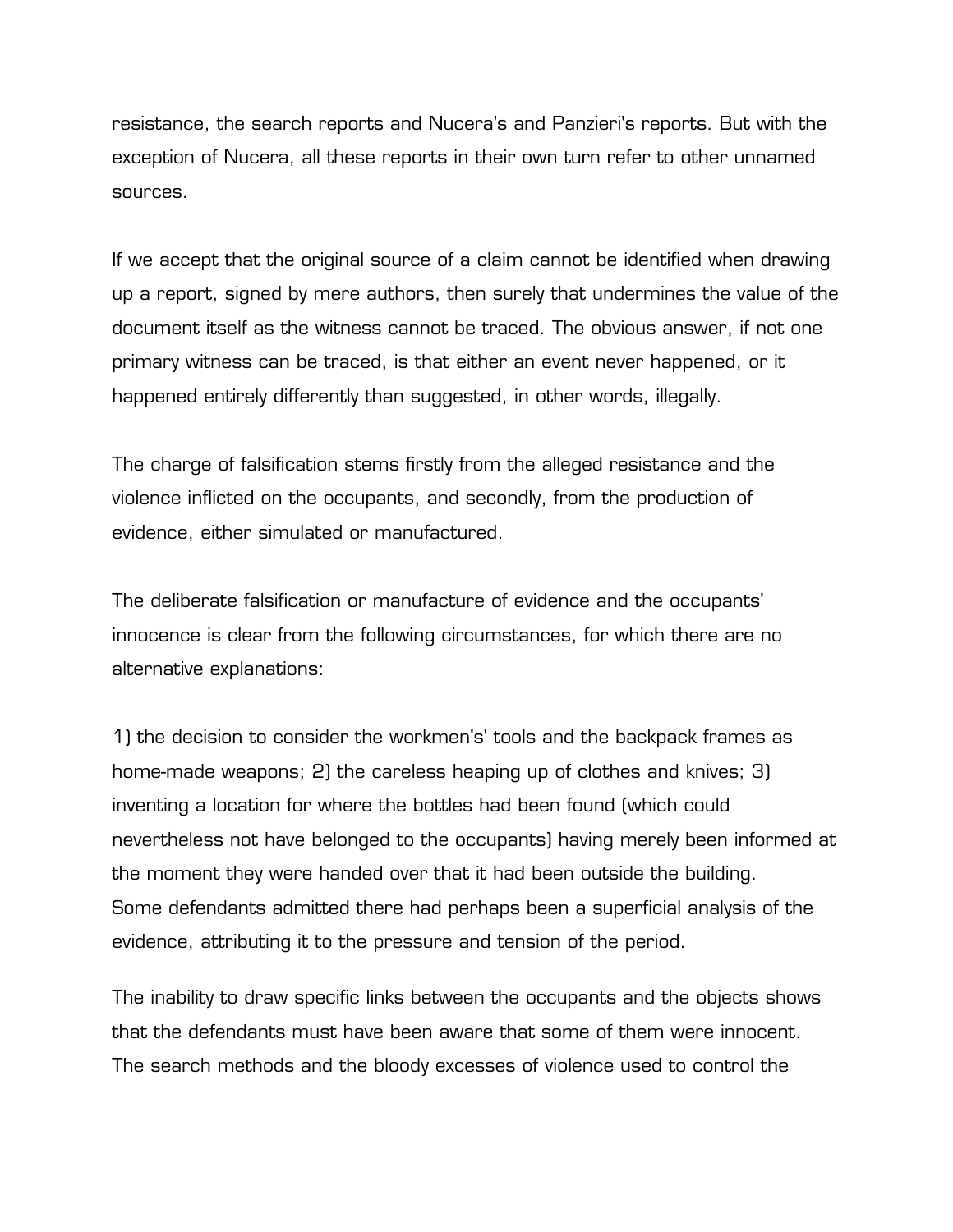occupants mean they can't even say they were under extreme pressure at the time [having rendered the occupants helpless].

Without exaggeration, it can be claimed that everyone was complicit in what happened, as shown above. With the exception of Luperi and Gratteri, the rest were also investigative police and therefore signed a document containing false statements.

The presence of the top-ranking officials reinforced the criminal behaviour of those carrying out the search. The agents' determination to achieve a certain target and the officials' failure to intervene despite their presence created a sense of security in those carrying out the acts.

Each person who signed the act did so at the clear order of their superiors, working towards a single aim. The development of the operation and the methods used, all combining to damage the occupants, show that each defendant was aware that his own, personal statement diverged from the truth and was able to perceive that statements by the others were equally untruthful.

The charges against the defendants converge on an utterly illegal arrest. A strained interpretation was put on some events, which, while not totally fabricated, became formal falsification used to artificially support at any cost the deprivation of personal liberty.

The lack of evidence following the search led those writing the reports to formulate fantastical theories, suggesting that all those arrested were part of an organization known as the Tute Nere, whose leaders allegedly chose the building as their logistical support base for carrying out their criminal program. The extent of these individuals' links to the organization can clearly be seen from the remark in the arrest report: "the aforementioned youths were clearly members of the so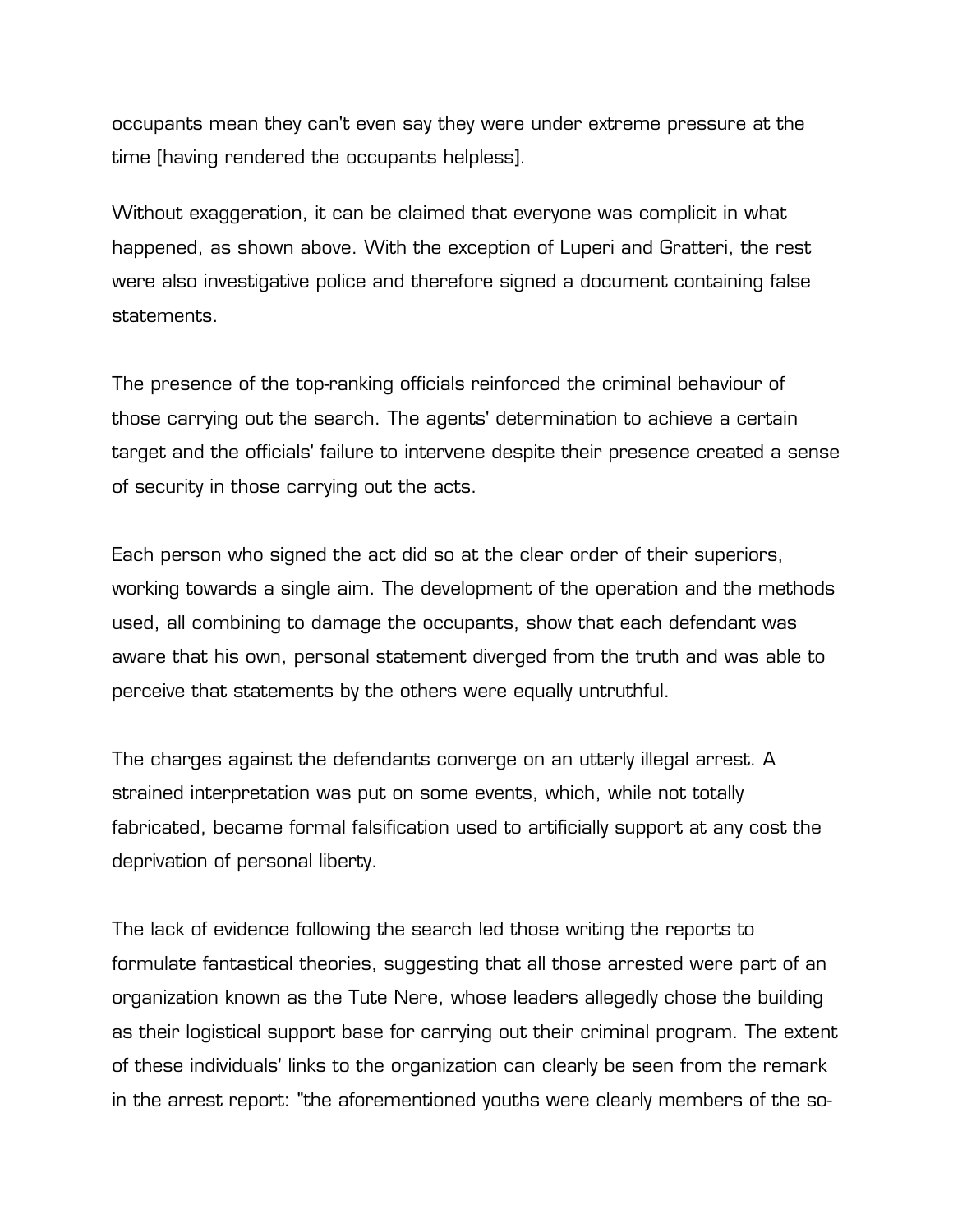called Tute Nere organization, which is fully confirmed by the discovery and seizure of various items of black coloured clothing".

This was backed up by the logical deduction that "the presence within the building of so many other young people from different European countries cannot otherwise be explained; they had come to Genoa to demonstrate against the G8 summit and had gathered in the building at the specific order of members of the organization." Reading such statements gives rise to grave doubts over the seriousness and previous investigative work. It names leaders, orders and strategic plans of an association with paramilitary traits. The investigative scenario is founded on a concrete basis with the analysis of documents seized from the 24-year-old German citizen, Szabo Jonas, described as "one of the most important figures within this criminal association". This was the only incident in which papers were ascribed to someone. Brief notes on the back of one of eight, hand-written pages in English - whose unknown content the arrest report implies is of a subversive nature - are described as a full plan. This is meant to show, as confirmed by the Molotov cocktails, that the building was "being used for the strategic planning and material creation, by all those present in the building, of tools to be used against the police". The phrase that appears on the page in question, italicised in the arrest report, states: "there are 200 people in front of me working on every kind of passive armament" - this is a comment on a sketch, which clearly shows the well-known system of padding - something like body armour - that the so-called "Tute Bianche" had publicly been advertising since before the summit started and that Szabo, as he repeatedly pointed out, had seen during a demonstration he had attended at the Carlino Stadium (which got a great deal of press coverage).

Instead of using the sentence in the very specific context in which it was made, it was grossly distorted in the arrest report and then used as emblematic of all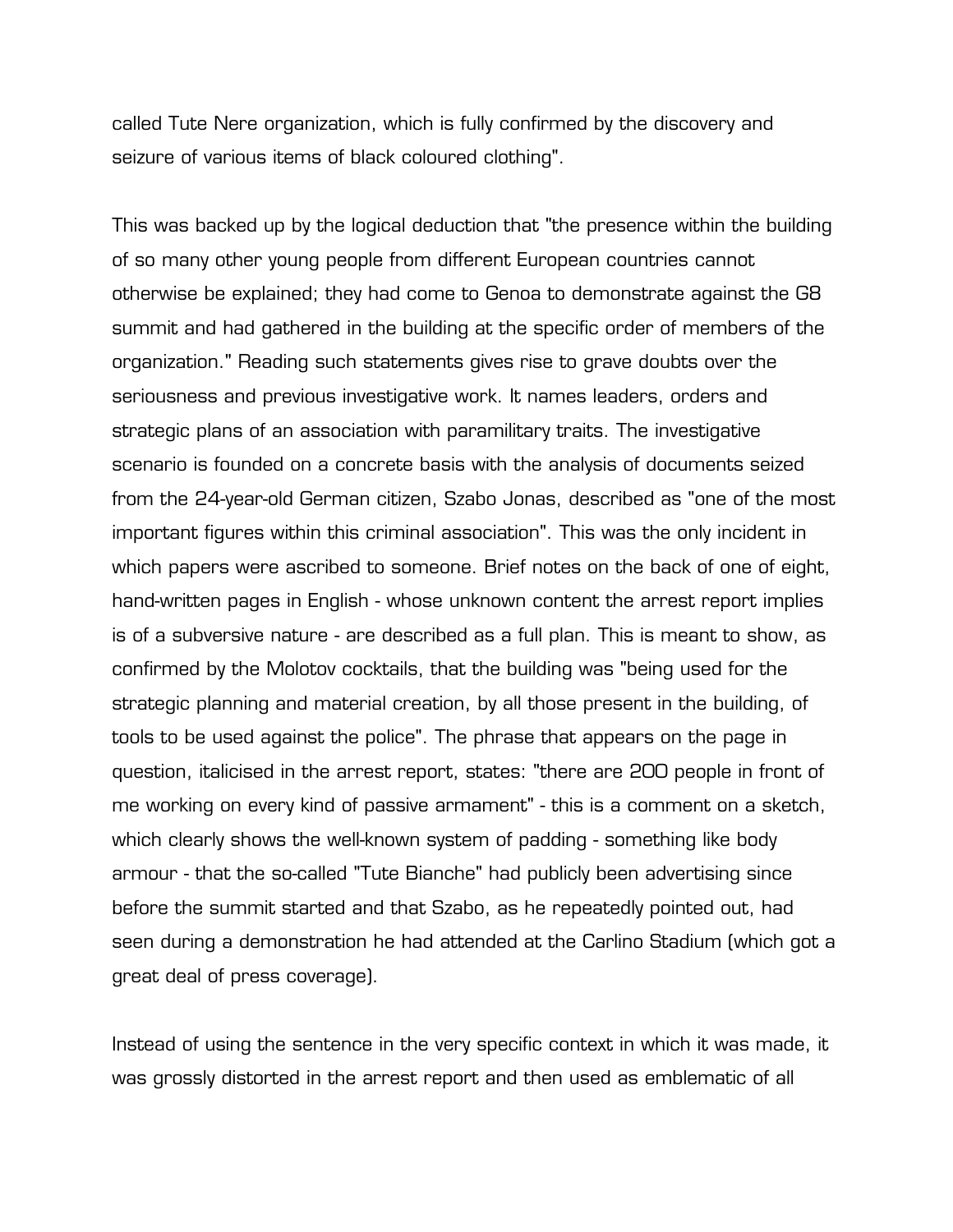those arrested (whose link with Szabo is hard to develop) to construct an improbably planned attack on the police.

Reading the arrest reports and other papers, it's impossible to ignore the fact that not everyone arrested was inside the building, even though the charges were based on the active resistance of the building's occupants, who had closed and barricaded themselves inside. Mark Covell, for example, was grabbed in Via Battisti, outside the gate and literally smashed to the ground even before police had entered the building. No one suggested he'd been complicit in the violent resistance, there was no evidence given of his ties to the others arrested, the Molotov cocktails or the black clothes and items that were considered proof of the crime. Other people (Jaroslaw Engel, Szabo Jonas and Laura Jaeger) were arrested while they hid outside the building, after having fled. The brutality of their capture has already been highlighted; here it need only be pointed out that fleeing does not constitute resistance. In any case, to suggest they fled the building after having committed or been complicit in violent acts requires proof; furthermore, the different circumstances of their position compared to the others arrested should have been highlighted.

No mention was made of the fact that after being beaten and injured, they were grouped into this criminal association.

The fact that the reports do not specify the different locations or even times at which different people were taken cannot be attributed to the confusion of the situation as it extends to every aspect of the operation. Instead, the gaps appear perfectly coherent and suitable for the objective, which is pursued with determination, through the fantastical prose of the report.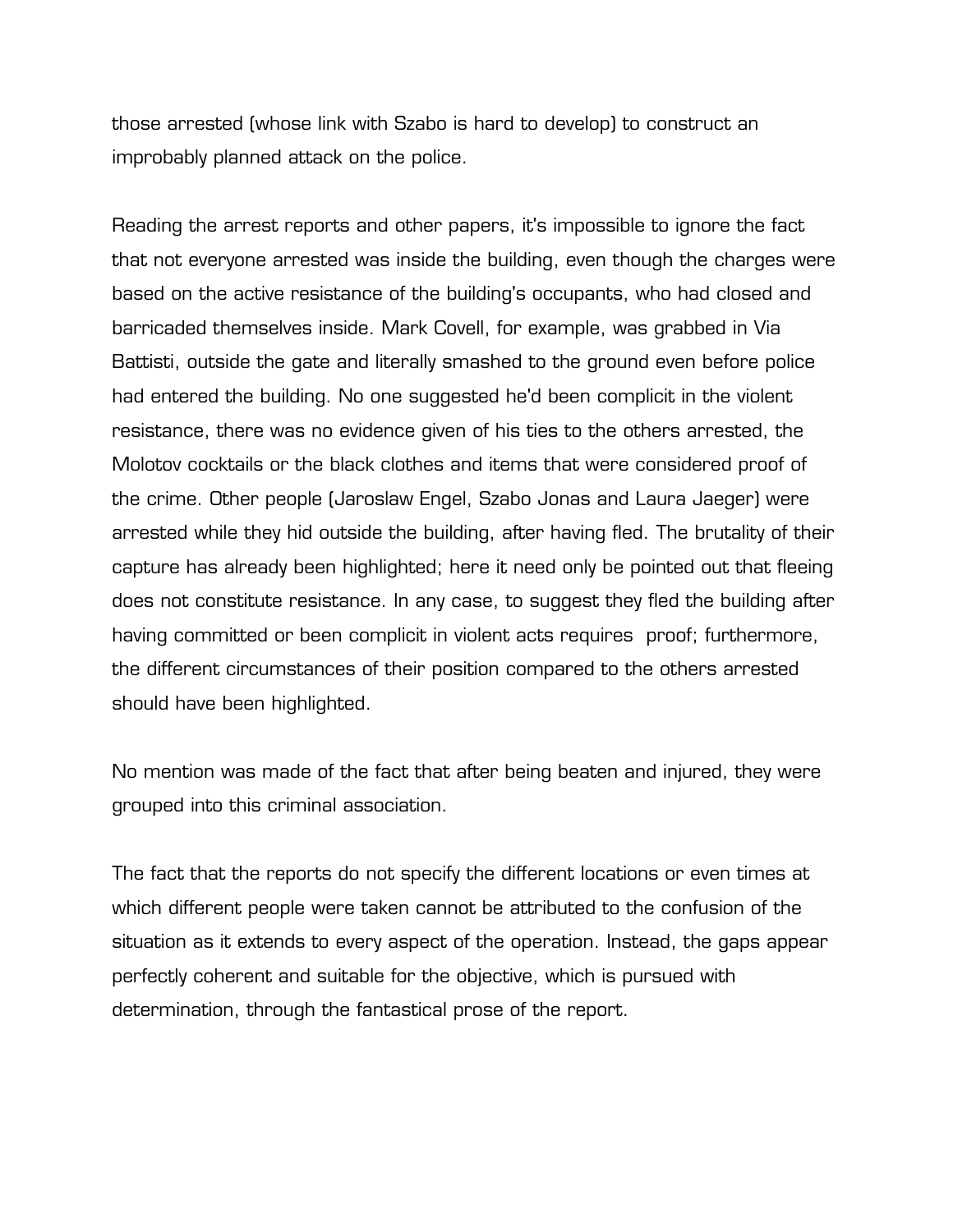The film shows that the attack on Covell was clearly visible to anyone standing in front of the building at the time, particularly given that the violence was carried out by three separate, successive group of police officers. The body of the British journalist lying on the ground, in a clearly visible pool of blood, could be seen by anyone entering the courtyard, even for a short period of time. As each of the defendants entered the school courtyard, he was clearly in a position to see Covell. The film itself shows plain-clothes police standing by watching the attack, without intervening. Some statements described the presence of an official wearing a mustard coloured suit, partially bald, clearly in command at this moment. Mortola was filmed standing a few steps away, in front of the Flying Squad vehicle.

 Lieutenant Cremonini, surrounding the building with his Carabinieri officers, noticed the unconscious body lying on the ground. He pointed it out to two officials, one of which Gratteri, asking if he could help the injured individual. Both said they were already aware of the situation. The second official ordered him to reassume his position, saying only that an ambulance had already been called. This attitude is not just negligence but complete indifference. However, it's confirmation that this serious episode arose not just from a loss of control and from being overlooked. It appears that not a single official drew up a report or ordered anyone else to write one in regards to this injury - the gravity of which, the circumstances and the location, should have made it particularly embarrassing and suspicious, as there were a 100 police officers present compared to just one injured man. But in view of the formulation of the "global" arrest record, the indifference and lack of report regarding this incident fit in perfectly: just being in the vicinity of the Diaz School at that moment acted as kind of containment that would inevitably lead to someone's arrest, particularly if they were had injuries that no police officer could have justified. Not even Canterini's report. In the situations just recalled, as well as in numerous others, first and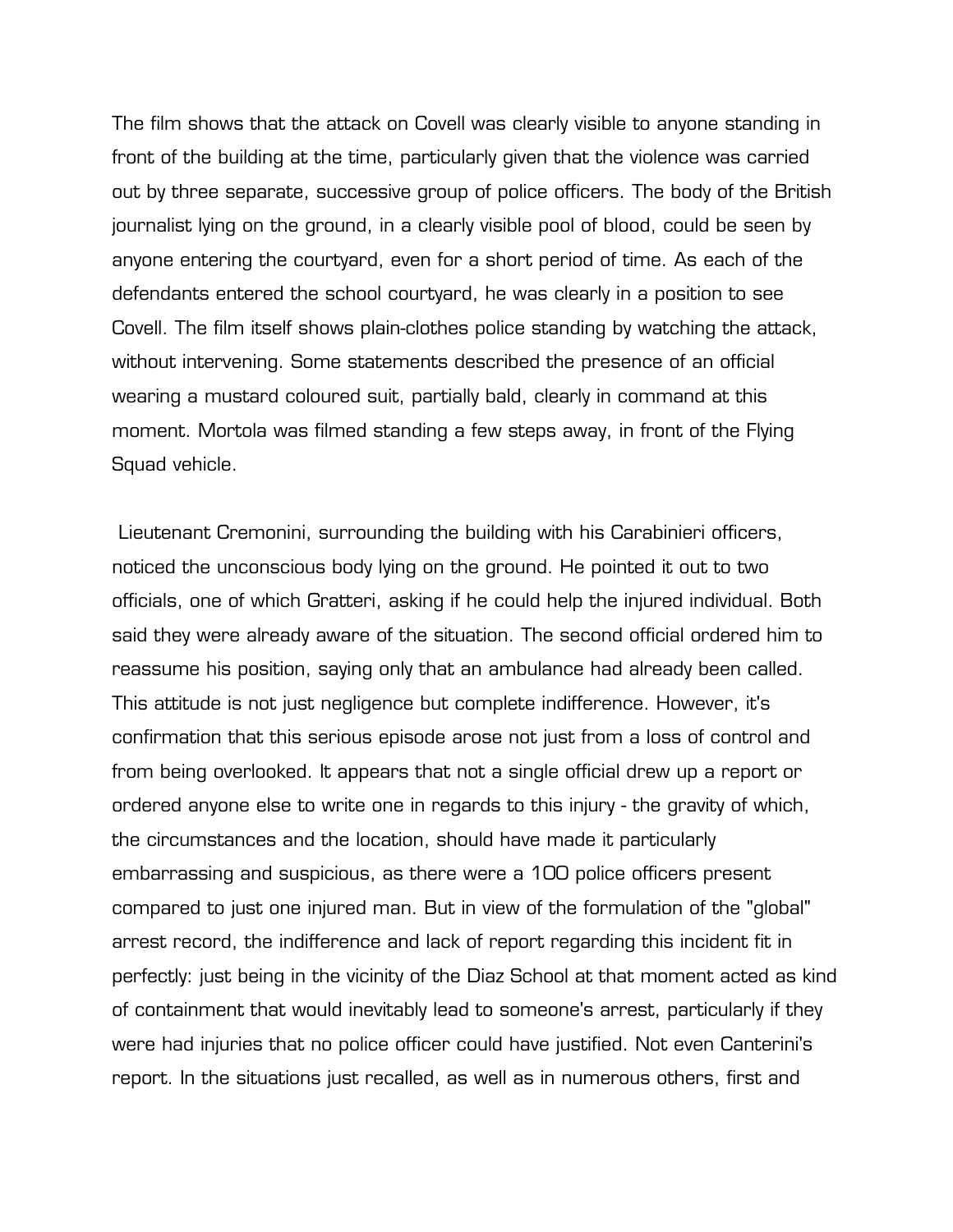foremost those involving serious injuries, there is evidence that those arrested had no connection whatsoever with the charges brought against them. Even when initial confusion might have led to them being grouped with other occupants, the investigative police officials and top figures - who, as it was shown in the case of Covell, were well aware of the circumstances surrounding the arrest - were perfectly capable of ordering their immediate release and had a duty to do so. The examination of individual cases has been omitted, because there was no evidence to support their arrest to begin with. Furthermore, going back into detail regarding names and surnames, highlights the lack of witnesses and agents assuming responsibility for the action.

This would be unthinkable if not for the risible excuse of "confusion". The lack of any evidence, shown by the dismissal of the charges in preliminary proceedings, is even more serious if seen through the reconstruction of events in which only the aim of arrests can provide any explanation for the fabrication of evidence. The arrests were a clear goal: first, as a normally positive outcome of such an operation, secondly, deliberately pursued during the course of the operation with the frantic search for evidence able to justify the decision to carry out the operation to begin with, and finally, sought at any cost, as a way of justifying an otherwise disastrous manoeuvre, with an enormous human cost and not a shred of useful evidence. The discovery of the Molotov cocktails was a turning point, covering the crimes and the serious injuries, which, in themselves, would have been enough to undermine the police image even if the operation had produced the hoped-for results.

The attitude on the officials' return to the police station has been described as one of satisfaction, for what was clearly considered a positive outcome to the operation. The development of events after that dramatic night - pressure from the public, able to follow events in real time through the media, regarding the clearly disproportionate human cost of the operation - allowed those involved to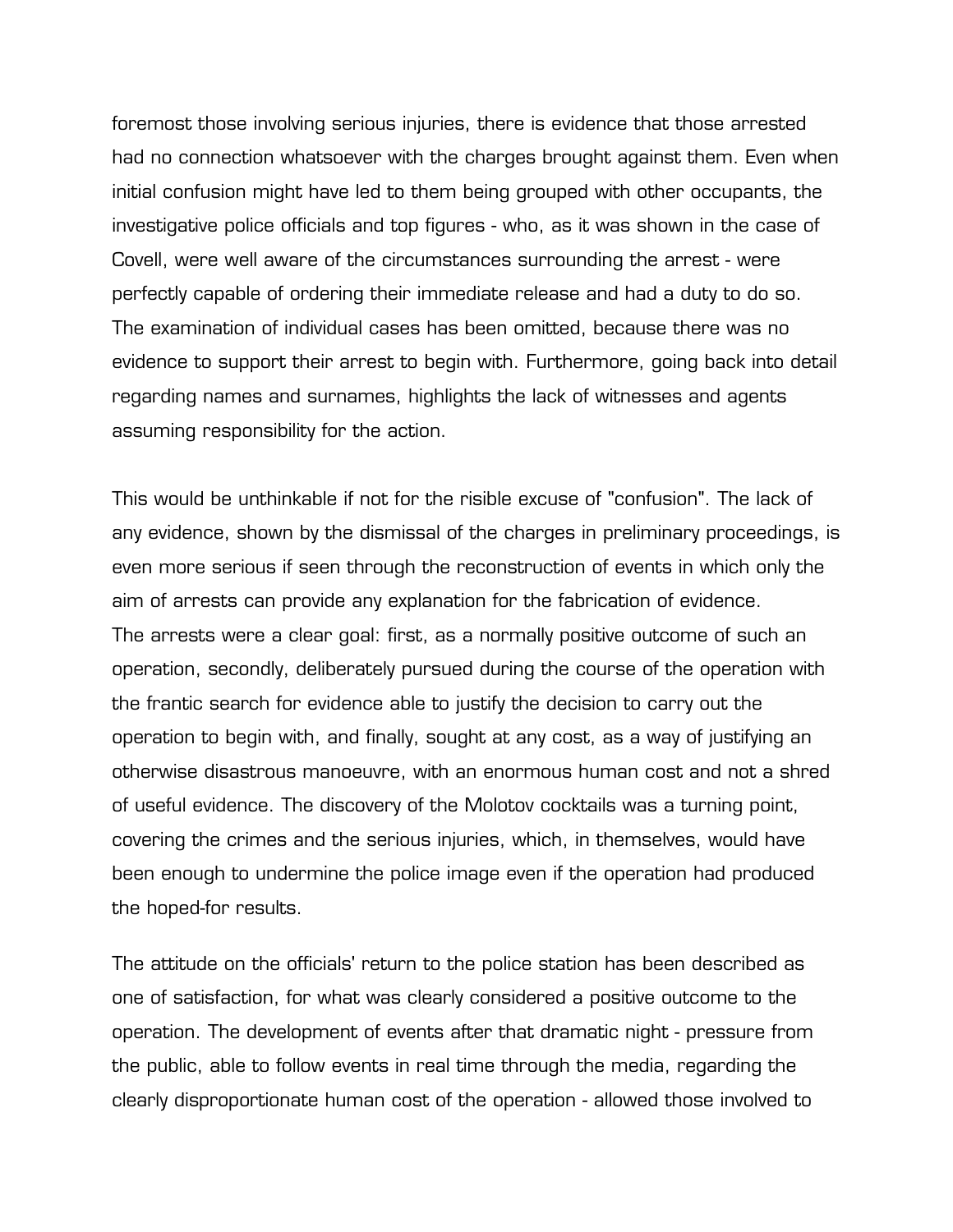reconsider their handling of the episode. But they opted for complete justification, continuing more determinedly down the path they had already chosen.

## **11. Illegal arrest and abuse of office.**

The abuse charged by this Office centres on illegal conduct by public officials, violating norms that govern how the power and duty of arrest are used. These abusive [arrests] were based on the fraudulent omission of elements, which, if included, would have blocked the arrests - in other words, those detained would have had to be released given the lack of evidence against them. (This would therefore also have automatically eliminated charges that they had been " caught in the act" of committing a crime). The police even exploited and made misleading use of the (falsified) evidence report - the basis of the precautionary measure - in order to deliberately seek to deprive them of liberty.

Describing the conduct as abuse of office requires an evaluation of the relationship between the imputed fattispecie, and illegal arrest as formulated in Art. 606 of the Penal Code.

This is not only an important question in terms of substantive law but also in terms of procedure. The latter is a fundamental issue in identifying which body has the authority to judge the defendant's alleged crimes: the abuse of office allegation should be considered by a panel of judges, in accordance with Art. 33 bis c.1 b) of the Criminal Procedure Code; for the other charges, the indictment of most of the defendants and all the crimes herein alleged should be tried before a single judge, unless proceedings are merged during that phase, given the clear connection between the evidence in the different proceedings.

The jurisprudence of previous illegal arrests cannot be invoked as a precedent in this matter, as the arrests in accordance with PC Art. 606 must be considered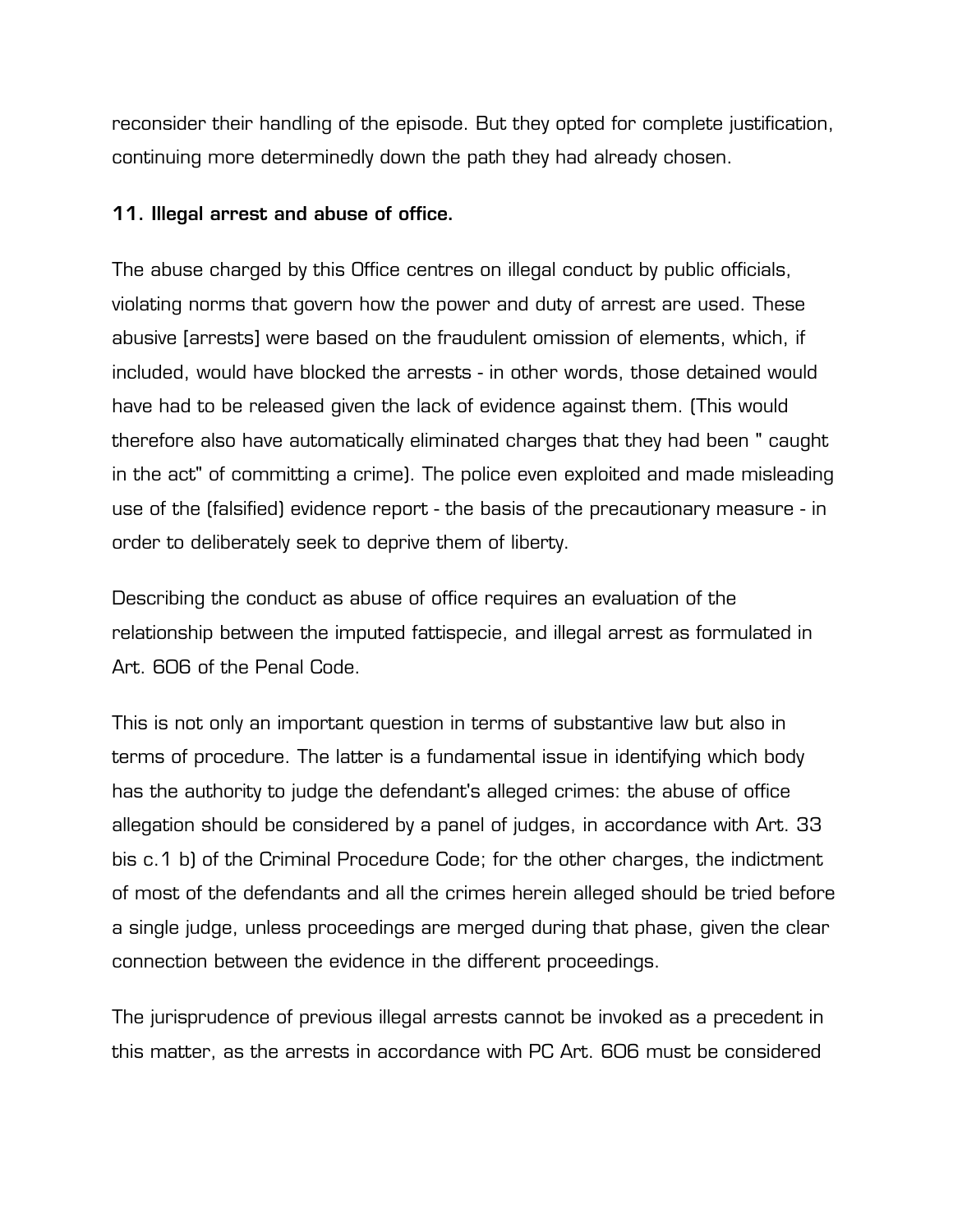in relation to the fattispecie of false imprisonment - in other words, the abusive conduct giving substance to the crime.

Even the most recent rulings on illegal arrests, however, cannot entirely be disassociated from the set of concepts developed regarding abuse of office, if for no other reason than that PC Art. 606 has remained unchanged and still uses the same bland terminology of the past: innominate abuse.

In effect, the norm covering illegal arrest has not been modified in the same way as PC Art. 323, meaning that it is currently an outdated leftover from a legislative system that is no longer reflected in the general rules regulating abusive acts committed by public officials, particularly after changes introduced by Law 234 of 1997.

This "historic" element had a considerable impact on the system and means that an evaluation is required of what area is covered by the fattispecie being considered, taking into account theories and doctrine developed on the subject of abuse by public officials, as well as the legislative changes of 1990 and 1997.

The latter legislative modification regarding abuse of office was intended to create a kind of fattispecie for a crime entirely different than those existing previously. This was done by typifying the material element of the crime in the case of conduct that violates law or regulations - in other words, when someone fails to refrain from acting either in their own interests or in those of others close to them, or in prescribed circumstances - as well as by establishing that actions designed to bring material gain and/or deliberately and unfairly inflict damage must be an essential element in the crime. These elements mean that a misuse of power that does not amount to a formal violation of the law or regulation will not be covered by abusive conduct punishable under PC Art. 323. However, there still exists the possibility of committing an illegal act through procedural records used either for public service, i.e. through activity forming part of the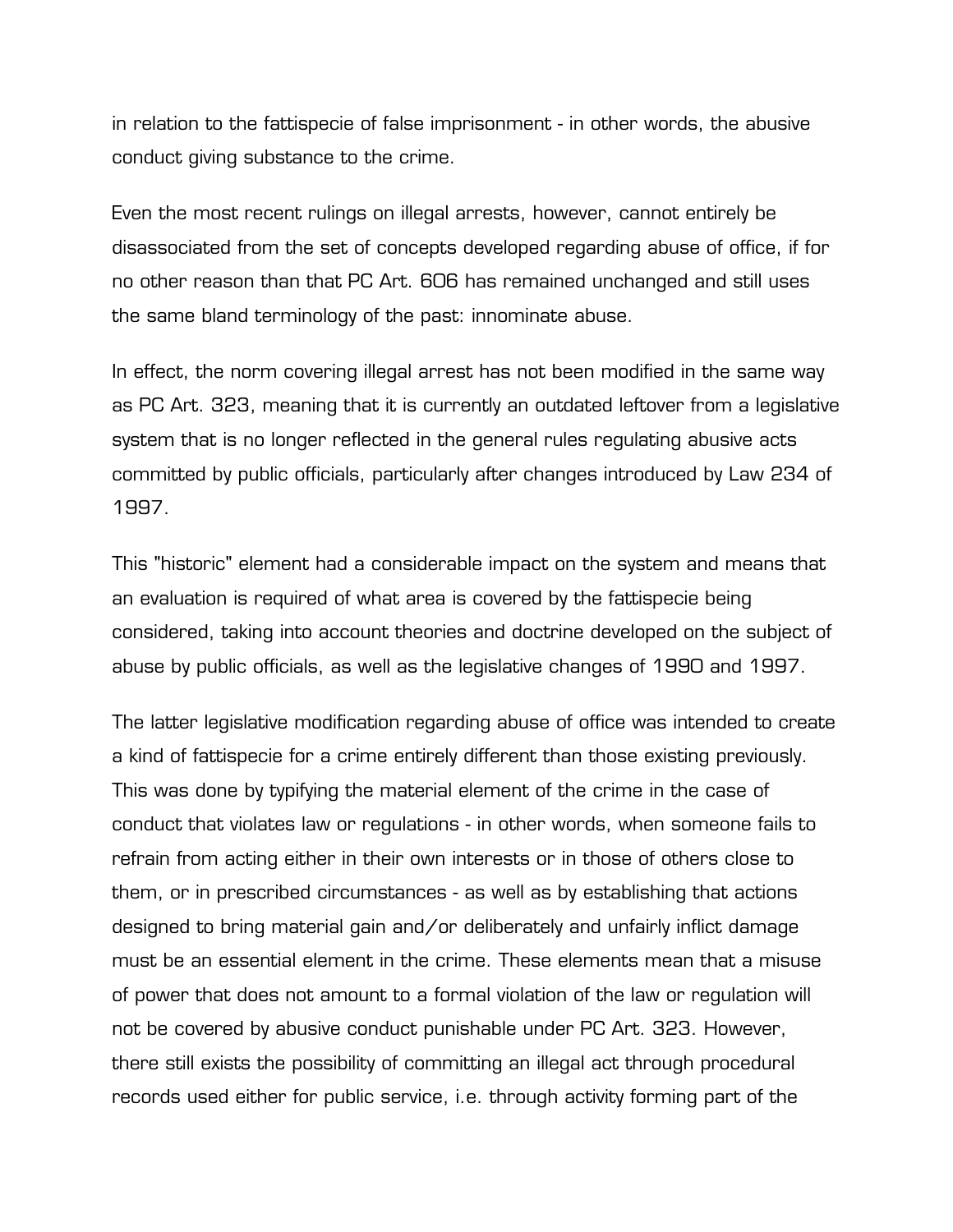procedural process, or in behaviour that is formally illegitimate and causally important for determining the unjust event.

The radical legislative changes of 1997 to the fattispecie of abuse therefore appear to have altered how this area relates to other criminal charges.

As well as modifying the crime of abuse in terms of the conduct, the outcome is affected by an increased statutory penalty and a reserve clause operating on the principle of consunzione.

Therefore, given that only a smaller number of those crimes that were once covered by illegal administrative/procedural action are now punishable, it can no longer be assumed that the different forms of conduct outlined in PC Art.s 323 and 606 will substantially coincide.

Furthermore, the safety clause in PC Art. 323 and the prescribed punishment would allow the norm to be applied in cases of illegitimate behaviour formally and intentionally directed at causing harm, even if partly by using administrative measures depicting different crimes.

This must be presumed to cover instances in which the illegality of the conduct, intended to cause unjust damage, manifests itself through a complex action, partly through constructing the appearance of a legitimate arrest and partly through violating procedural norms aimed at protecting a citizen's constitutional right to freedom. This constitutional right should have required that, faced with the truth and aware of it, the public official recognized that there were elements preventing the legal use of the precautionary measure; in other words, the official should have immediately released the person arrested.

The fattispecie covered by PC Art. 606 can only be applied in instances of misuse of power (in accordance with jurisprudential and doctrinal interpretation of the new fattispecie under PC Art. 323 that excludes from the concept of "violating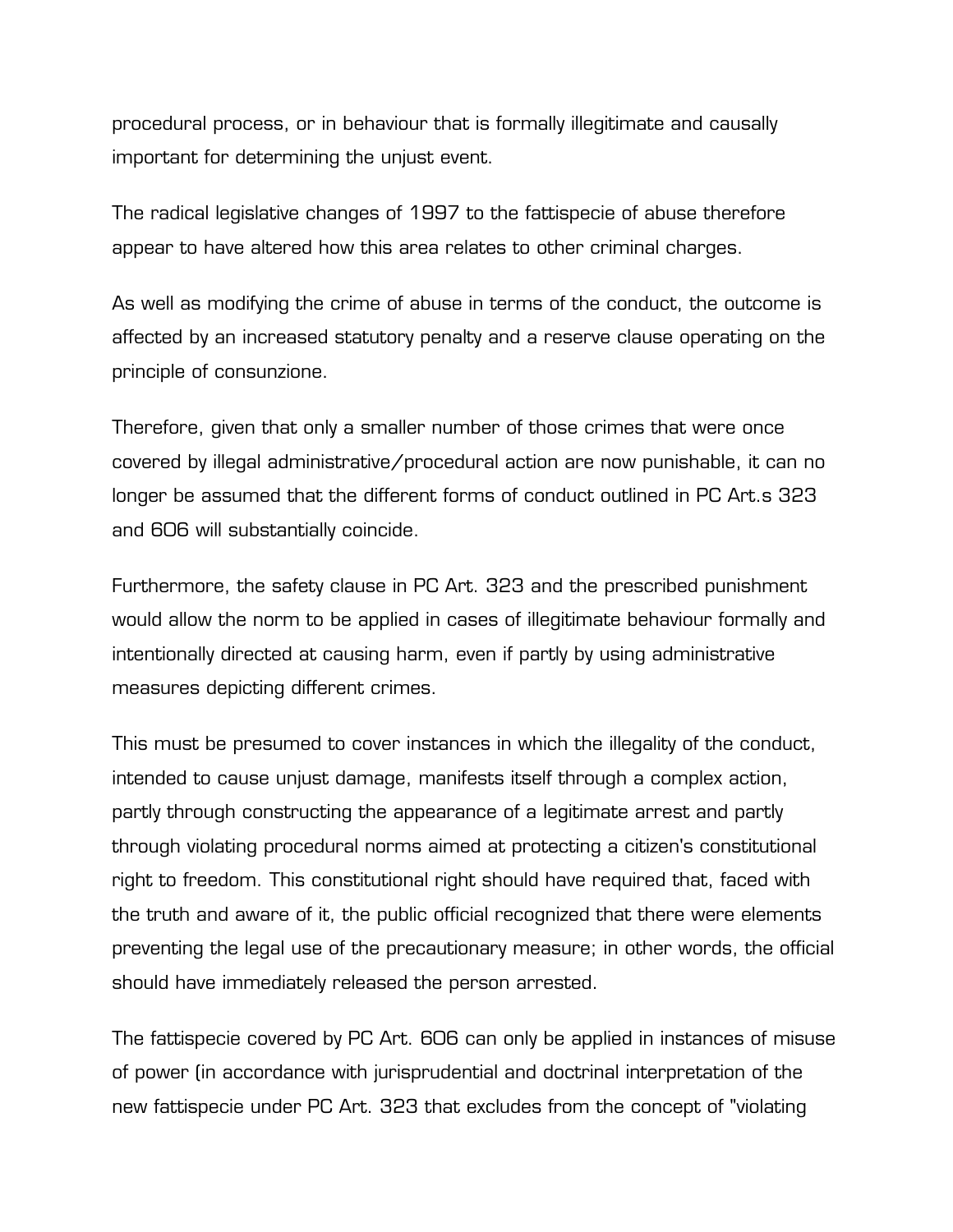the law" an illegal act through an abuse of power); in other words, in cases where there is not absolute power, the expression "abusing powers of position" can no longer be applied to acts violating the law, as typified by the current Art. 323, without violating the principle of obligatoriness.

When what actually happened has not only been distorted or exaggerated by the public official but entirely fabricated with the aim of justifying the formal arrest record, the record itself might have the appearance of being in accordance with law. However, in effect, it is nothing but the illegal product of an independent action that preceded and contributed to the adoption of the precautionary measure, consisting precisely in the alteration or manufacture of the only elements that would have justified it.

In such cases, the arrest is not abusive under PC Art. 66 because it does not qualify as an arrest but is instead the illegal product of an abusive use of public power, and as such, could be covered by PC Art.323. Consequently, PC Art. 605 is no longer the only way to bring charges of conduct relating to illegal arrest, as suggested by jurisprudential interpretation (see also the supreme court ruling of Cass. Sez.V n.38247 del 16.10.2002, Liburdi, which on the same fattispecie, distinguished between false imprisonment and false arrest by focusing entirely on the psychological element).

The conduct under examination is therefore more complex and extensive than just illegal arrest, because it began, in part, at the moment of planning the elements needed to formally justify the arrest, and continued all the way through to the violation of the law protecting citizens' liberty.

In connection to the consunzione clause, the special relationship that might arise between the crime of abuse under CP Art 323 and the teleogically related crimes of fraud deserves a mention.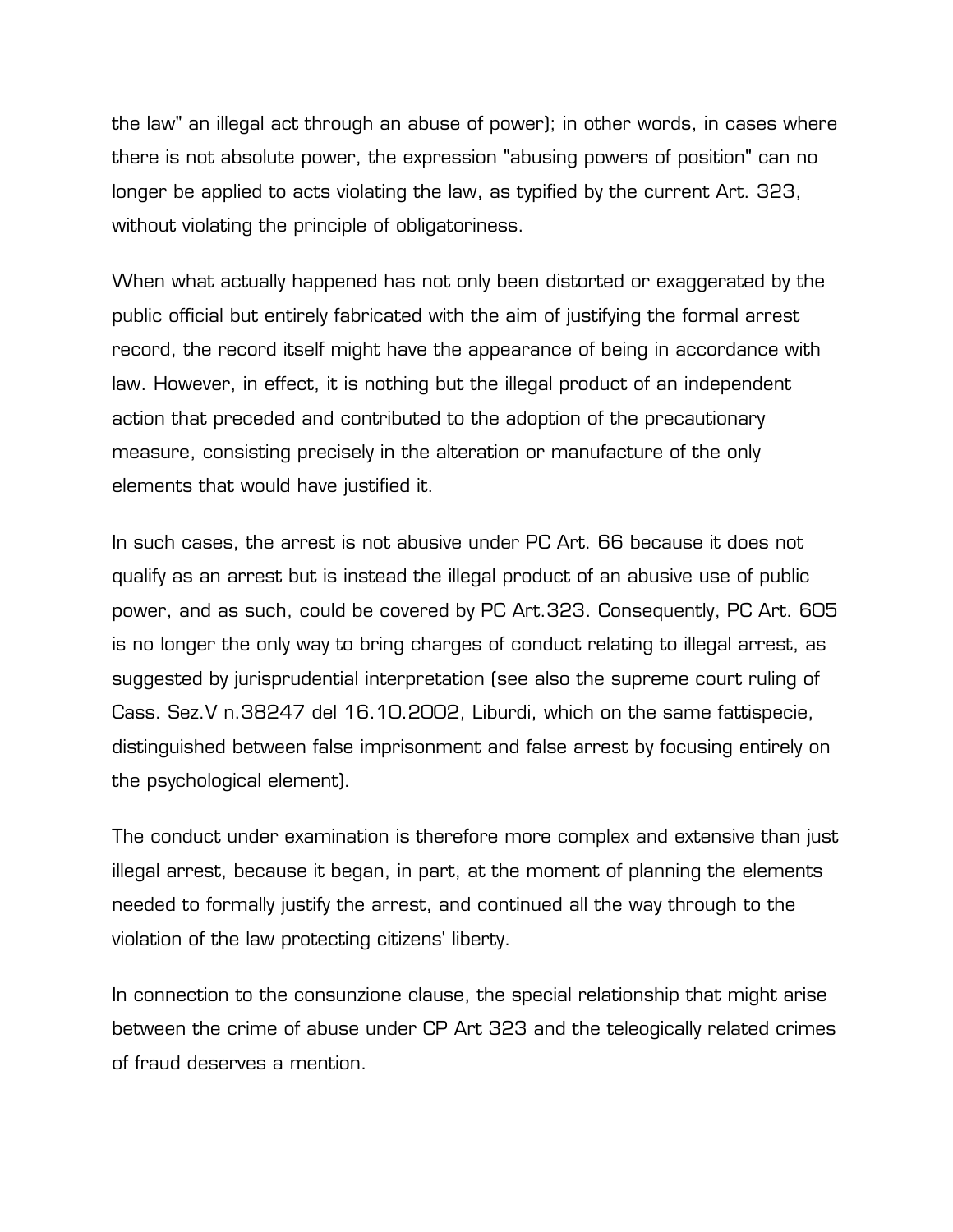These are acts subject to a more serious statutory penalty than that provided for in PC Art 323.

The Supreme Court has already made several rulings allowing for the charges to be considered together.

There is no special relationship between the falsification that preceded the arrest and the actual arrest itself because, as recognized in clear, recent rulings, the courts have a different purpose in considering charges of abuse and those of fraud. As such, they must be treated differently. In one, the conduct damages public faith in the genuineness of public records, while the other involves the honesty and transparency of administrative activity whenever it involves the rights of third persons.

This reconstruction also meets a sense of substantive justice in instances similar to sub-judice proceedings, clearly drawing the line between the falsification of public records (in itself enough to justify the state's punitive interest) and their later use for the illegal purpose of depriving someone of their liberty, not required by the preceding falsification.

## **12. Responsibility for injuries**

Charges for the injuries were originally considered for all the officials involved in the Diaz Operation who were in charge of the various divisions. However, they are now only being brought against Canterini, Commander of the experimental  $7<sup>th</sup>$  Unit of the Rome Flying Squad Division, his deputy, Fournier, Inspectors Fabrizio Basili, Angelo Cenni and Ciro Tucci, Superintendent Carlo Lucaroni, Vice-Superintendents Vincenzo Compagnone, Fabrizio Ledoti, Pietro Stranieri and Zaccaria Emiliano, all non-commissioned officers acting as squad chiefs and all in positions of command over the personnel deployed there.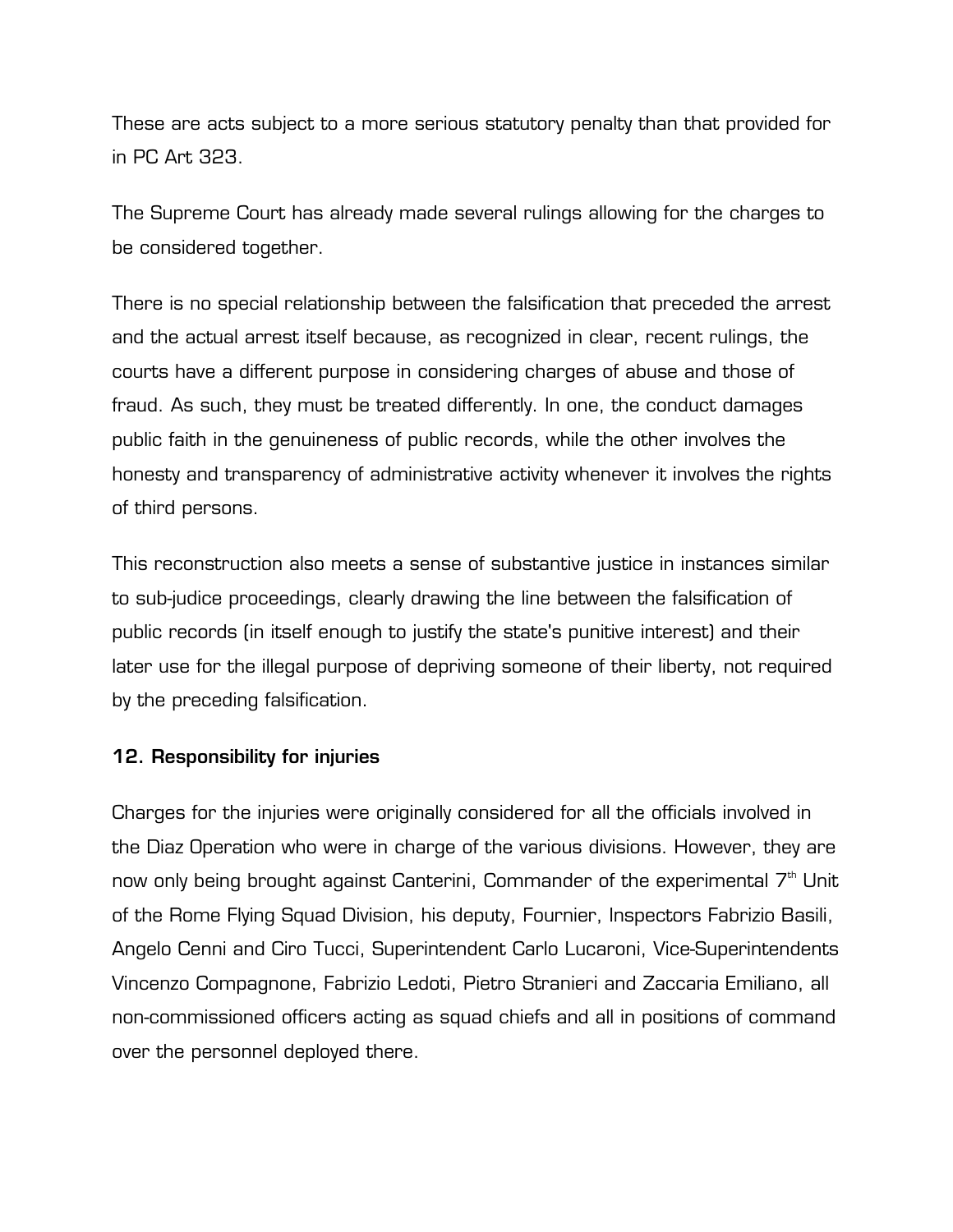The decision was based on the mass of evidence available to support the accusation in personal terms, given that it was impossible for plaintiffs to identify individual perpetrators. This is a key factor in analysing responsibility. Similarly, at no point during the investigation was it possible to identify responsibility for each single episode. On the other hand, it has emerged that attacks were made by police at all levels and from all units present. Furthermore, it has been seen that all individuals arrested outside the building were subject to unjustified violence and, in some cases, presumably carried out by police who did not even enter the building.

The evidence could be used to formulate the charges (initially brought against a greater number of people, including those in charge) in the shape of a genuine punitive expedition, with relative orders and instructions for violence to be used as a way of dealing with the school's occupants. As evidence of this, the following should be recalled: 1) The absolute uniformity of police behaviour regardless of their division; 2) the presence of officials in command of each of the police units comprising each larger division, as well as, obviously, the larger  $7<sup>th</sup>$  unit of the Flying Squad Division; 3) a verified functioning hierarchical chain of command, which was still overriding at that level.

But the ground had already been laid for what would follow, regardless of any lastminute instructions or more substantial advance planning. In fact, the attack on the police patrol had provided the opportunity for the operation; it's therefore reasonable to imagine that each agent had not only been told the school was a hideout for violent extremists, but also that the operation was directed against individuals that had just attacked a police patrol. The operation's usefulness as part of a general, wider policy can be seen in its immediate portrayal and conceptualisation as a "just response".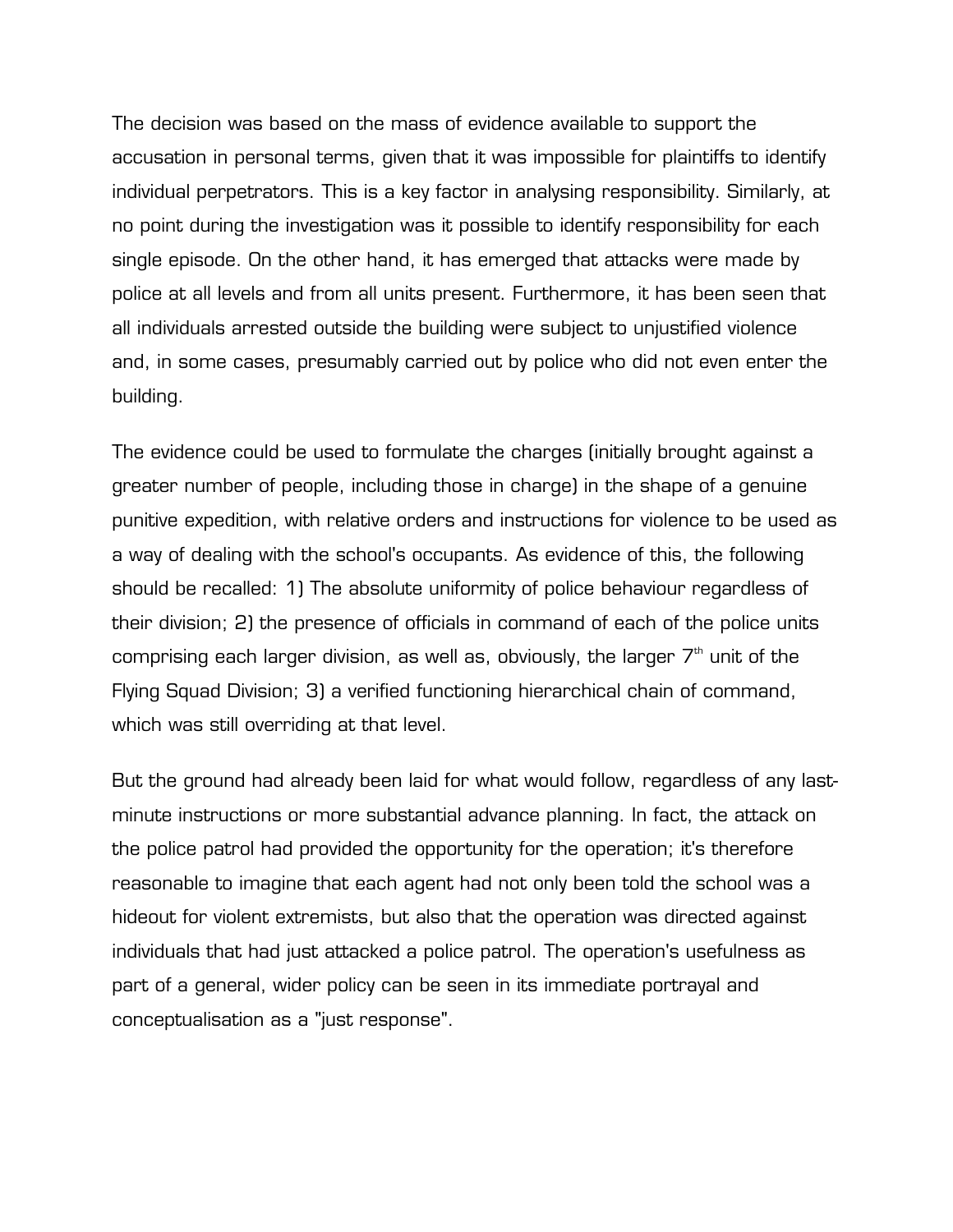Following days of tension over the numerous, dramatic clashes with demonstrators and the damage caused, the police were already fired up. The consequences of this pent-up anger seemed a foregone conclusion if not adequately and professionally controlled. One might infer from the uniform, organized nature of police action that night that they had received specific orders to act violently. However, such a conclusion would not take into account that such violence could have arisen spontaneously in this context. Furthermore, the prosecution would still have to show where and when the order came from. The investigations have not produced sufficient evidence for this conclusion, but they do reveal grave negligence in the formulation and organization of the operation.

Identifying criminal responsibility among those who were in charge at various levels required careful evaluation of sufficient evidential proof. Without evidence of those directly responsible for the individual episodes violence and orders given, it appears more appropriate to focus on the material situation that each individual might have faced. In the indistinct mass of police officers that burst into the school, individual behaviour outside the collective action cannot be excluded. In other words, it is possible that some individuals sought to contain or prevent injury to others. Furthermore, it was physically impossible for some to act, while minor injuries during the operation's first phase meant others were not involved throughout, as shown by the reports of certain squad chiefs. While these were very few indeed, the plaintiffs have also testified that some of the agents were not violent, while others even sought to protect individuals from the perpetrators of violence.

Evidence for complicity of all the police in the injuries to the building's occupants therefore encounters a first limitation because episodes occurred that would suggest - at least by introducing a reasonable doubt - that some agents might not have participated in any of the action. In fact their behaviour, while not passive, cannot even be interpreted as having causally contributed by facilitating the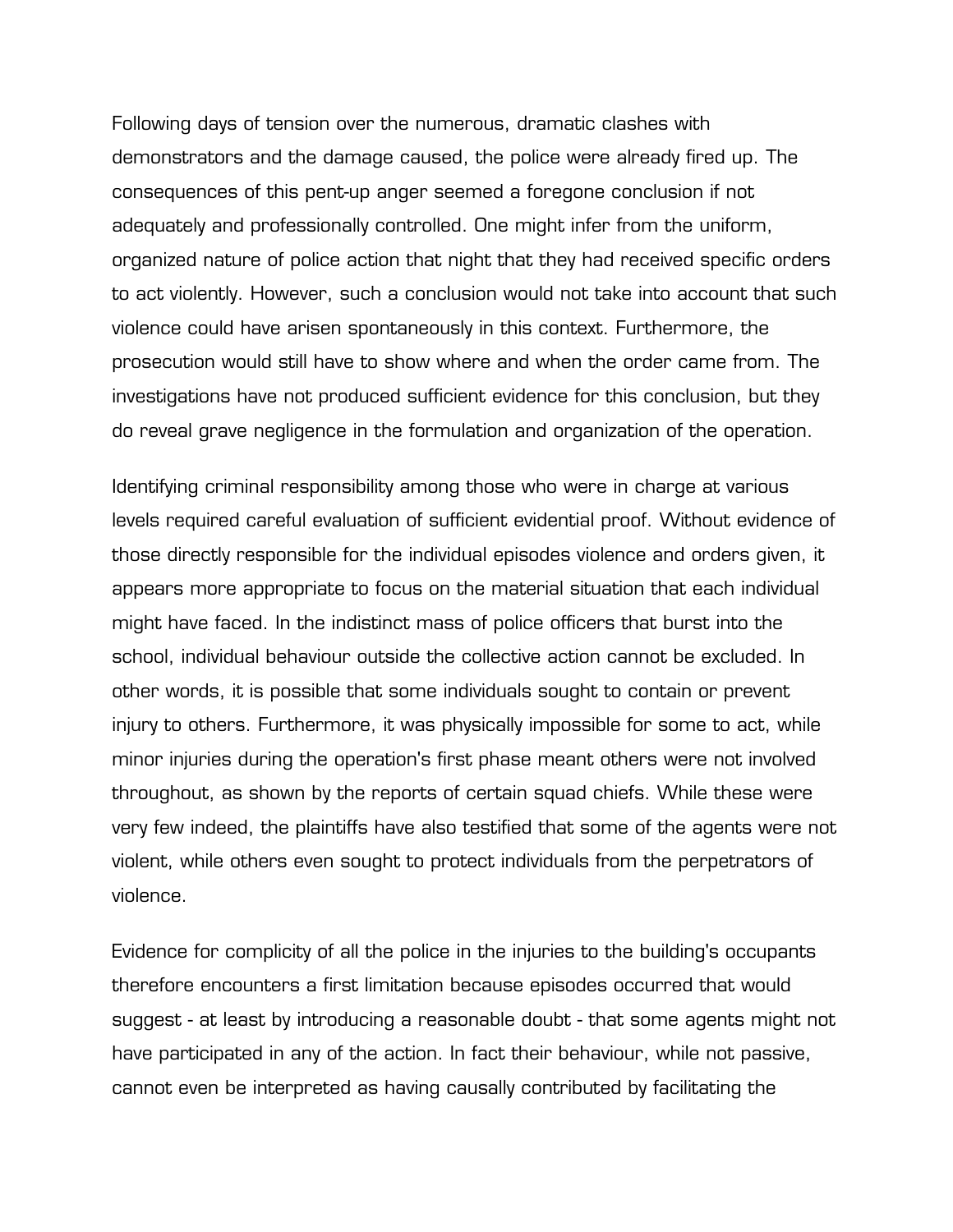events, in other words, they cannot be charged with having contributed to injuring others by their mere presence.

However, other elements must be considered regarding material charges of complicit behaviour against all agents in divisions that were present in the building (despite the difficulty in proving this particular point in itself). In this regard, the details of the precise situation that each agent faced within the building on the various floors is significant, as is the particular timeframe, despite the operation's speed and intensity during the bloodiest phases. The fact that most of the occupants were concentrated in on the ground and first floors should also be taken into consideration.

Therefore, the results already discussed must be analysed more carefully. There can be no doubt that the collective action of all the divisions expressed a common, aggressive purpose, clearly evidenced by the insults and battle cries accompanying the indiscriminate beating. The deliberate use of the batons, the kicks and the spitting on the occupants suggest a furious outburst of a chargedup aggression, which exploded without any control, first in the initial wave of attacks and later in the assaults on already bleeding bodies.

In terms of rigorous proof, it must be borne in mind that the anonymity of the agents and operators comprising the "assault troop" makes it impossible to identify the route and consequently establish where individuals were located within the building. In turn, this makes it impossible to assess the role of individuals in the context of the material circumstances that can be deduced from the plaintiff accounts. This is particularly the case in regards to the groups comprising a mix of various flying squad and Digos units, who acted in a less unified way as they were not organized groups and - for the most part - entered the building after the flying squad units broke in (even though the occupation and control of the building was still fully under way).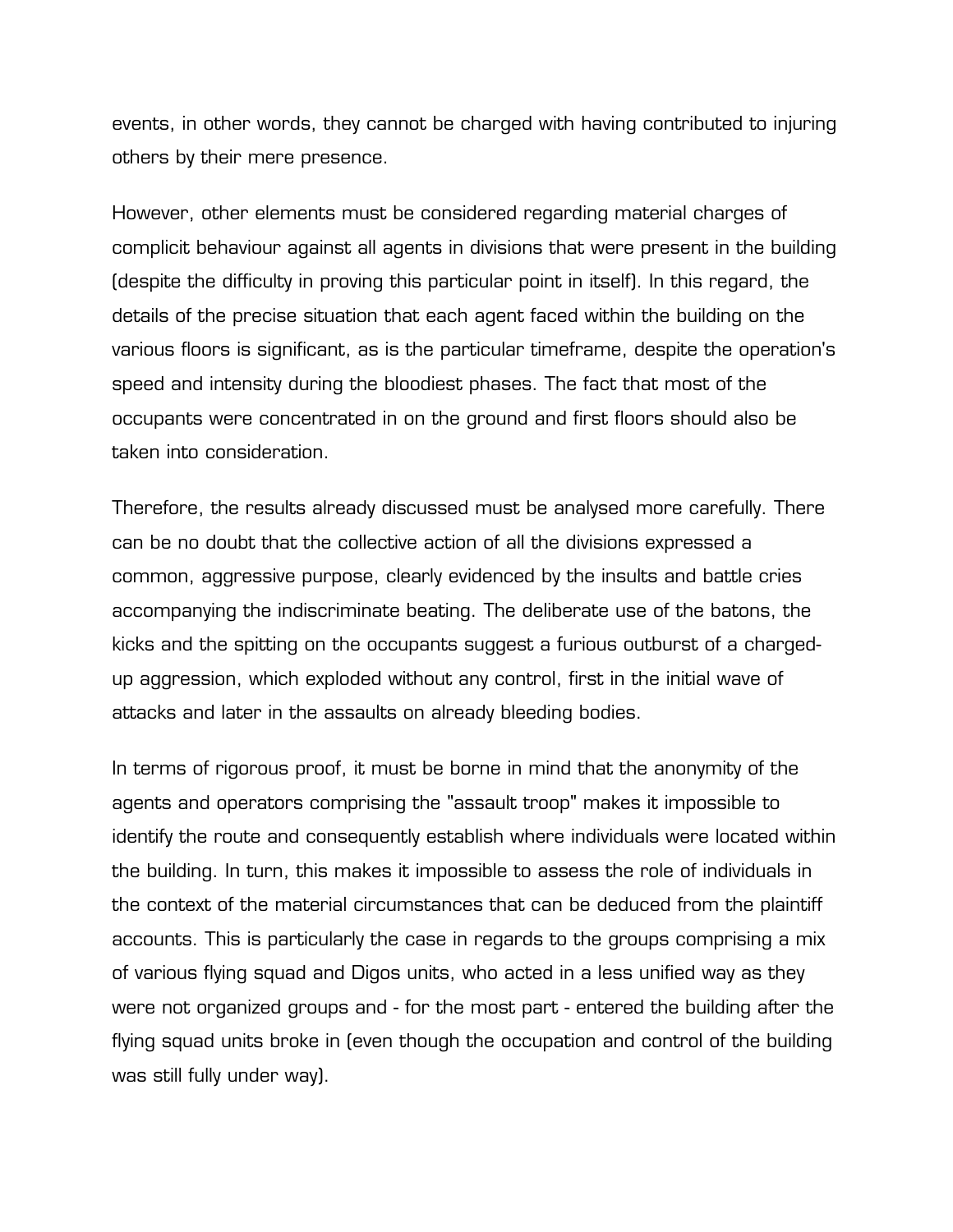However, the period of entry can establish who was in the final position, given the difficulty in pinpointing who was involved. The numerous plaintiff statements - who have pointed to plain-clothes operators as among those carrying out the violence (including some of the more serious incidences) - suggest that certain individuals dominated the violence, although other operators failed to stop it. There were some small interventions but these mostly occurred after the damage had already been done.

The format of the individual units of necessity means their action must have been carried out in certain parts of the building, as it is unlikely they would have acted this way, even later, on all floors of the building.

It therefore appears very difficult to theorize a collective complicit action for the injuries caused to all the occupants, regardless of where they were located.

Proving that those in charge were responsible for having failed to act to prevent injury, in accordance with **PC Art. 40**, is unworkable owing to the impossibility of establishing with sufficient certainty the situation at the moment of entry - i.e. the precise format of the teams. Once these were inside the building, they moved with greater independence and freedom, and less coordination.

A different conclusion must be reached in regards to the  $7<sup>th</sup>$  Unit of the Flying Squad Division commanded by Canterini, his deputy and the squad chiefs charged today. In regards to this division, there are a number of fundamental circumstances that played no part in the action of other divisions or individual agents.

First and foremost, this was an organized division, operating in uniform unlike the others; it had a hierarchical structure and internal chain of command crossing various levels, from the squad chiefs through to the commander, and, importantly, was able to stay connected via an earpiece that every single member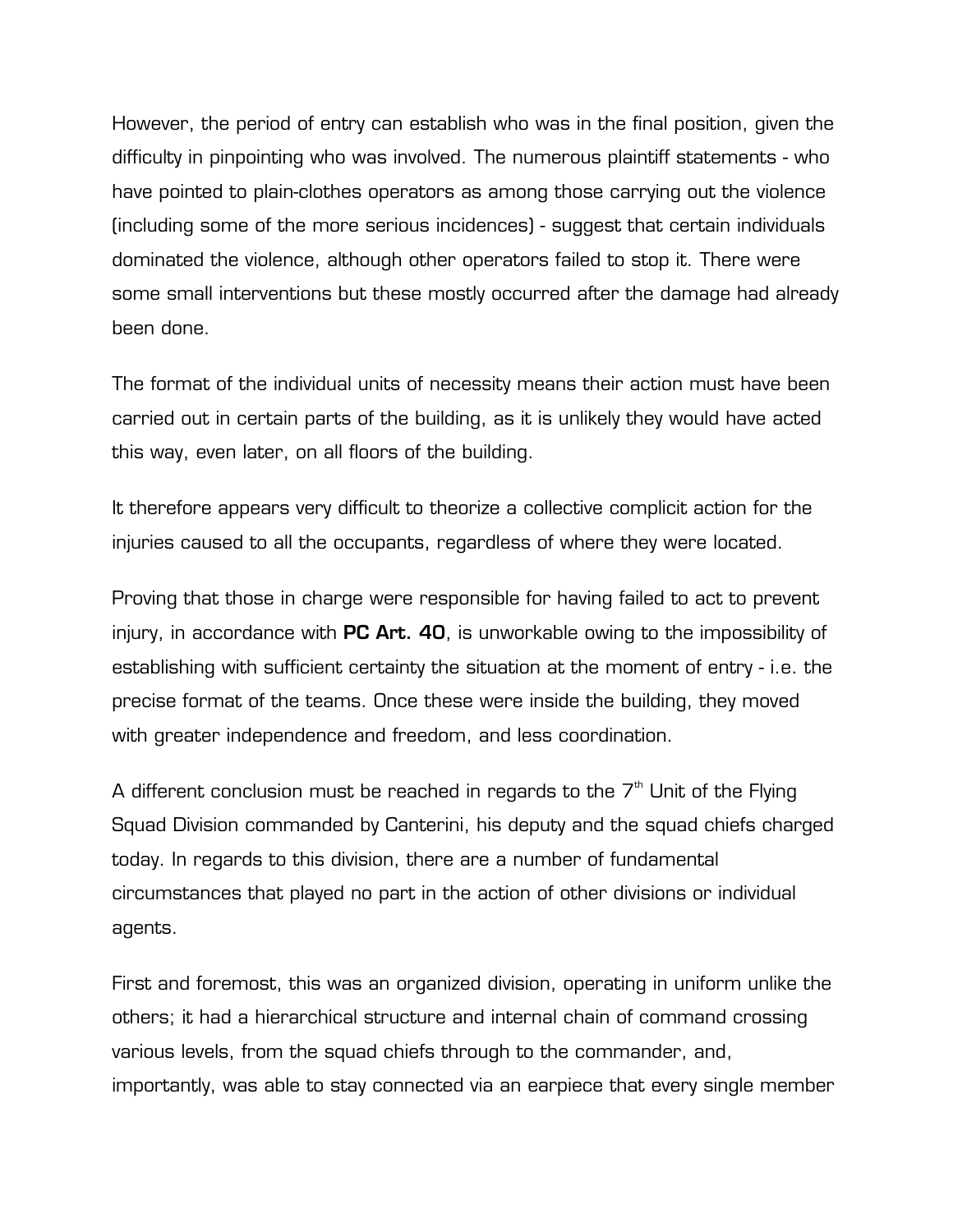of the team had, allowing for unified action, the imparting and receiving of orders and information ensuring unified behaviour.

In second place, this division's main purpose is as an "anti-riot" force, specifically trained to safeguard public order, which in this case involved securing the premises that were to be searched, and preventing and fighting violent reactions to the operation. It follows that this division would therefore lead the way during the break in and occupation of the building, as well "controlling" the people present. Besides the footage that has been repeatedly referred to, the statements regarding the immediate actions of the Flying Squad Division, on all levels of the building, are overwhelming, with identification of the squads facilitated by the fact that it was the only division in uniform and with full equipment.

While it cannot be established which unit or units agents in plain clothes belonged to, and consequently who was in charge, the injuries by the Flying Squad Division can be exclusively ascribed to them, making a chain of command easy to follow.

The failure to identify members of the Flying Squad Division who did not directly cause injuries or facilitate them by being part of those involved in the entry - even though their names were on the lists officially filed - introduces a serious element of doubt. Furthermore, the members of the  $7<sup>th</sup>$  Unit have uniformly refused to answer questioning - a line of action that the top levels and the squad chief, equally unanimously, did not follow.

The statements of the defendants, the commanders and squad chiefs provide the elements for formulating responsibility in relation to the injuries inflicted on those arrested.

These statements reveal how the various squads entered the building, the times involved and the routes they took indoors. It has already been discussed how the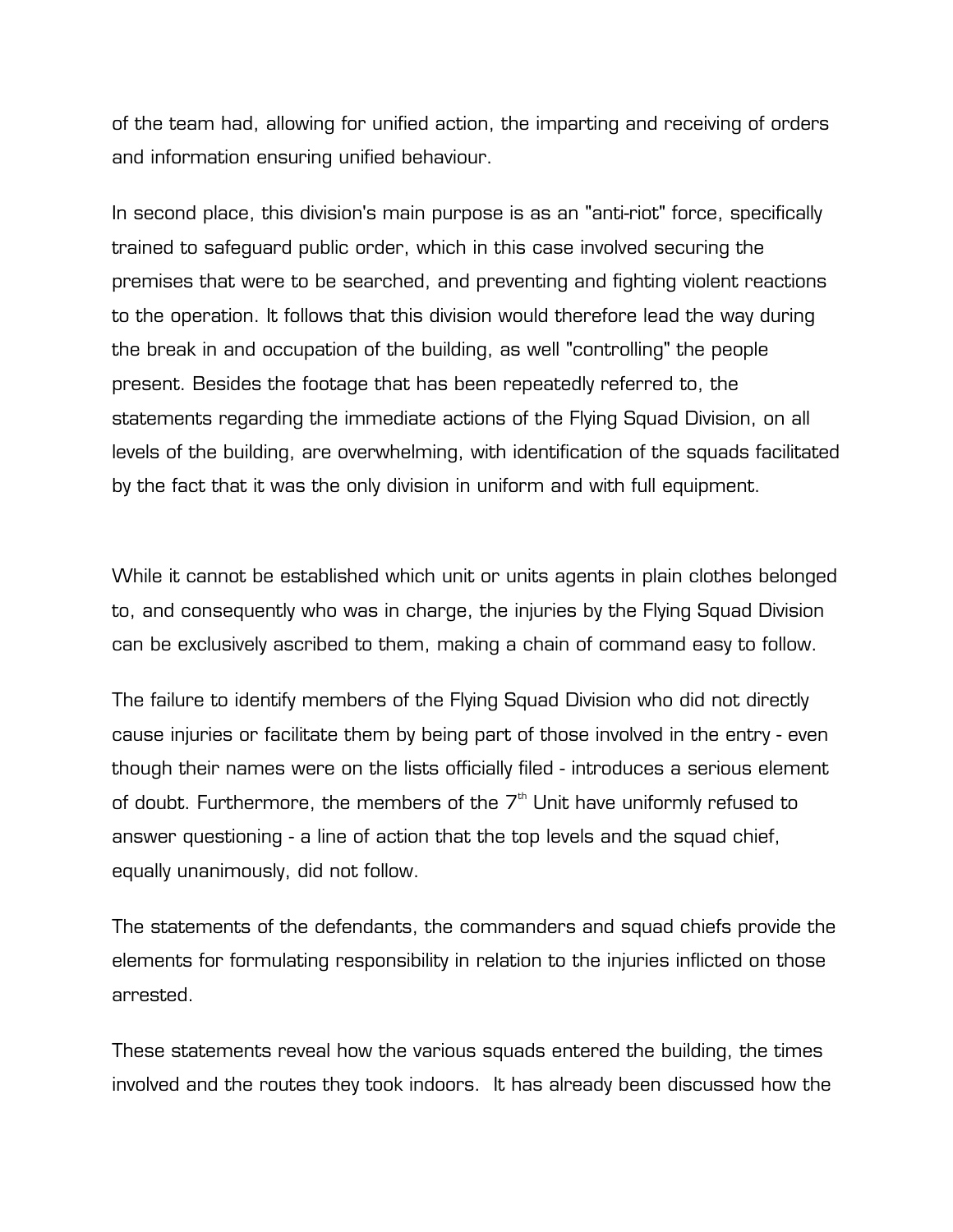squad chiefs, currently standing trial, have assumed an almost uniform line of defence in ascribing themselves the role of "witnesses" to gratuitous violence, often described in detailed language, but of which, obviously, there is no mention in Canterini's official report.

Apart from the fact that this testimony incriminates the person giving it, reflecting that police from other divisions participated in the violence, the utter implausibility of the information provided should also be stressed.

By his own admission, squad chief Lucaroni headed the first team that broke into the building by the main entrance, confirmed by the objective fact that two of his men had the same injuries from breaking down the door. The situation, meaningful in itself, does not exempt the defendant from recounting - in complete contradiction to the footage - that he found police from other divisions already inside the building engaged in scuffles with the occupants (whose statements further refute this unique version of what happened).

Of the other squad chiefs, some (Compagnone, Cenni, Basili and Fournier), entered through the main door, others through the door on the left, where Flying Squad men were always in the frontline. Canterini also entered from the side door, finding himself, by his own admission, behind most of his men. The speed with which the agents took control of the ground floor allowed a growing number of agents to head for the upper floors, even if they came in from the main entrance, which led immediately into the large gym. The absolute concordance of the plaintiff statements as a solid basis for reconstructing what happened within the building has already been highlighted, and need only be compared with the contradictory versions of the defendants, some of which even confirm the plaintiff statements by describing some of the same events although in different terms. Some general considerations only need be raised here. When they don't blame other divisions who inevitably arrived before them for the clashes and scuffles (in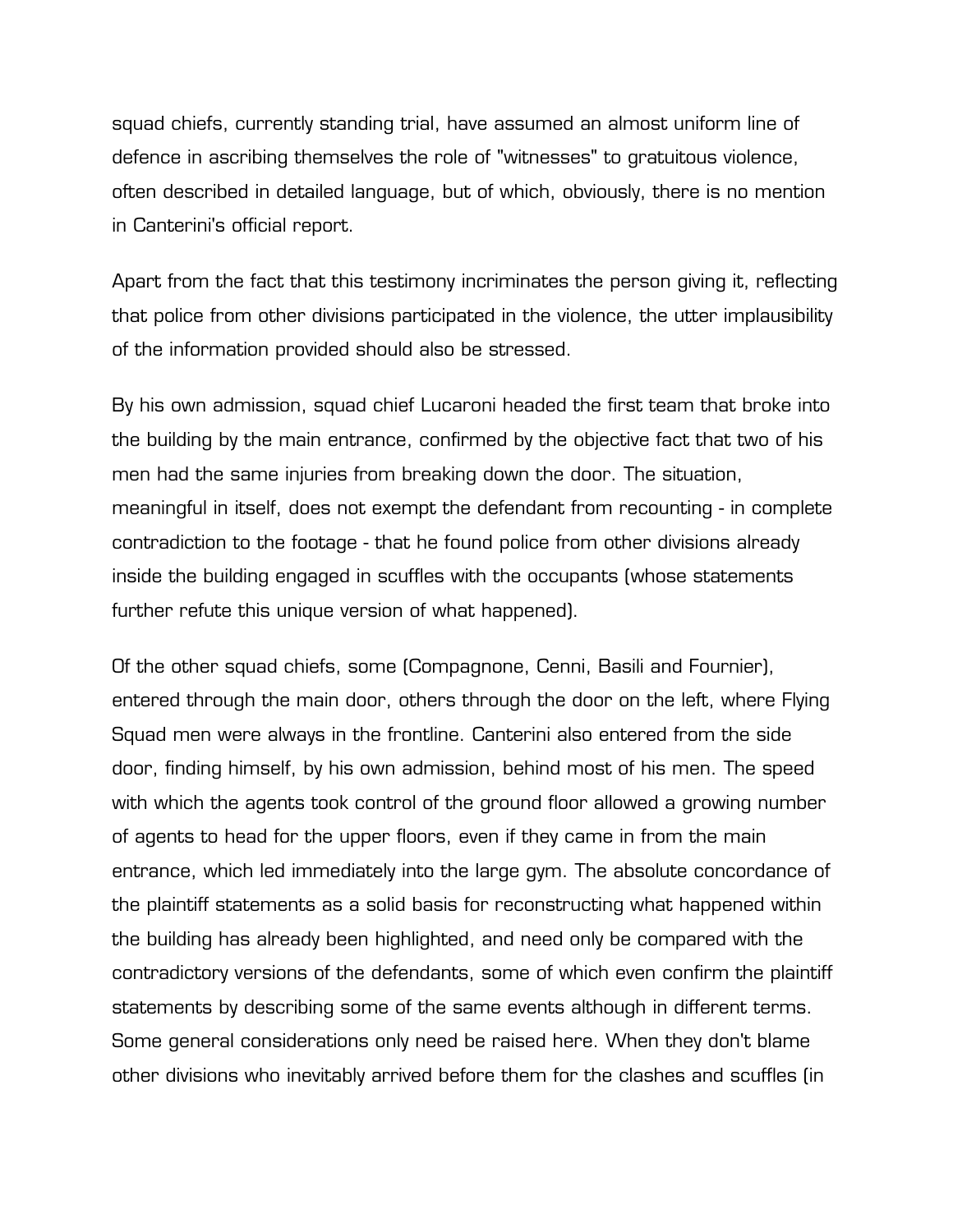other words, the gratuitous violence), many squad chiefs recount that they were personally involved in sporadic actions that required them to use force. They said that these were carried out in an extremely professional manner and without any blood being spilled.

Going on the versions provided by the defendants, the implausible conclusion is that the  $7<sup>th</sup>$  Unit was actually underused, despite being the largest in terms of numbers and tasked with occupying and securing the building.

Following the path taken by each squad within the building, according to the declarations given, one almost ends up with the disturbing feeling that having broken in, the division found itself faced with the same, uniform scenes. On one hand, injured and bleeding bodies lying on the ground and on other, scuffles under way between occupants and police from other divisions.

Occasionally the theme varies. Squad chief Tucci, for example, after entering from the side door (therefore after the other squads had already entered through the main door), described the clashes under way and admits that men from his own unit were involved. No batons were being used in his description of the struggles (which were denied by the men in question); instead, improbably, these involved "mutual pulling of hands", he said. There are also mentions of sporadic ambushes, which call to mind the one-off episode of Nucera. In all these cases, unknown attackers disappeared, dispersed or were stopped without excessive use of force.

Even more unique was the version of deputy commander Michelangelo Fournier, who openly admitted to being one of the first people to enter the building from the main door. Partly contradicting other statements, he explicitly declared he had personally seen no resistance during his time in the building, nor had he seen any objects being thrown prior to the entry.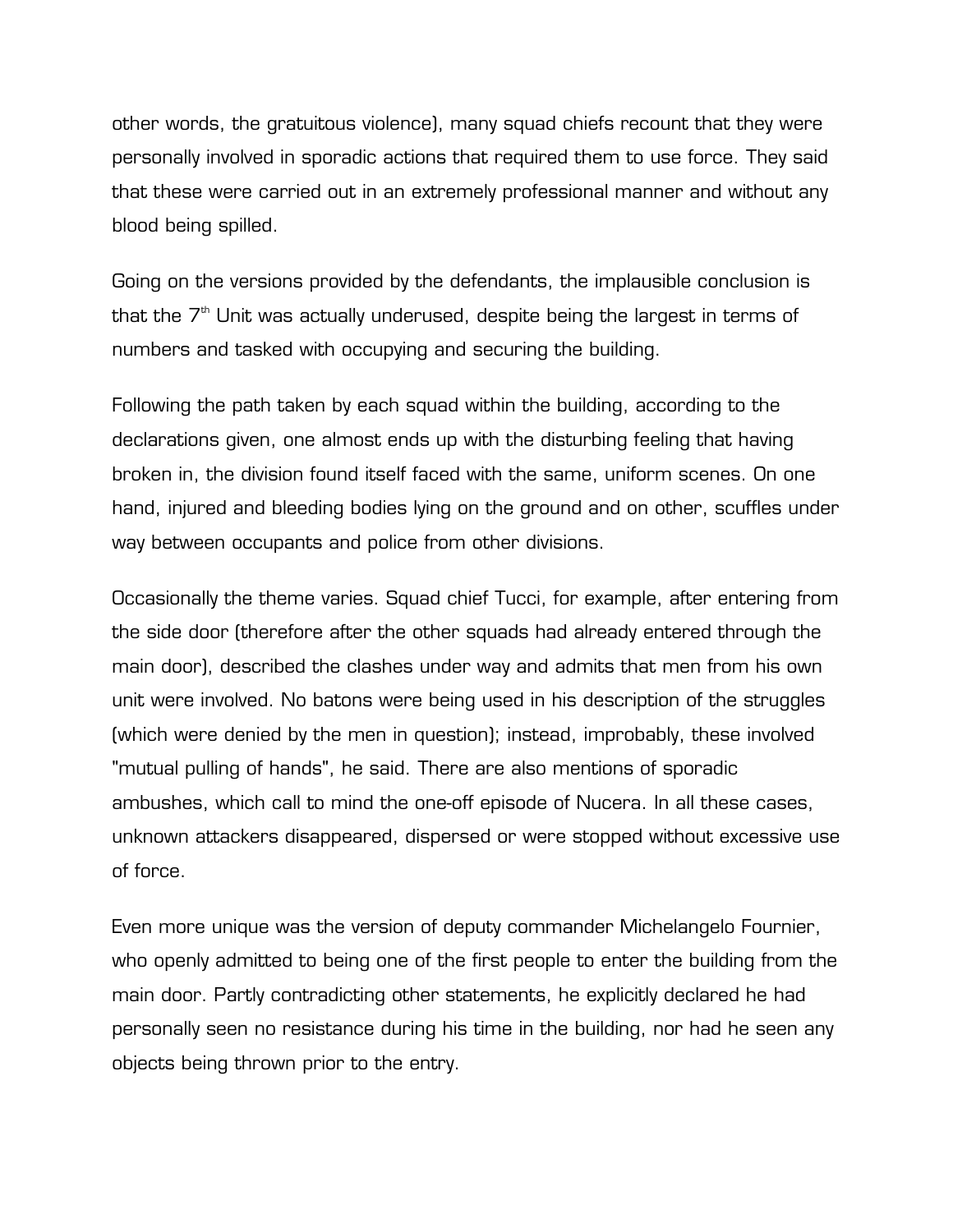He goes on to describe his arrival alone on the first floor where, surreally, he was faced with a series of people lying on the ground wounded. Approaching a girl lying on the floor in a pre-comatose state, he says he instinctively took his helmet off and ordered his men to immediately stop what they were doing and withdraw outside. He says he shouted "basta! Basta!", alarmed and disgusted by the scene. In his version, the shout was directed at no individual in particular but was a general outburst of emotion.

Fournier's intervention was recalled by nearly all the plaintiffs on the first floor, most of whom foreign, who were able to physically describe the official. The detailed versions of the plaintiffs, however, describe the development of events fairly differently, but place his outburst in a realistic context, at the culmination of the violence and its dramatic consequences. The occupants described how Fournier was forced to repeat the order several times before the agents obeyed, so determinedly were they engaged in their actions against those present. From what Fournier said, it is certain that he arrived on the first floor just a few seconds after entering the building.

Yet, it will be recalled he was one of the first ones in the building, making it impossible for him to have already found a number of people already lying on the ground injured, particularly so seriously, if none of the agents were still in action. But plaintiff statements describe a long series of beatings by the agents, who ranged up and down the corridor, with the order to stop arriving late. They also identify Fournier as present on the same floor during the worst incidences of violence, and some even say he participated personally. In effect, Fournier was noticed earlier but it was only once he ordered his men to stop that the actions stopped, not before. Therefore, his claim that he arrived entirely alone and only once the damage had been done cannot be reconciled either with the logical progression of events, based on the entry time, but also with all the witness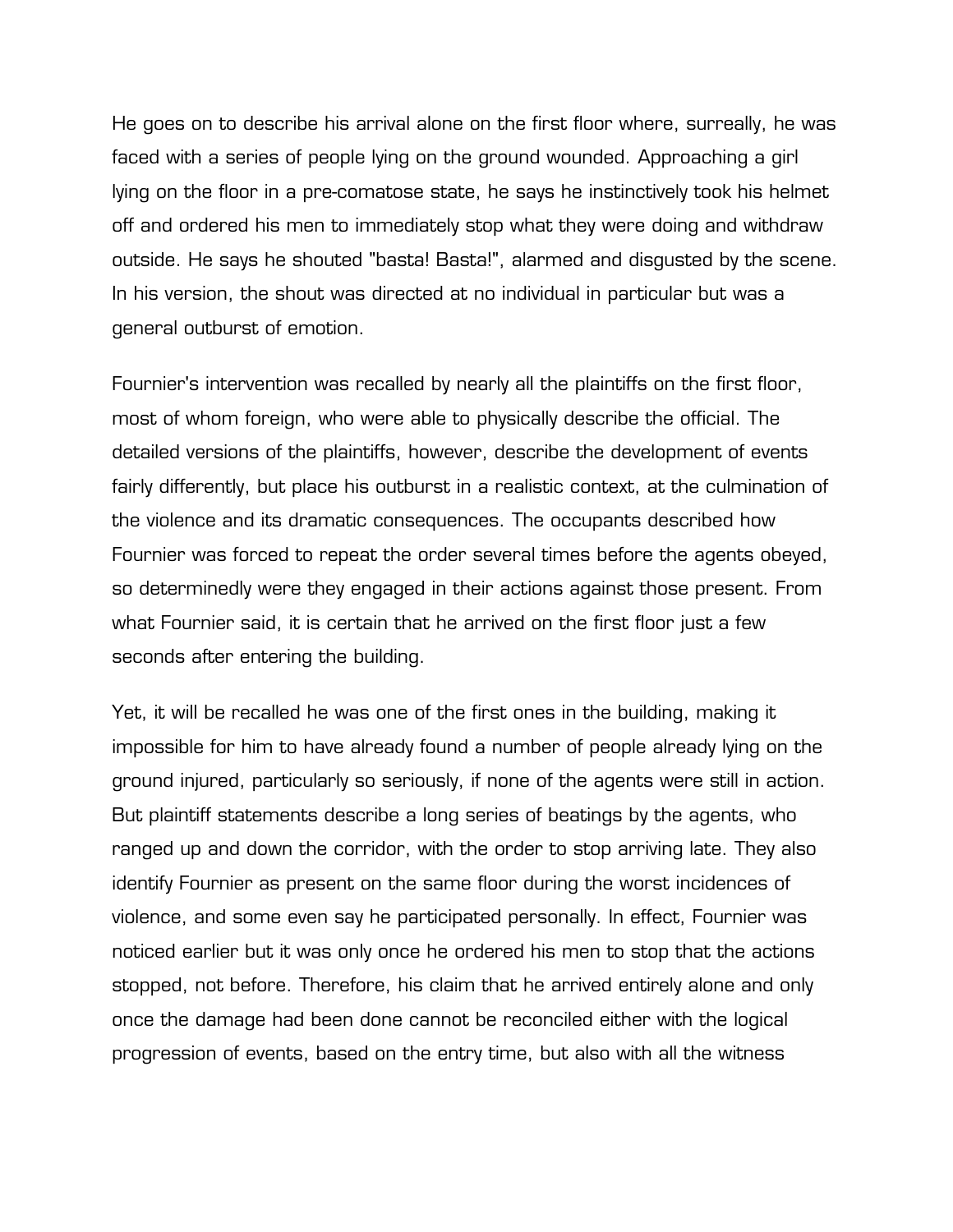statements, some of whom even describe him as present when the wounded were being mocked.

The only explanation for his frequently repeated version - which Fournier himself acknowledges is something of a "mystery" - is a questionable loyalty to the men in his unit and some misguided concept of personal honour that prevents him from accusing his own men. In fact, he continually praises the professionalism, clarity and cool-headedness of his men, despite the different descriptions presented by the plaintiffs, whose detail and consistency leaves no space for alternative versions apart from these declarations of faith.

While Fournier refutes the statements of most of his colleagues regarding the crucial, salient points of the operation (such as the throwing of objects, the resistance, the hostility encountered outside, that  $7<sup>th</sup>$  Unit men were in first), his version is basically consistent in his portrayal of a bloody and unjustified operation. However, it is an operation committed by others, from which he seeks to distance himself, without, however, providing any details that would allow for those responsible to be identified.

His refutation of the most straightforward evidence echoes similar declarations made by others. Just as those squad chiefs who entered the gym first described unbelievable scenes - a mystery explicable only through infiltrations or other police having entered the building before the door was broken down - so Fournier, one of the first to arrive on a floor where a homicide could have been committed, portrays a ghostly scene, with bodies already lying on the ground and nothing left to do except try and help. The description of events appears heartbreaking, shaped by dismay and indignation; but it is not completely convincing at this level if compared to the powerful sensations conveyed by the plaintiffs' versions. Gone is any mention of the agonized screams of the injured, the baton blows, the enraged shouts of "bastards". The omission is not just the result of professional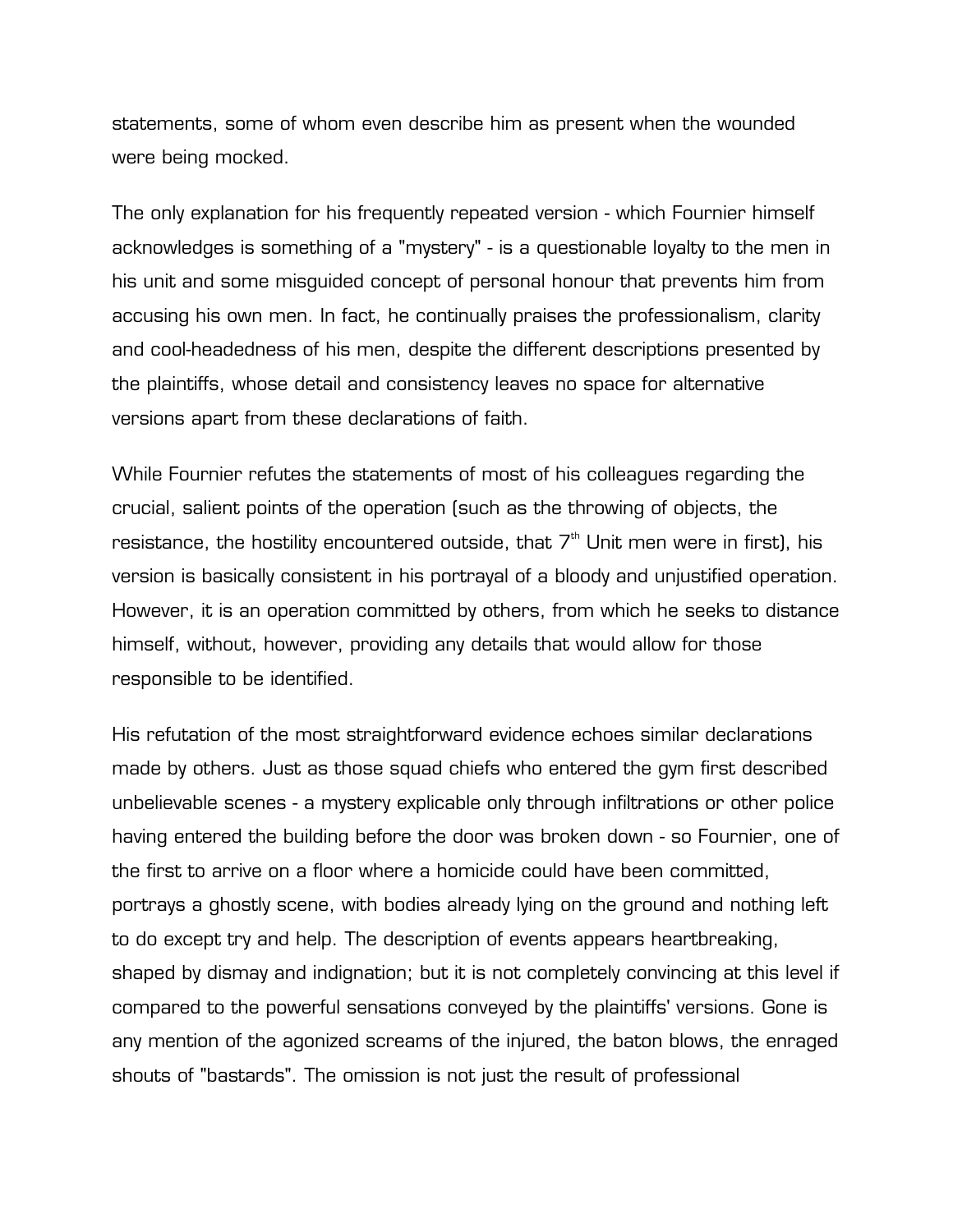detachment. The repeated insistence, even beyond the evidence, of the operation of other, phantom divisions, either in uniform or in plain clothes, loses all cognitive content and becomes nothing more than a message aimed at reiterating only that  $7<sup>th</sup>$  Unit men were not responsible for the bloodbath.

The professionalism of the 7th Unit becomes an element that, of itself, is meant to lead to the conclusion that such brutal actions could never have been committed by its members.

Some have even underlined that the seriousness and violence of the injuries, as described by the plaintiffs, were incompatible with tonfa batons (used only by the  $7<sup>th</sup>$  Unit), particularly if used incorrectly. This claim was based on the fact that if the T-shaped baton were used incorrectly - ie somewhat like a hammer - to strike the skull or arms, it would have caused far more serious injuries than those actually suffered by the plaintiffs, despite the fractures. Taking this approach, the injuries that appeared most serious could not be attributed to its use, given that each operator was trained and perfectly aware of the particularly dangerous damage that the instrument's improper use could accuse.

This argument is not entirely pertinent and not just because based on selfreasoning and circulatory logic. Numerous statements describe the agents using the tonfas like normal batons, which appears plausible given the accuracy of descriptions of the  $7<sup>th</sup>$  Unit's uniform. The accurate descriptions of the uniform, frequently made more convincing by the wealth of detail provided, already identify the attackers' division, meaning that the batons being used had to be tonfas, given that no other division had them. It should further be noted that despite official instructions, photographic material exists testifying to the improper use of the tonfas, to say nothing of the fact that the Carabinieri RIS examining the confiscated batons used by the  $7<sup>th</sup>$  Unit found traces of blood on the handle.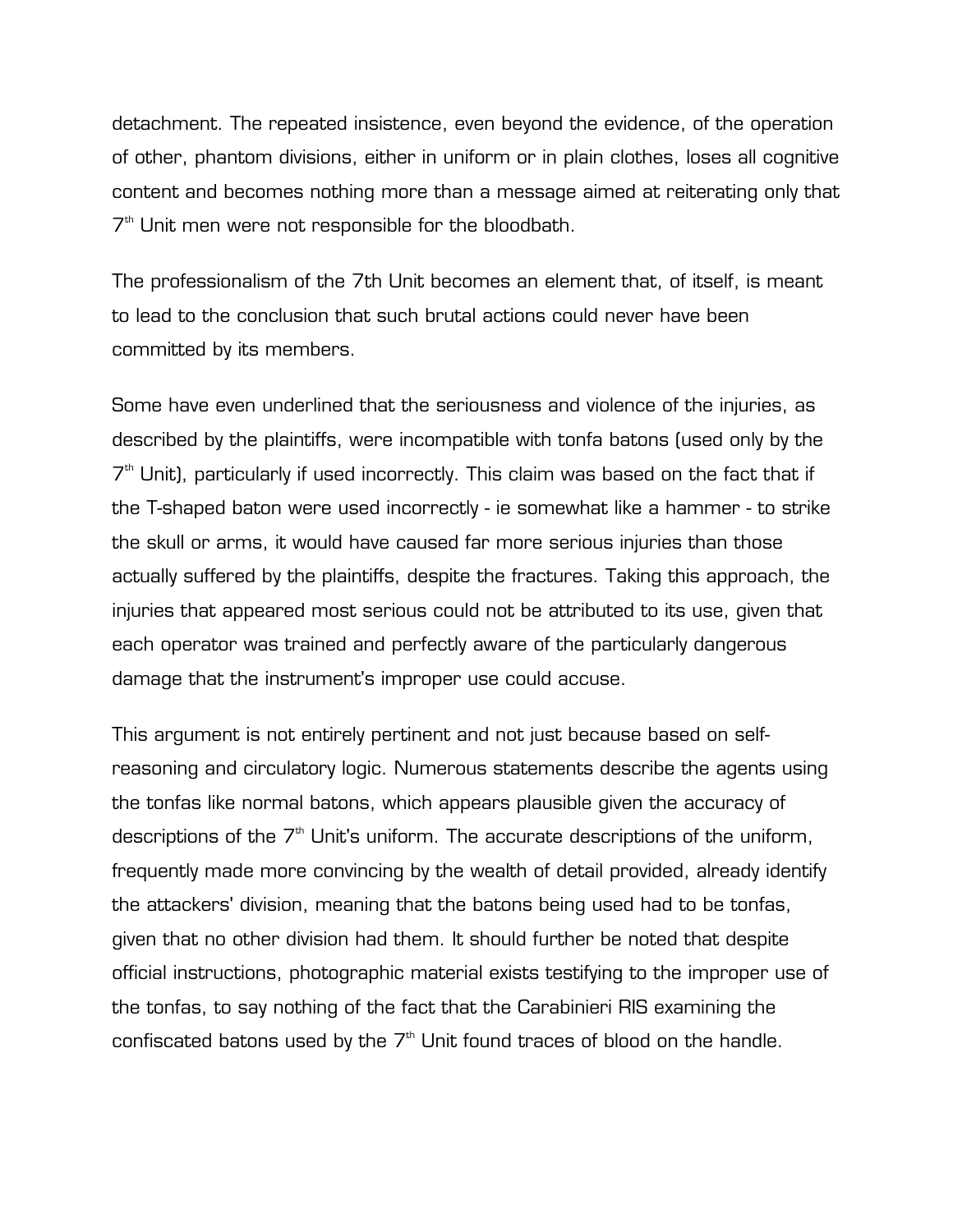But in terms of this defence, the same argument works in reverse. In other words, if the  $7<sup>th</sup>$  Unit men had used the tonfas as they were meant to be used as an effective instrument for fending off attacks, particularly from armed individuals - there would have been no injuries and they would subdued any resistance without a high cost in human terms.

In any case, a trained, numerically larger unit, if adequately directed, should have been able to take control of the operation rapidly, as well as dealing with any intemperate behaviour on the part of other divisions. Continued insistence on skill and professionalism risks producing a counterproductive argument, by adding elements that would suggest a deliberately violent operation intended as revenge against the demonstrators.

From the analysis covered several times, it follows that the defendants from the  $7<sup>th</sup>$  Unit under the command of Canterini should be considered fully responsible for the injuries to the occupants of the school. While there is no proof of their direct participation in particular episodes, the aforementioned defendants can be assigned the responsibility of having been complicit with those who carried out the crime, given the methods of action. In their different ranks, they guided and conducted the charge and entry into the building, directly witnessing the lack of any attacks from the occupants and the motiveless, indiscriminate brutality of the first wave of police, who were then joined by others. The nature of their role in command and control of the operation meant that their mere presence consolidated and implicitly supported the actions of their subordinates.

The unity and solidarity of the division, made even more effective by the radio earpiece worn by all the defendants, allows the collective action to be considered as a mutually interdependent group action. This is particularly the case given that the various squads spread out over the various floors of the building and each one was clear on the route taken, according to the statements of those involved.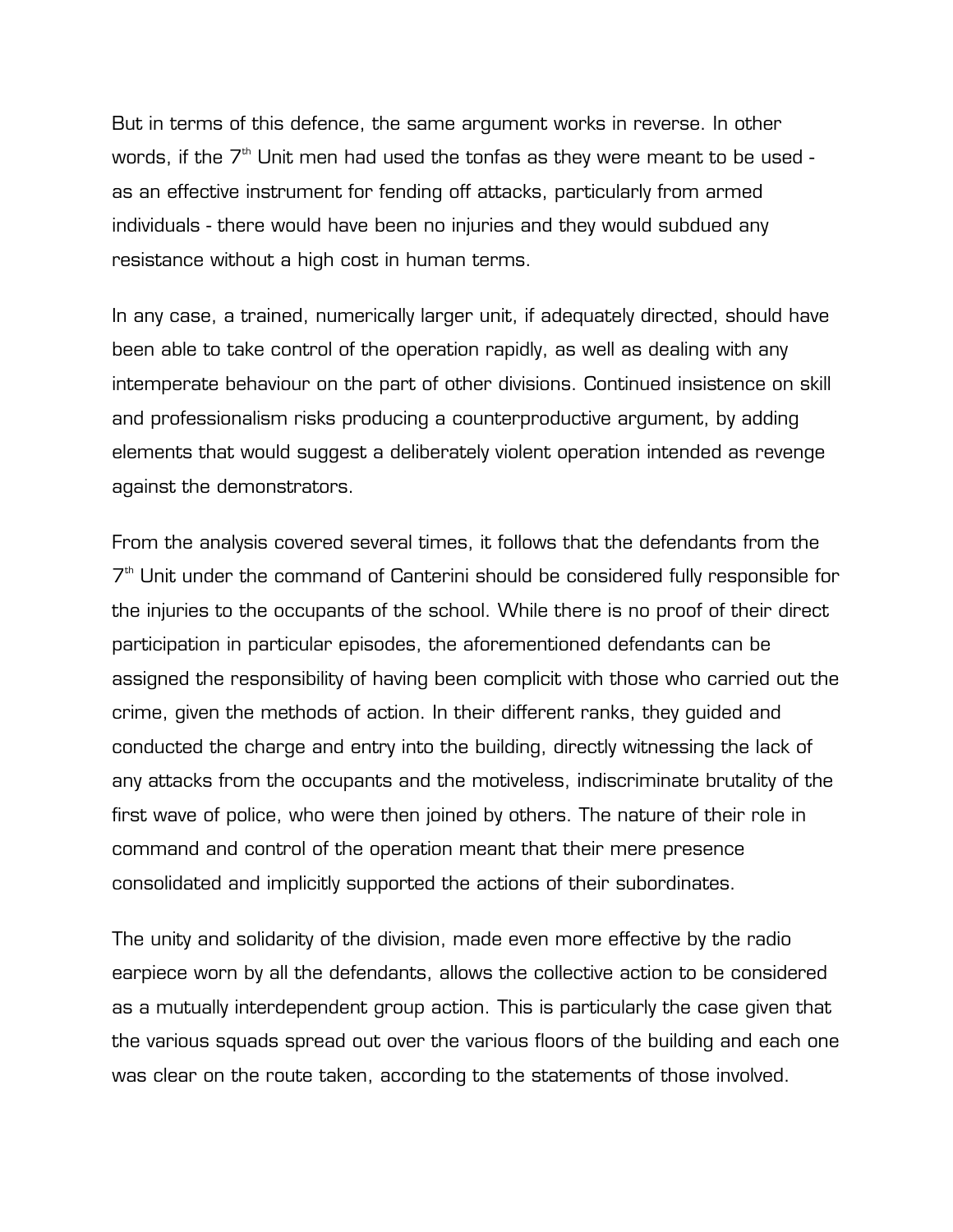Those in the frontline trusted in the strength and contribution of those following and vice versa. Fournier's intervention, for the reasons already considered, arrived too late and cannot in any case be viewed as a disassociation from what was happening, and certainly not as having stopped the abuse. The same goes for the intervention of squad chief Ledoti, if that official recognizes himself as the agent described who temporarily protected one of the girls from the rage of other agents.

As well as charges of complicity, an alternative charge might be responsibility for injuries through failing to act in accordance with PC Art 40. There is no doubt that each of the defendants was in a position to act as guarantor for the conduct of his unit members and that he therefore had a legal duty to supervise the behaviour of those under him. The control required was particularly significant in the context of the operation, given that each individual, at his own level, shared responsibility for command, which they could materially and effectively act upon given their physical presence on the scene. It cannot seriously be questioned that they failed to make any conscious move to stop the detrimental action, despite their awareness that the situation required such action. Gross negligence might also be charged against the defendants, given the forseeability of the events and the fact they had assumed responsibility for the risk of such behaviour arising from the clearly, unjustifiably aggressive intervention. In fact, one need only consider the circumstances of fact known to each defendant -in other words, the verified lack of collective, violent resistance, which, given that the police vastly outnumbered the occupants, would have been quickly subdued even if it had occurred. This would have been immediately obvious at the moment of entering and then later during the search of the various levels and rooms of the building.

## **13. The illegal transport of the Molotov cocktails to the Diaz School.**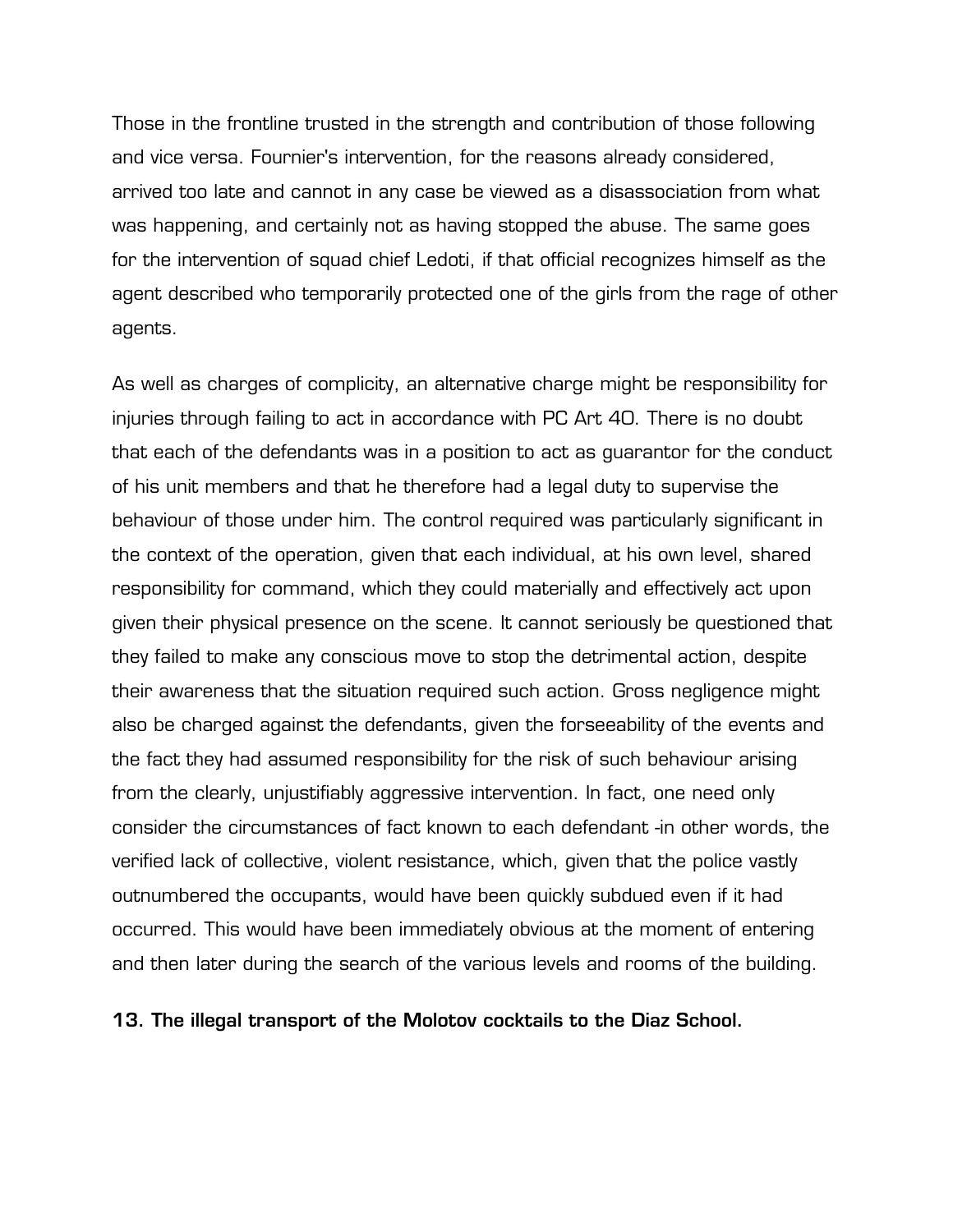Evidence exists that Pietro Troiani and his assistant Michele Burgio were complicit in the crime of transporting a weapon of war and of materially filing a false police report.

Troiani, accompanied by Burgio as his driver, had assumed responsibility for sealing off the zone during the search operation of the Diaz-Pertini School, using personnel that were already on hand for patrols, as well as others who volunteered. Footage exists showing the presence of agents in anti-riot gear, the colour of the belt indicating a different unit than that commanded by Canterini; they were therefore probably members of the Rome Flying Squad, some of whom stated they were in Piazza Merani and Via Battisti, opposite both the Diaz-Pertini and the Diaz-Pascoli school buildings.

The difficulty of identifying these people has already been discussed. The official lists of personnel participating in the operation did not include these names. Furthermore, attempts to identify exactly who was present have proven impossible - despite the fact one investigator was given the sole task of establishing precisely who participated in the operation. Troiani and Burgio were not tasked with entering the Diaz-Pertini school to "secure" the premises; Burgio's presence, in fact, has been documented in Via Battisti and Piazza Merani at about the same time as the building was being broken into and searched. Troiani also appears in the footage, showing him with other officials who didn't enter the school during the first stage of entry.

Burgio, at the orders of his superior Troiani, was almost certainly responsible for the material conduct of having illegally transported explosives, at least for having transferred the find from the vehicle to the school. Furthermore, the illegality of the transport stems directly from how the explosives came into their possession. The statements of Guaglione, Piccolotti and Donnini confirm that the Molotov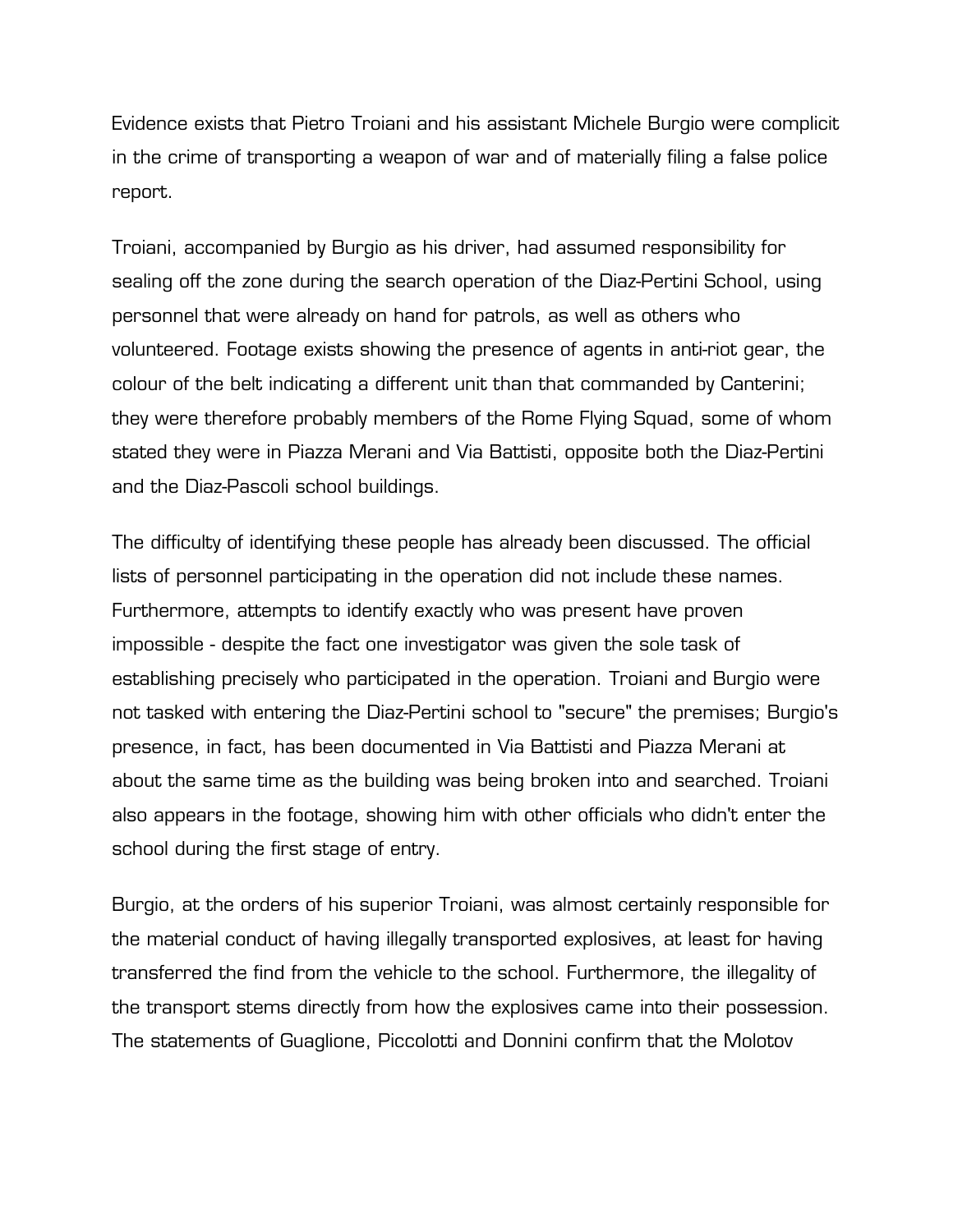cocktails were found on the afternoon of 21 July 2001 during the course of a sweep of the area surrounding Corso Italia following clashes there.

That Burgio had access to the evidence, temporarily stored in his vehicle, was admitted by Donnini himself, who had instructed Guaglione to place the two bottles in a vehicle belonging to the Flying Squad, which happened to be that of Burgio.

Independently of Burgio's own declarations, before he'd been placed under investigation - when he admitted he'd had possession of the bottles as early as Corso Italia and that he hadn't received orders as to what to do with them - the defendant was physically described by Di Bernardini as the person accompanying Troiani with a bag containing the bottles in the school courtyard. This description tallies with the assistant's features, particularly regarding his robust frame and greying hair. Burgio is also clearly indicated by Troiani as the "material carrier" of the bottles inside the courtyard and recognized in the footage showing him close to a group of officials observing the crime.

Ample confirmation is also to be found in the phone records of Troiani and Burgio, which show contact between the two defendants immediately before and after the scene showing the group of officials around the bag with the bottles.

It therefore appears certain that Burgio transported the find from Piazza Merani, where the vehicle was parked, to the Diaz School courtyard.

This conduct supports charges of illegal transport and was used to plant false evidence against all the occupants of possessing explosive devices.

The illegality of the conduct lies in its purpose; it cannot be justified as carrying out a duty or by the title of the defendants (public officials belonging to law enforcement bodies), who aided each other in the conduct.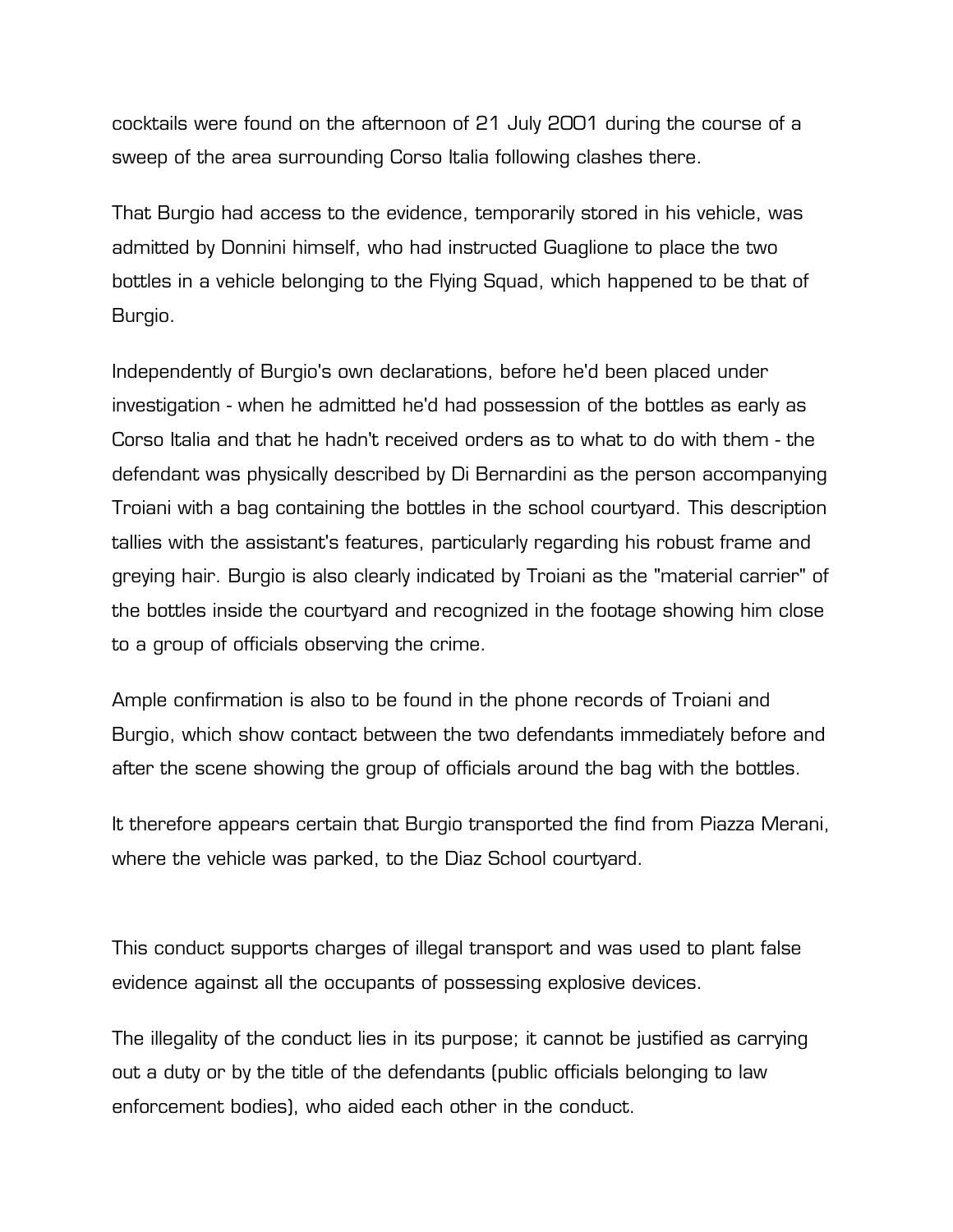The transport of the devices could only have been justified if it occurred during the course of seizing or securing discovered arms, with the contextual assumption of formal responsibility regarding the circumstances of the discovery.

This moment should logically have preceded the arrival of the bottles in Piazza Merani. But even if one accepts that the find made in Corso Italia had been "forgotten" onboard the vehicle where it had been temporarily placed, its natural destination should have been the Police Station, without any "intermediate stops", for the registration of the find and a report, or at least an entry for the AG records.

The service entries on the circumstances surrounding the find were instead made by Piccolotti and Guaglione (almost at the same moment as the find was illegally travelling to the Diaz School). They drew up a report on the sweep carried out around Corso Italia, including the discovery of the Molotov cocktails, although the officials at that time did not know what fate the bottles would meet.

The defendants carried the devices to the building where the search was being carried out with the clear intention of ensuring the bottles were found in the course of the search. The fact at this time they gave only vague "verbal" indications on where they found the bottles - plainly outside the premises and, regardless, not corresponding to the reality - reveals a conscious intention to attribute possession to the occupants. The omission of formalities imposed by the case and the indication of circumstances surrounding the place where the devices were found - different from what actually happened (undoubtedly known to both defendants) and allowing the find to be linked to the "operations zone" - are further elements showing a clear intent to materially plant evidence pertinent to the crime that was the reason for the search.

There are so many and such significant contradictions in Troiani's reconstruction of events that they play a key role in evaluating his responsibility and that of his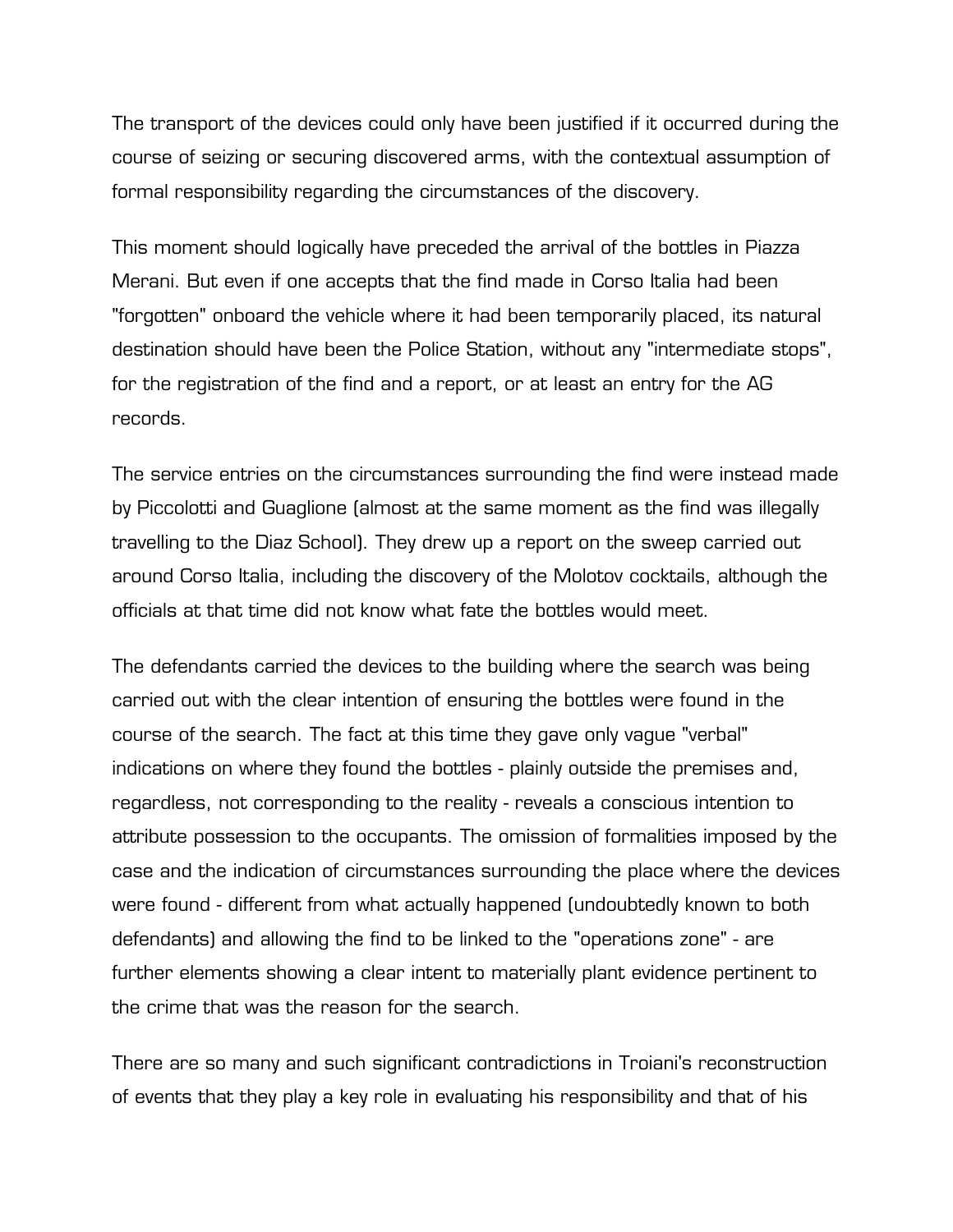driver. His statements during the interrogation, already mentioned, repeatedly show that he knew bottles were in the vehicle being driven by Burgio, confessing that they were taken out of the vehicle at his orders. He seeks to defend this action by declaring that it was "irresponsible"; that he did not know of the existence of the material evidence before, having only learned of it through Burgio and his men; that he had wanted to "rid himself" of an inconvenient find, without understanding the nature of the operation taking place inside the Diaz School.

It is untenable that Troiani was not aware of the significance of the operation being carried out, given that: a) he had been under Caldarozzi's instructions for organizational help with the evening patrols of 21 July (both as personnel and logistical support); b) by his own admission, he knew of the attacks on the patrol being headed by his colleague Di Bernardini; c) Caldarozzi had ordered him to be available for an imminent operation at a school with the aim of sealing off the area surrounding the building, where there would be action to "flush out" those who attacked the patrol led by Di Bernardini (and therefore the individuals responsible for the clashes the previous day, whom the patrol had been trying to identify).

It is of little importance whether Troiani's claim on 31.05.03 - that he did not know the precise reason for the search of the building - was true or not. It is inconceivable that in those circumstances Troiani, deputy commissioner and not just a simple inspector or police superintendent, had not found out or not been informed of the reasons for the search, because it's clear that he must have received some information, even the bare minimum, of the reasons for the search; it's clear that he was not someone lacking in the professional police background required to understand the full significance of the operation. In fact, one of the volunteers recruited by Troiani, David Valeri, revealed that he had offered to escort the "detainees".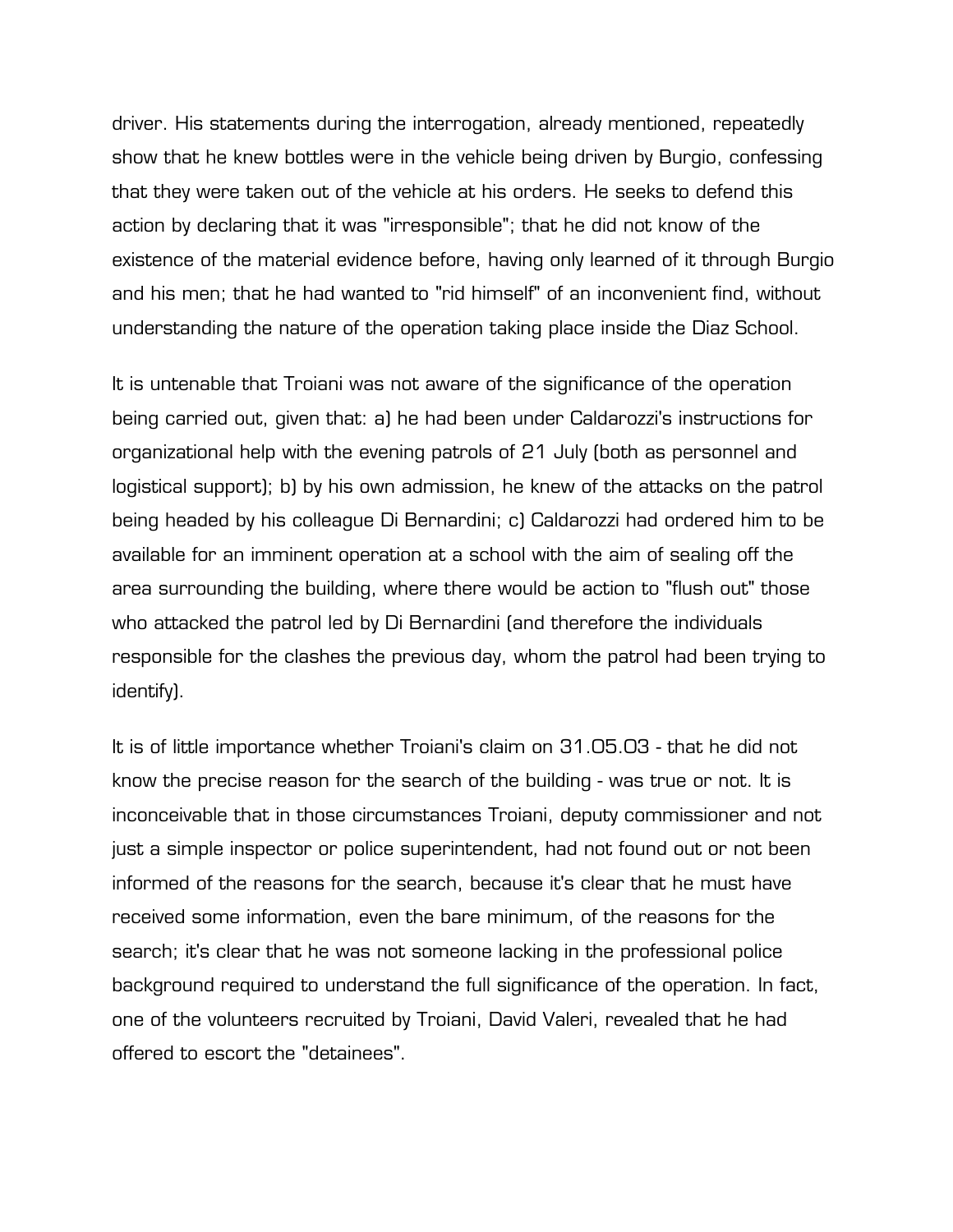This minimal awareness is enough, revealing an understanding that regardless of whether the operation Troiani witnessed from the courtyard was a check or a search (which he and his men had been brought in to ensure went off peacefully), it was aimed at finding material evidence for a crime. Bringing the bottles to the scene, saying that they had been found "nearby" (lying, therefore, about where they had been found, even amid the confusion of all the different statements made under questioning, and intended to indicate a finding place increasingly close to the building), amounts to providing a strong piece of evidence that could be used against those in the building.

Even the contact Troiani claimed during his last interrogation to have had with Di Bernardini - informing him of the presence of the two devices on one of his vehicles and prompting Di Bernardini's invitation to "have them brought here!" can be seen as a valuable offer: that of providing material that might get him out of a potentially embarrassing situation if necessary.

His position in the courtyard would have been a good vantage point for assessing the problems the operation was running into, given the extreme number of injured being carried to ambulances and the frenzied search taking place inside the building for evidence to justify the action.

If Troiani was the diligent, dedicated official described by Donnini, it seems unbelievable that he would have suddenly chosen that chaotic, troubled moment to "rid himself" of an inconvenient find that he didn't know what to do with, thereby risking complicating and hindering the operations under way. It seems far more logical that he wanted to make himself useful, offering a contribution to the operation. No irresponsibleness, no ignorance of correct procedures could justify a telling gesture of such significance, which was, in fact, welcomed and accepted by those carrying out a search that had until this point proven almost fruitless.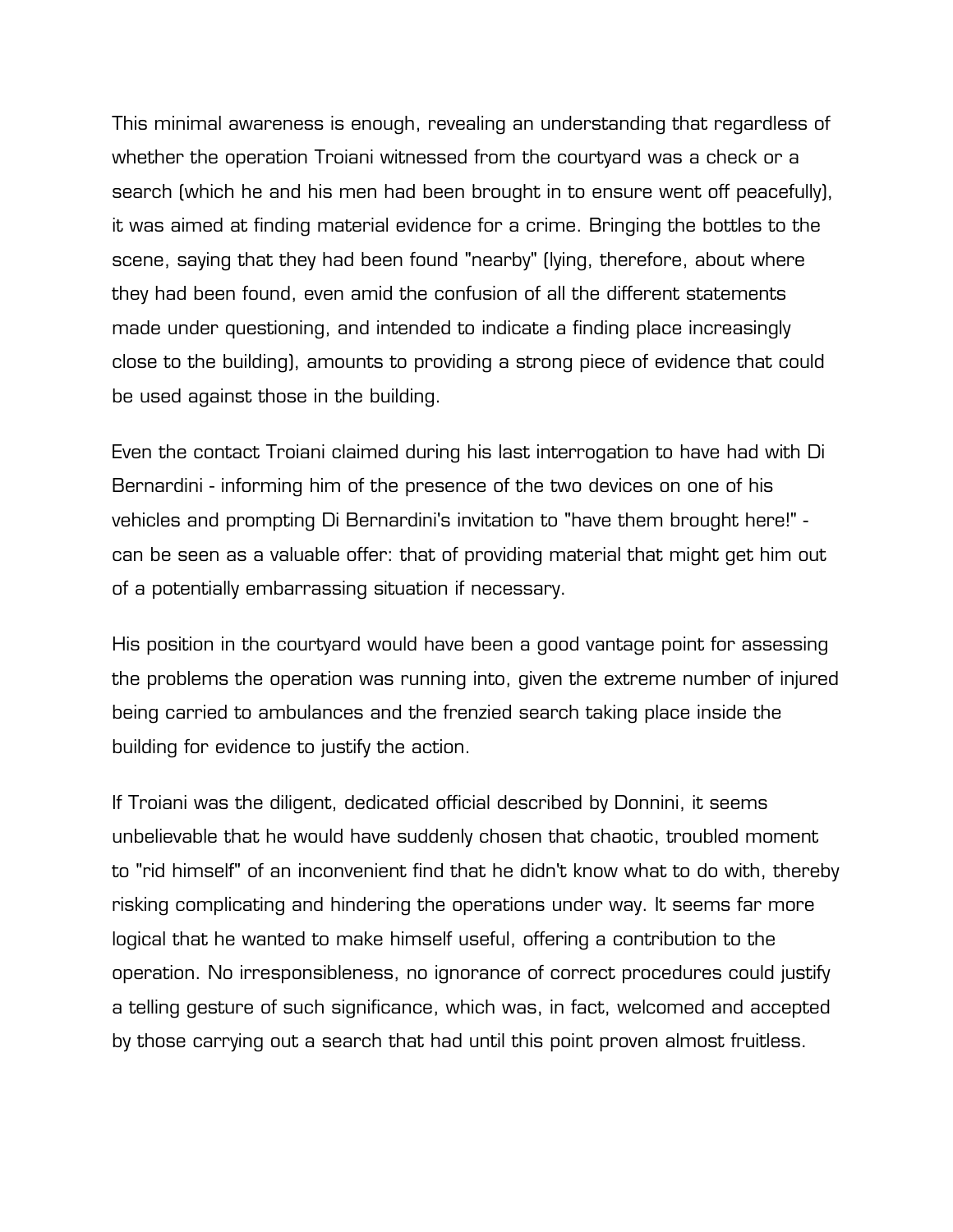Furthermore, Troiani was tasked with logistics and supplies. This was his field. It is of little import whether he fully realized how the find would be used. It was already a material element of indirect police falsification, simulating evidence of a crime through the material provision of a find that had until then been in the vehicle driven by Burgio. Even if the bottles had been used as material evidence in the serious charges laid out in the arrest report of the building's 93 occupants, abstractly, the conduct could have amounted to grounds for charges (see ruling Cass. Sez. VI n. 8827 of 9.7.1999).

The courts have accepted charges of indirect falsification, even when the accused, while not specifically indicated, was nevertheless easily and unmistakably identifiable (Cass. Sez. VI n.10260 of 11.10.91). It is impossible that Burgio and Troiani did not realize the nature of the search taking place under their eyes. As those responsible for having found and been in possession of the devices, both were under a duty to write a service report regarding the discovery, which neither did.

It might be argued that this same clear operational context in which the find was made should not be applied to Burgio, who merely informed Troiani of the existence of the Molotov cocktails and was ordered to transport the find to the school. However, this does not tally with the evidence indicating that even Burgio was aware of the context of the situation.

It is clear from the footage, in particular Exhibit 234, that the area where Burgio was guarding the vehicle was neither far from the school building nor peaceful. Burgio had therefore been able to witness the operation right from the beginning; like everyone present, he was able to hear the shouts coming from the building at the time of the break in, the sound of the doors being broken down and glass smashing; he witnessed the capture of Jaroslaw Engel, who, injured, was taken to an area near his vehicle; he appears at the side of a person being led by a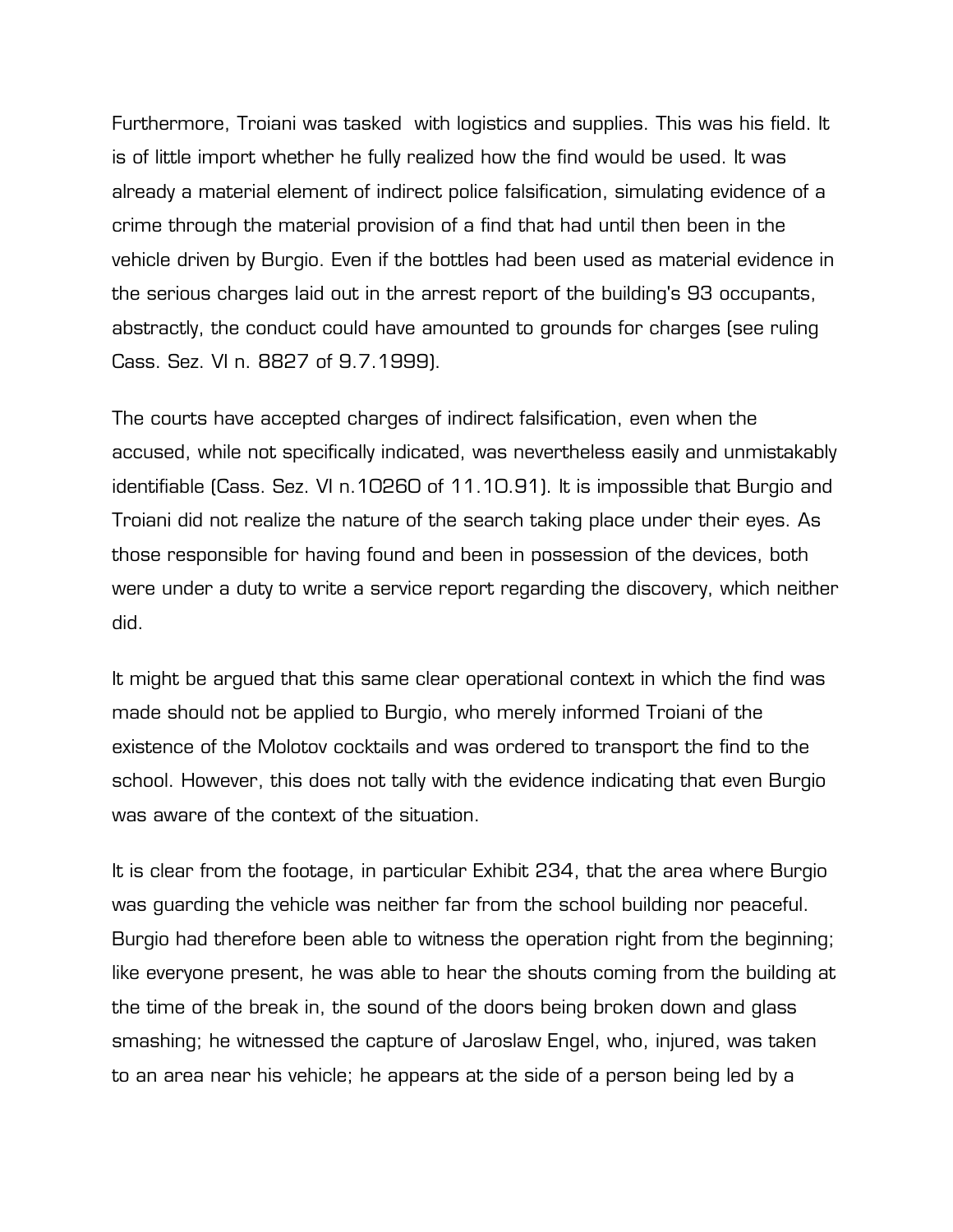plain-clothes agent, as though "under arrest" (with an arm immobilized behind his back and grasped around the neck); he was able to see the coming and going of plain-clothes agents in anti-riot gear, of Carabinieri and officials crossing the piazza, heading to or returning from the school; he also witnessed the arrival of the ambulance and the treatment of the wounded. All these elements made it clear, if it weren't already, that a significant police operation was taking place, with large numbers of vehicles and men involved, as well as a substantial number of "prisoners".

Burgio clearly understood the implication of carrying the bag with the bottles into the heart of the operation; he was well area what his duties would be as the finder of explosive devices, even given the pressing conditions that may have prevented an investigative police officer taking official possession of the find.

No reliance can be placed on the confused reasons given by both as justification for the discovery of the most significant piece of evidence in the entire search.

Every incoherence and illogicality is resolved, as soon as placed in the actual context of that evening, taking into consideration the numerous statements describing this stage of the operation and the footage. As soon as elementary logic is applied, the purpose of these actions and their significance is plain to anyone with a modicum of sense.

Images and statements regarding the method used to bring the bottles into the courtyard provide further evidence that both defendants were aware of the illegality of their conduct. Burgio recalls having hidden them under his jacket and taken them out in front of Di Bernardini. Troiani - in the courtyard while the find was being shown to the officials as well as afterwards, awaiting indications from Caldarozzi - also appeared to have arrived in the courtyard "secretly", if it can be shown that he entered without the rank markings on the shoulders of his jacket and with his helmet on. He was certainly known to both Di Bernardini and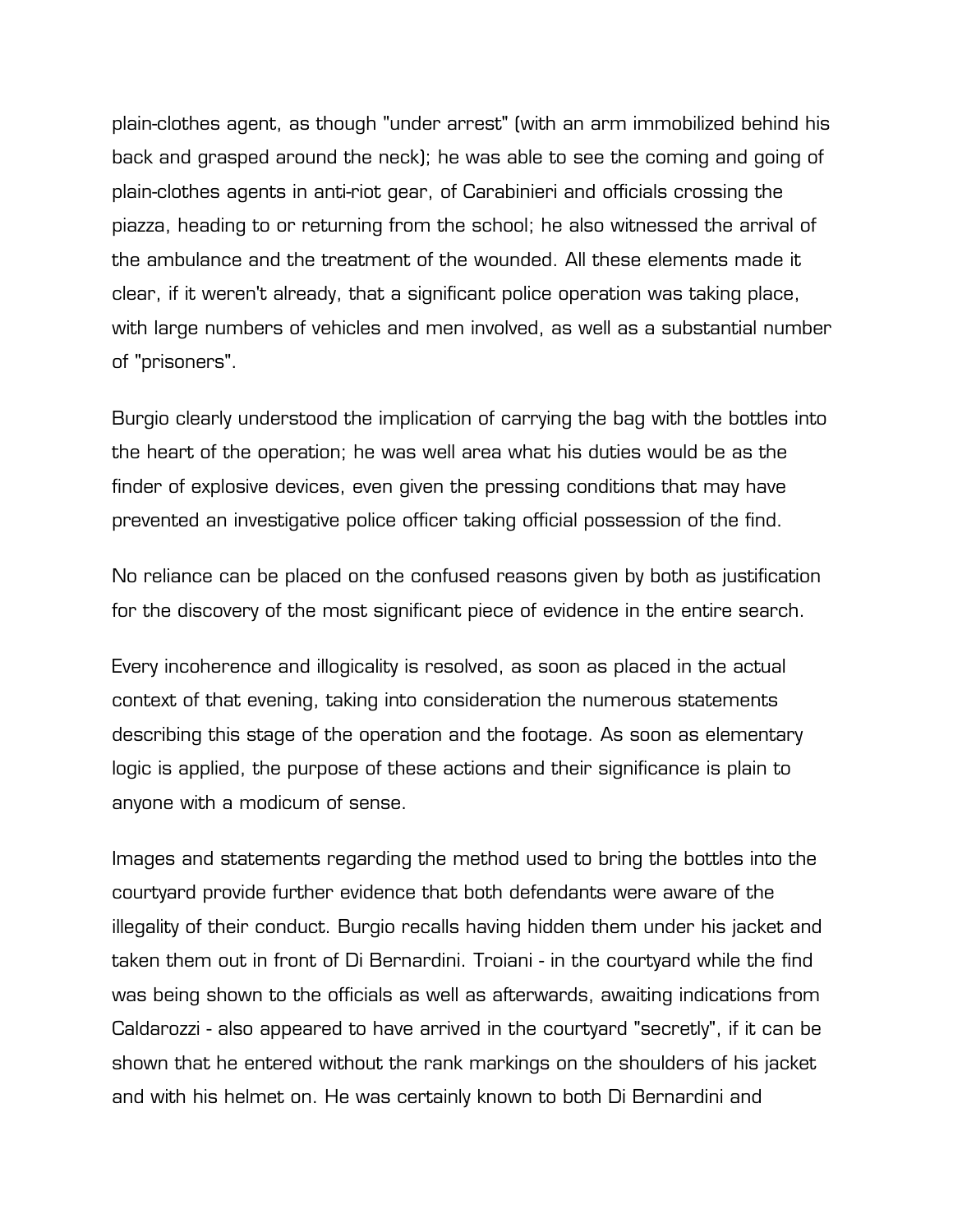Caldarozzi and should therefore have had no need to hide his identity from his colleagues in the courtyard. The presence of numerous journalists and TV cameras must have indicated a need for prudence - the same urge that led many of the police officers involved in the operation to cover their faces with handkerchiefs, despite the fact there was clearly no operational requirement for such a move.

If covering his ranks was meant to hide his identity for the group, or at least those who didn't knew Troiani directly, it appears entirely contradictory and irrational that he would then stand with the group of officials for so long. If he wanted to hide his identity, rather than handing over the bottles directly to that group of officials, he would have tried to avoid direct contact or identification through talking with officials known to him. Furthermore, if hiding his rank was not for the reason here suggested but for the one proposed by Mortola's defence, all those officials who knew Troiani would have to be considered participants in the action. Some of the film evidence (Exhibit RAI No. 173 p. 3) is useful for considering these arguments. This shows Troiani with the rankings clearly visible on his uniform, trying to help the agents escorting the first people arrested, while Mortola is also present giving instructions and overseeing the operation. It's clear that at that moment, Troiani had no fear of showing his ranks to the person who, a few minutes previously, he had been trying to trick, according to the defence's reconstruction.

## **14. In the GSF building. The arbitrary search of the Pascoli School.**

Closely linked to the search of the Diaz-Pertini School was the police's entry into the building opposite, the Pascoli School, which was part of the same complex.

Genoa municipal council had allowed the Diaz Pascoli school building at Via Cesare Battisti 6 to be used by the Genoa Social Forum, in accordance with Law 251 of 03/07/2001 (under which Liguria regional authorities provided funding in order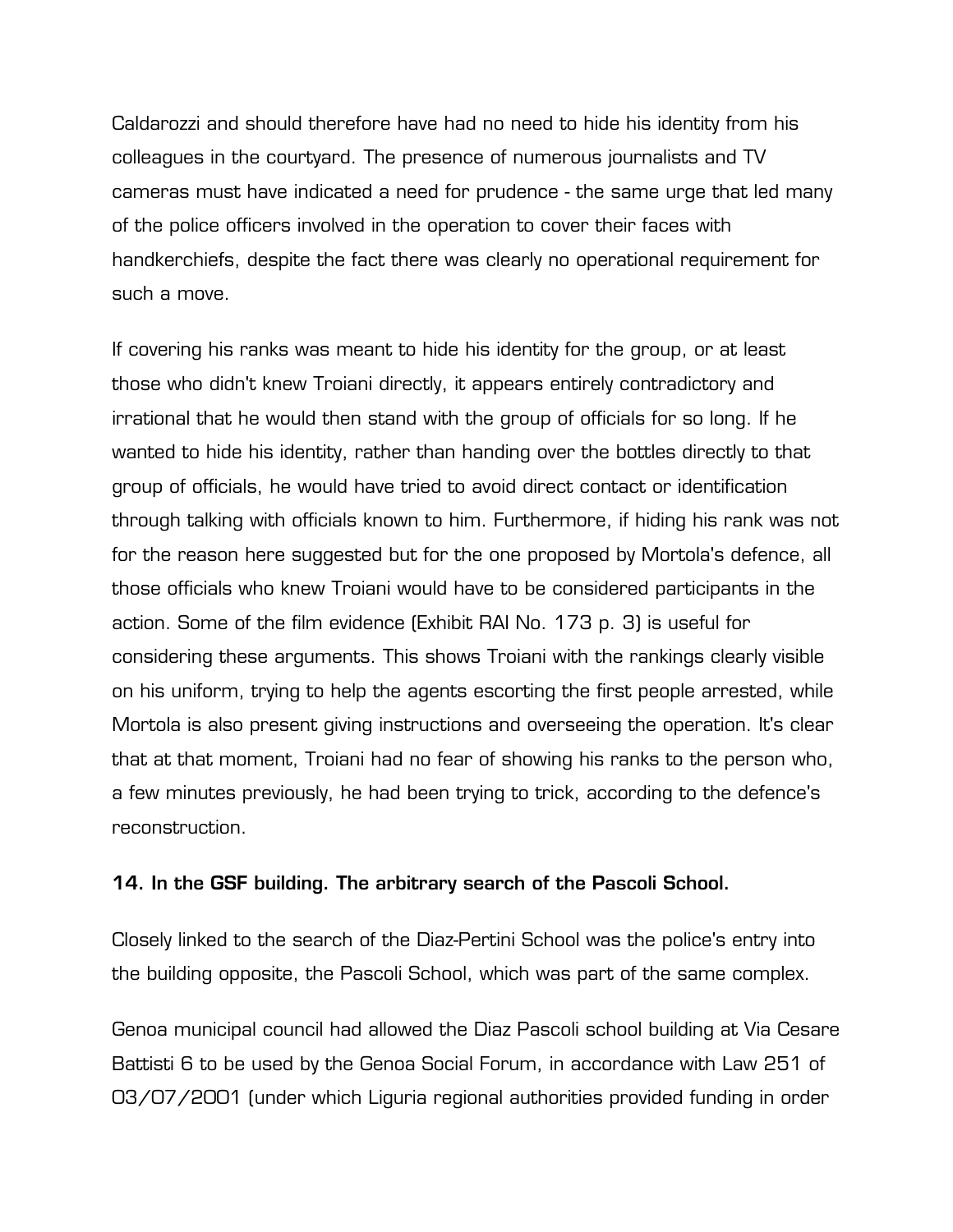to "set up service areas, spaces and structures" for those participating in initiatives and gatherings during the G8).

Statements made to the investigative police on 23 July 2001 by Genoa council's sector road network and security head, Paola Spagnolli, and the delivery report of 11 and 12 July 2001 show that Genoa council had acquired and rented writing, computing and electronic materials, as well as telephone and network equipment, which was being used for free by the GSF. The entire building, equipped with computers, phones and writing material was made available to the GSF, which during the demonstration period had turned it into a press centre.

None of the records cited, which form the body of the crime report arising from the Diaz operation, contain any mention of the intervention or operation carried out in the Diaz-Pascoli School, even though this was particularly significant and was carried out by a large number of operators.

An explicit mention of the operation in the Pascoli School appears only in the service reports of Chief Commissioner Salvatore Gava (of the Nuoro Flying Squad), Deputy Commissioner Filippo Ferri and Commissioner Alfredo Fabbrocini (Calabria Crime Prevention Division). However, these reports were never sent to the Judicial Authority but were acquired only in the course of investigations for the present proceedings, sometimes after they had been drawn up specifically for that purpose.

In his report of 24 July 2001, Gava noted that, together with personnel from the Nuoro and Rome flying squads and the Crime Prevention Division, he had entered the school through a back gate, following the head of the Genoa flying squad, Dominici. It was only once they were on the third floor that Gava said he realized that it was not the building for which the search had been planned in the police station in accordance with TULPS Art 41. Nevertheless, he carried out a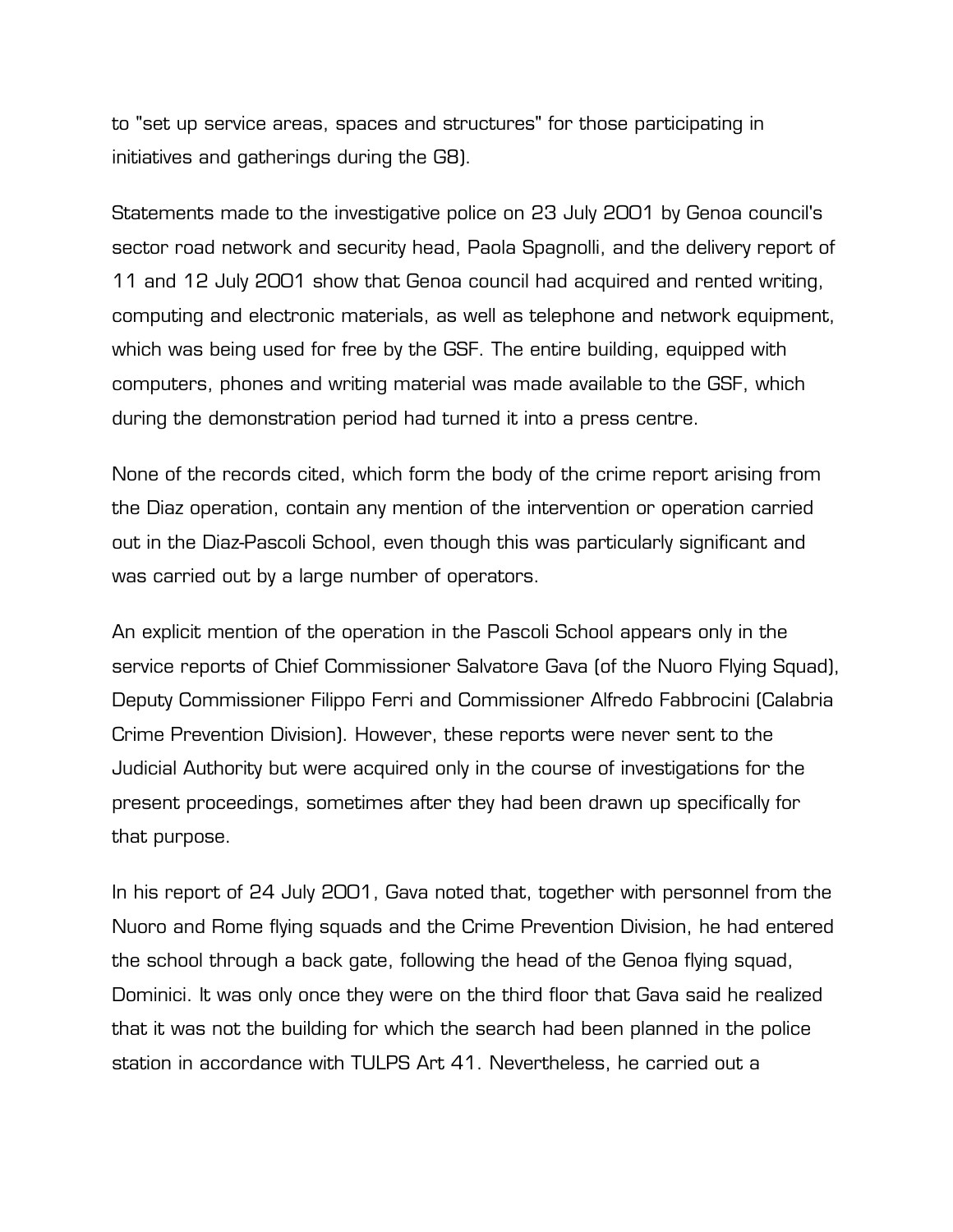"summary check" of the building itself, in which he remained for only a few minutes, he said.

Personnel from the Genoa Digos (see the service reports of Maurizio Capovani, Anacleto Bassani, Giovanni Pantanella and Barbara Garbati) also reported their own entry into the building at a later stage, unconnected with the first entry, and even described investigative police activity being carried out on that occasion. In particular, Capovani says he entered the building together with Special Agent Anna Vannozzi, following plain-clothes colleagues wearing bibs marked "Polizia", and, immediately realizing it was not the correct building, turned and left with his colleague.

In Bassani, Pantanella and Garbati's report, drawn up only on 8 August 2001, the agents state they arrived in Via Cesare Battisti and immediately noted that a person on the upper floor of the Pascoli School was filming; a plain-clothes agent wearing a police bib was in the next window, pointing to the person filming. They said they then entered and went upstairs to the second floor, to the room where they had seen the person filming. According to them, there were already state police in the building, both plain-clothes with the bib and in uniform. The Digos operators apparently found no one in the room but they saw four microcassettes, which they took to the Police station where it was placed with the rest of the material seized during the operation.

The operators justify not having drawn up the seizure report or having registered the objects with the mistaken conviction that they should have been registered with the other material (seized from the Diaz-Pertini school).

There are numerous witness statements regarding the development of that "accidental" entry, its purposes and the methods used.

These statements clearly show that the police carried out a full, thorough search.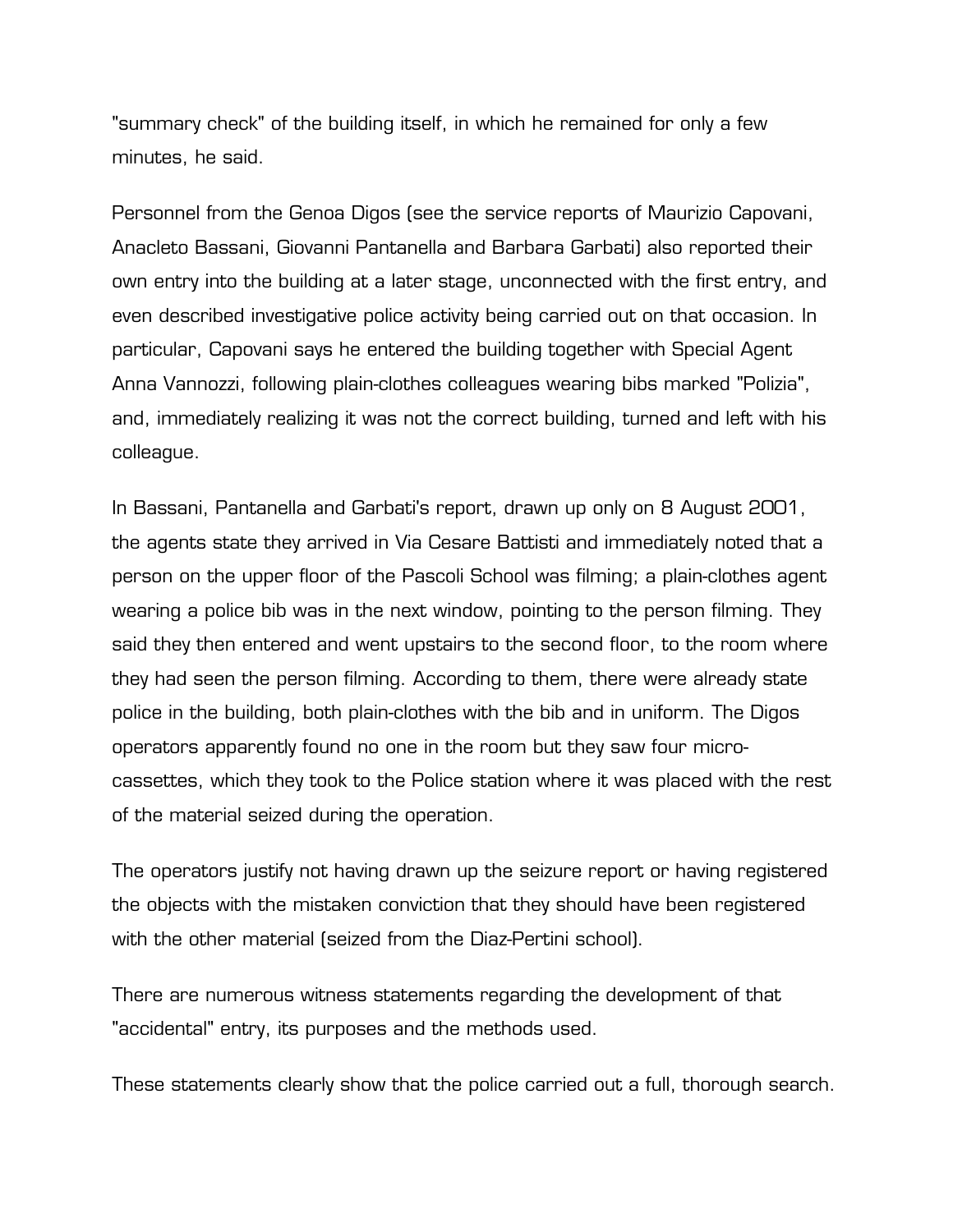The occupants unequivocally and with no contradiction stated that the police went beyond a mere identification of the people present, carrying out searches and seizing items.

The statements say that the police entered various rooms, ordered all those present to leave and to sit on the ground in the corridors of the various floors. They then began going in and out of rooms and searching through backpacks.

Similar, if not identical, behaviour was described by occupants on all the different floors of the building.

At the moment the police entered the building, nearly everyone was on the first, second and third floor. The fourth floor was being used as storage and almost no one was in the basement or on the ground floor. Some people fled to the roof and hid there, where they were not discovered by police, who did not carry out a painstaking search of the premises.

According to the occupants, during the search, the police took their things, put them in boxes (Nadine Moser) or black bags (Alessandro Minisci) and carried them away. The objects removed were cell phones, cameras, video-cameras, film roll, video cassettes and floppy discs.

It therefore seems as though the police were interested in all objects that could be used by the occupants to communicate with outside or to document (either through film or sound) what was happening in the building opposite at that moment. The use of phones was expressly forbidden, as referred in other cases. Statements by the occupants on this point were backed up by various other elements that emerged during the course of the investigation, some of which from the state police itself. First and foremost was a document: the Genoa Police Headquarters Flying Squad report entry dated 30 July 2001, on the registration of items seized during the search of the Diaz Pertini School, drawn up for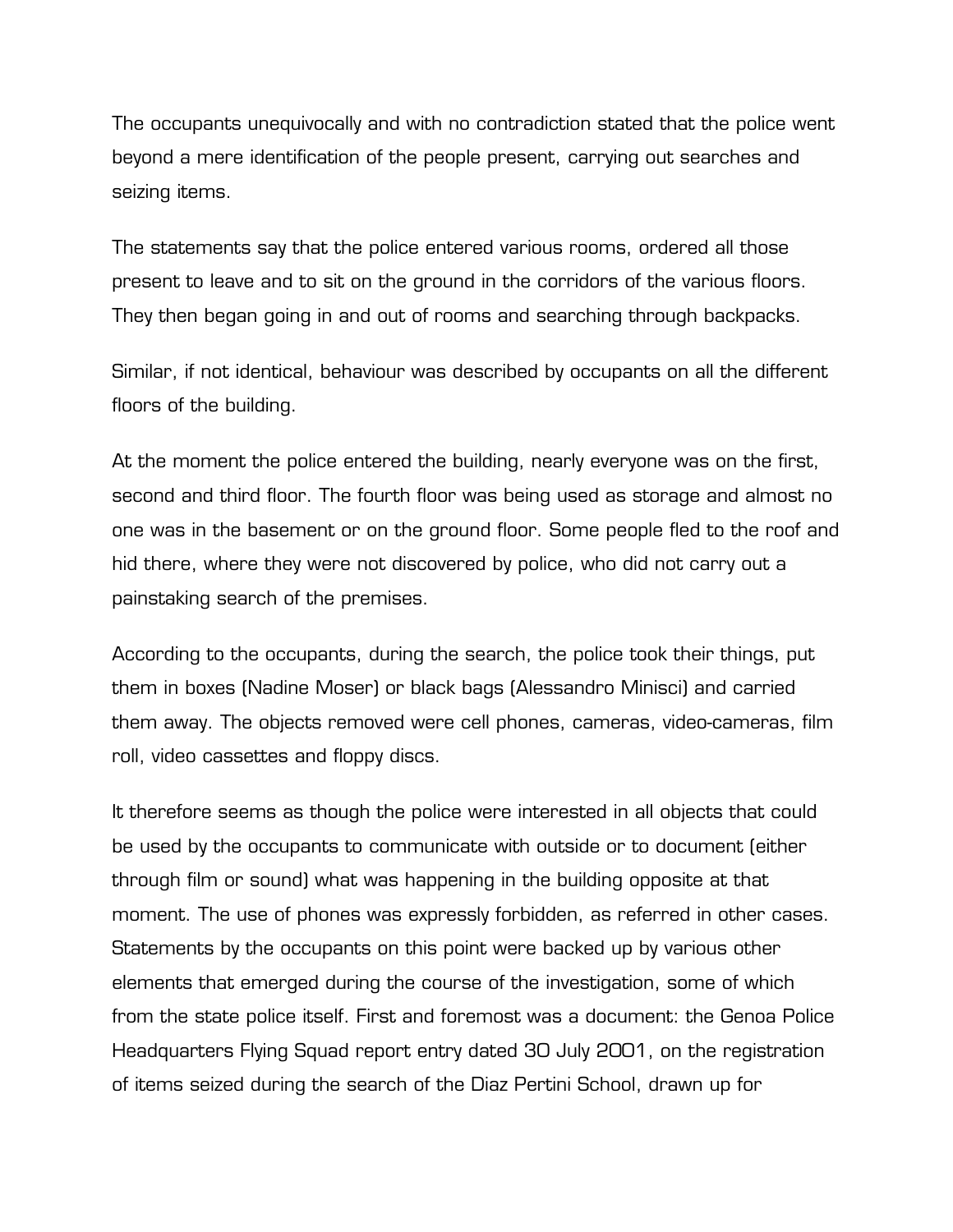transmission to the Public Prosecution Evidence Office. The document shows that the investigative police official tasked with registered the material (Deputy Superintendent Riccardo Grispo) discovered numerous objects not listed on the confiscation report, sent to the Judicial Authority for validation, of items seized and taken to the Genoa Digos buildings.

In other words, there were many more objects than indicated in the seizure report meant to document it. This would certainly tally with the idea that items seized by the police not only during the Pertini search but also elsewhere ended up in the Digos offices at the police headquarters.

The detailed list of material, of which not a trace is to be found in the seizure report sent to the Judicial Authority, is emblematic of the method used for the search at the Diaz School and casts even more doubt on the reliability of the report, in terms of where the items were discovered, where they came from and how they were then stored. Two significant incidents have already been referred to: the seizure of property belonging to Szabo Jonas, who had said his bag had been in the Pascoli school, and the "disappearance" of tape in the video-camera of Gieser Michael Roland, which is mentioned into the seizure report (see above at note 62). Here it should be highlighted that the complete list of material referred to in the entry of 29 July 2001 led the Public Prosecutor's Office to order the immediate delivery of all the material that had not yet been delivered or reported to the Judicial Authority. This list included items such as a tennis ball, tampons, swimming costumes, rags, some items of clothing (a skirt, a raincoat, a glove and six t-shirts - all black naturally), kitchen knives, Swiss-army knives, banners, posters and four video cassettes (documenting the police's entry into the Pertini school, although this would only be realized at a later point).

Reports by Gava (24 July 2001) and Bassani, Pantanella and Garbati (8 August 2001) must also be considered. In the first, Gava states he carried out a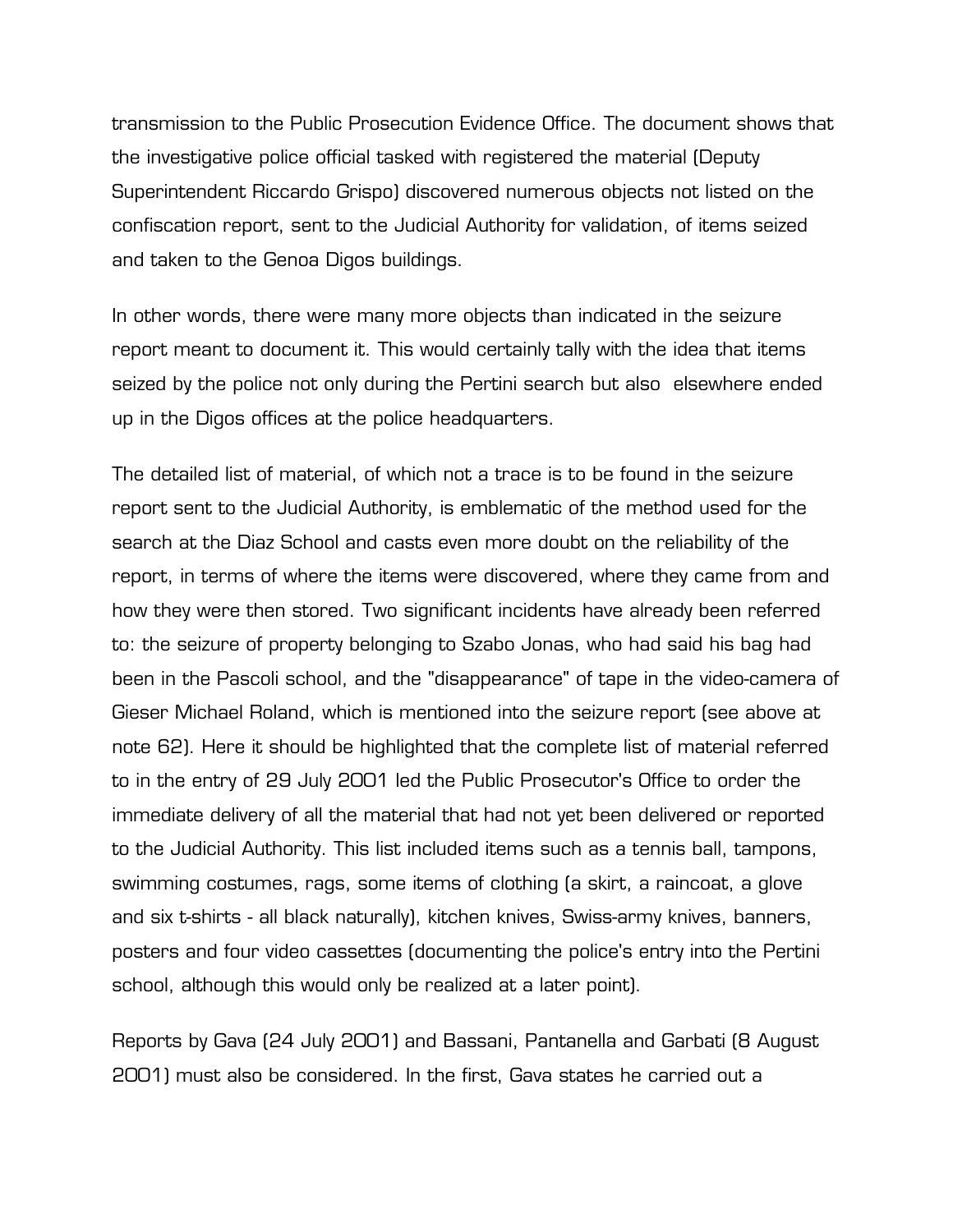"summary control" of the building; in the second, the three Digos officials state that they entered the room of the school, saw four micro-cassettes on a table, which they took away to the Digos offices. One of these cassettes was tampered with in order to make its images legible on a regular VHS, during which operation, the Police admits that some "interesting" images were wiped. The contents of this tape (Exhibit 189), documents the arrival of the police at the Diaz Pertini school gate, the entry and images of what could be seen happening inside the building through the windows. The soundtrack provides a commentary by the Pascoli school occupants of the break-in to the Diaz Pertini School all the way through until the police entry into the Pascoli school (some shouting can also just be heard before the filming abruptly stops).

Other video images (footage by a RAI3 operator used in a montage of images by Indymedia and another find, erroneously classified as "Diaz Search" but apparently showing the search in the Pascoli building; Exhibit 32 p.1) confirm that the police went beyond the mere identification of those in the building. The Indymedia video (transposed into Exhibit 198.3.p.3) show the occupants sitting on the ground along the corridors, backs to the wall, while plain-clothes agents wearing police bibs walk up and down the corridors and in and out of rooms. In all, it appears to indicate an action far beyond that required for a simple identification.

The activity cannot, however, be classed as a full search.

In accordance with procedural roles (Articles 247 and following of the Criminal Procedure Code), searches as a means of finding evidence consist of a search and the later seizure of items (the subject matter of the crime or items pertinent to the crime) and this precisely describes the conduct of the state police who entered the Pascoli building, making it irrelevant for the purposes of judicial categorization whether the search was more or less swift or merely summary (as numerous of the occupants testified to).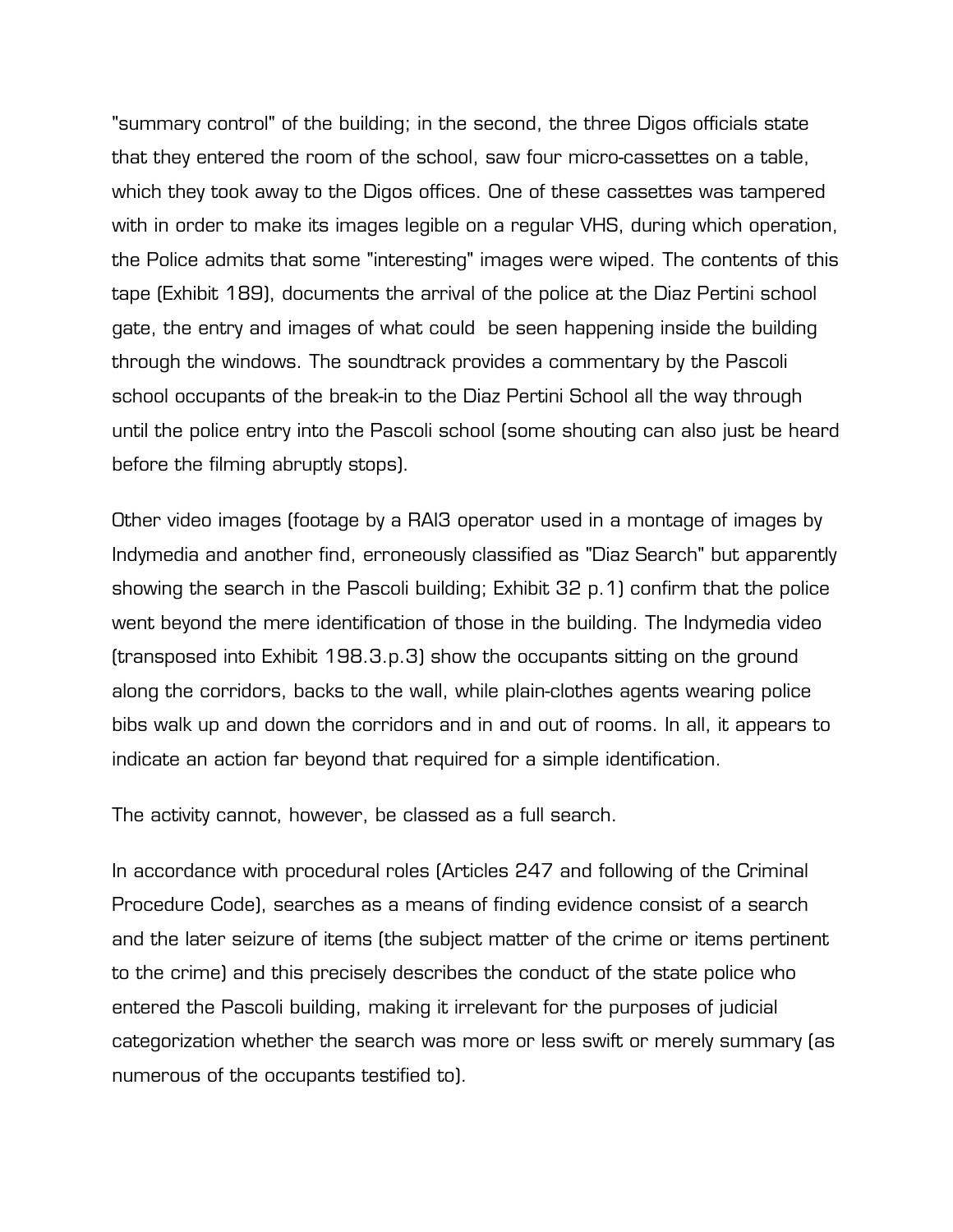More significantly, it was a property search, carried out in the building and in the rooms of the school, which Genoa council had made available for the GSF to use.

During the property search, the police also searched several of the occupants, after which objects in their possession were also searched (backpacks, cell phones, cameras, video-cameras etc.).

Considering the relevant section in the Criminal Procedure Code on the basis for such actions - either at the order of the Judicial Authority or under the initiative of the investigative police - it appears plain that in the case at hand, there had been no authorization by the Judicial Authority nor had any of the special cases allowing investigative police to take such action of their own initiative been met; in other words in accordance with Article 352 of the Criminal Procedure Code, none of the conditions had been met, nor were any of the special laws on weapons, narcotics or public order relevant.

As has already been underlined, Pascoli was being legitimately occupied and used by the GSF under an official act by Genoa city council, delegated by a state law.

The GSF had therefore organized the school as its own offices and press centre, making the many rooms (on the second and third floor) available to print, broadcast and wire journalists. It was well known by officials at the Genoa Police Headquarters (see the aforementioned statements by Mortola) that a number of GSF coordinators were in the building, as were lawyers from the Association of Democratic Jurists, doctors and nurses, accredited Italian and foreign journalists, as well as European and Italian MPs; furthermore, the Pascoli school, unlike the Pertini building, was not being used to house demonstrators.

It is therefore impossible to find any evidence, no matter how weak, as to why the police believed there might have been weapons in the school building. And not even weak evidence would have legitimised the entry into the other building.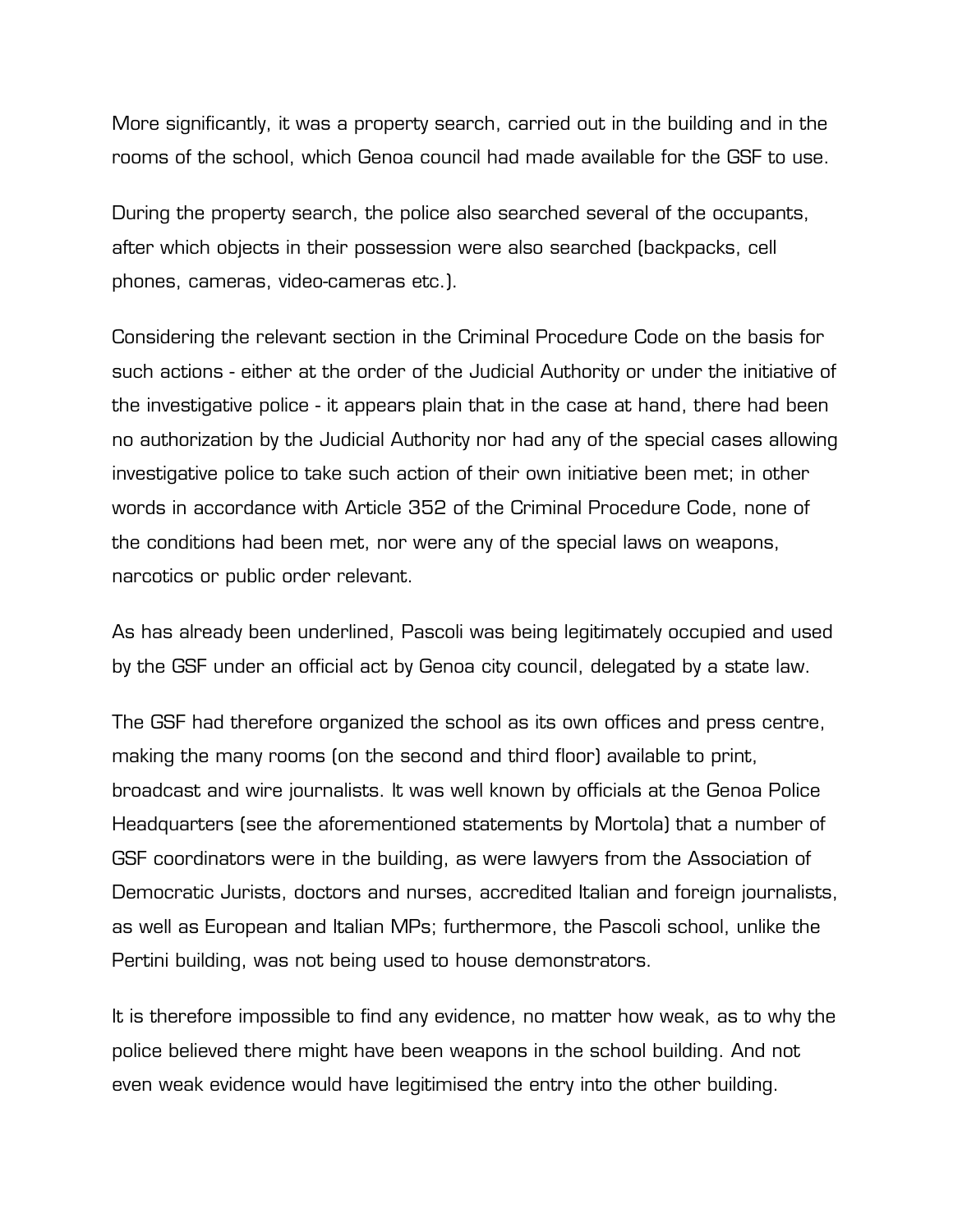And in fact, the occupants' declarations reveal that the police, rather than looking for weapons, appeared entirely focused on seizing items that the occupants could have used to document what was happening at that time, not only during the operation in the opposite building but also, more generally, what had been documented during the street clashes at the summit.

In regards to this, it should be noted that unlike the Pertini operation, the police in no way based their action on TULPS Art 41 or any such norm that could have justified the action. Instead, they simply said that no search had been carried out. The search of the Pascoli School clearly did not fall into the categories prescribed by law, making it illegal and arbitrary.

Furthermore, the police did not draw up a report of the operations carried out in violation of the Criminal Procedure Code Art 357(2)(d), did not deliver a copy of the report to people whose items had been seized, thereby violating CPC Art 355 (1) and most importantly, in violation of CPC Art 352 (4), did not transmit a report of operations (neither within the required 48 hours or afterwards) to the Public Prosecutor for validation.

Instead, as has already been underlined, the official police version, coinciding with the aforementioned report of Gava (24 July 2001) is that the entry into the Pascoli School was accidental, as poor organization meant that several divisions ended up there rather than in the Pertini building. Once there, however, they decided to carry out a "summary check" for security reasons, and, regardless, the police were present in the school for only a few minutes.

However, this version is intrinsically illogical and therefore implausible. It's abstractly possible that some of the police divisions - particularly if composed of agents from outside Genoa who were unfamiliar with the area - might have ended up in the wrong building by accident given all the confusion. However, this is merely an abstract possibility because, given the deployment of vehicles and men,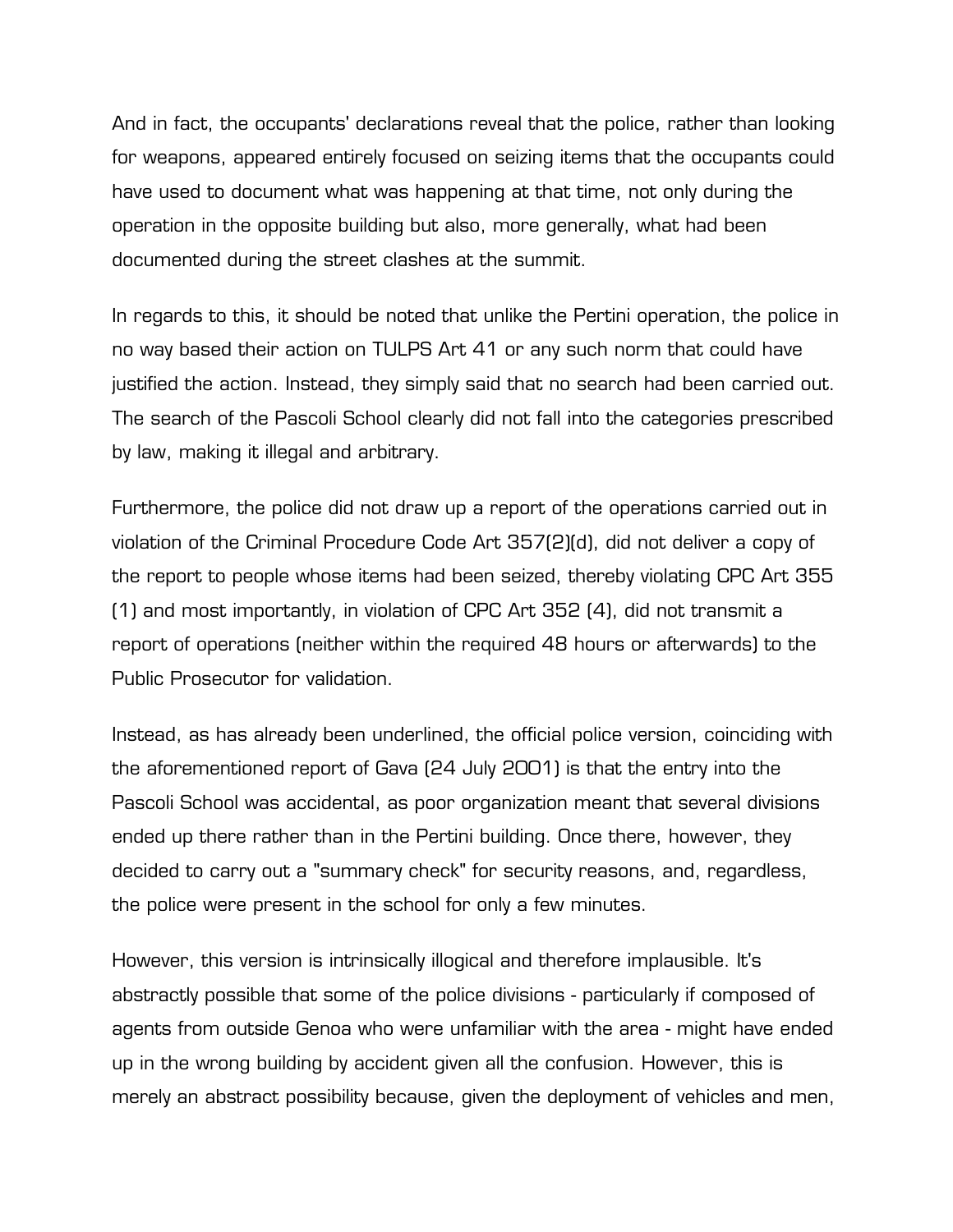as seen in the film of Exhibit 234 on the Diaz Pertini School operation, there could not possibly have been any uncertainty as to which building was the target. On their arrival in the road, they would clearly have seen that the gate and the doors of Pertini were being broken down or had just been broken down, while the premises were being surrounded by Carabinieri officers.

It is no more acceptable, even abstractly, that once they realized their error, they decided to search the rooms anyway, rather than immediately withdrawing from the premises and heading for their real target.

In fact if, as claimed, only the Pertini School was meant to be searched as only this building met the conditions prescribed under TULPS Art 41, then why, realizing he'd ended up in the wrong building, would an investigative police official not immediately withdraw and move to the correct premises? Why would he order a "summary" search of the premises (and people) when he had no legitimate authority under law to do so?

The occupants' statements suggest the police were in the Pascoli building for between 30 and 45 minutes, undermining the police claim that they were there for only "a few minutes".

The fundamental unreliability of the police version was one of the elements indicating an awareness of an abuse of power on the part of investigative police officials.

Claiming they entered the school by accident and that no search was carried out is an implicit admission that they knew the legal conditions required for a search there did not exist.

The occupants' statements that the police banned them from using phones and other objects seized (cell phones, cameras, film, video-cameras, tapes etc), as well as the aforementioned reports by Gava (254 July 2001) and, particularly,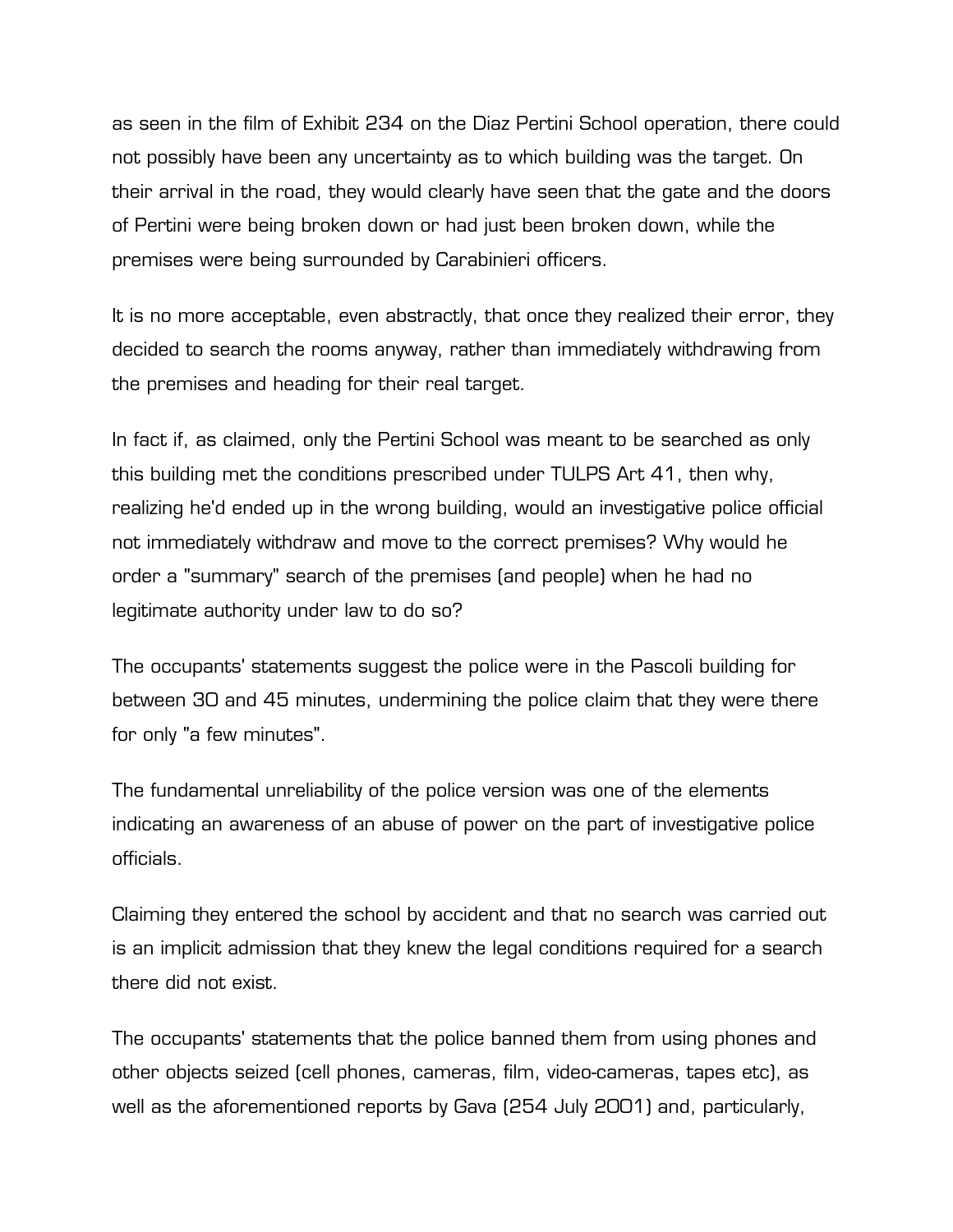Digos officers Bassani, Pantanella and Garbati, are a clear indication that the operation had been planned in advance. Furthermore, it was planned and carried out, in the full awareness that the pre-conditions for such an operation did not exist, and therefore that it was illegal. The aim of the operation was to prevent the occupants from observing and documenting what was happening in the building in front, in other words, the violence taking place in the Pertini School.

Bassani, Pantanella and Garbati's service report states that another agent had pointed out one of the occupants filming from the window. They say they went to the room and seized four micro-cassettes without drawing up any kind of report afterwards.

This kind of conduct is clearly only possible following an order and accompanied by a clear indication of the purpose of the action.

However, in his statements to the Public Prosecutor on 10 August 2001, Mortola, then director of Digos, unequivocally stated that the entry into the Pascoli School was dictated by "the need to secure the area outside the building", given that the numerous occupants could have "hindered the operation under way in the building opposite".

The theory that the building had been entered by accident was clearly constructed afterwards to justify or to head off requests for justifications, even before the formal launch of investigations by the Public Prosecutor's Office. Once the defendants came under investigation, they returned to this theory. The voluntary and deliberate entry into the Pascoli School building was, in fact, clearly represented in a fax message sent by Colucci at 17:15 on 22 July 2001 and directed to the chief of police. This stated: "At the same time as the search, an inspection was carried out inside the GDS press centre in the building opposite the Diaz school complex, without any further actions or operations being taken owing to the absence of any security-related problems."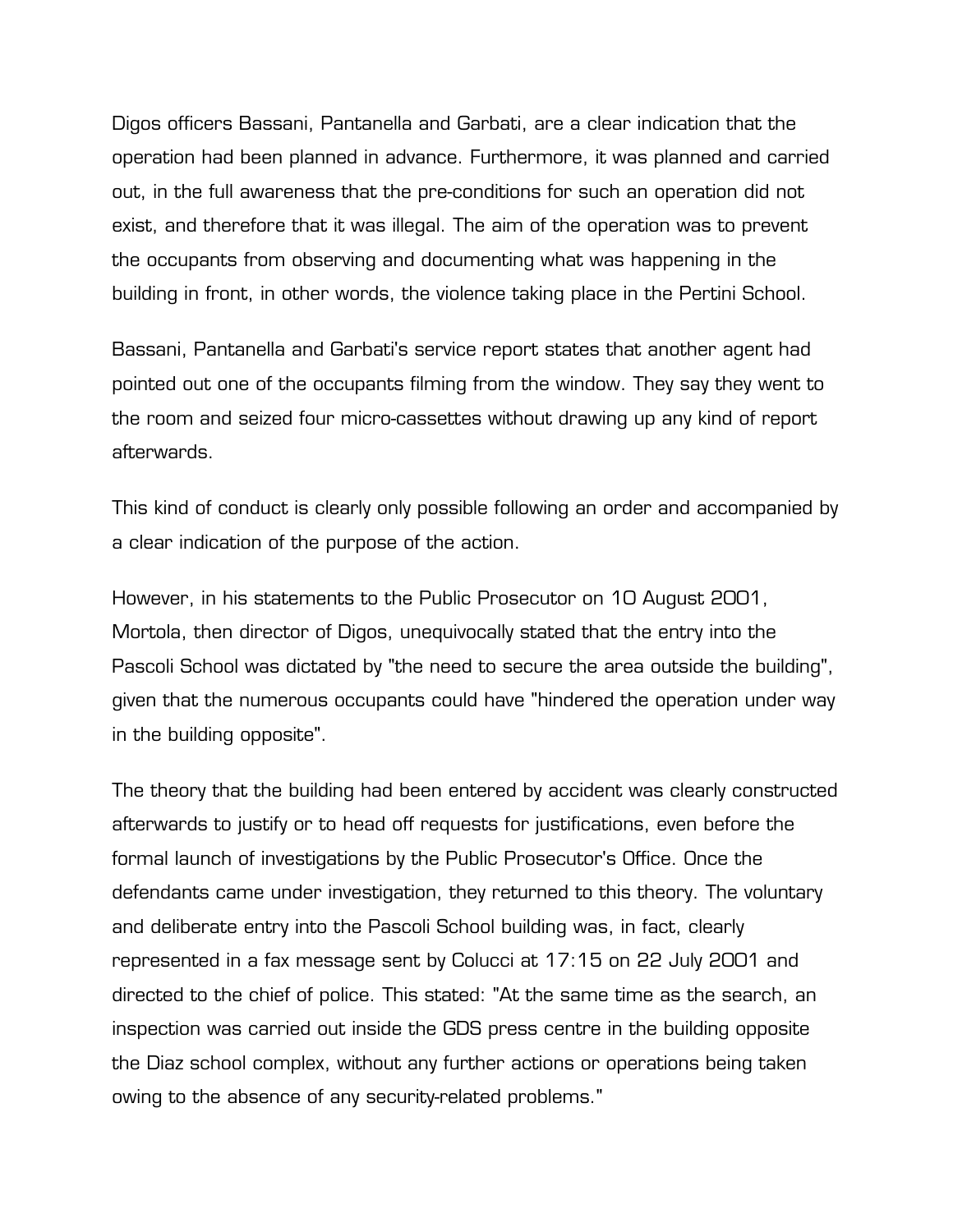What happened in the Pascoli School was therefore perfectly in keeping with a generalized arbitrary use of power, with the purpose of allowing the operation in the Pertini school to be carried out; this could also be seen in the illegal arrests and violence on people outside the building.

Against this distorted backdrop it appears as though a search of property and persons was carried out that failed to meet the cases prescribed by law, amounting to an abuse of power, with conscious intent and awareness that the power was being abused.

The conduct described can be classified under the so-called "special wrongfulness or illegality" violations established under PC Arts 615 and 609, which require an abuse of public office accompanied, in terms of falsification, by an awareness of the abuse ( Cass. Pen. Sez. VI, 5/4/1996 - Geracetano, n. 3413 ).

In other words, the subject must have carried out the search even though aware that the legal prerequisites did not exist.

Any analysis of subjective evidence must therefore be based on this premise.

It appears evident that those in charge of divisions, who led their men inside the school and ordered the search, must have been aware that the search had not been authorized by the Judicial Authority and that the material circumstances of the situation did not allow them to carry out such a search on their own initiative.

In fact, no report was drawn up of the action, nor was any validation requested from the Judicial Authority, which was instead provided with an entirely implausible version, under which no search had been carried out in the school and that the building had merely been entered by accident.

Different considerations must be reached with regards to the individual agents making up the various units.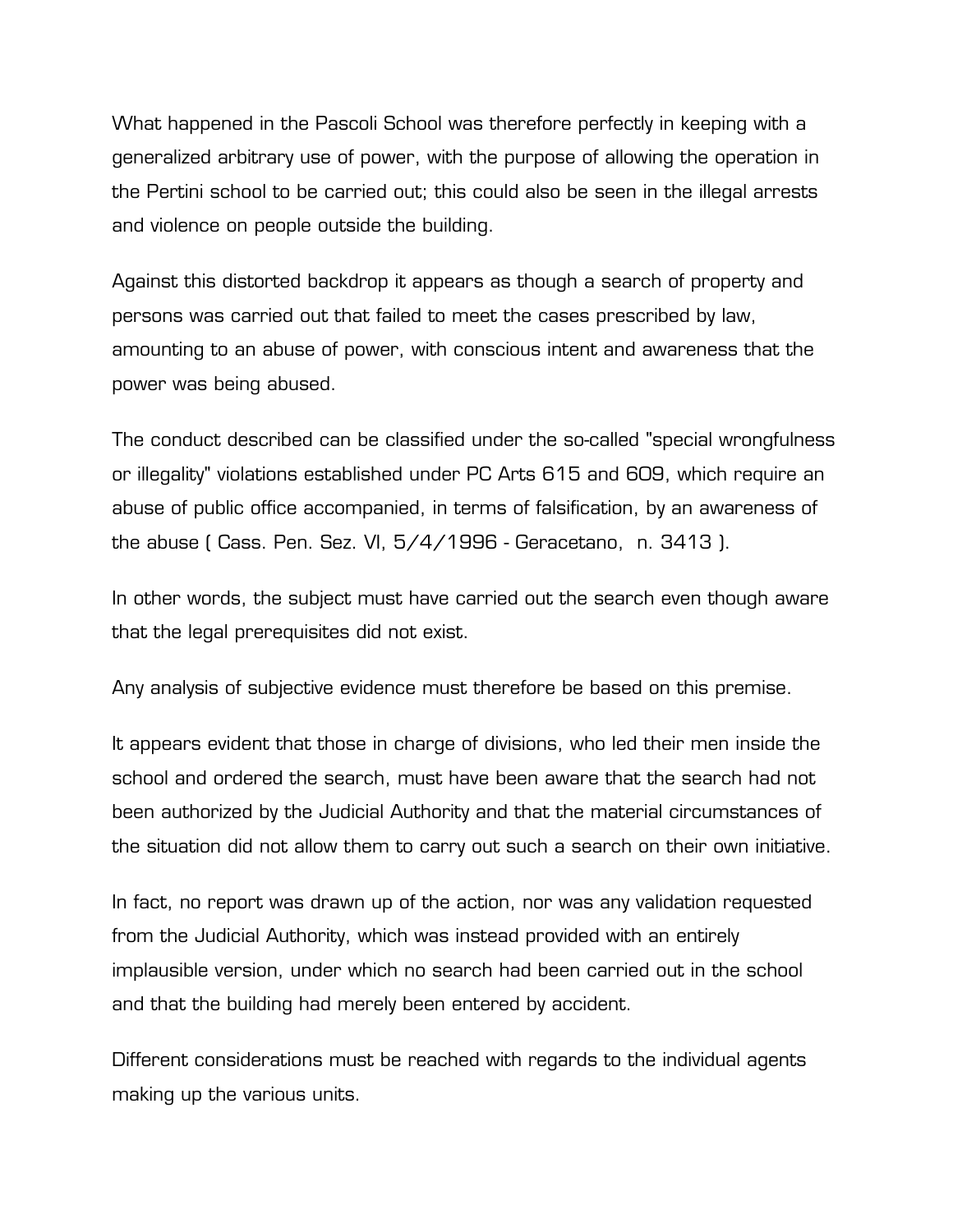These played no role in the decision-making and organizational stages, merely following those in charge of their divisions and doing as they were ordered. In this kind of situation, it is impossible to formulate certain proof that every single agent was aware of the search's illegality.

It is clear that the individual agents were given no information regarding the existence of judicial authorization, nor were they informed of evidence that would have legitimised a search, that being reserved for those in charge.

This does not mean that individual agents didn't develop serious doubts regarding the operation's legality during the course of the action in light of what they personally saw (see, for example, the record of the Luigi Fazio's interrogation by the Public Prosecutor). Once again, it must be borne in mind that it is not the prerogative of individual agents to question the legality of an operation.

The order to carry out the operation is not, of itself, intrinsically illegal, which would have allowed for them to refuse. Therefore, each subordinate could have legitimately assumed that the Judicial Authority had issued a decree authorizing the operation.

Any doubts regarding the legality of the order would only have arisen during the course of the operation, in light of what was happening. This does not lead to different conclusions regarding the existence of falsification, which foremost presupposes the subject's awareness of the arbitrariness and therefore of abuse.

However, the state police agents went beyond searching the building and also restricted the liberty of the occupants.

First and foremost, it must be recalled that there were some extremely peculiar aspects to events inside the room occupied by the Association of Democratic Jurists (set up as the GSF's legal office on the first floor), both in terms of the seriousness of what happened, as well as in view of the fact that nothing similar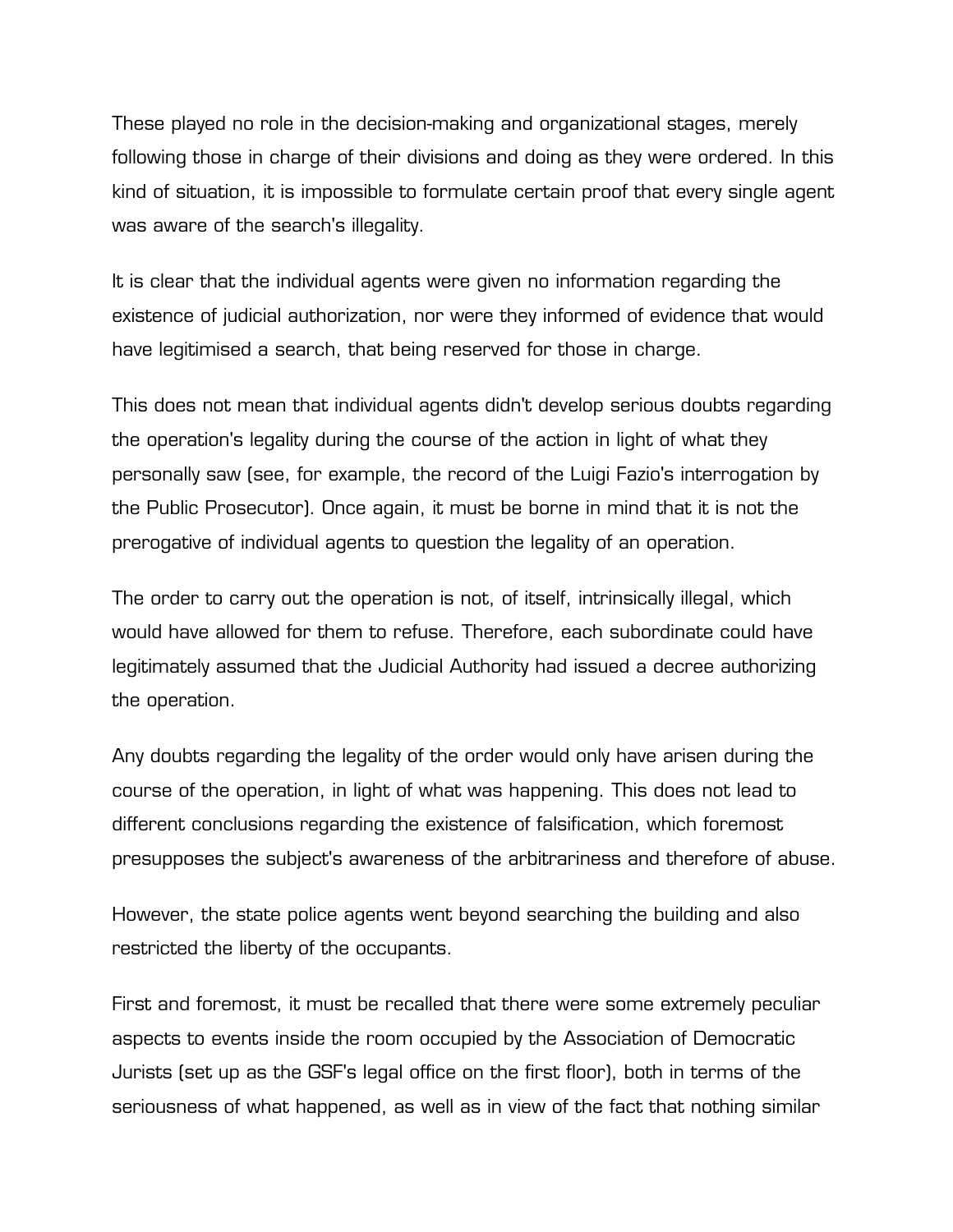occurred in any other part of the building. Events in the room in question should therefore be examined independently and separately.

The analysis of police action in the building therefore excludes, for the time being, events in the legal office.

The aforementioned statements by the occupants demonstrate that once in the building, the police ordered the occupants to leave the rooms, sometimes using their batons as threats. They were told to sit in the corridors, to maintain a certain position (lying down, sitting or kneeling) and not to use any phones, either mobile or landlines.

Hon. Graziella Mascia and her aide, Giacomo Conti, said they visited the various different floors of the school and saw the occupants seated along the corridor with their backs to the wall.

Massimiliano Carboni said he was taken to the gym in the basement (the press room) and made to kneel with his hands in the air. He said other people in the room had been made to assume the same position.

Carboni's statement is supported by that of Andreas Huth, who said after walking across the third floor, he was made to go downstairs to the basement in the press room, where he was ordered to kneel alongside others already in that position. Ronny Brusetti, who was already in the basement when the police arrived, described similar circumstances, of being ordered on to the ground, facedown.

Hon. Luisa Morgantini said she saw occupants on the first floor kneeling on the ground in the corridor and that moving through the building, she witnessed the same situation on other floors.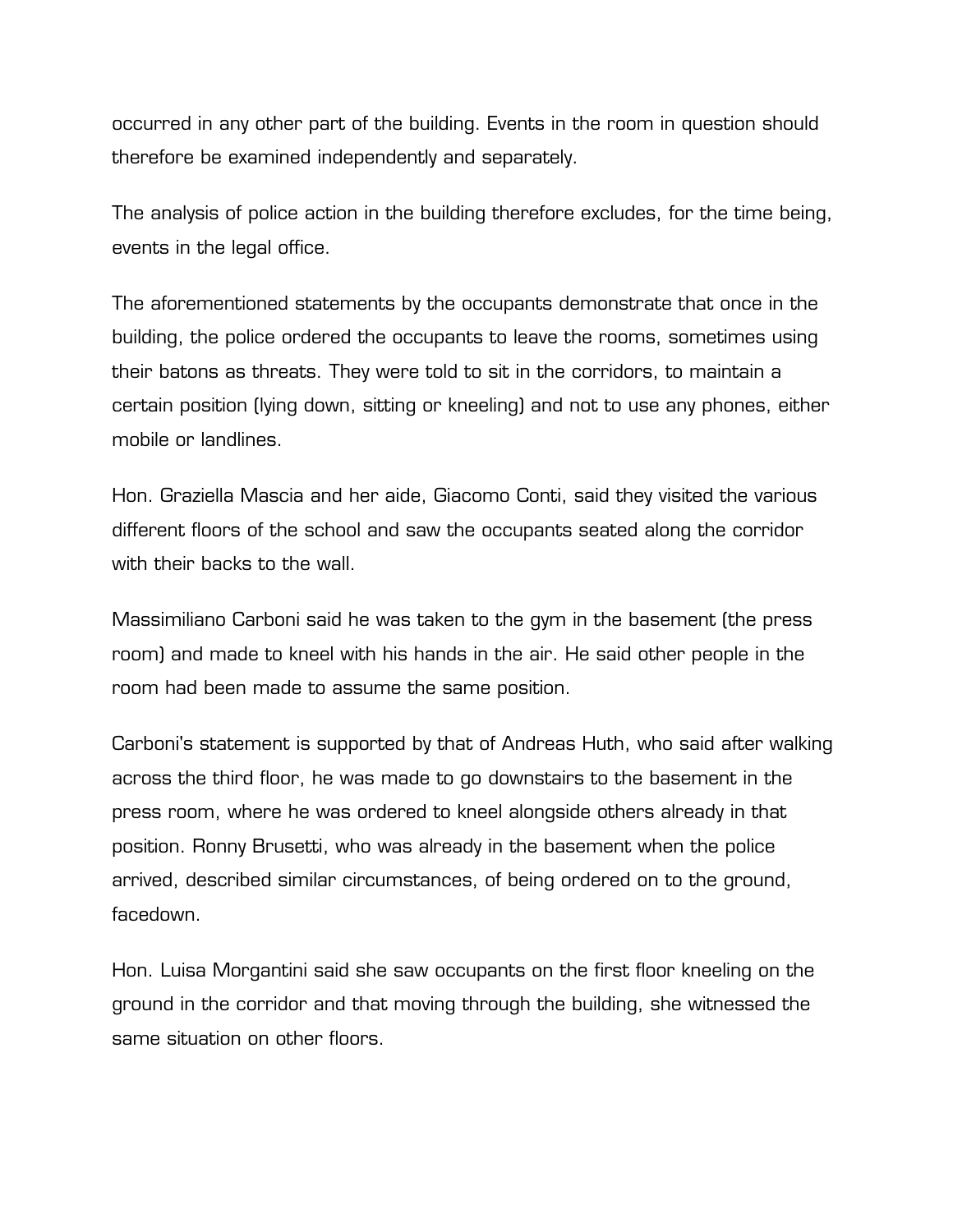Many recalled having been forced to sit down along the corridor on the first floor. Enrico Cordano, who personally said he had not been ordered to take any position, said he saw other occupants on the ground along the first floor corridor.

Daniela Morando, who was on the second floor, said she personally had not been obliged to take any position but she recalled seeing other people on the ground in the corridor.

Halbroth Anneke, Moser Nadine, Huth Andreas, Plumecke Tino, Valenti Matteo e Trotta Marco were all on the third floor and said they had been ordered to leave the rooms they were in and sit on the ground in the corridor. Testoni Laura and Fletzer Enrico's statements supported their claims. Having been on the first and second floor respectively, both recalled having gone upstairs to the third floor and having seen everyone lying down in the corridor. According to statements given by William Hayton and David Jones, before people were allowed to sit, they were made to stand with their arms against the wall, some for as long as 20 minutes.

Numerous occupants recalled that they had been prevented from using cell phones, cameras and video cameras.

The occupants' statements on this point are clear, precise and unequivocal.

Furthermore, the fact that the police forced the occupants to leave the building and to lie on the ground is confirmed in numerous remarks made by defendants or individuals under investigation during interrogations by the Public Prosecutor: Garbati Barbara (questioned 24/9/2002), Vannozzi Anna (questioned 23/9/2002 ), Fazio Luigi (questioned 16/4/2003), Ferri Filippo (questioned 20/9/2002), Salomone Nicola (questioned 15/11/2002) and Gava Salvatore (questioned 13/2/2002) all said they saw occupants lying on the ground along the corridors.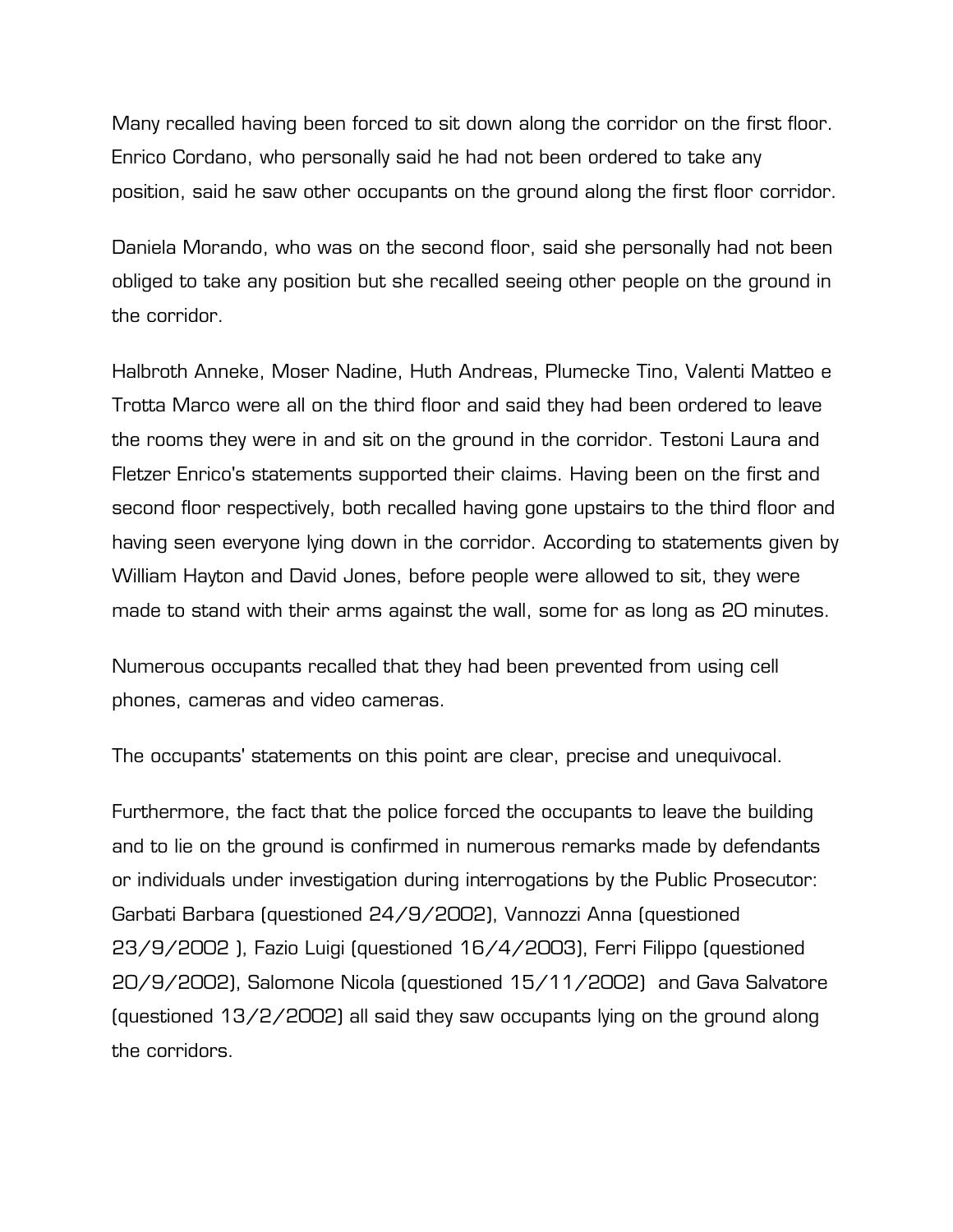Further confirmation of the occupants' statements comes from the aforementioned film footage, which shows the occupants sitting on the ground along the corridors and plain-clothes police officers wearing bibs walking up and down the corridors and going in and out of the rooms. It's obvious that those under investigation had realized this by the time of their "confessions".

The results of the investigation have therefore verified that the state police did not just carry out a search for certain items but also identified the occupants, made them leave the rooms they were in and assume a certain position on the floor (kneeling, lying or sitting depending on the case), and prevented them from leaving the building or using cell phones, video cameras and cameras.

The occupants' statements, referring to the basement and the first, second and third floors, reveal that the same situation occurred throughout the building.

With the continuing exception of what happened in the legal office, two cases must be highlighted in which the police behaved differently: this was in the medical room on the first floor and in the room being used by Radio Gap on the second floor.

The occupants of the latter (Gallo Alessandra, Salvati Marino, Morando Daniele, Achino Emanuele and Alberti Massimo) were recording at the moment the police entered. Their accounts unequivocally state that the police demanded their ID and once having confirmed their identity, left the room, without obliging them to assume any special position or break off recording.

Doctors Cordano Enrico and Costantini Massimo were in the medical room when a policeman entered, removed his helmet, and asked to see their ID. He allowed them to continue working, even using their cell phones.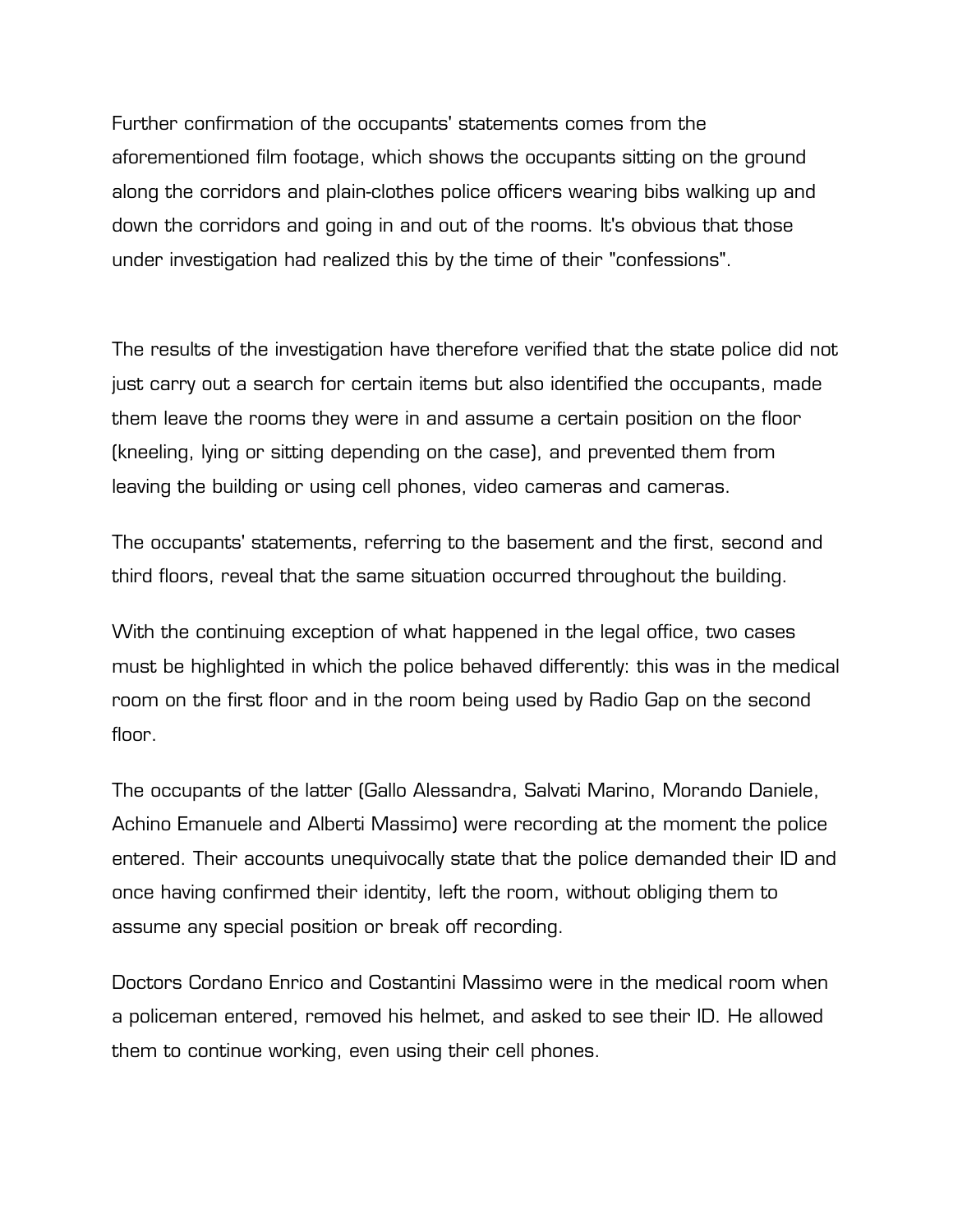First and foremost, given that the occupants were prevented from leaving the building throughout the time the police were there, charges of wrongful detention must be considered, in accordance with PC Art. 605.

The occupants estimate the time the police were in the building as between 30 and 45 minutes. This period corresponds to the limitation on their personal freedom, given that as soon as the police left the building, the occupants were free to leave. It's therefore questionable whether this limited period of time could be considered long enough to provide grounds for charges of wrongful detention.

However, in accordance with PC Art 605, the crime must be excluded for another, logically preceding legal consideration. The search of the school was carried out by the police under conditions not allowed by law. This therefore unequivocally constitutes an abuse of power and is a crime under PC Articles 615 and 609. Any search entails a necessary infringement of personal liberty of the subject being searched; in fact, it is precisely because any search infringes on a constitutionally protected right, such as the right to freedom, that Art 13 of the Constitution includes an exemption clause.

Assuming that the search was outside the conditions permitted by law, and therefore an abuse of power, the illegal infringement of the passive subject's personal liberty connected to the search itself is punishable under PC Articles 615 and 609 on arbitrary searches.

In other words, the crime of an arbitrary search punishes the search itself, for the seizure of items and the infringement of the subject's personal liberty strictly linked to that search.

In this instance, therefore, a charge under PC Art 605 cannot stand due to the limitation laid down in Art 609, which, like Art 615, is a peculiar norm in respect to PC 605 and safeguards the same right of personal freedom.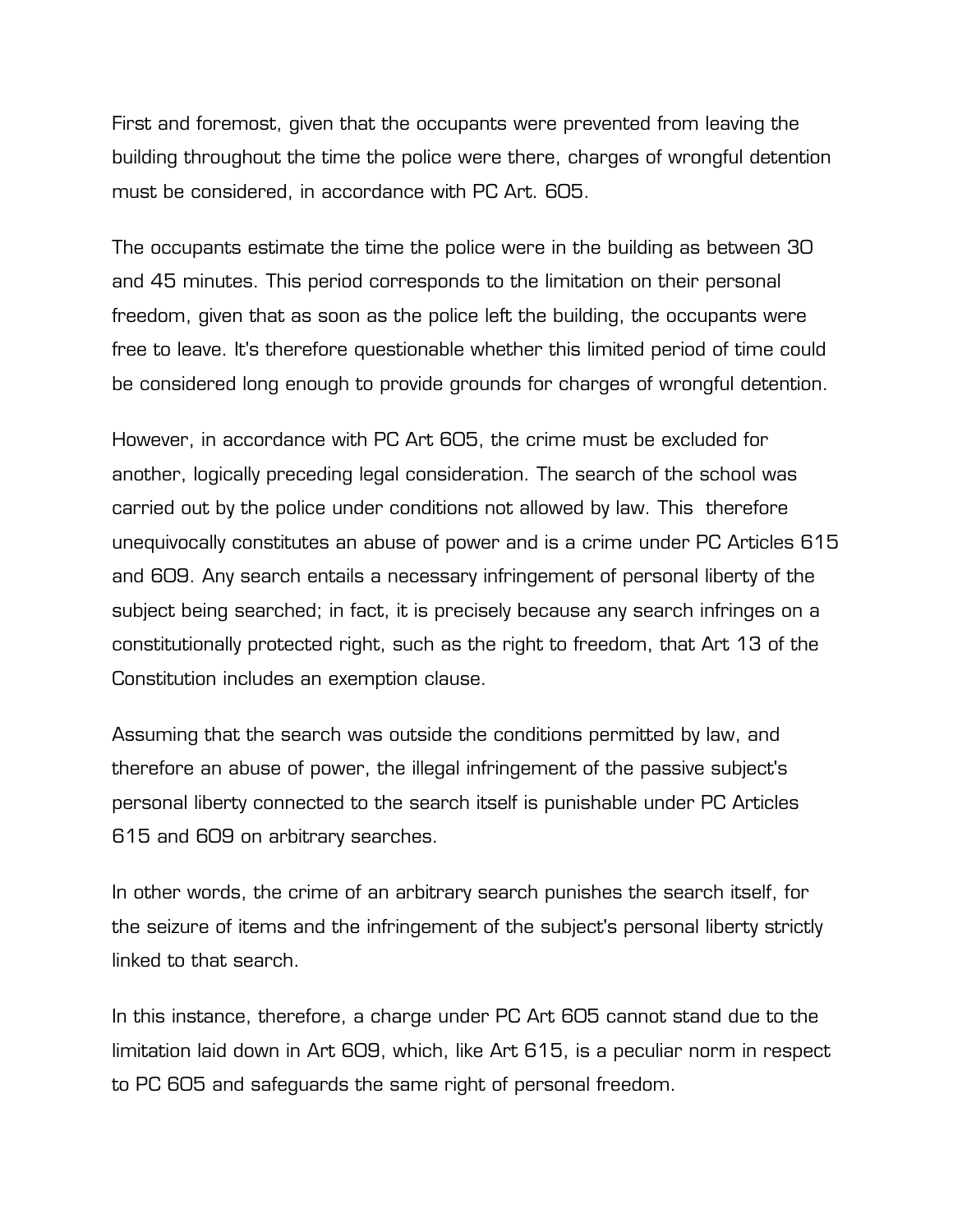With regards to the present case, it must therefore be ascertained whether the infringement of the subject's freedom was consequent and necessary to the search, in which case, charges can be brought only under Art 609. This would mean there had been an infringement of the right beyond what was strictly necessary to carry out the search. If so, other concurrent charges can be brought.

The Supreme Court recently ruled on this area, in relation to events that occurred in the Naples Raniero Barracks on 17 March 2001 (Cass. Pen. Sez.VI, 9/12/2002 n. 1808 ).

In the aforementioned sentence the court held that charges of wrongful detention could not be brought against police taking demonstrators from the hospitals where they were being treated to a police barracks. It distinguished between cases in which freedom is infringed without the public official having the power (cases falling under PC Art 605) and instances in which the power is established by a law that has been abusively carried out (in which case Art 605 cannot be used, although other charges can be formulated).

As well as carrying out a full search, including the confiscation of items, the police identified everyone present and prevented them from leaving the school until the operation was over.

Criminal Procedure Code Art. 250, which regulates how property searches are carried out, expressly provides that a property search warrant issued by the Judicial Authority can allow for the search of individuals present or arriving on the premises. The same article adds that the Judicial Authority can also order, with sufficient reason, that "some may not be allowed to leave the building before the operations are concluded". The final part of the article establishes the compulsory execution of the order against any offender.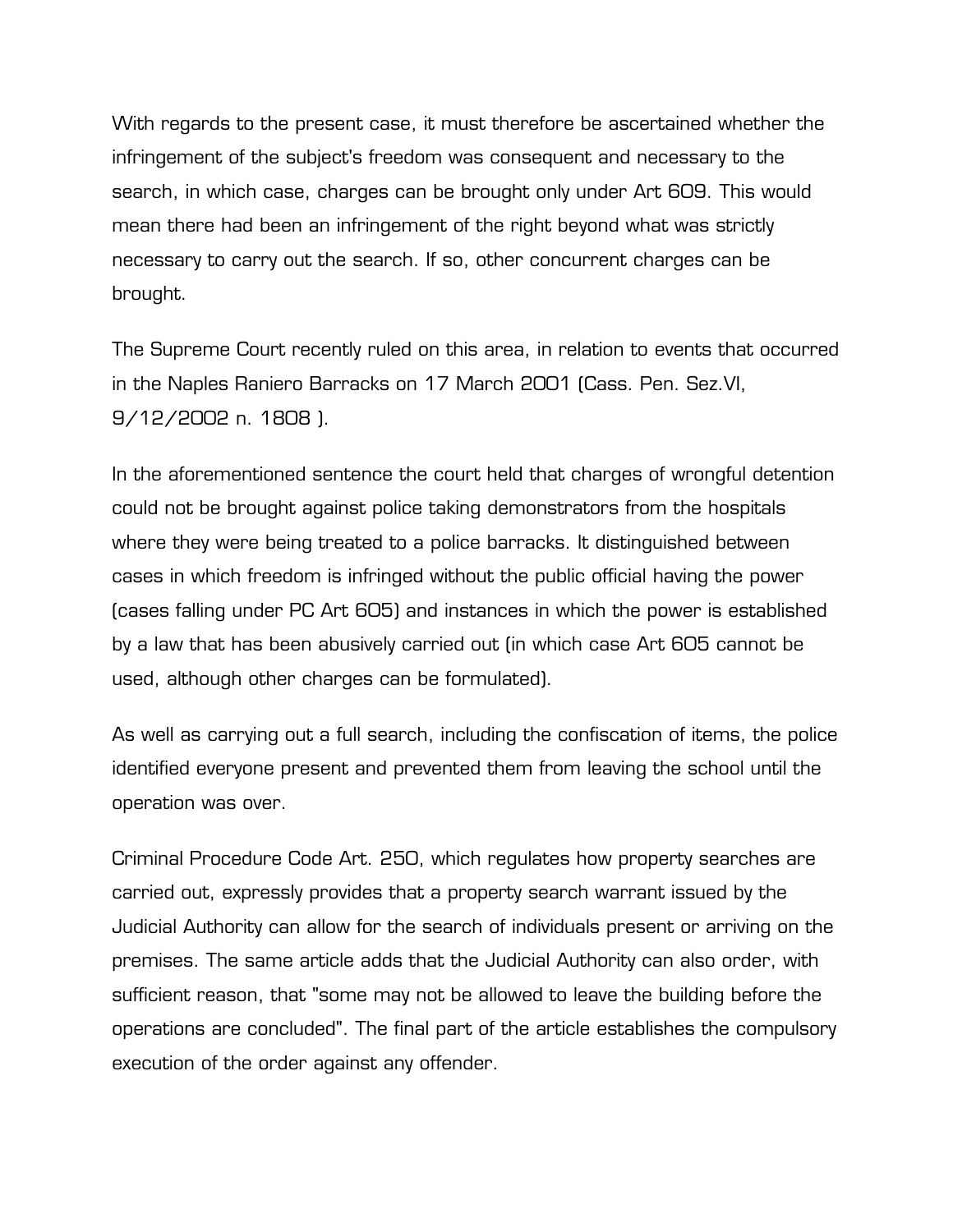A systematic interpretation of the norm produces the conclusion that the same power is conferred by law on the investigative police in the event that they start a search of their own initiative.

During their search of the school, the police therefore had the power, albeit arbitrarily exercised, to search the occupants and therefore identify them and order them not to leave the premises until the end of the operation. The inappropriate infringement of the occupants' personal freedom must therefore be considered consequent to and inherent in the illegal search and therefore covered by the charges available under Art 615 and 609.

The lack of any reason for the order not to leave the building therefore seems irrelevant in terms of the legal formulation under consideration, which, at most could be another element of arbitrariness in the search itself.

However, the police did not just prevent those present from leaving, they also ordered them to exit the rooms they were in, to sit, kneel or lie on the ground, to assume a certain position and not to use telephones.

This aspect undoubtedly constitutes a further element, separate from the search and not benefiting it in any way.

A wide interpretation of CPC Art 250 might conclude that the power to prevent someone from leaving includes the power to order someone to assume a certain position and behave in a way that makes the search possible, or at least does not hinder it. However, this can certainly not be thought to extend to ordering someone to lie down on the ground and assume this position for more than half an hour or to assume an unmoving position against a wall for a significant period of time.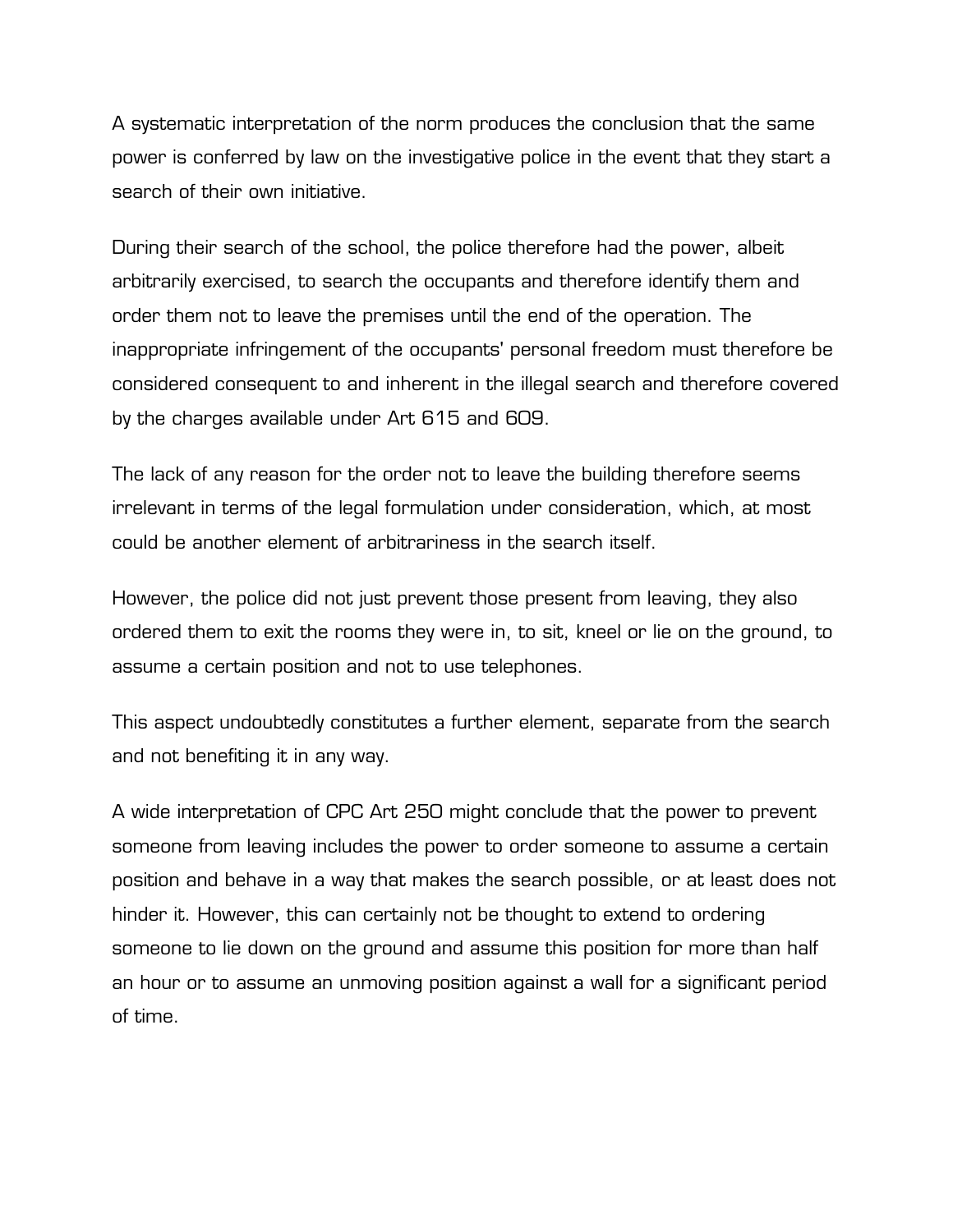The order to leave the rooms and sit/lie on the ground in the corridors is therefore undoubtedly an infringement of personal freedom beyond what is strictly necessary to carry out a search.

In fact, if the search of a person can include the order to assume a certain position (eg standing against a wall, arms spread, hands up), it's clear that the order in question will only be valid for the time strictly necessary to carry out the act in question. The occupants, however, have given accounts of being forced to stand with their hands against the wall for between 5 and 20 minutes.

The order not to leave the premises and, even more significantly, to assume a position on the ground, cannot therefore be logically connected to the necessities of carrying out a search.

The purely oppressive nature of these orders and the lack of any practical connection or benefit to the search can be seen from the humiliating nature of some of the positions people were ordered to assume (lying prone on the ground, kneeling) and the length of time involved (the entire duration of the search).

The order not to use cameras and, above all, phones, was entirely illegal, given that the law expressly allows individuals being searched to contact a lawyer for assistance (CPC Arts 356 and 114).

Furthermore, what happened in the medical room and the room being used by Radio Gap, shows that the identification and control could have been carried out in the presence of the occupants without such restrictions.

The police conduct - ordering them to leave the rooms, preventing them from using phones or cameras, and making them assume sometimes humiliating positions - are all evidence that they went behind the needs of the search and there are therefore grounds for charges other than arbitrary search.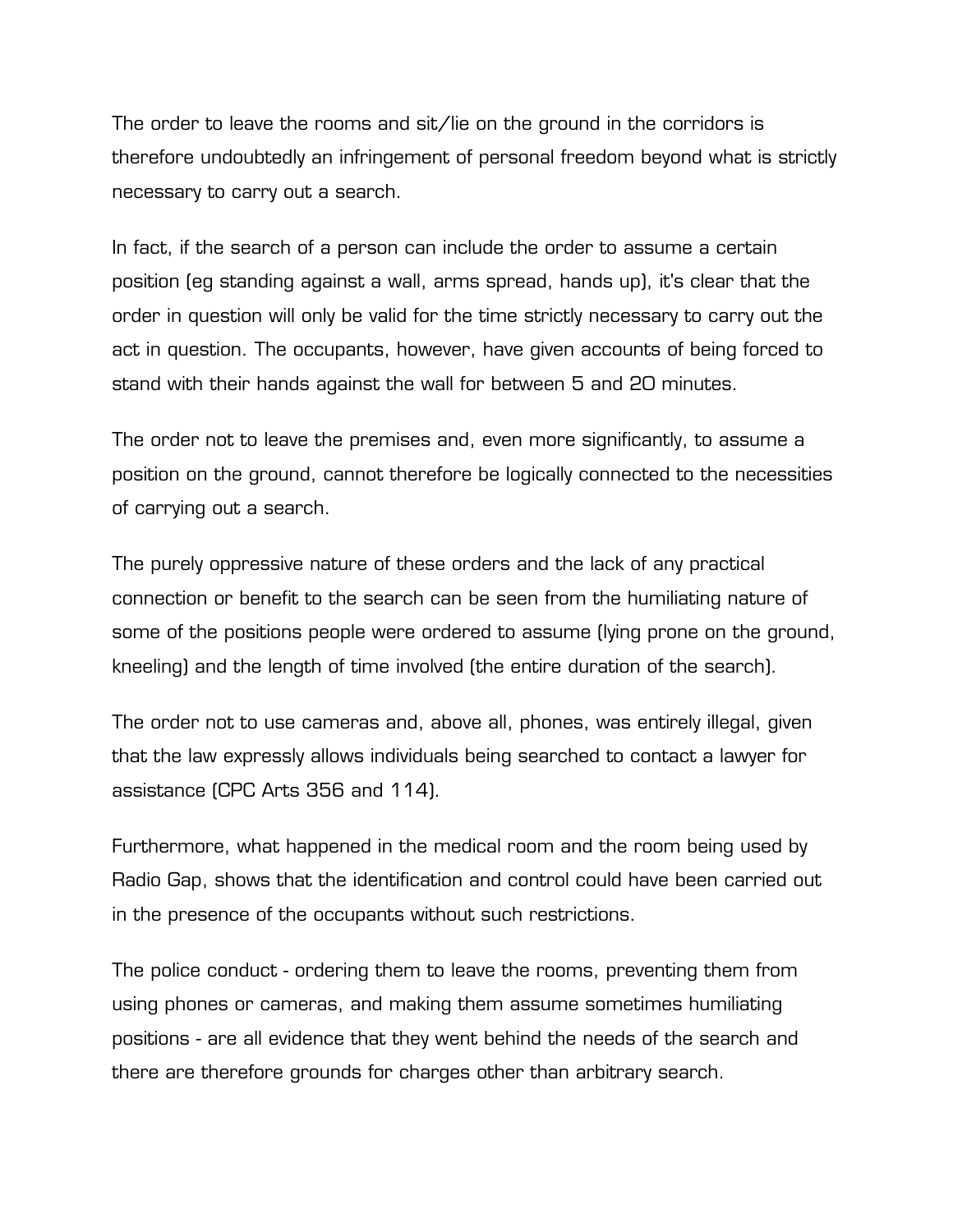Given that wrongful detention has already been excluded for the aforementioned reasons, the most likely charge would be coercion, in accordance with PC Art 610, aggravated under PC Art 61 (9).

The situation involved further, unnecessary infringements of personal freedom, obtained with the threat of force (brandishing batons) against individuals, who, being subjected to the search, were already temporarily barred from leaving the building.

In this case it must also be asked whether only those in charge of the divisions involved should be held responsible or whether individual agents should also be called to account.

The prosecution opted for the first solution, although for different reasons than under PC Arts 615 and 609.

As discussed in relation to the arbitrary search, the order by those in charge to carry out the search - given that the individual agents were not aware of other elements - did not in itself seem illegal enough to justify a refusal to carry it out. Each subordinate would have, in good faith, presumed the existence of a Judicial Authority decree ordering the search; furthermore, the individual agents would not have been in a position to assess whether there were suitable conditions justifying a search initiated by the police. In the case under examination, however, it was impossible for the agents present not to be aware of the restrictions imposed on the occupants (leaving the rooms, sitting/lying on the ground, not using phones) and of the fact that these restrictions were not necessary with regards to carrying out the search.

Factual considerations make it possible to exclude liability for individual agents involved in the search.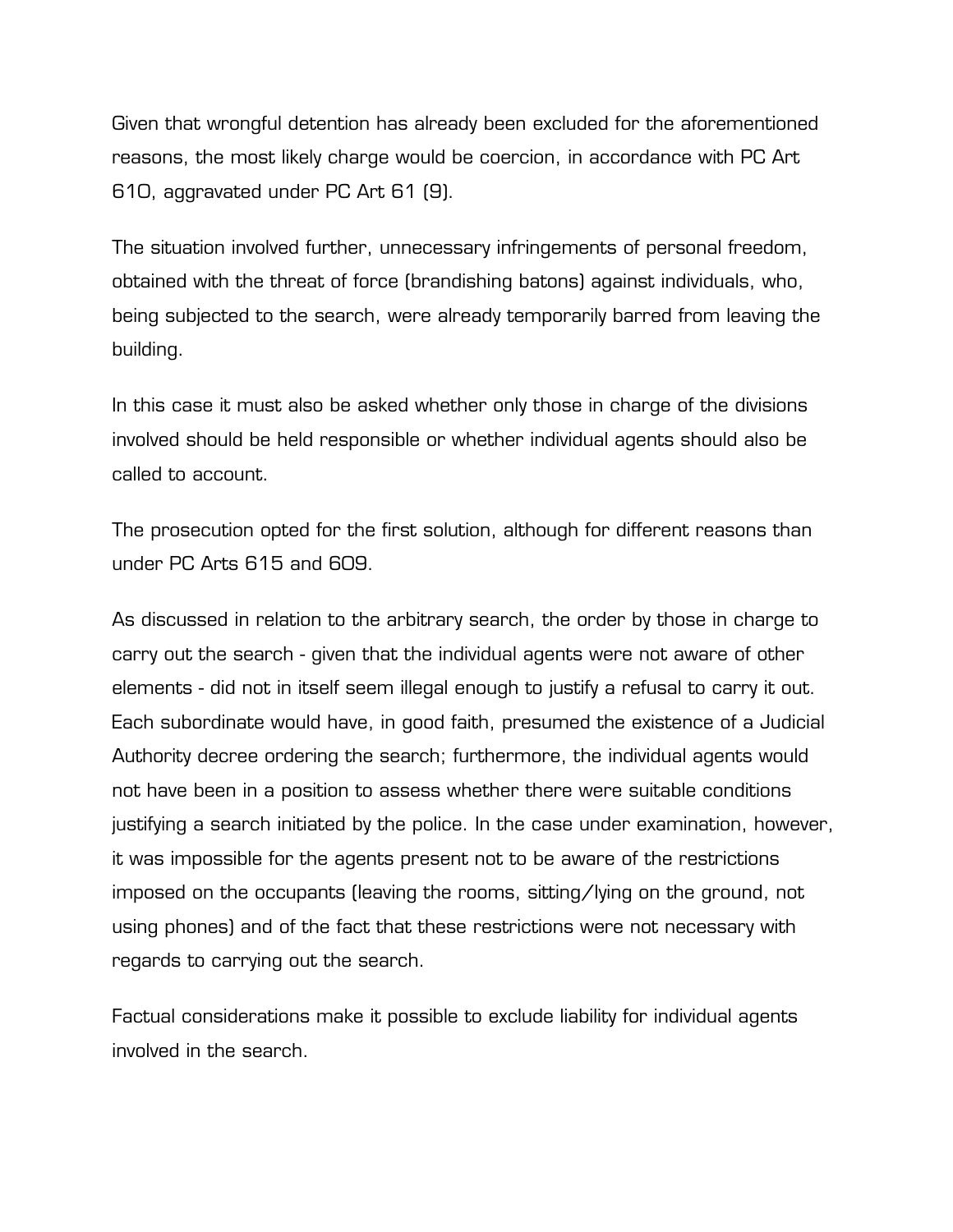Unlike his superiors who were in charge of entire divisions, each agent's legal duty was only to block the commission of crimes that he was directly aware of.

So given that the described conduct, while spread out over many floors, did not occur in all the rooms and that in some, the agents' conduct was correct (in terms of imposing restrictions beyond what was necessary for the search), the responsibility of individual agents could only be proven by tracing each episode to a particular division, or better yet, to each single squad and then to the individual members of that squad.

In fact, it is clear that each agent cannot be held liable for everything that happened in the school but only what occurred in his presence.

While the results of the investigation have produced a fairly in-depth understanding of events, there is not enough evidence to trace responsibility for each episode to one squad rather than another, nor to identify those materially responsible.

In view of this and the inability to identify those materially responsible for the restrictions imposed on the occupants, only those in charge of the divisions involved can be called to answer.

Events in the GSF's legal office, occupied by the Association of Democratic Jurists, must now be considered.

This was the second room on the right on the first floor eastern corridor (Via Cesare Battisti) (Photographs 122 and following).

Those present in the room (Galvan Fabrizio, Minisci Alessandro, Lenzi Stefano and Bria Francesca) have reported that four or five police officers burst into the room brandishing batons and yelling at everyone to drop to the ground facedown, accompanying their orders by banging their batons on the tables. When everyone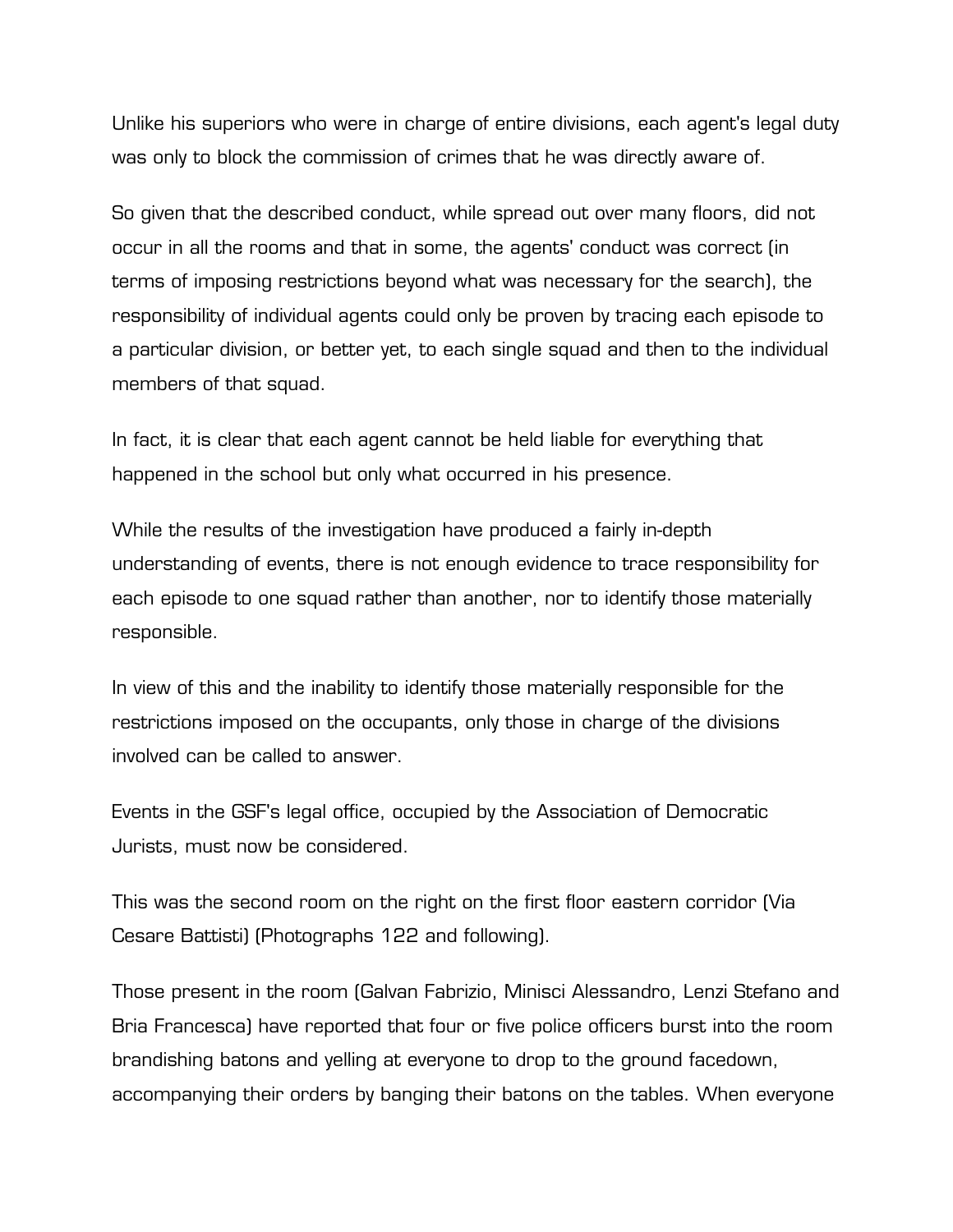was lying on the ground, they began smashing computers, monitors and telephones with their batons. The occupants recalled hearing the noise of the baton blows and objects breaking, and out of the corner of their eye could make out the movements of police officers hurling objects to the ground. Bria and Minisci also said they themselves were struck by police at that time.

The occupants were then ordered to stand up and were taken into the corridor, where they were ordered first to kneel and then to sit against the wall.

While on the floor in the corridor, some of the occupants (Galvan Fabrizio, Arzaroli Graziella and Bria Francesca) recalled seeing agents enter the room, close the door behind them, and then come out again a few minutes afterwards.

Minisci also said he saw some police officers leaving the school carrying black bags.

Numerous occupants said they entered the legal office after the police had left the school and saw many broken objects, including telephones, monitors and computers. Many of those interviewed also said they had personally verified that some of the computer equipment had been dismantled and was missing inner components (hard disks - in other words, the memory).

Documentary evidence confirms the occupants' statements.

First and foremost, the report of material seized from the Diaz Pascoli School, drawn up on 23 July 2001 by the Carabinieri of the Genoa operations unit states that some of the equipment seized (in particular a monitor and other PC parts) were already damaged at the time they were found.

Secondly, the head of Genoa council's sector road network and security, Paola Spagnolli, said that on 22 July 2001 - therefore before the equipment was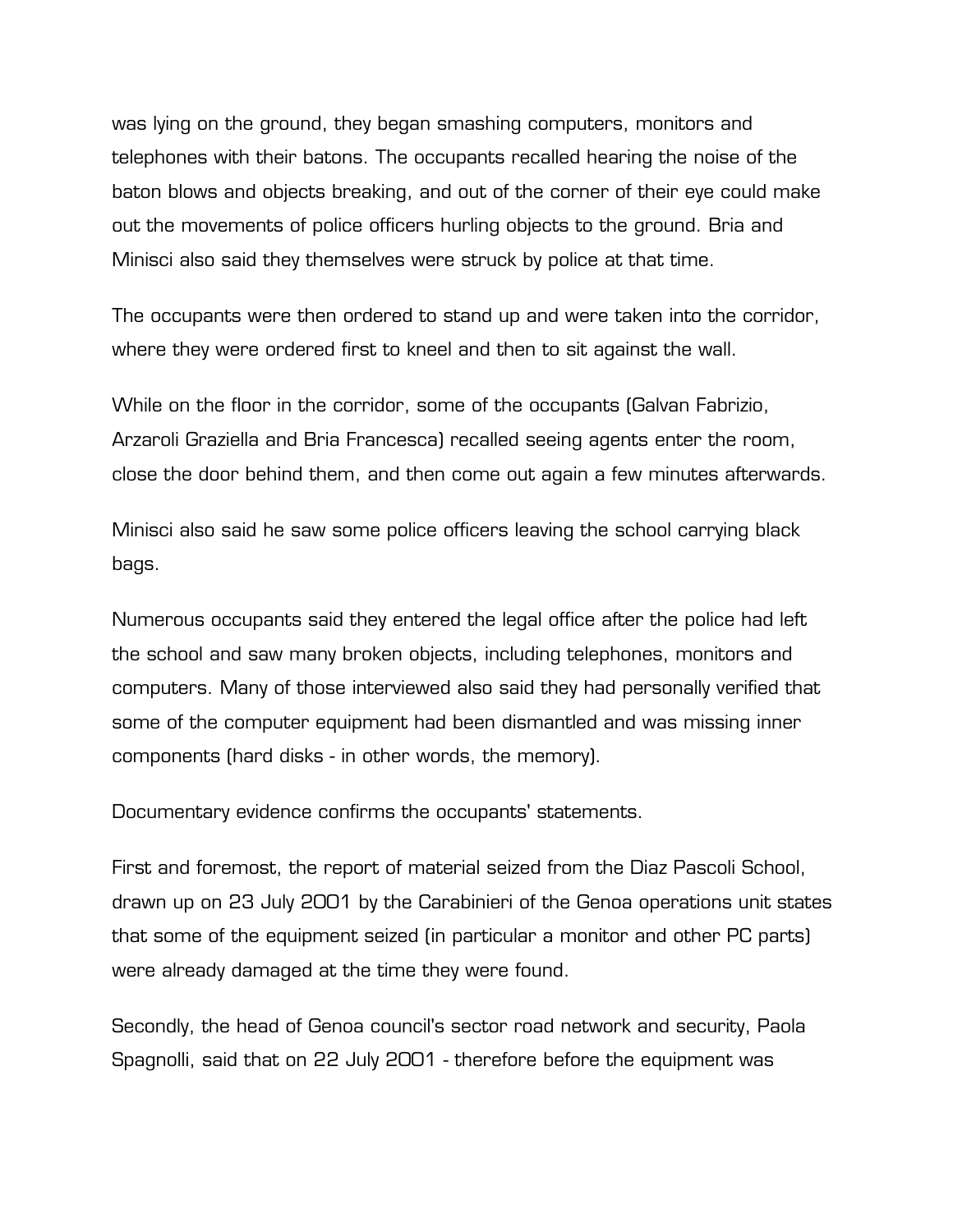returned to the city council - she inspected the school and witnessed various broken computers in the room in question,

The photograph file compiled during inspections by the Carabinieri in the school on 23 July 2001 also unequivocally shows that objects had been damaged (Photos 122 and following).

Photos 125 and 126 show the state of the room, Photo 130 shows a smashed telephone and Photos 129, 136, 137, 138 and 139 show a number of dismantled computers with their inner parts missing.

A film (Exhibit 192.20 p.3), part of the Rai3 footage already mentioned, further supports the occupants' statements; this shows what remained of the computers after some of their parts had been taken away. The missing parts were not only hard disks but also CPUs and DSL communication ports. Removing these parts required spending time in the room with screwdrivers in order to dismantle the computer cases and in order to access the individual internal components. This operation not only had to have been carried out deliberately, it also required relative tranquility (the GSF expert interviewed, explaining the damage to the equipment, described it as a "scientific" operation), after the occupants had been taken from the room and ordered to sit along the corridor, as stated by the aforementioned witnesses. Filmed evidence by Hamish Campbell, of which the original has been acquired, shows the same scenes just after the police had left the building (Exhibit 239).

If the first stage of "furious behaviour" can be attributed to "impetuous" conduct, the second stage appears far more meditated and geared towards an ulterior objective.

The occupants' description of what happened suggests two stages to the police behaviour.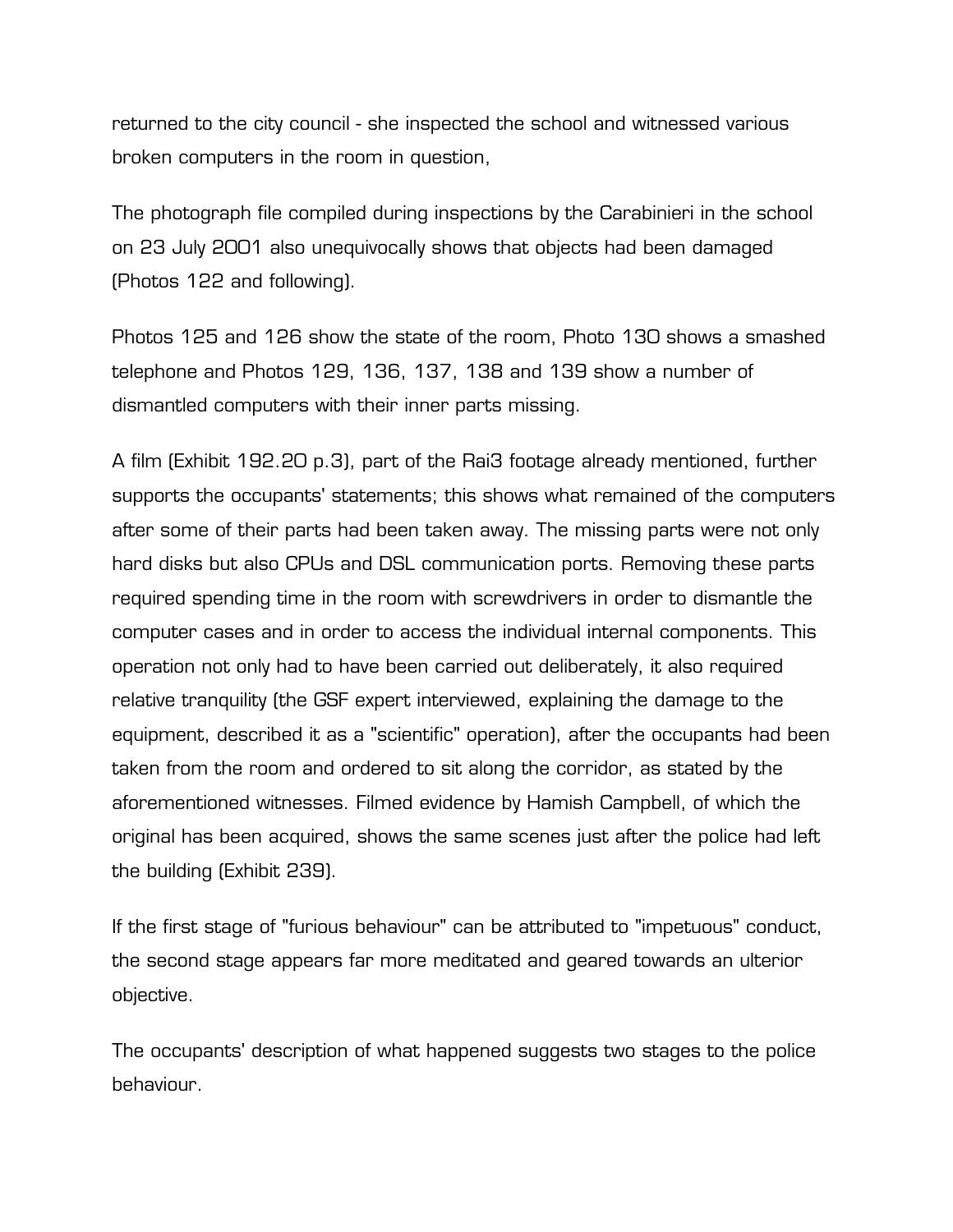The first phase involved the destruction of monitors, computer equipment and parts, and telephones by baton blows or by hurling the objects to the ground.

The second phase involved dismantling some of the computers, removing the internal components (specifically the hard disks) and taking them away. Naturally, without mentioning any part of this operation in the report.

Formulating a charge for the first stage is not particularly difficult. This is a crime of causing damage, under PC 635, with numerous aggravating factors (having committed the act with violence and threats to the person, by imparting the order to lie facedown on the ground by brandishing the batons and by striking two of the occupants, Minisci and Bria (PC Art 635 (2)(1)), damaging property belonging to Genoa municipal council and destined for public service (PC Art 635 (2)(3) in relation to PC Art 625 (7)), and with abusing the powers invested in carrying out a public duty Art 61(9)).

However, formulating a charge for the second phase is more complex. The removal of the hard disks, the failure to draw up an arrest report, the failure to register the finds and the failure to deliver all the material to the Judicial Authority via the Evidence Office, all indicate possible charges of appropriation, clearly by a public official, given that they were members of the state police. This could allow for charges of appropriation by a public official ("peculato", under PC Art 314).

The concept of appropriation contained in PC Art 314 since the reform of Law 86 of 26/04/1990 is very broad. It can be interpreted to cover every form of conduct by an official incompatible with his right to possession and accompanied by "uti dominus" (using an item as though it was one's own, taking it away or destroying it). In this sense, the conduct of a public official who fails to deliver an item to the Judicial Authority after having gained possession of it through seizure is undoubtedly covered by the concept of appropriation laid down in PC Art 314.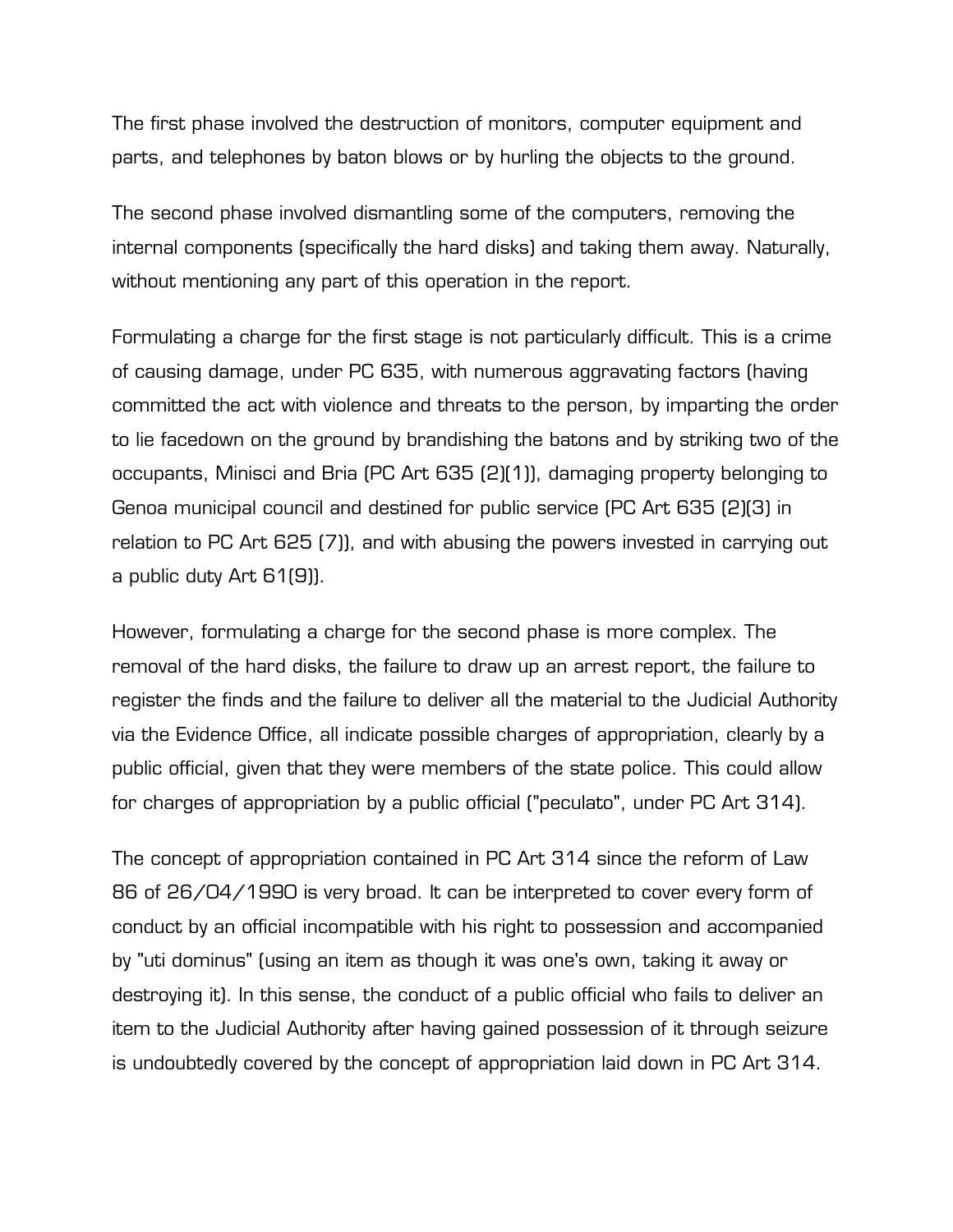The crime of "appropriation by a public official" requires the object to have come into the public official's possession by reason of his office or while in service.

A police official who has acquired the item through a coercive action relating to his office, i.e. by seizing it, undoubtedly has possession of the item. Furthermore, if it were held that the computer hard drives had been seized by the police, irrespective of whether illegally or arbitrarily, the acquisition of the interior parts would consist in an arbitrary act of seizure and therefore publishable under PC Arts 615 and 609; the failure to hand over the objects themselves after the seizure would add support to charges of appropriation of items that a public official not only gained access to but material possession of, which clearly qualifies as "appropriation by a public official".

The events in the legal office were entirely unique, given that nothing in the investigation suggests that similar behaviour occurred in other rooms of the building. The police behaviour in that room therefore appears to have been entirely independent, distinct from a general assessment of what happened in all the other rooms.

The action - entering the room yelling and brandishing batons, ordering everyone to lie facedown on the ground with the implied threat of being beaten, smashing and throwing objects to the ground - suggests charges of actual criminal behaviour rather than a police act, no matter how illegal, such as seizing items. This is suggested both by the lack of any respect for the formalities of a seizure and by the impossibility of defining the items removed as evidence or pertinent to the action. The utter lack of any police report regarding the action and, above all, the failure to request Judicial Authority validation, mean these actions cannot be categorized as a police seizure for evidence.

Printed lists of lawyers - members of the Association of Democratic Jurists who were willing to defend demonstrators - and demonstrators who had been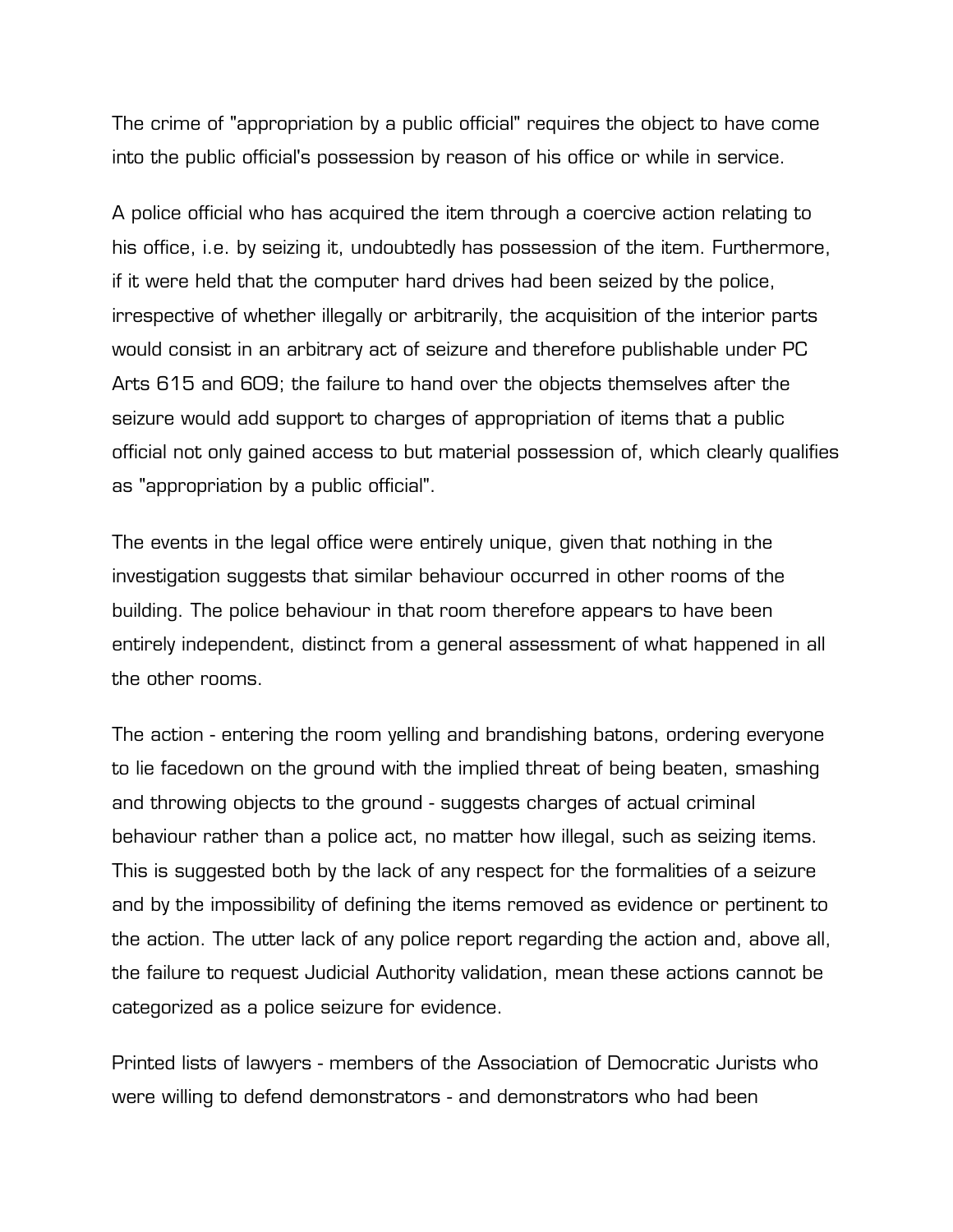separated from their original groups and were missing were removed, as were the hard disks containing statements by demonstrators and names of other missing individuals.

The paper material could not possibly have had any connection to potential crimes.

The same conclusion must be reached in regards to the computer hard drives.

It might be argued that the statements collected by the GSF probably dealt with alleged crimes committed by the police during the demonstrations, which might therefore have been useful for identifying some of the demonstrators present at the time of the disorder. However, such an argument would have no legal basis. Arts 17 and 21 of the Constitution give everyone the inviolable right to freely express their thoughts. Therefore, merely being present at a march or the site of a demonstration cannot be considered useful evidence for identifying criminal behaviour; in any case, any such seizure must be based on an a priori justification.

Furthermore, given that it was clear and evident that the items could not be considered "the subject matter of a crime", PC Art 103(2) bars their seizure.

The items removed could, abstractly, in no way fall under the category of seizure for evidence.

Considering how they were removed - particularly in light of the aforementioned assessment of the purpose of the police intervention in the school and the types of objects seized in all the other rooms - makes it clear that the behaviour in the legal office was not intended as an implausible search for evidence of a crime. Instead, it appears to have been aimed at preventing the occupants, particularly the lawyers, from documenting what was happening in the building opposite and what had happened the previous day by destroying the statements collected.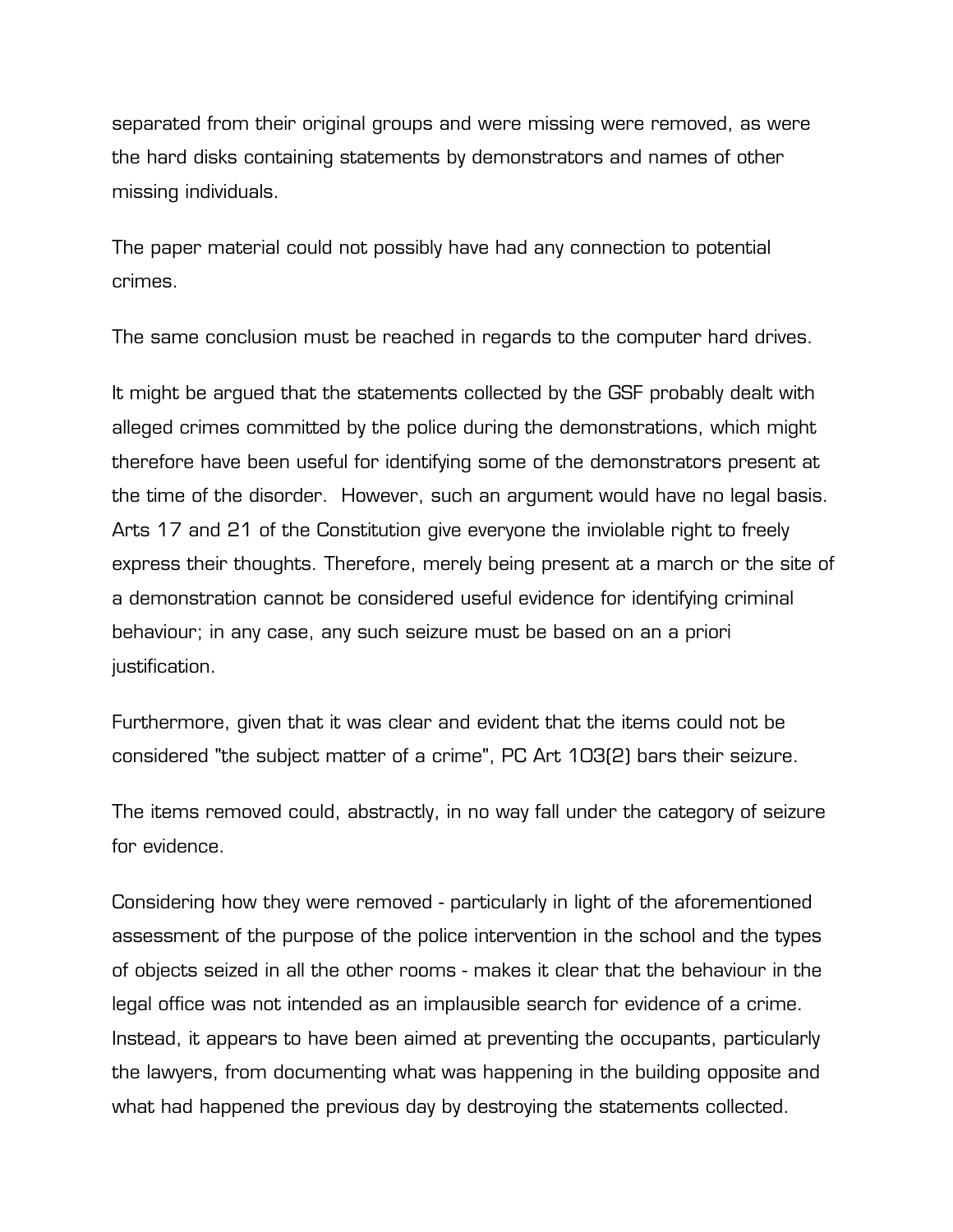If the items taken could not plausibly have been appropriate for seizure, then it appears that the police conduct in the legal office cannot be tied to the concept of seizure for criminal evidence and must instead found appropriation charges against the agents.

This action could therefore be the basis for charges of aggravated theft, in accordance with PC Art 625 (2)(7) and Art 61 (9), and violence to objects (dismantling the computers) in public buildings destined for public service, committed through the abuse of powers invested in officials engaged in a public service.

During the course of the preliminary investigation, through the invitations to appear for questioning, charges of aggravated theft against the defendants were raised.

However, a more careful consideration of the circumstances surrounding the conduct suggests that peculato (appropriation by a public official) would be a more suitable charge.

Whether the items seized could be designated evidence of the crime or material to it, is irrelevant to a charge of peculato, as is the fact that the investigative police and agents' behaviour was part of an illegal police operation (because it violated procedural norms and had no legal foundation). This is because the defining jurisprudential elements of peculato are that the agent behaves in a certain way and that there is some connection between the appropriation of the objects and the carrying out of public functions.

It is certain that, while having entered the GSF building illegally, the agents and police officials were working within the context of a broader operation that was only meant to affect the Diaz-Pertini School. The reasons and circumstances of the situation ensured they entered a direct legal and material relationship with the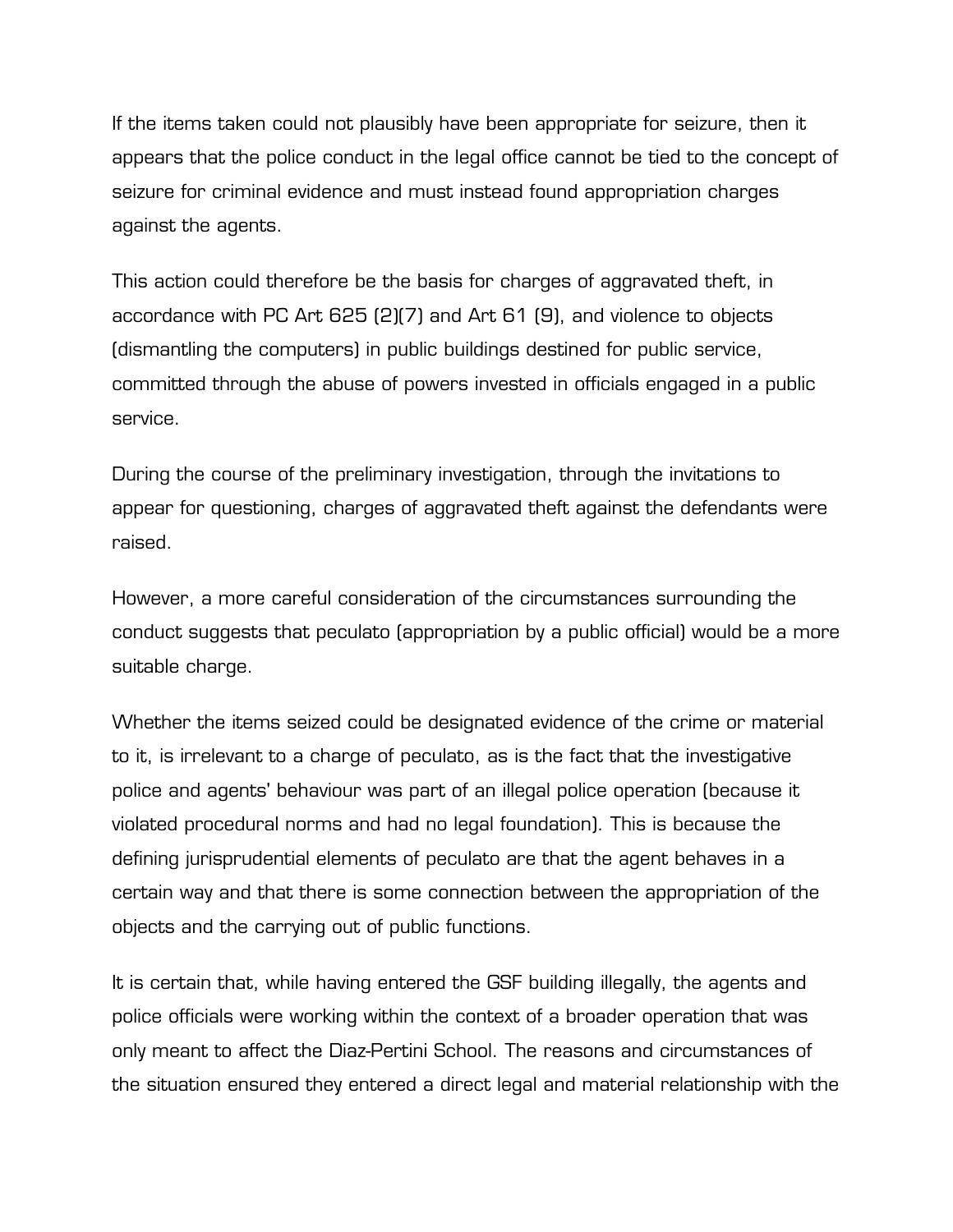damaged and/or appropriated items, even though they did not come into possession of these items legitimately through a seizure warrant. In regards to extending the sense of the regulation under Law 86 of 1990, the Supreme Court (Sez. VI n. 3879 of 24.4.85) has ruled that possession should be understood not only to mean material possession of an item but also legal control of items materially held by others, which the agent can obtain legally through his position (apart from the illegality of the measure itself). Ruling Sez. VI n. 943 of 2.2.84, regarding a state police official who appropriated an item belonging to someone under arrest, took the same line.

In this case, the crime is clearly attributable not only to the officials who gave the order but also to the individual agents, who materially carried out the deed.

In fact, the circumstances of the episode would have made it clear to anyone particularly a police officer - that the conduct ordered was strictly illegal, making it pointless to try and claim they were just carrying out their duty, under PC Art 51.

However, it has not been possible to identify the material authors (or even the division they belonged to) of those who appropriated the goods.

This issue will be dealt with at a later point. Furthermore, it should be noted immediately that those in the room - Fabrizio Galvan, Alessandro Minisci and Stefano Lenzi - said the police that entered were wearing a uniform made bulky by protective layers (therefore members of the public order divisions), while Bria Francesca recalled that some police were in uniform and others were in plain clothes with a police bib.

The investigation revealed sporadic and, fortunately, not serious incidences of violence to individuals.

The episodes verified can be summarized as follows: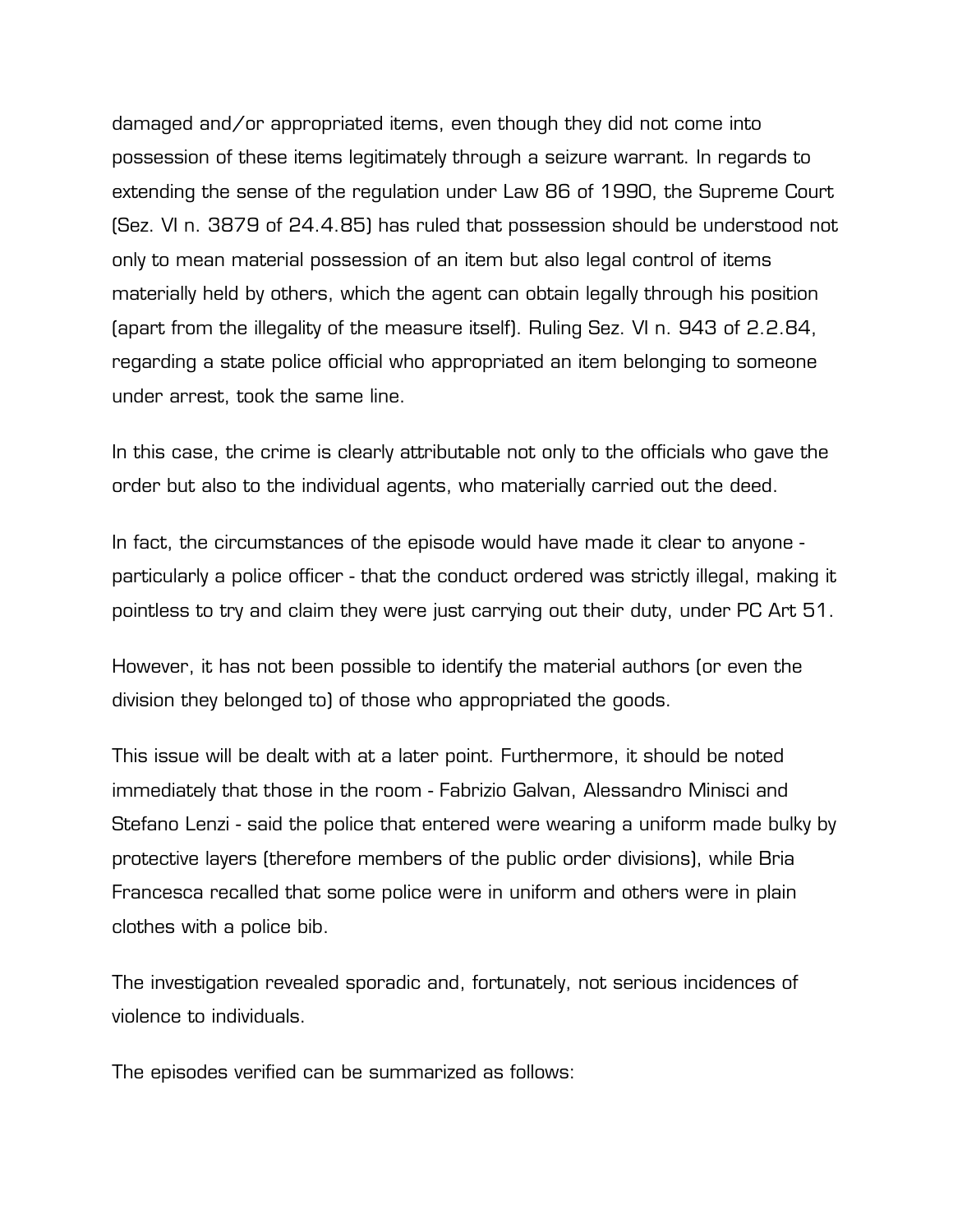One of the two unidentified Italian youths in the car driven by Antonella Morassutti reported being kicked by police in his leg (see Antonella's Morassutti statement);

Anna Zielish said she received a baton blow to her head while on the stairs at the first floor (see Anna Zielish's statement);

Alessandro Minisci said he was slapped in the lawyers' room (see Minisci Alessandro's statement);

Francesca Bria said she received a baton blow to her neck while lying prone on the ground (see Francesca Bria and Alessandro's Minisci statements);

Two unidentified foreign youths, treated in the basement gym by Constantini Massimo, said in English that they had been struck by police in the school entrance hall (see Constantini Massimo's statement);

Enrico Fletz said he'd been hit on the head with a baton and with a stool on the second floor (see statements by Enrico Fletz, Massimiliano Carboni and Massimo Alberti);

Andreas Huth said he'd been shoved and slapped on his face on the third-floor landing (see statements by Andreas Huth, Nadine Moser and Tino Plumecke);

An unidentified person whom Andreas Huth saw being maltreated on the stairs (see Huth Andreas's statement).

The investigation did not allow for the identification of those materially responsible for the events, with the sole exception of Huth Andreas, who identified his attacker as Luigi Fazio of the Rome Flying Squad through photographic evidence in front of the Public Prosecutor and then later, during the pre-trial evidence-taking stage.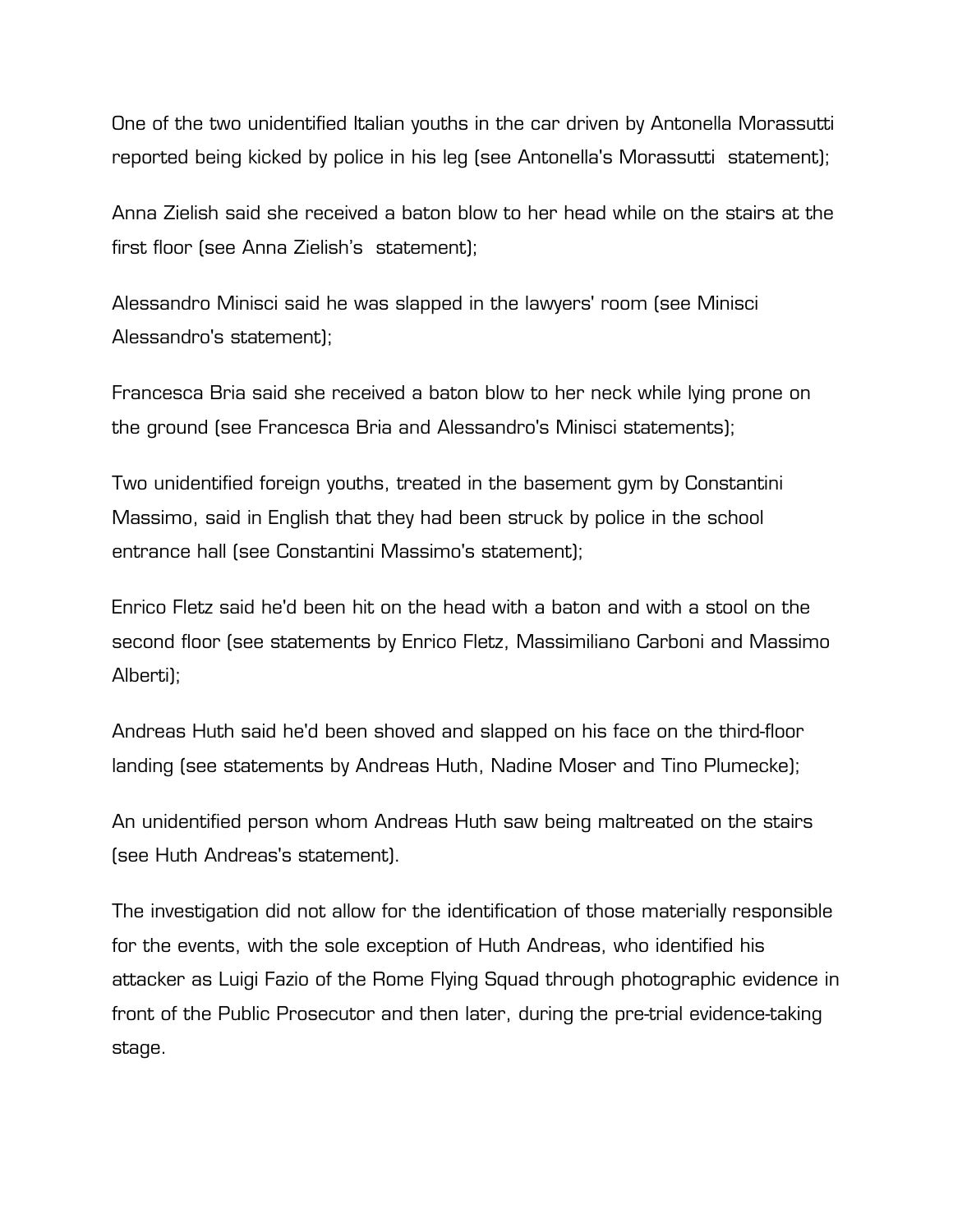On the other hand, given the sporadic nature of the physical violence and the fact these incidents were momentary, individual acts, it is not possible to prove that those materially responsible had received orders from their superiors nor that the latter could have prevented these incidences.

This conduct can therefore solely be attributed to those who materially carried out the violence.

The investigations aimed at identifying the state police divisions present at the school and their individual components were delegated to the Genoa Digos and, later, to the Genoa Flying Squad.

The inquires by the investigative police revealed that 59 members of the state police had entered the school, including three officials: Deputy Commissioner Ferri Filippo and Chief Commissioners Salvatore Gava and Alfredo Fabbrocini.

With the exception of the three officials, who were obviously wearing plain clothes, the only divisions wearing uniform appear to have been the Calabria Crime Prevention Division and the Campania Crime Prevention Division. These were wearing the normal short-sleeved shirt uniform with a large black belt, rather than the uniform worn by police in charge of public order. Personnel with the different flying squads were in plain clothes with a police bib, while the Digos officers were in plain clothes with no indication of their status.

In the aforementioned service report of 24/7/2001, Chief Commissioner Salvatore Gava states that he entered the school with personnel from the Nuoro and Rome flying squads. He said that while on the third floor, he was joined by his colleague Ferri Filippo and shortly after by Hon. Mascia, who protested at the conduct of the police. He said he left the building immediately afterwards. Ferri Filippo, in his service report of 24/7/2001. said he was on the road between the two buildings and that he was approached by Special Agent Sascaro of the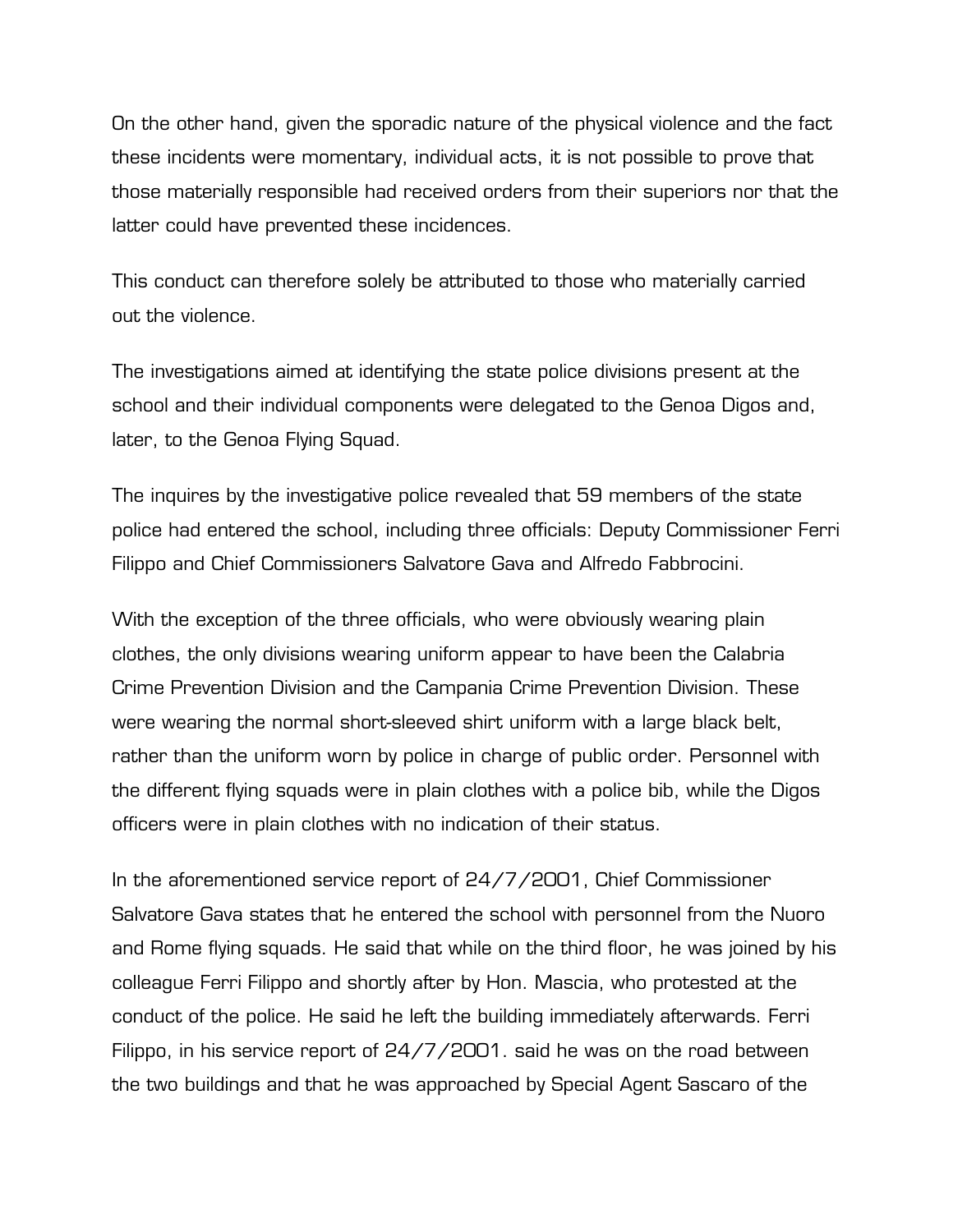Genoa Flying Squad who told him there were fewer agents in the school opposite (Pascoli) than occupants. He said he then entered the Pascoli building and went up to the third floor, where he met Gava. Immediately afterwards, he said, they were joined by Hon. Mascia, who complained of police conduct. In the meanwhile. Gava told him he had received an order by telephone to leave the school.

Ferri's version seems to be fully supported by Gava's service report. It has therefore been verified that Ferri, accompanied by the La Spezia Flying Squad, entered the building for a few minutes with the sole purpose of making sure none of the other divisions were in difficulty. However, he gave no orders to any of the staff present.

It thus appears as though the highest-ranking official in the school was Chief Commissioner Gava, who Ferri reported to when he entered the building in order to check on the situation.

According to Commissioner Fabbrocini Alfredo's service report (3/10/2001), the Calabria Crime Prevention Department under his command were merely circling and checking outside the building. He said only a small number of his men entered the building, with the purpose of providing support to other division. He said they carried out no activity of their own inside.

During his interrogation by the Public Prosecutor on 23 September 2002, Fabbrocini further stated that the Campania Crime Prevention Department was also under his command and that all the personnel under him remained on the ground floor without going upstairs.

The investigation therefore suggests that the only uniformed agents present in the school should have been the Crime Prevention Divisions, which, according to their commander Fabbrocini, remained on the ground floor and basement, without ever going upstairs. This would seem to indicate that only plain-clothes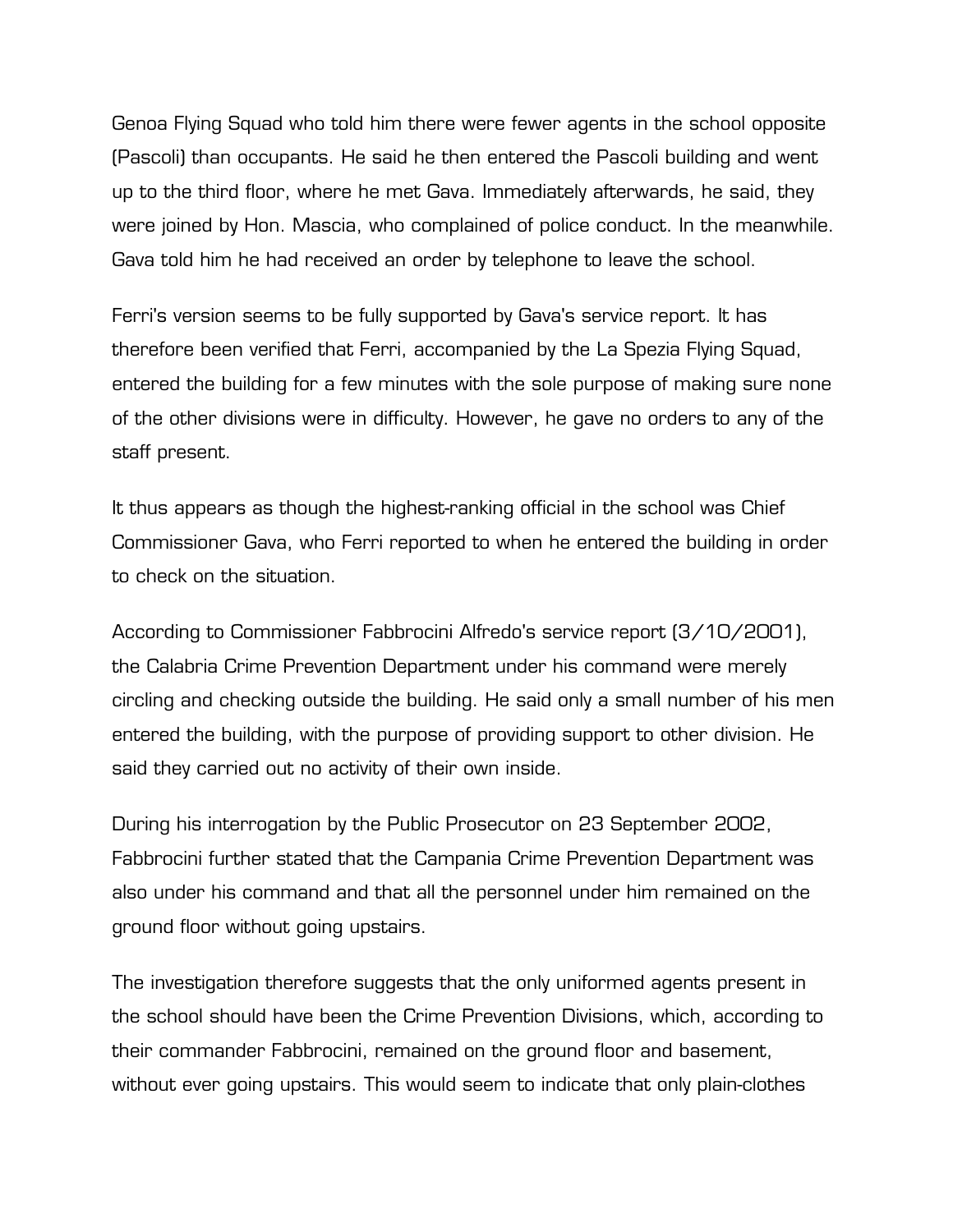police with or without bibs (Digos) should have been upstairs. Yet this conclusion contrasts with other investigative results.

First and foremost, this is not confirmed by the footage. As well as the greater number of plain-clothes officers wearing bibs, moving back and forward along the corridor and entering and leaving rooms, the film images of the first floor show a number of agents wearing the short-sleeved shirts of the Crime Prevention divisions outside the room being used as the legal office. This picture is confirmed by the occupants' statements. As well as unanimous agreement on the presence of plain-clothes officers wearing police bibs, many recalled the presence of uniformed agents on the upper floors of the school.

It can therefore be deduced that Fabbrocini's version did not correspond to what happened and that men from the Crime Prevention Divisions went upstairs.

Not surprisingly, Fabbrocini's claim is supported by all the service reports of personnel in the Crime Prevention Divisions. These state that the divisions intervened solely on the ground floor (technically the basement) of the school. These statements - made at a later point, during the course of the present investigation - were all roundly refuted by the aforementioned filmed evidence. Filming started at around 00:15, when the search operations in the Diaz Pertini School were in full flow.

Most of the occupants also said they saw police in anti-riot gear upstairs. These agents could not have been part of the Crime Prevention Divisions, which were wearing short-sleeved shirts.

It's possible that the occupants, who were certainly not experts in police uniform, might have confused a summer uniform with that of the riot gear, or that perhaps they confused the images they saw outside the school (where there were anti-riot police) with those they saw inside.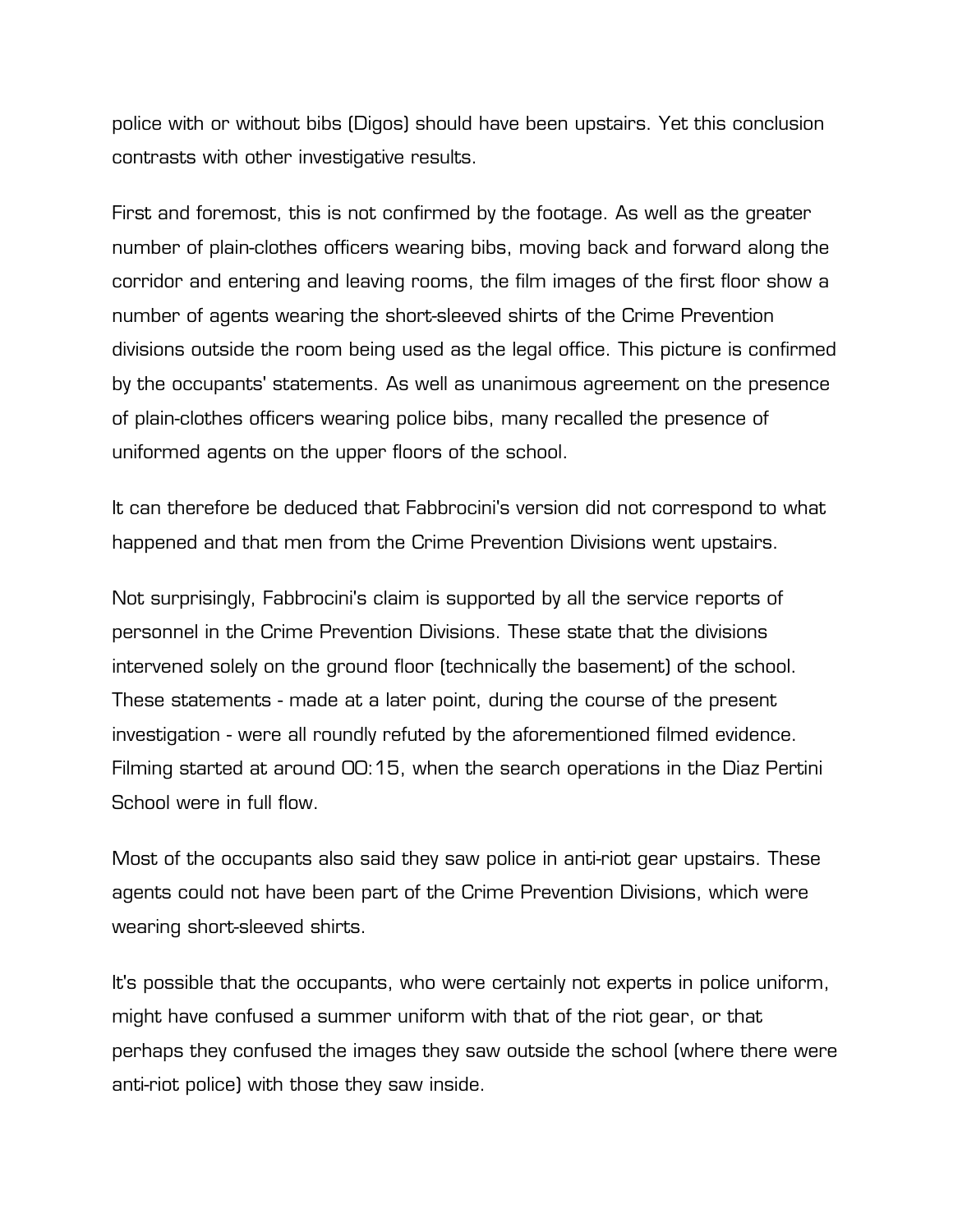The position of individual defendants must now be examined.

Chief Commissioner Salvatore Gava was the highest official to have intervened at the school.

Deputy Commissioner Filippo Ferri entered the school only for a few minutes. After having informed Gratteri of what he had been told by Sascaro regarding the situation in the Pascoli School, he entered the building to check conditions at the express order of Gratteri. Ferri's version on this point is undoubtedly true and therefore reliable; it is also supported by Gava's statement. The individual seems neither to have engaged in actual action nor to have given anyone orders. In light of preliminary results, this Office therefore decided he should not even be registered as one of those under investigation.

Gava Salvatore is thus clearly the highest-ranking state police official among the personnel operating in Pascoli.

During questioning by this Office on 13 February 2002, he confirmed what he had said in his service report. He added that before the operation, he had attended a meeting at Police Headquarters, in which a search of the school complex, in accordance with TULPS Art 41, had been discussed but without specifying which building.

He said he came to the building by following Nando Dominici, head of the Genoa Flying Squad, believing that the latter, working in Genoa, would be familiar with the buildings. He saw Dominici stop near a gate leading into a courtyard at the back of the Pascoli School.

He said he entered the courtyard and then the building, followed by men from the Nuoro and Rome flying squads. The Crime Prevention Unit also entered the building, although not at his orders, at those of Fabbrocini, he said. Upon entering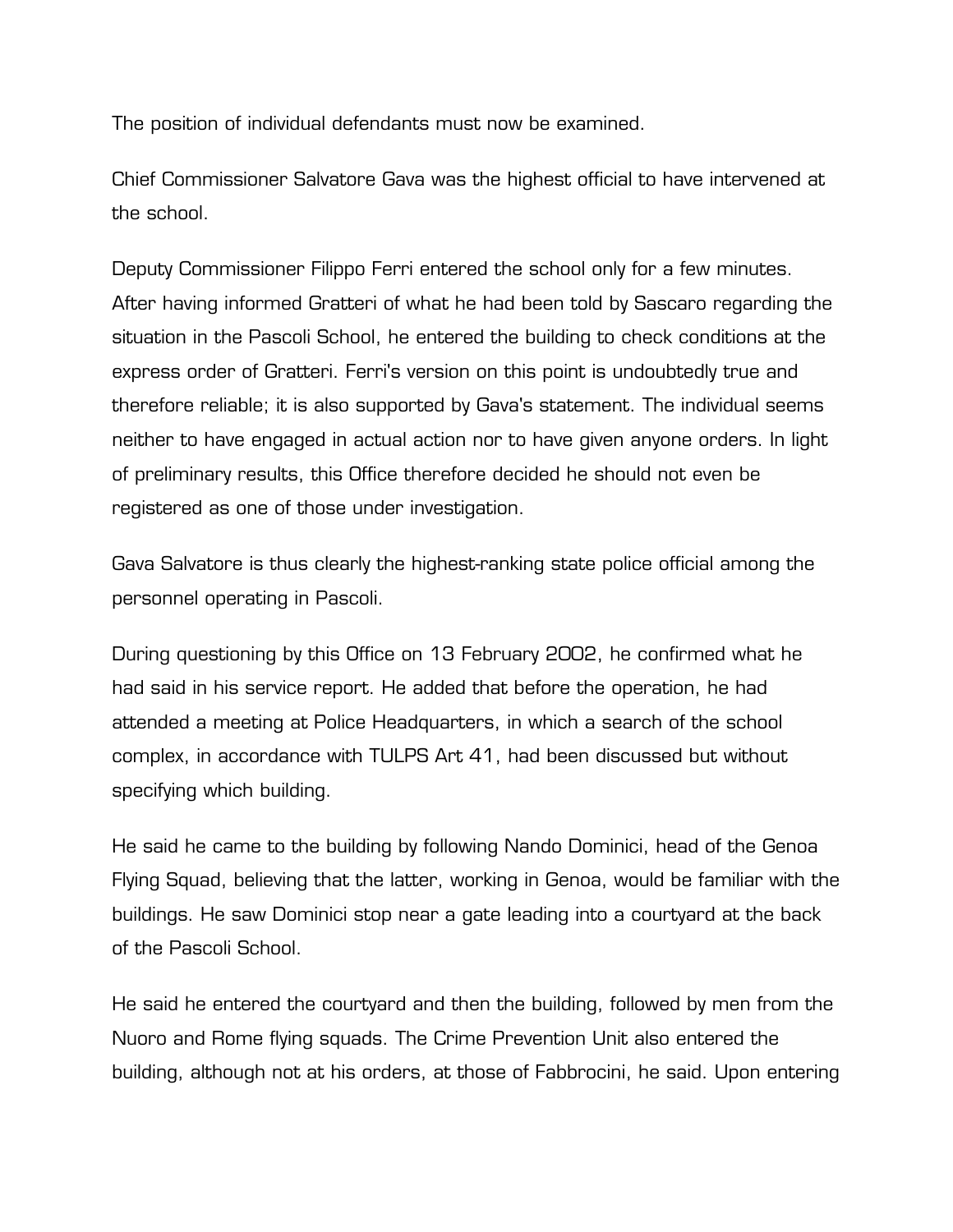the building, he said, he realized almost immediately that there had been a mistake and that this was not the building intended for search.

He said he then asked Inspector Maurizio Apicella and Superintendent Davide Sascaro to contact Dominici for recommendations on what to do. He then went upstairs to check what was going on. According to Gava, he did not order any searches to be carried out, asking his men only to make sure that "those present were safe".

He said he saw agents order the occupants out of the rooms and assembling them in the corridors. He explained he did not order them to stop what they were doing, believing this would be inappropriate given that it was necessary to ensure the building was "secured".

Gava claimed he did not notice the order not to use cell phones or the appropriation of items by the police; nor, he said, did he know anything about the computers being destroyed;

He said he was then joined by Apicella, who informed him that Dominici had ordered them to leave the building; they were joined immediately afterwards by Sascaro and Ferri, who confirmed the order. Hon. Mascia then arrived, complaining of the police conduct.

According to the defendant, he entered the building by mistake and no search was carried out, merely a "summary check" or rather an operation to make sure the premises were "secure".

However, the defendant's version is intrinsically illogical and therefore appears untrue for the reasons given above.

It is important to once again remember the statements made to the Public Prosecutor on 10 August 2001 by then Genoa Digos chief Mortola Spartaco, in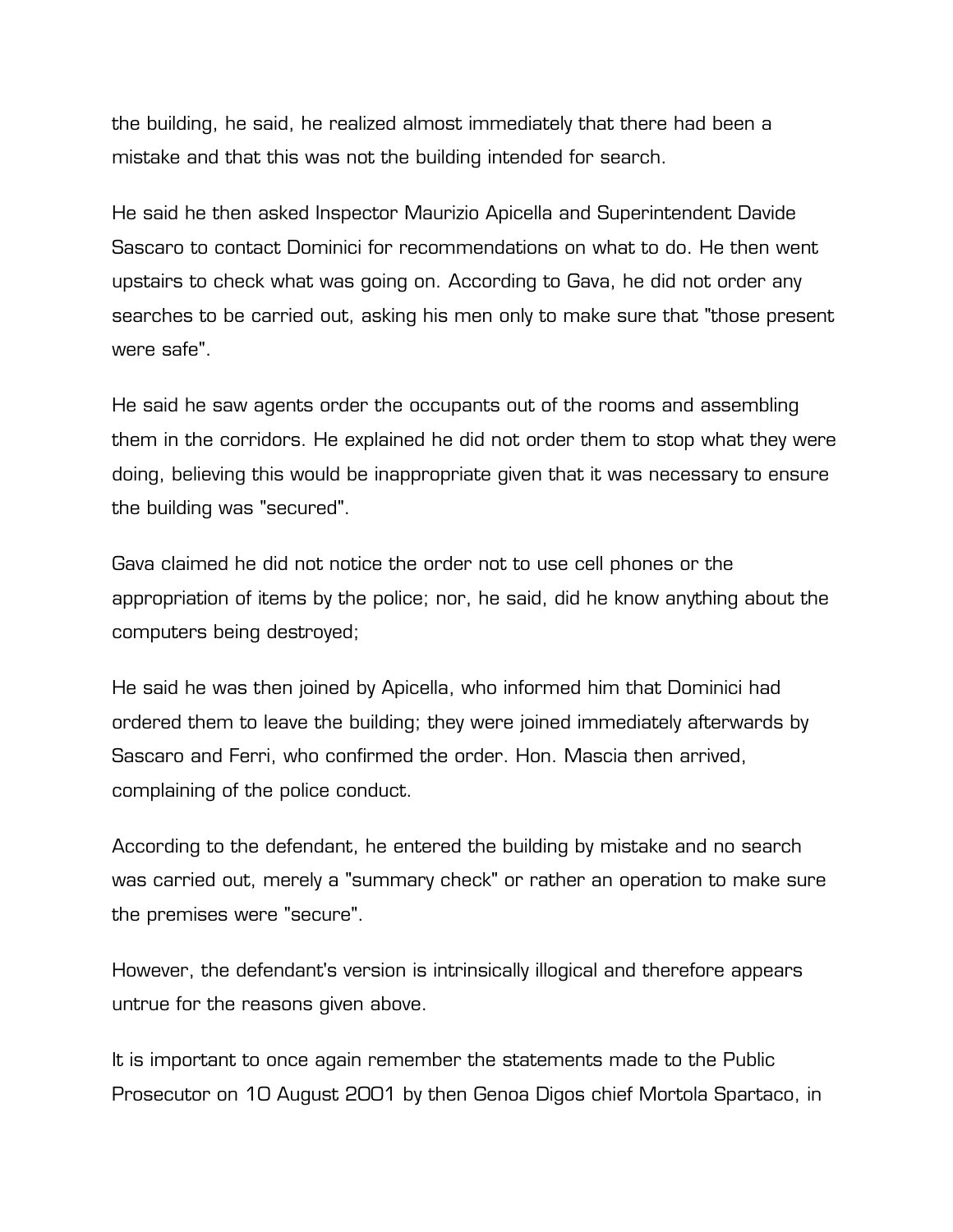his capacity as someone informed of the facts. He said that the Pascoli School had been entered in order "to secure the area outside", given the presence of numerous occupants that could have "obstructed the operation under way in the building opposite".

It is in no way credible that the personnel operating in the building carried out the search and acquisition of items without having received any orders indicating they should do so. It is even less likely that all this activity - which was clear to the occupants and is obvious to anyone watching the footage - should have escaped the defendant's notice.

Furthermore, his version conflicts with that given by his co-defendant, Salomone Nicola, during the course of questioning before the Public Prosecutor on 19 December 2001. Salomone's version makes it clear that Gava was perfectly aware of the existence of the two schools in two different buildings, one in front of the other. It also makes it clear that heading for the Pascoli School rather than the Pertini premises was no error on Gava's part but was instead prompted by a desire to search this second building while most of the forces were search the first. If this hadn't been the case, once Gava saw Salomone and most of his colleagues headed for Pertini, he would undoubtedly have asked for clarification rather than setting off in the opposite direction to the other building. In other words, Salomone's statements indicate that those who organized the operation decided, at the same time as the Pertini search was going on, to carry out an operation in the school opposite, and that this was entrusted to the command of Gava.

In terms of his position in the chain of command, while Gava admitted he was the highest-ranking officer there, he claimed he was only in charge of the Nuoro flying squad personnel, and not the other divisions. The defendant's version is also illogical in this sense. State police officers intervening in the school would have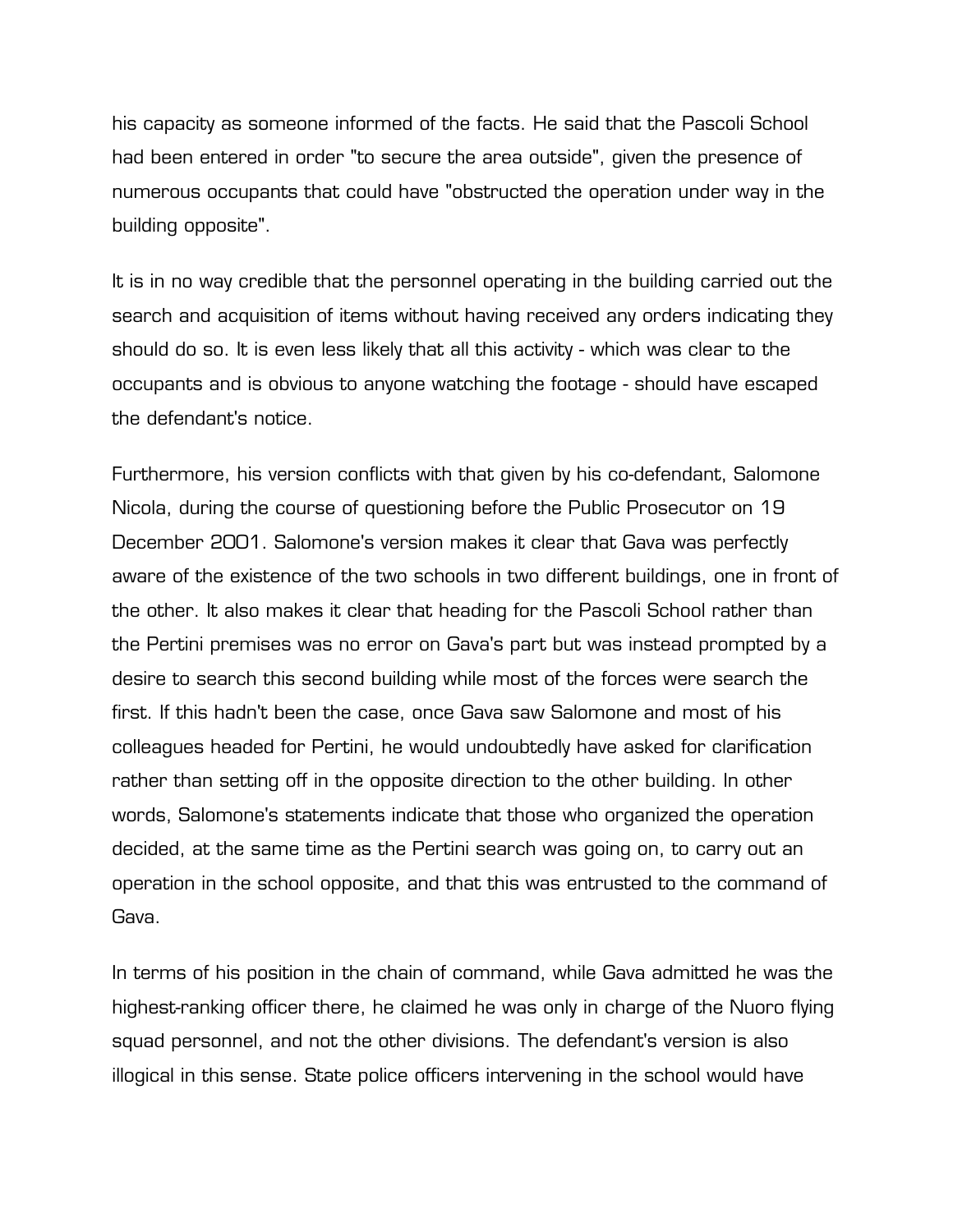taken instructions from no one but him, given that he was the highest ranking official there. In fact, the defendant was expressly named as the official in charge by Fabbrocini Alfredo (see interrogation report of 23/9/2002), while Inspector Salomone (see interrogation reports of 12/2/2001 and 15/11/2002) reported that Gava had ordered him to follow him into the Pascoli School, indicating that the building was to be searched.

In his service report and during questioning, Ferri said he had contacted Gava for information on the situation in the school. This shows that his colleagues also considered the defendant as the person in charge of personnel in the Pascoli School.

In fact, the defendant himself said that Hon. Mascia - looking for the person in charge of the operation in order to complain - was taken directly to Gava.

The defendant's claim that he was only in command of the Nuoro Flying Squad is further refuted by some of his own comments. He says he ordered Apicella and Sascaro of the Genoa Flying Squad to go and find out what they were meant to be doing. This order to personnel not in the Nuoro division makes it clear that the defendant was the person on site in charge of the entire school operation.

In the light of all these considerations, Gava can be charged with arbitrary search and coercion.

With regards to coercion under PC Art 610, the defendant admits he gave orders to "secure" the building and that he saw - without intervening - the police making the occupants to leave the rooms and sit/lie on the ground, even though he knew that a search could not be carried out as it was the wrong school.

The defendant's position with regards to the computers is more complex.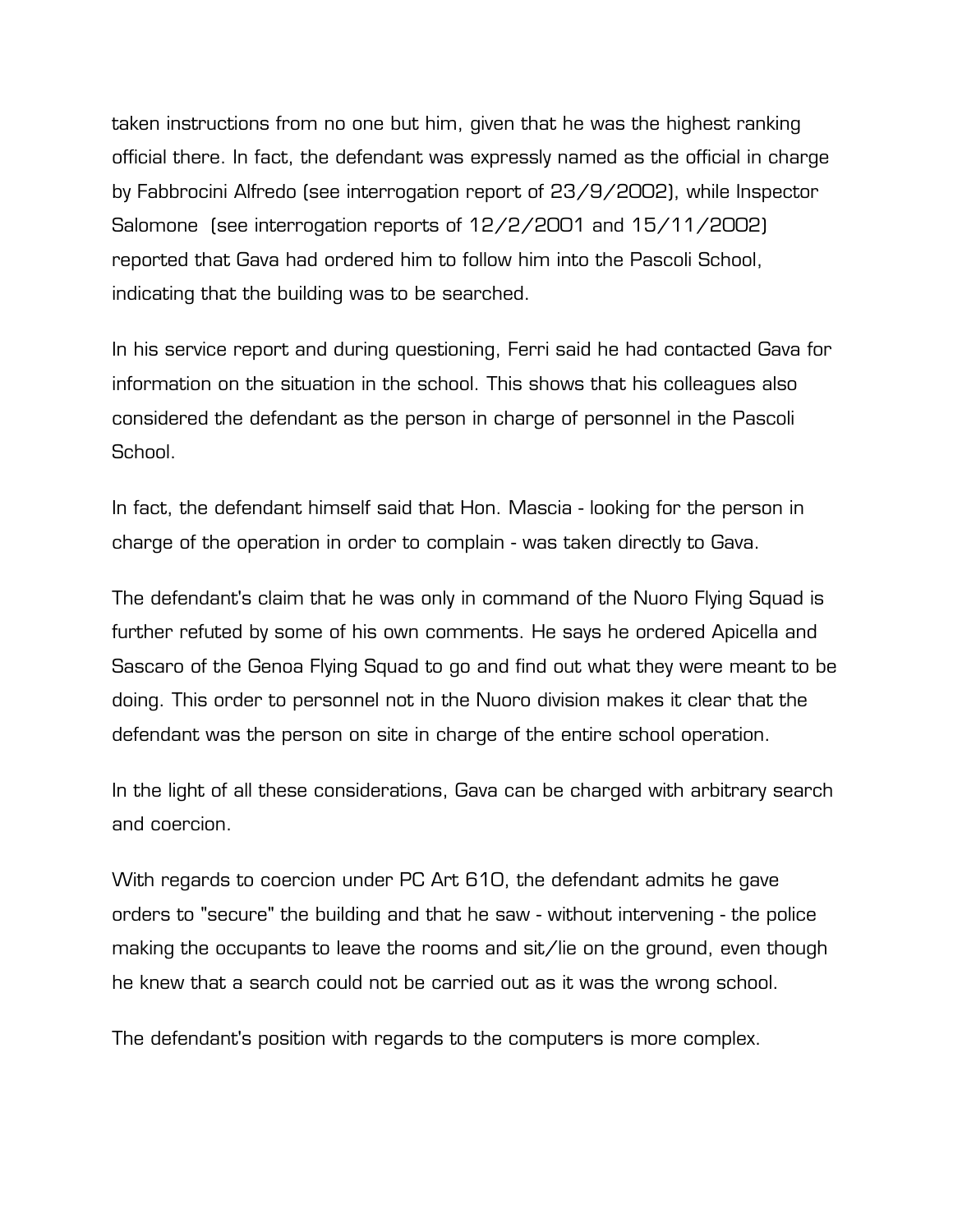He not only denies having ordered the intervention, he also says he had no knowledge whatsoever of what happened.

However, a different conclusion may be reached by a logical evaluation of the investigation overall.

The details of the incident - entering the room yelling and brandishing batons, ordering those present to lie face down on the ground with the implied threat of violence from the batons, smashing and throwing objects to the floor, opening computers and removing internal components - indicate conduct that was so clearly criminal that none of those engaged in it could have failed to realize this.

Furthermore, the repeated descriptions of how the appropriations were carried out - if evaluated in the light of prior considerations regarding the purpose of the police intervention in the school and the type of objects seized in all the other rooms - make it clear that the police conduct in the legal office was not aimed at finding evidence of a crime. Instead, it was intended to stop the occupants, and in particular the lawyers, from gathering statements and accounts documenting what was happening in the building opposite and, in this case, what had already happened during the demonstrations of previous days.

In view of these considerations, it is entirely implausible and illogical that the intervention in the legal office could have been an autonomous, spur-of-themoment and unplanned initiative by individual members of a division.

In fact, it is never made clear why some (five or six) simple agents or rank-and-file state police officers would have decided to engage in such blatantly criminal conduct, clearly without any personal advantage to themselves, with the sole purpose of committing a crime or harming a group of young lawyers that they didn't even know.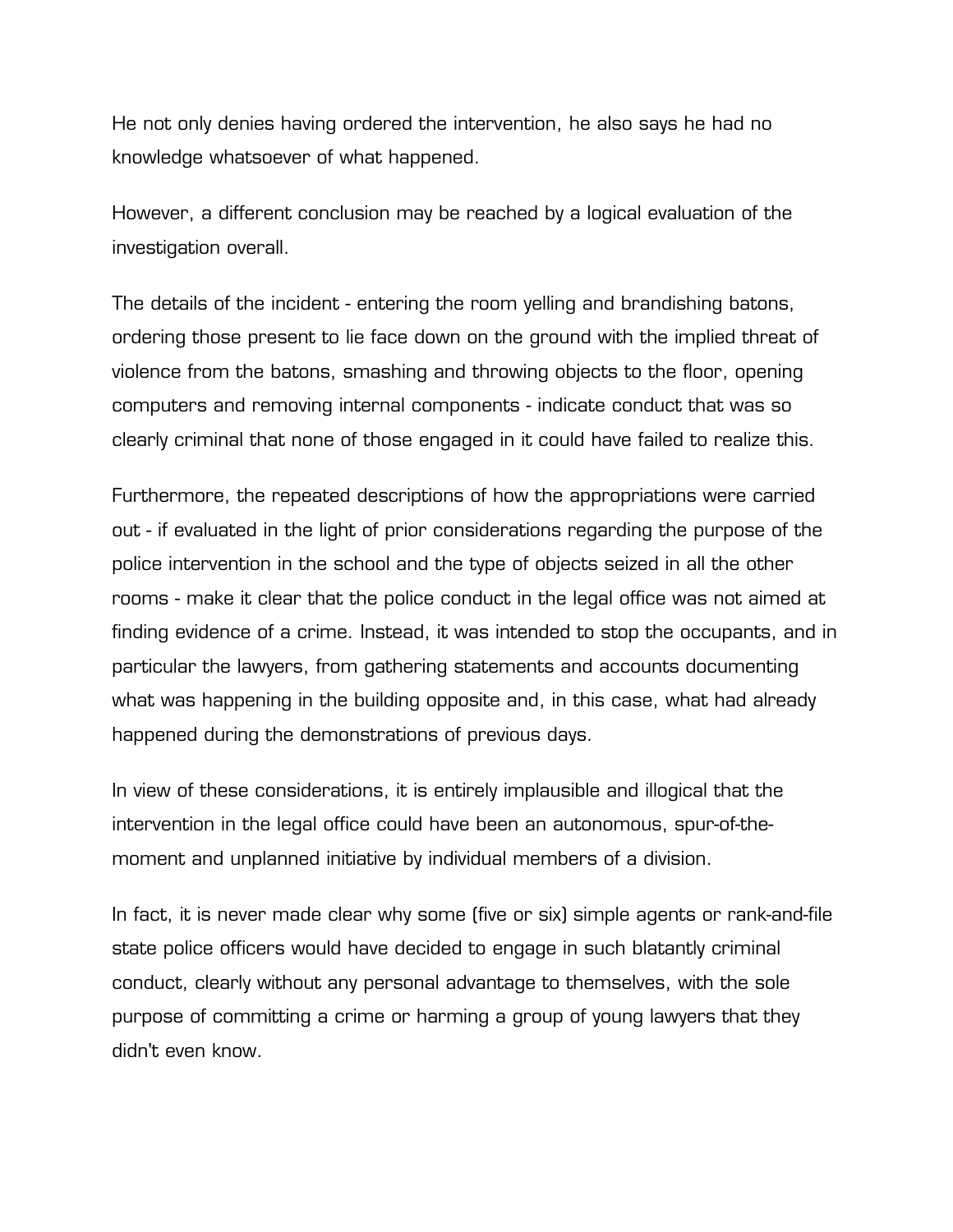It's therefore clear that what happened was carried out by an unidentified group belonging to the state police following a precise order from one or more of their superiors.

And if it's logical that they received an order, this could only have come from one or more of their superiors, among which Gava.

If it is accepted that the conduct was pre-planned (even if just in terms of organization) and that the order came from someone higher than Gava, he would nevertheless have been aware of the order and would have had a legal obligation to stop the event.

As the highest-ranking official present, it was impossible, particularly in the final stage of the operation during the appraisal, that he didn't notice the presence of internal computer parts among the items collected.

In the aforementioned service report of 3/10/2001, Fabbrocini Alfredo clarified that the Calabria Crime Prevention Division under his command mostly just secured the outside of the building; only a small number of his men entered the school to help those already there, he said, and they did nothing whilst inside.

While being questioned by this office on 23 September 2002, the defendant recalled that he was also in charge of the Campania Crime Prevention Division and that Caldarozzi had informed him that a search of the school should be carried out and that his divisions would have to surround and secure the building being searched. He also said that once he arrived, he saw police inside the school to his right (i.e. Pascoli) and that he ordered his men to surround the building. Agent Santopolo then told him that men from the division had entered the building because they had been asked to do so by those inside. He said he then entered the building, together with Santopolo and saw some of his men on the ground floor (actually the basement); all the personnel under his command remained on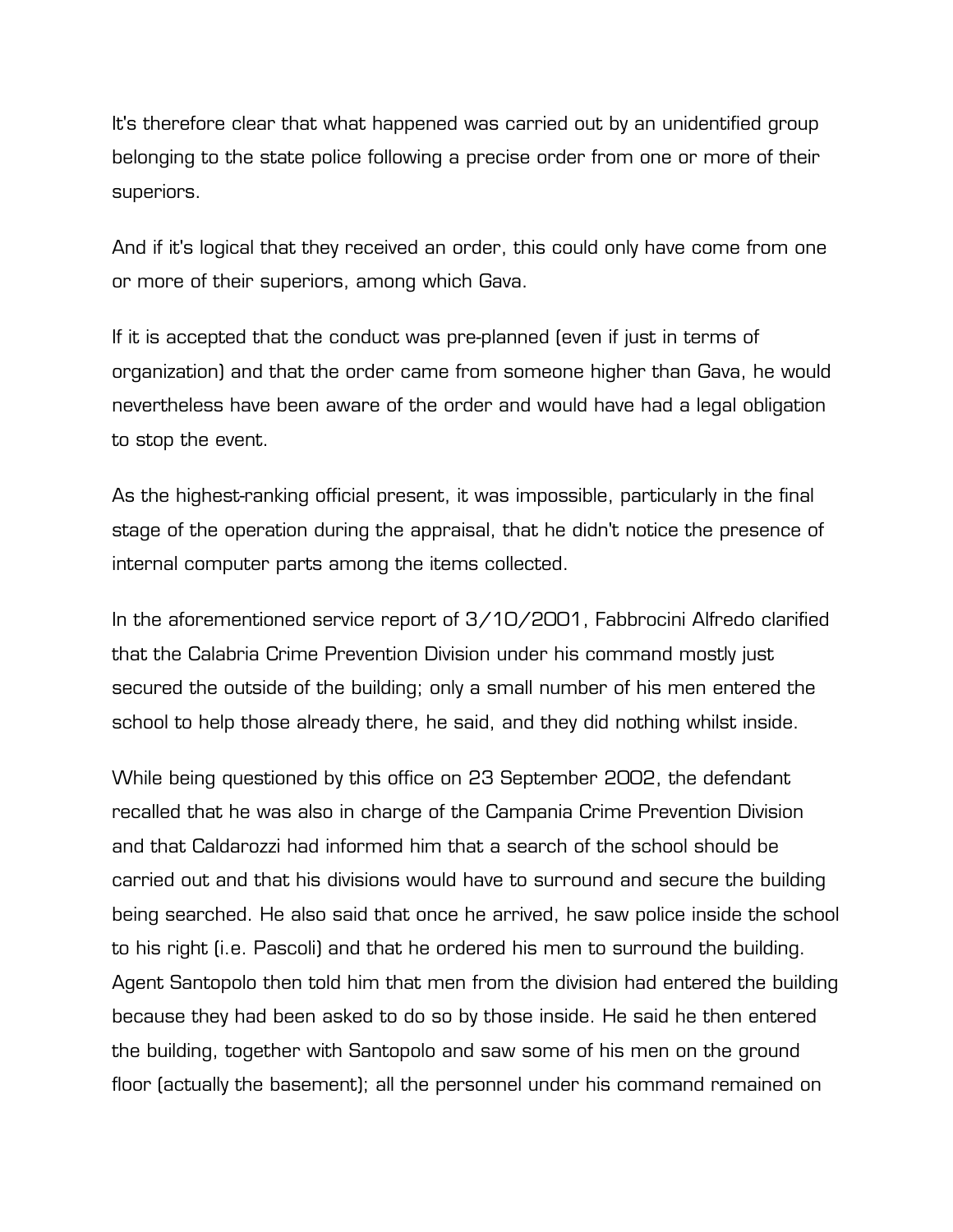the ground floor and did not go upstairs, he added. He was the only one to go upstairs, where he met Commissioner Gava. He said he told Gava that his division should leave the building as soon as possible, in order to secure and protect the exterior, as they had been told. Gava told him to wait for replacements in order to ensure the safety of the personnel working inside the building. He then left, ordering his men on the ground floor to wait for replacements before leaving.

Technically, the Crime Prevention Divisions were not under Gava's command. However, when Crime Prevention Divisions join investigative police operations, such as during a search, they are there exclusively to support the other divisions at work, in order to ensure their safety. So in this sense, once Gava had asked them to support the operations inside the building, Fabbrocini was not able to leave without an order from the official in charge of the operation, which in this case was Gava.

According to the defendant, the Crime Prevention Divisions under his command played no direct role in the search and merely ensured the safety of other divisions involved in the investigative police operation.

The defendant claimed he had nothing to do with the decision to carry out the search and stressed his "good faith", referring to his belief that the operation was legal. Fabbrocini's divisions played no direct part in the search, which was carried out by other divisions with investigative police functions (the flying squad units and the Digos), and instead was in charge of providing security. However, this does not mean that Fabbrocini cannot also be charged with arbitrary search under PC 615 and 609.

It's clear and undeniable that the escort and security by the Crime Prevention Divisions provided a material contribution to the prohibited conduct, i.e. the illegal search, which was in part possible due to the help of those divisions commanded by the defendant.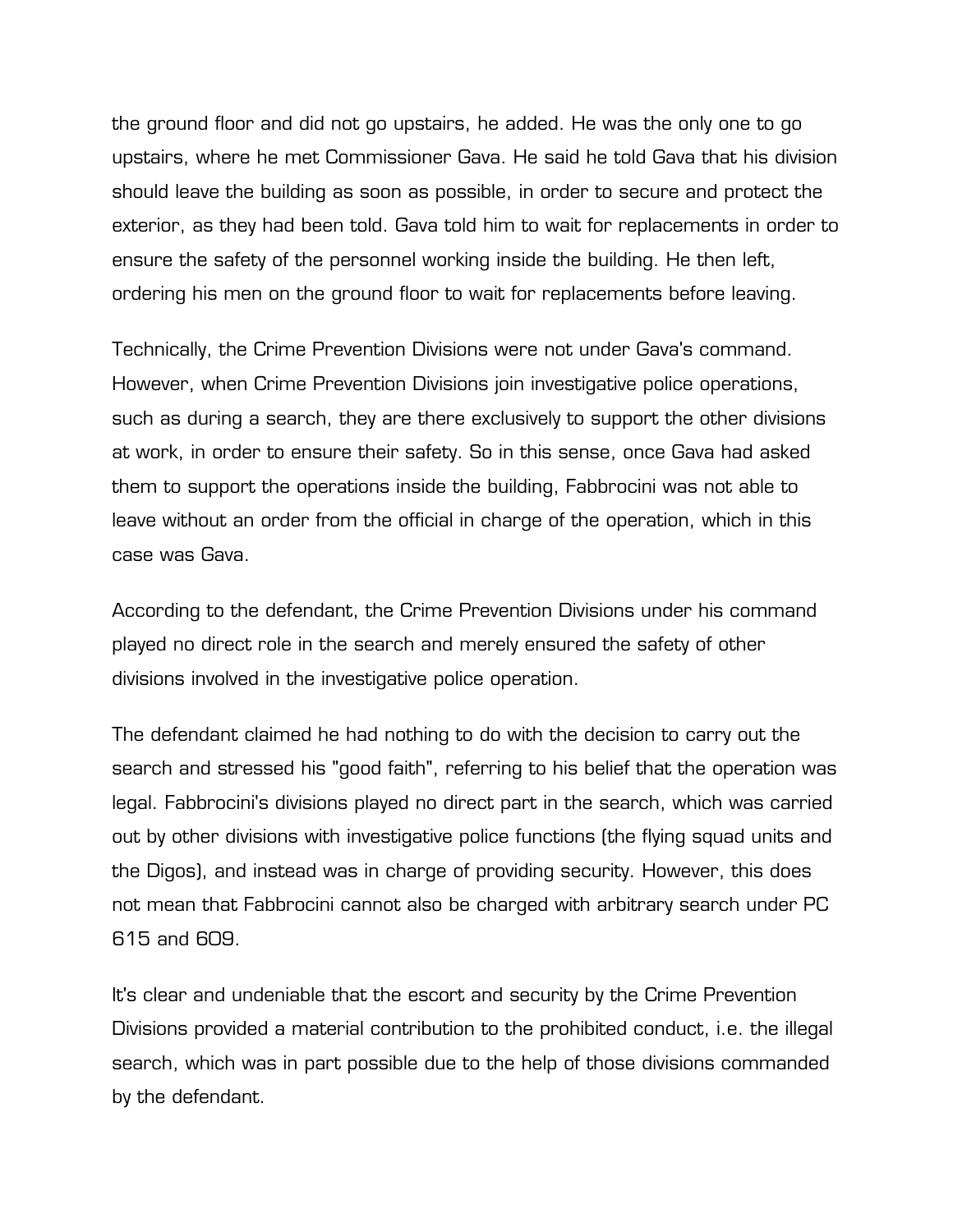The latter therefore made a casual contribution to the conduct relating to the charged crimes.

The previous considerations regarding the lack of legal grounds for police to decide to search the building must also apply to Fabbrocini. As police commissioner on a level with Gava, and, like Gava, also in the school, he had a legal duty to stop conduct contrary to the law, even if this meant disobeying blatantly illegal orders. In this light, it becomes irrelevant that the defendant had been in charge of one thing (providing support and security) rather than another (actually searching and appropriating the items).

These same considerations should lead to the defendant being charged under PC Art 610.

Furthermore, it should be recalled that the divisions under Fabbrocini's command did not just act as support, they were also involved first hand.

If the Crime Prevention Divisions' job was to provide an "escort" for other divisions and ensure their safety, then it appears they justified threatening the occupants with batons and ordering them to lie down on the floor and assume a certain position with the need to "secure" the premises.

This task was directly entrusted to and carried out by Fabbrocini, through his men.

This view can be widely supported.

As has been stated, he claims that the men in his divisions all stayed on the ground floor (in reality the basement). With regards to this floor, Massimiliano Carboni said he had been taken down to the gym in the basement (the press room) and made to kneel with his hands raised, and that other people were there in the same position.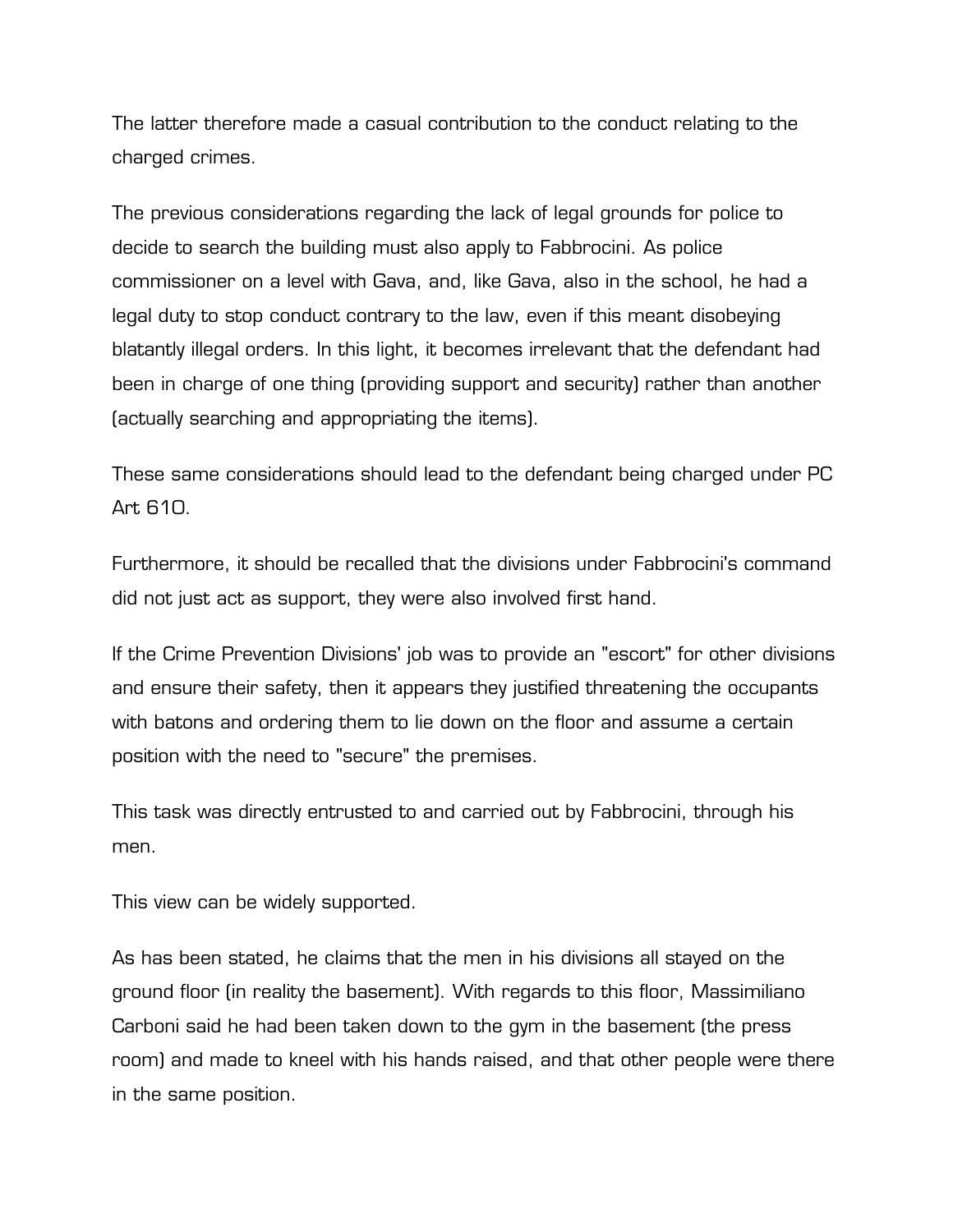Carboni's statement was fully supported by Huth Andreas, who recalled that, after having been dealt a blow on the third floor, he was made to go downstairs to the pressroom in the basement, where he was made to kneel beside other people already in that position.

Finally, the service reports of men from the Crime Prevention Division state that in the rooms they were in, around 30 people were being made to kneel on the floor (See the service reports of: Assistant Chief Giuseppe Magrone of 12/10/2001, Special Agent Greco Massimiliano of 2/10/2001, Special Agent Paolo Santopolo of 4/10/2001 and Agent Alessandro Colacicco of 2/10/2001).

Finally, the same considerations must apply to Fabbrocini as to Gava, with regards to the charge relating to conduct in the room being used by the Genoa Legal Forum (GLF). It must be recognized that Fabbrocini's position and duties gave him a leading role of direct responsibility in terms of the operations in regards to the actions of the Crime Prevention Divisions. The presence of men (and women) from these divisions on the upper levels of the building and not just on the ground floor was testified to both by the statements of those there and the footage, which shows them inside the room worst affected. It seems as though the defendant's statements were deliberately intended to create an alibi for himself, which has been refuted. The only justification would be the institutional duty of the divisions under his command, which the defendant himself made repeated reference to; these were limited to providing support and help for individuals involved in investigative police operations. But given his full awareness of the illegality of the search and the coercion inflicted on those being searched, which extended over a period of time, this justification appears superfluous. A similar conclusion must be reached in regards to the glaring nature of events in the GLF room, in particular the objects and computer parts, which were hardly appropriated subtly or secretly. In fact, even witnesses on the floor above heard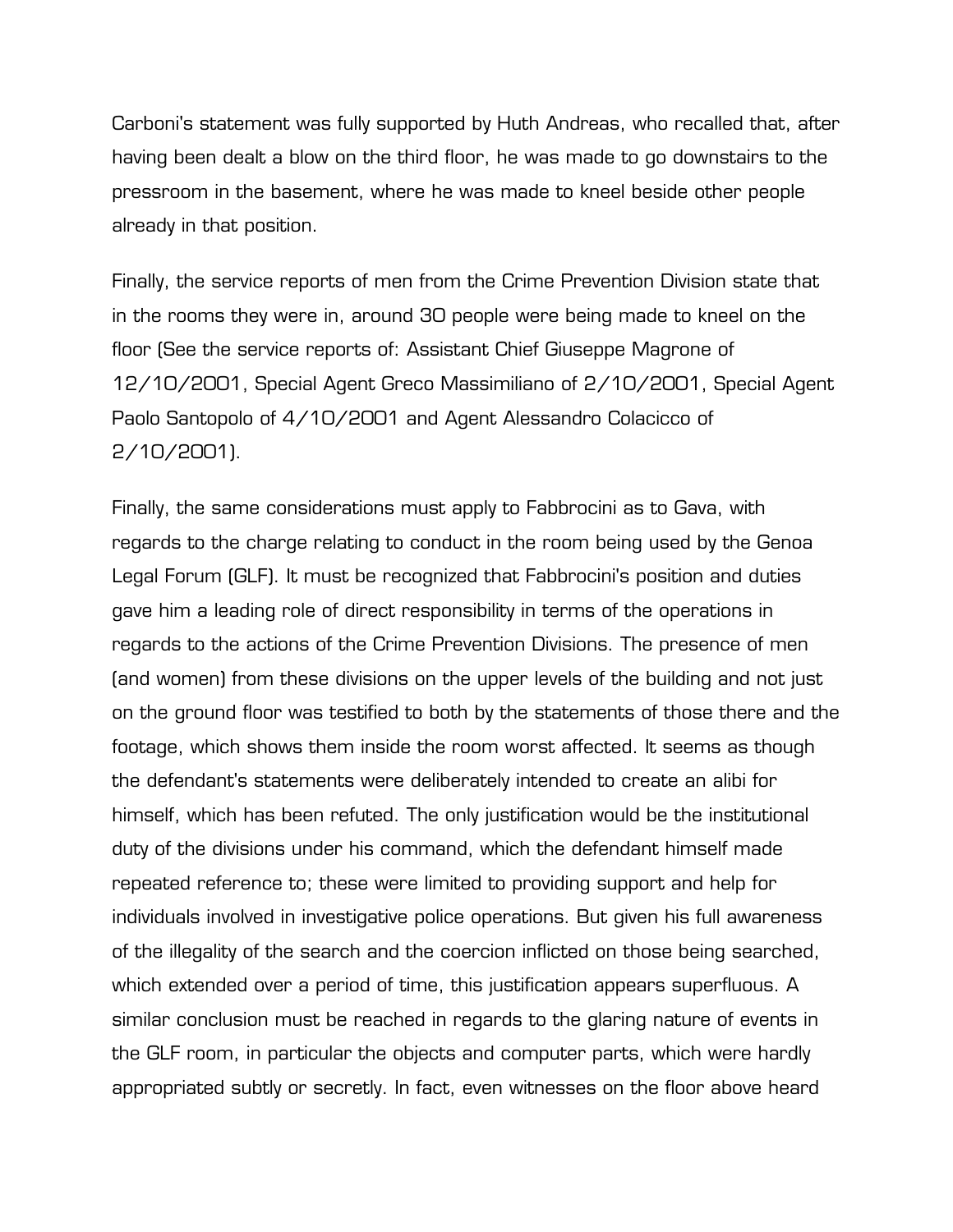what was going on, so it seems impossible that the person in charge of supporting the operation - who was present in the building - didn't realize what was happening, particularly while black bags were being filled with material taken from that office.

Huth Andreas, who said he had been shoved and struck on his face on the third floor landing (see the statements by Andreas Huth, Nadine Moser and Tino Plumecke), tentatively identified Fazio as his attacker during an initial stage. During the pre-trial evidence-collecting phase, he identified Fazio with certainty as his attacker, eliminating others being investigated as potential suspects (Masseroni, Lucatelli, Romano).

In a brief dated 28/2/2003, Fazio's defence highlighted numerous contradictions in Huth's statement. The defence asked for charges to be dismissed against Fazio. It also asked for Huth to be included on the list of those under investigation, claiming he had made false allegations against Fazio and had given false testimony to the preliminary investigations judge during the pre-trial evidence stage. In particular, the defence highlighted several remarks by Huth: he said was hit on the third floor while Fazio went no higher than the first floor; that his attacker had not been wearing a helmet or carrying a baton, while Fazio always wore a helmet and kept his baton on him; and that the attacker had a radio transmitter while Fazio was not equipped with a walkie-talkie. Huth was shown 11 photos from the Rome Flying Squad; a note attached to the file said that these had been passed to the Genoa Digos on 20 April 2002 but the Digos only received the file in October 2002. Furthermore, despite the defence's claim, Huth's statements received wide-ranging support during the course of the investigation.

First and foremost, it should be noted that Huth's description of his attacker during his first hearing, on 19 October 2001 (in other words, over six months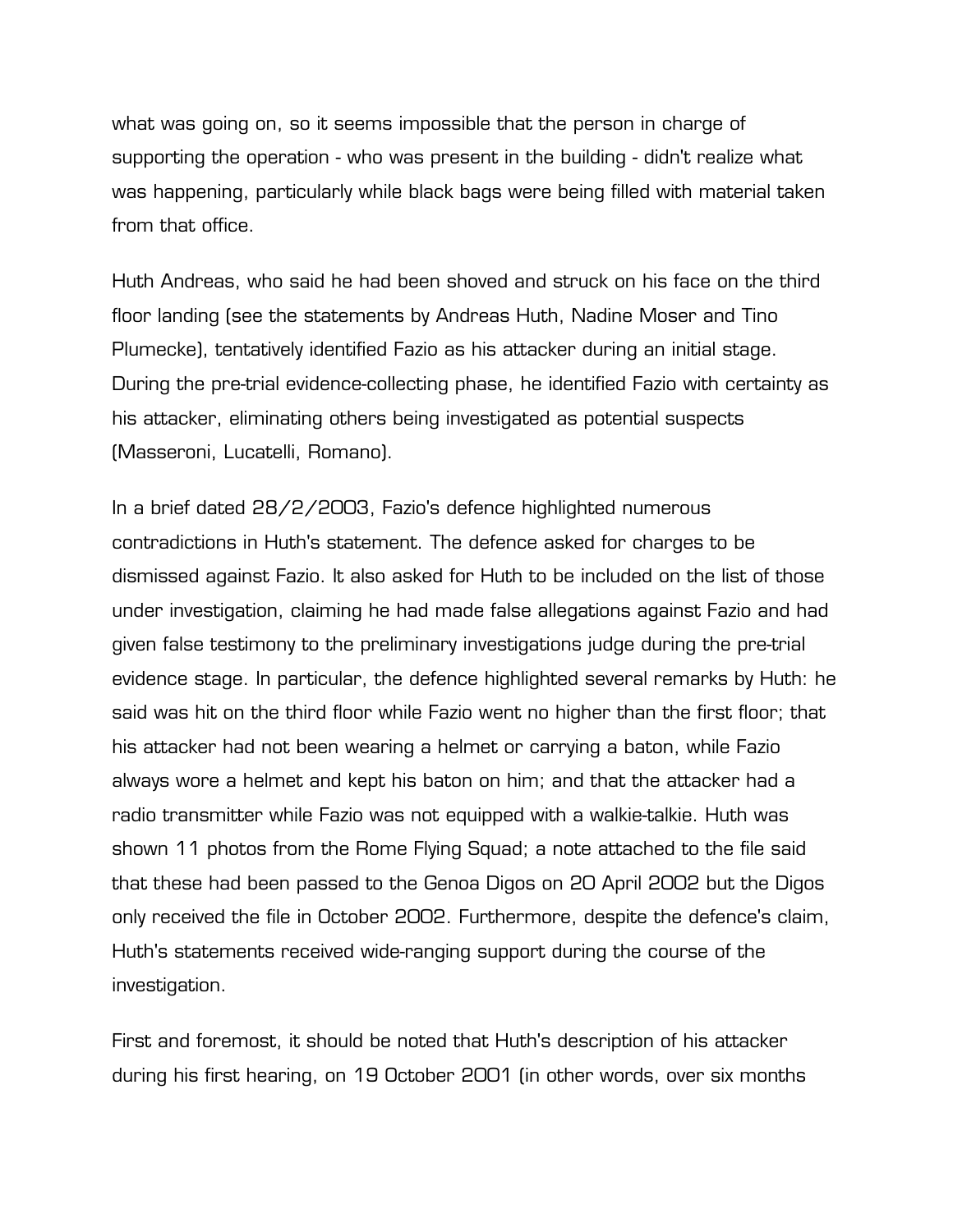before the photographic identification, when he had not yet been shown any photos) corresponds almost precisely to Fazio's appearance.

Two other people present on the third floor, Nadine Moser and Tino Plumecke, also accurately confirmed Huth's statement. The statements of these people tallied perfectly with Huth's both on what happened and with regard to the attacker's appearance.

In terms of the reliability of the identification and its later recognition, the following points should be noted.

The report of Huth's photographic identification on 6 May 2002 confirms that he was shown the first photo album acquired by this Office, in other words, one with 292 photos of all the personnel involved in the Diaz operation. Having seen this album, he picked out photos 56 (Paolo Masseroni), 59 (Annibale Locatelli) and 60 (Antonio Romano), although he specified that they bore a "mere resemblance" to his attacker. He did not select photo 57, that of Luigi Fazio.

Later, this Office showed the witness 11 photos from the Rome Flying Squad, passed to the Genoa Digos (with the attached date of 30 April 2002) and this time Huth selected images 3817 – 3818 – 3819, all showing Fazio. While the witness still had some doubts, he expressed far more confidence than before, saying he was 80% sure the photos showed his attacker. It's clear from the report how genuine the identification was, in particular, the sincerity and reliability of the plaintiff. In fact, Huth always expresses himself in hesitant language, the sign of a balanced person aware of the limitations of photo identification and worried about accusing someone who had nothing to do with what happened.

Furthermore, during the first stage of the identification process, when he was shown the general album, the witness merely specified that there had been a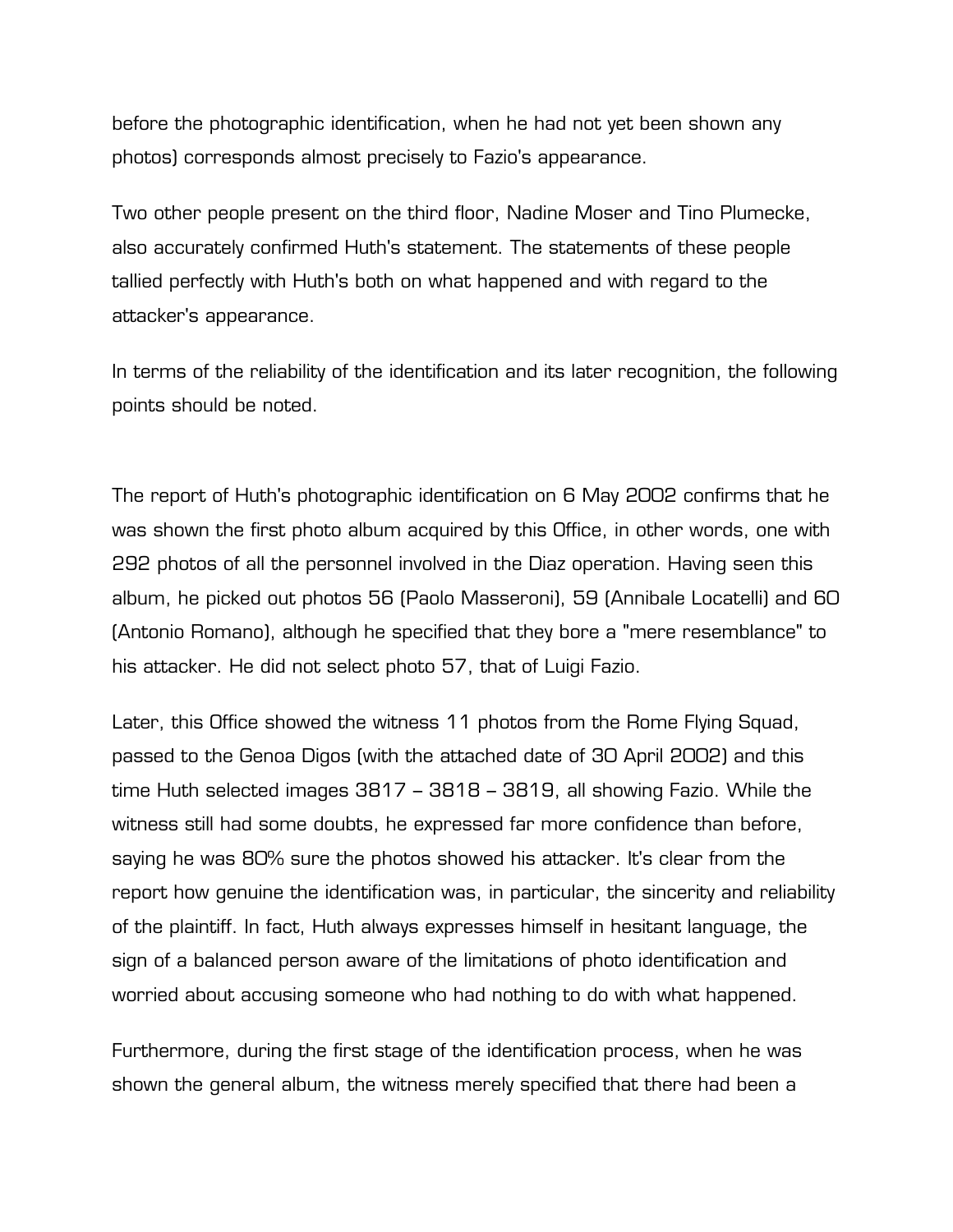"resemblance" rather than suggesting he had definitely recognized the individual responsible. This is perfectly logical given that the photos he was shown were considerably out of date: photo 56 was taken in 1980 and photo 60 was taken in 1979.

During this first stage, the witness did not select photo 57, that of Fazio. However, he did recognize him with far more certainty during the second stage, when he was given more recent photos to examine. This is perfectly understandable comparing the two sets of images. The one from the general album seems to show someone entirely different than the three photos sent on 30/4/2002 (3817, 3818 and 3819). The recent photos show a man with greying hair, beard and moustache, aged 45-55. In photo 57, however, the defendant is a young, clean-shaven man with dark hair. Furthermore, the photo dates back to 1971, when Fazio (born 25/2/1952) was 19. In July 2001, he was 49.

When it came to making an identification in person, Huth immediately and without any doubt picked Fazio, categorically excluding that the other three had been his attacker.

Huth's version is thus supported by a series of elements making it logical and entirely reliable.

Fazio's statements, on the other hand, appear to contradict numerous results of the investigation. First and foremost, he was unable to recall a single detail of the first floor, where he himself claimed he had been for 20 minutes. Nor was he able to give any indication as the use to which the rooms on that floor were being put. It appears particularly strange that the defendant didn't even remember the medical room, which was on the first floor landing - in other words, right where the defendant claimed he was standing almost all the time he was there. It should be noted that this room was obviously being used as the GSF's medical room (see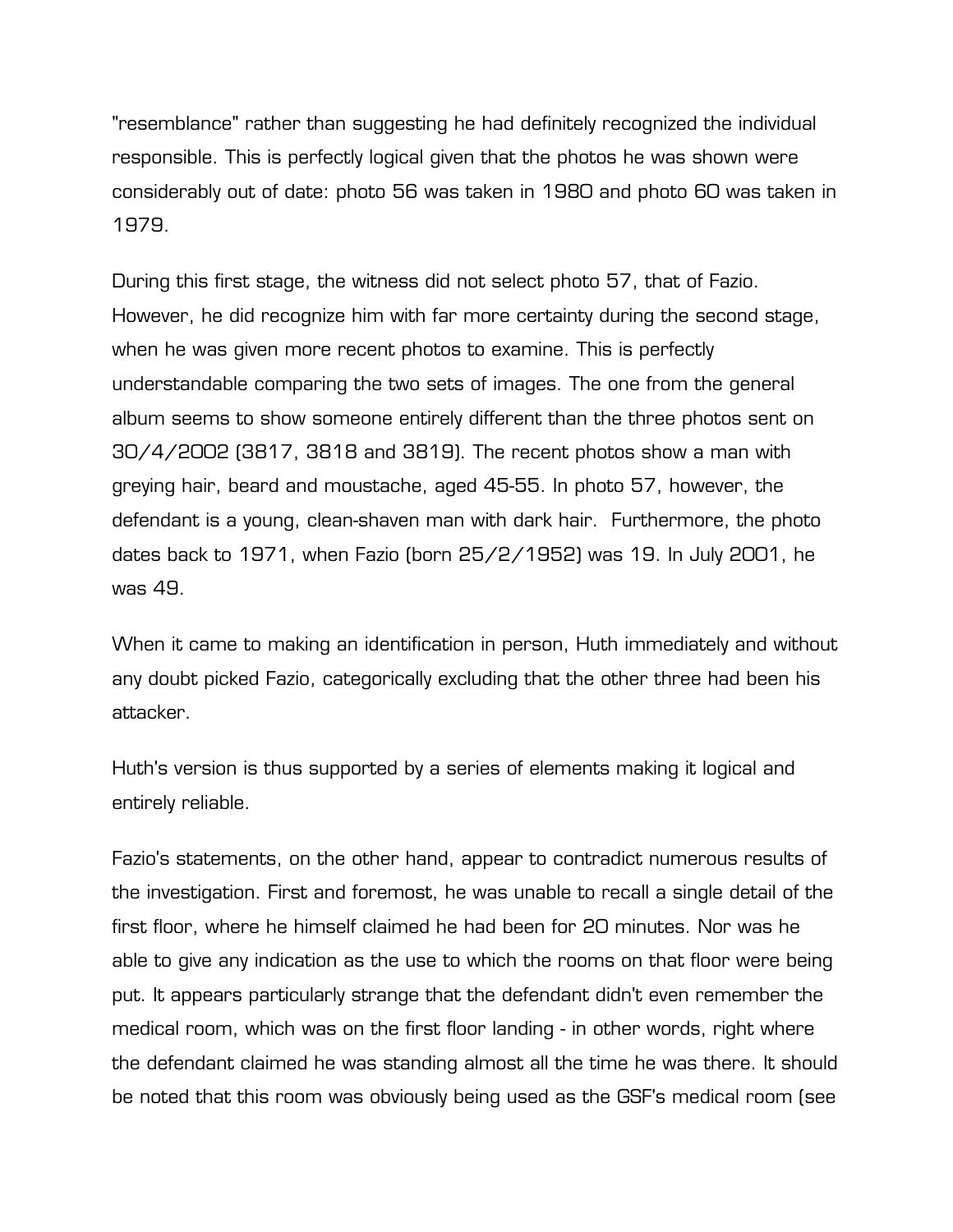Photo 111). Furthermore, the legal office was also on the first floor, and Fazio not only claimed he had not seen any damage being carried out, he also denied having seen any damaged objects. It is very difficult to believe that the defendant would not have noticed what was taking place in the legal office.

Fazio also claimed he met Hon. Mascia on the first floor and that that was the only occasion on which he removed his helmet. He said he accompanied the MP down to Gava on the ground floor. However, in his aforementioned service report dated 24/07/2001, Gava said he met Mascia at almost the same time as Ferri on the third floor - in other words, where Huth was. The defendant confirmed this detail during questioning on 13/2/2002. The fact that the meeting between Gava and Ferri occurred almost at the same time as that between Gava and Mascia was confirmed in Ferri Filippo's service report of 24/7/2001. During questioning by this Office on the 20/9/2002, Ferri recalled that the meeting occurred on the "second or third floor" (and therefore definitely not on the ground floor, as Fazio claimed).

Mascia, questioned on this point on 2/5/2003, did not recall exactly where the meeting had taken place but was certain it had occurred on the upper floors rather than on the ground level. She said she remembered that as soon as she entered the building she had gone upstairs. She did not remember a policeman removing his helmet. During her time in the building, she was always in contact with Conti Giacomo, she added. At the end of the hearing, she was shown a photo of Fazio Luigi (the one taken during the pre-trial evidence stage) and she denied any recollection of him.

Defence initiatives under CPC Art 415(bis)

Before drawing some final considerations, it appears appropriate to consider some of the requests and initiatives by defence teams in the interval since the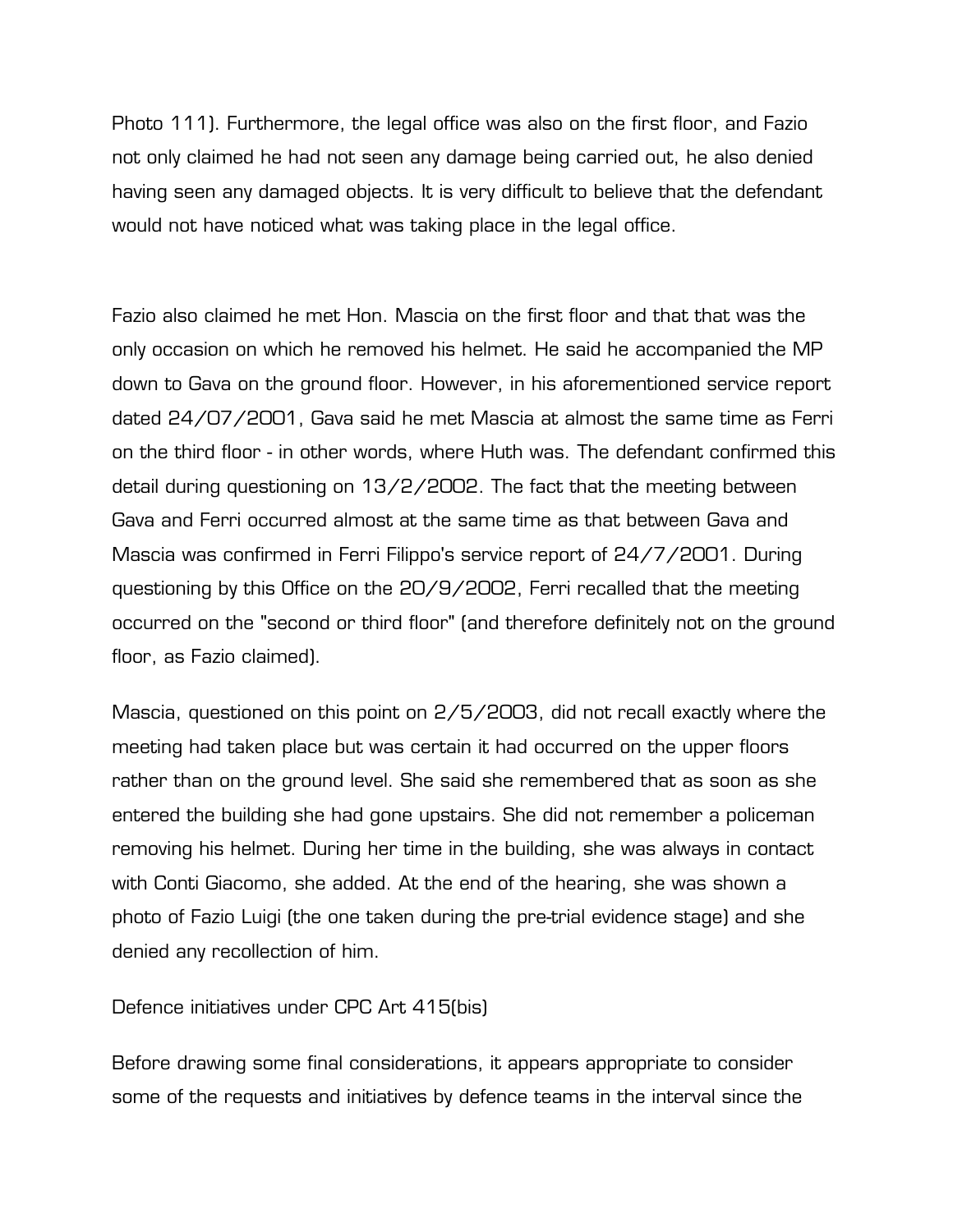investigation officially closed. These deserve space only to assess whether any evidence or suggestions have been advanced that have been omitted or insufficiently covered by this report.

Apart from some independent contributions to the Public Prosecutor as the result of the defence investigation - from Mortola's defence team (technical consultations on the film), Dr. Di Sarro (the acquisition of statements by Mortola) - a request was made to acquire the records of calls made and received from the mobile phone of the on-duty magistrate, who was contacted during the operation.

The initiative first formed part of a request for records, in accordance with the Criminal Procedure Code Art 54.4, presented by the defence team of Ferri, Di Novi, Cerchi, Caldarozzi and Gratteri. It was based on the fact they had allegedly discovered information that could have resulted in charges against the aforementioned magistrate, which would have required the trial to be moved to another seat. The inconsistency of this claim - pursued by the defence all the way to the Supreme Court with an outpouring of arguments - was censured by the Director of Public Prosecutions at the Supreme Court, which it must answer to.

However, approval to access the phone records in question was granted. This is because, insinuations to one side, requests for clarification were made during certain interrogations in regards to contact with the duty magistrate and, more generally, the failure to follow conduct suggested by the Director of Public Prosecutions in preparatory meetings with representatives from the local Public Prosecutor's Office relating to the fact that arrest powers must be used in accordance with the law.

Conversations with the duty magistrate regarding the occupants' arrest have always been described as nothing more than the communication of an action and assessment that had already been carried out. This was not only suggested by the statements of those defendants who had contact with the magistrate,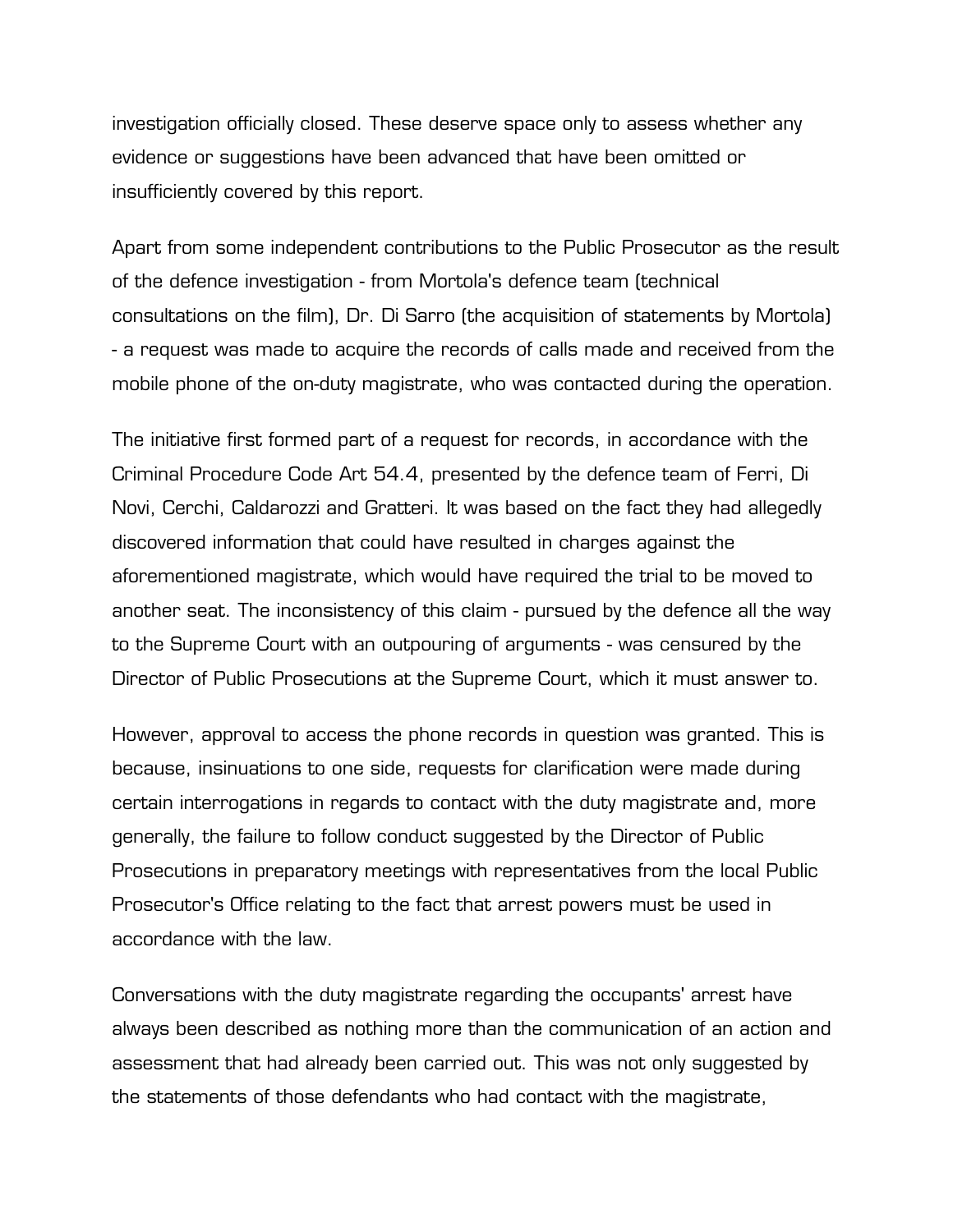particularly Mortola, but also from the timeframe of the phone calls, which the records show were made after the investigative police had already made its decision - an element confirmed by the key players' own reconstruction. The overwhelming point here is that it is always the task of any representative during an intervention to gather data and information from those who were present and participated in the operation. Furthermore, without precise indications from those who were on the other end of the line, any effort to prove what kind of contact was made with the magistrate or how frequent it was appears pointless and misleading (without even taking into consideration the insinuative purpose to which it was put). This is particularly the case given the gravity of the charges against the defendants.

Finally, Mortola's defence also asked for the agent reportedly on-board the vehicle being driven by Burgio, under Troiani, to be identified. This request was linked to a defence theory regarding the defendant's version of being shown the Molotov cocktails in the gym by two Flying Squad agents. It has already been explained why this version is not credible and contradicts objective evidence. However, this to one side, efforts had already been made to identify the flying squad men under Troiani's command, as shown in the Genoa Flying Squad's note to its special delegate. The presence of the agent in question or another agent at the time the Molotov cocktails were handed over is what needs to be proved, given that this was denied by the people who were meant to have accompanied him. The phone records and the footage offer more powerful support for the statements agreeing that Burgio alone carried the bottles from the vehicle to the courtyard, where Troiani was.

## **15. Conclusion.**

In the aftermath of the tragic events that occurred during the police operation in the Diaz School, there was a general sense of the gravity of the situation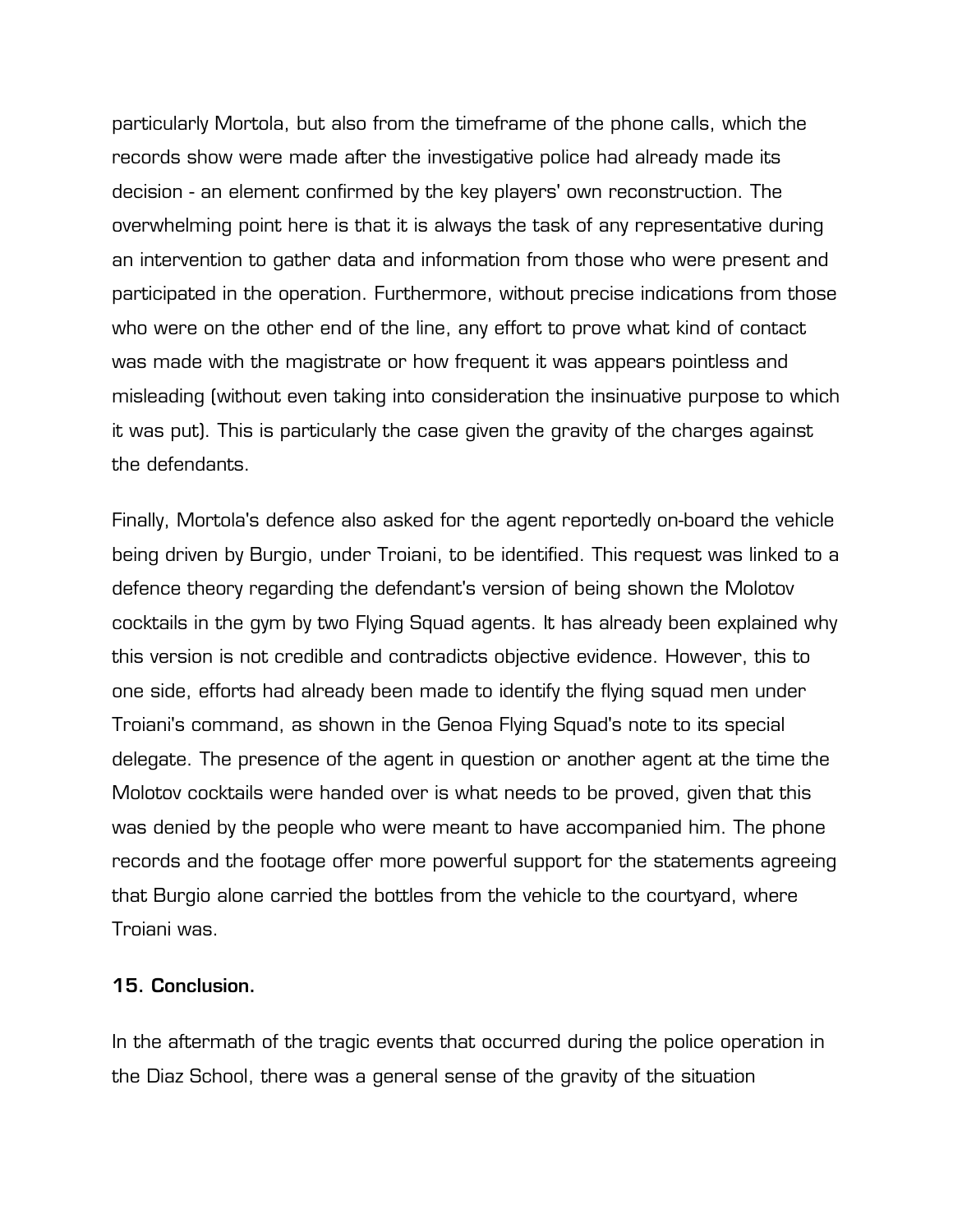combined with a feeling that it would be impossible to identify the individuals responsible. This stemmed from the chaotic nature of the operation and the fact that so many men from different divisions were acting en masse. However, by the end of the parliamentary inquiry it was clear that excessive and anomalous behaviour had occurred, encouraged by a lack of coordination and by organizational holes in the entire operation. Nevertheless, it could not be said that this was what those in charge of the operation had wanted or ordered, either in the preparatory or executory phases; nor could this behaviour be considered so widespread as to be indicative of a degeneration within the police overall.

The brief inquiry by Prefect Micalizio reached the same conclusion. However, it also concluded there had been serious disciplinary negligence on the part of those in charge who attended the operation, including the defendants Luperi, Gratteri, Canterini, Dominici and Mortola.

Illegal conduct was noted during the incursion into the Pascoli School, which given the presence in the building of the GSF and the alternative information centres - appeared connected to political interests or problems, as highlighted in the parliamentary committee's debate. In addition, there were the Diaz Pertini School episodes, undoubtedly more glaring and serious, which at the time appeared to indicate nothing more than an excessive use of force by police.

Faced with evidence that contradicted the official version given in the original press release immediately after the operation, a second version emerged. This indicated an undeniable deviation from professional standards but the gravity of the violence inflicted on the occupants led to the conclusion - perhaps unconsciously to avoid the disturbing idea of more widespread and generalized violence - that these were isolated incidents borne of the days of tension and generated by the context. Once again, however, any conclusion that the police behaviour had been uniform clashed with the admission that there had been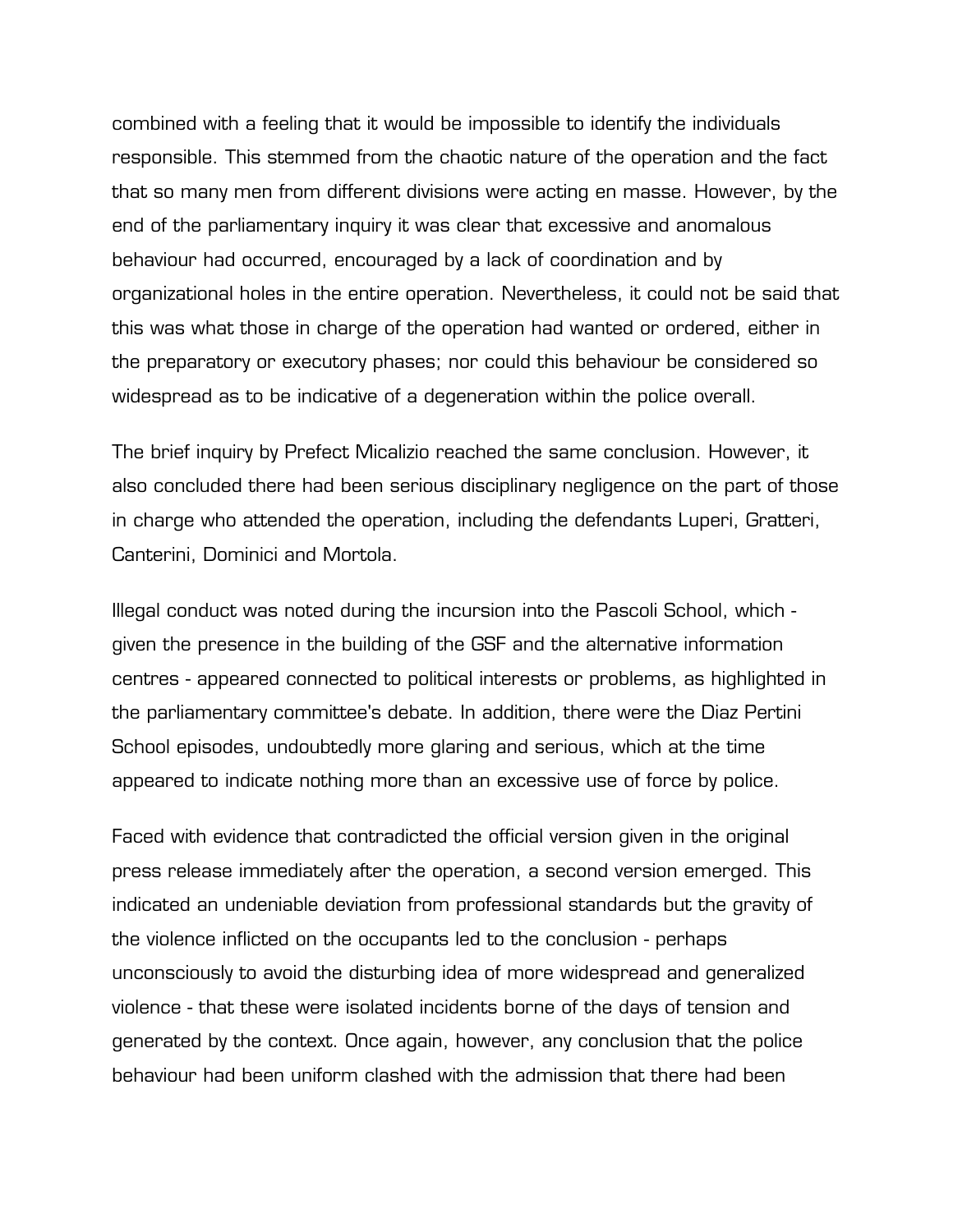isolated incidents. Identifying the individuals involved was left to the investigating Judicial Authority, who was also looking into the reported abuses. There were calls and promises that those responsible for these isolated incidents should be pursued rigorously and punished accordingly.

However, as shown by the summary, the investigations verified that, in reality, the breakdown in appropriate behaviour - within an operation already considered very complex and sensitive for obvious reasons - was widespread and affected various different levels of those overseeing the forces deployed, including individuals at the very top of the command chain. This was not only the case in regards to the military and repressive aspects of the operation but also in regards to the investigative side, which was the whole purpose of the intervention. This offered a glimpse of a more disturbing reality, more clearly implicating the institutional and organizational approaches used.

A situation developed, responsibility for which could not just be chalked up to negligence. The scenario that emerged cannot merely be attributed to unprofessional behaviour, approximation and negligence forming a kind of chain of "errors ", whose concurrence and convergence appear increasingly unlikely. Instead, the picture that emerges is that of a conscious and deliberate action, which, with the apparent scope of justice, used every means of achieving its aims, forgetting that justice can only be achieved by following the rules.

It should also be taken into consideration the fact that nothing ever came of judicial proceedings against some 250 of those arrested during the summit in the act [of committing the alleged crime]. Either the arrests were not approved or the public prosecutor dropped the charges owing to lack of evidence. Furthermore, leaving to one side the 93 people arrested during the operation under discussion, other instances of [abusive] arrest were investigated following detailed complaints.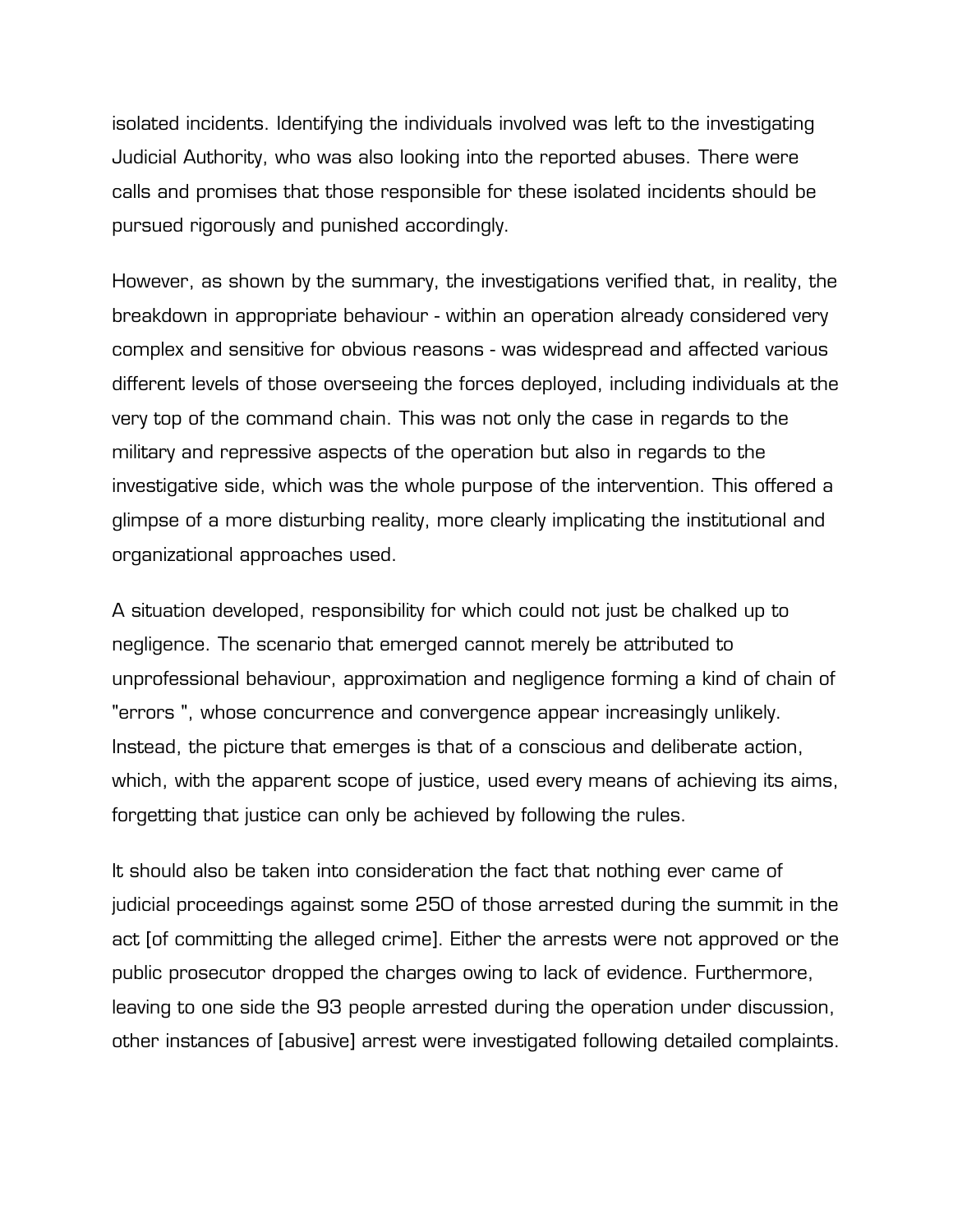Judicial action has already been taken with regards to this or else preliminary investigations are under way regarding the falsification of reports by police.

Considering past court cases, there can be no doubt that the figures suggest an entirely unique situation, made even more anomalous by the fact that the number of those arrested was far below predictions made by the administration itself. It appears clear that everything considered, elements must have been twisted, which is the only way to explain how utterly straightforward evidence, such as that required to support an arrest "in the act of committing a crime", fell apart at the first test of legitimacy.

On many occasions, and notably in the operation targeted by this current investigation, the utmost risk was taken: that owing to probable human costs, the coercive intervention would be subject to various checks, including judicial appraisal, even more so in the event of arrests.

The pressure to obtain results combined with a sense that repeated criminal action was going unpunished, clearly led the police to believe they had justification - even in the face of public outcry - to pursue individuals they believed were "substantially guilty", irrespective of whether they had the necessary evidence, which they were, however, ready to manipulate if needs be.

It is not the judicial investigation's job to analyse possible general reasons underlying behaviour resulting in the action being charged but these are certainly relevant to questions regarding the verification and understanding of the reasons for the criminal conduct.

On the basis of the reconstruction, decisions on what action to take following the entry and search were clearly conditioned by the importance of what was at stake and the need to produce a result, which at that moment not only failed to match the high expectations that had developed but actually appeared likely to prove the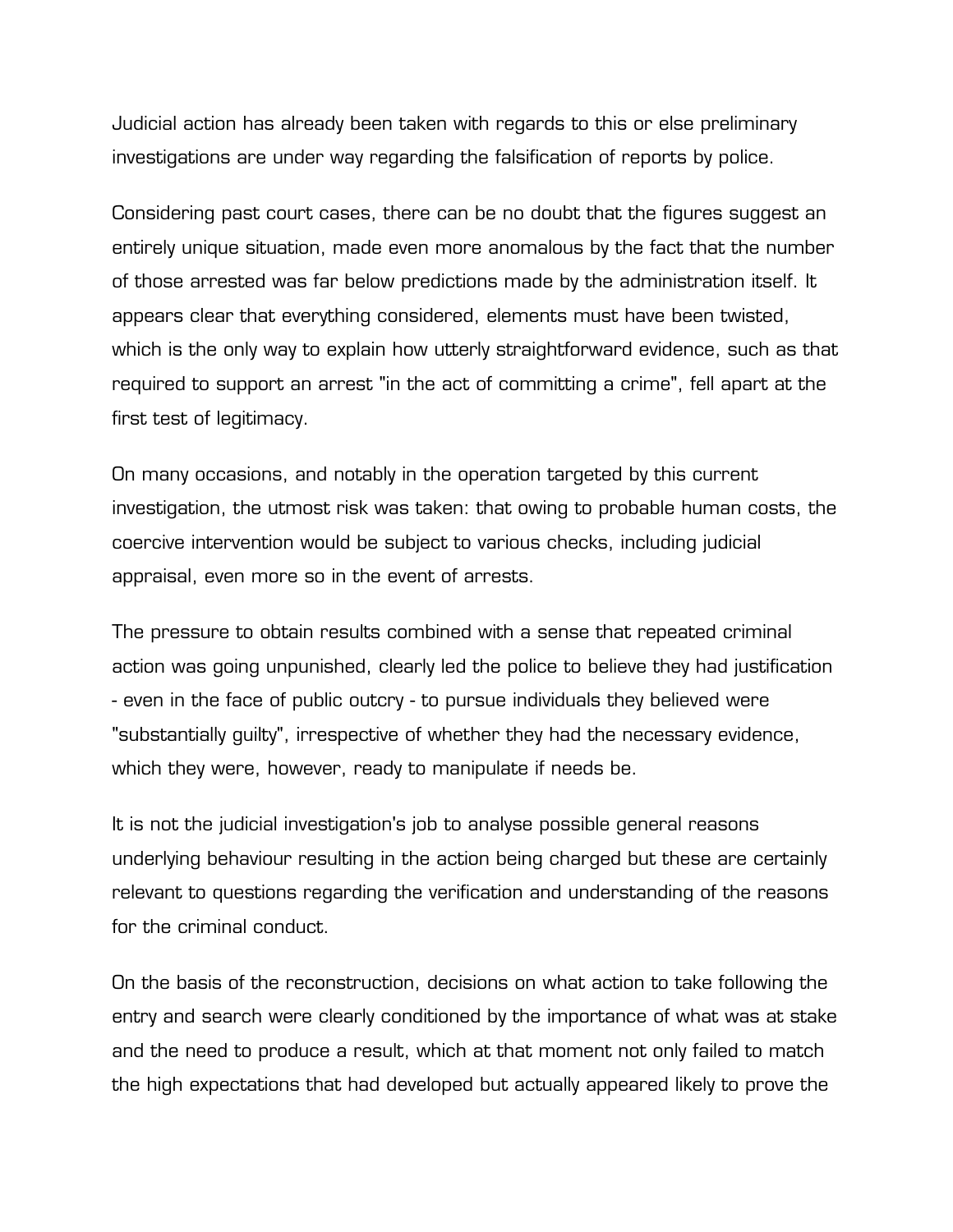opposite. It's possible that an open admission that the operation had failed would not only have been held to reflect mistakes made at a broad level, but that this would also have had repercussions on individual careers and even undermined the image of the committed institution that the defendants represented. In other words a "reason of state" that allowed them to take the shortcut of the end justifying the means. The full involvement of the defendants in their respective positions throughout the summit, the work many of them had dedicated to preparing for the event, the tension during the dramatic periods of public order and security, could all have played a part in shaping the ideas of those who were at the peak of a battle they felt they had to win. The "political" nature of the opposition to the violent [section of demonstrators] inevitably led to simplifications and a blurring of definitions, both in identifying the enemy and in understanding the values being represented and defended.

Defences based on showing - even after the arrests were all declared illegal - that the operation had had a "just" purpose (to identify and stop individuals that might have been responsible for criminal actions carried out by members of the violent fringe) were almost instinctive. The later discovery that some of the foreigners arrested had had former brushes with the police for crimes connected to disturbing the peace were hailed as proof that the arrests had been justified and appropriate.

Such considerations appear to completely miss the point that the importance of judicial punishment is that it cannot be redeemed or counterbalanced by a person's qualities or precedents; that these could not possibly have formed part of the police evaluations as they were not known at the time the decisions were being taken.

The obstinacy in insisting that elements acquired later legitimised the results regardless of the clear faults in the operation and evidence of the abuse carried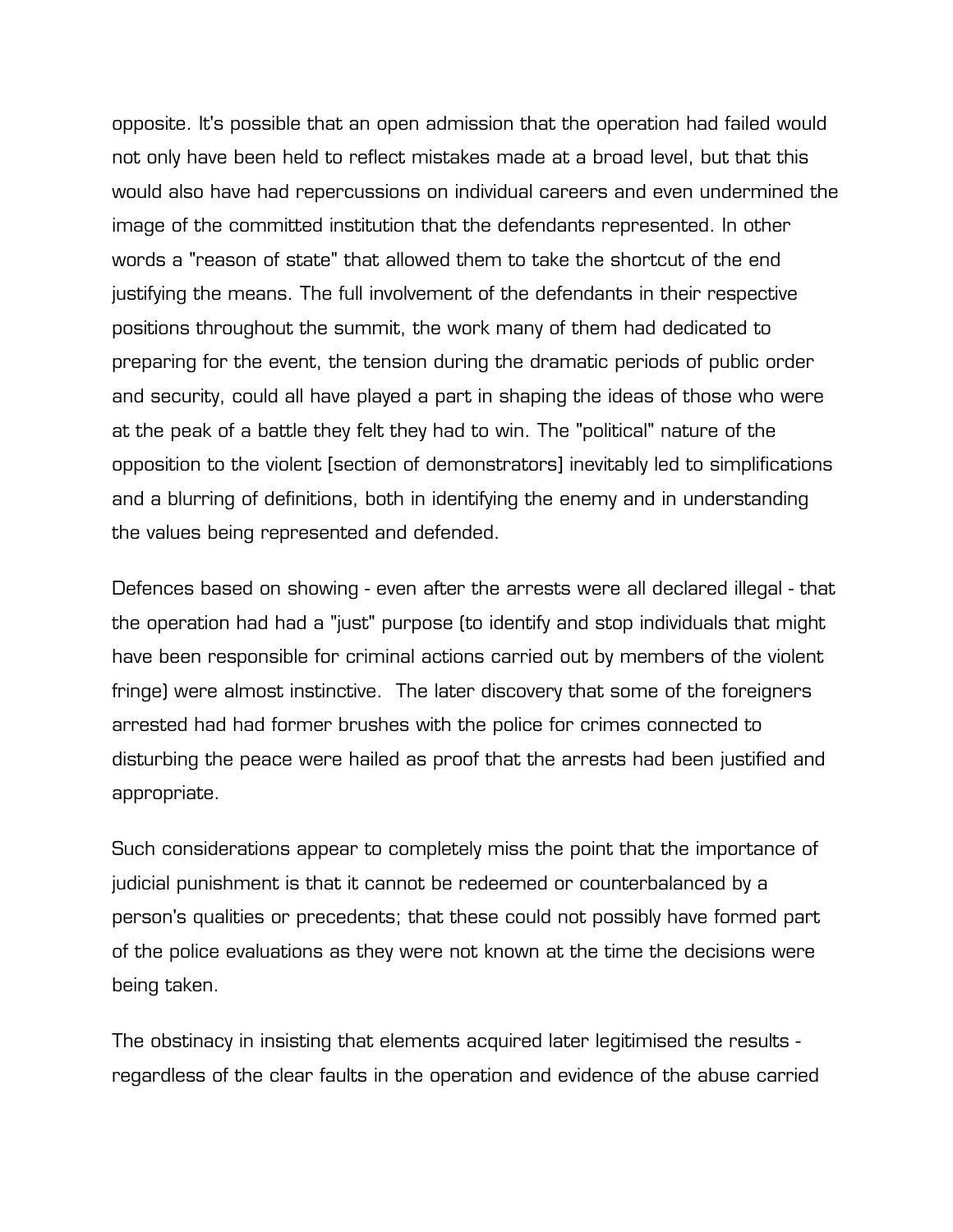out - is representative of an attitude that is still unable to grasp the importance of respecting the rules of obtaining proof and engaging in professionally correct behaviour.

All the conduct attributed to the defendants - as well as other behaviour that cannot be attributed to them but which nevertheless has been shown to have occurred during the Diaz operation - express the conviction that "adjusting" or artificially "improving" the evidence against certain individuals is behaviour that, rather than deviating from the aim of the institutions, is instead required as a way of achieving this aim.

This conviction is probably at the basis of every illegal act committed by the police, whenever they are not motivated by exclusively personal aims. It originates in entirely commendable intentions, which translate into illegal behaviour. This is nevertheless considered acceptable at the point in which it becomes clear that following the rules and procedures will mean that those individuals - who are considered guilty - will not be punished.

In this light, an apparently banal detail uncovered during the investigation assumes great significance. While some elements considered fundamental to the arrests - such as the occupants' alleged resistance to police entering the building - have gradually been refuted by everyone, the only incident that the defendants explicitly and angrily distanced themselves were accusations they planted the Molotov cocktails.

This can be seen to have a double layer of importance. On the one hand, this element more than any other was of an objective nature, leaving no room for alternative interpretations as the bottles had originally been found kilometres away under circumstances entirely unconnected to the present operation. Yet proof otherwise was all based purely on statements made by personal statements. On the other hand, there was the symbolic value of having falsified the piece of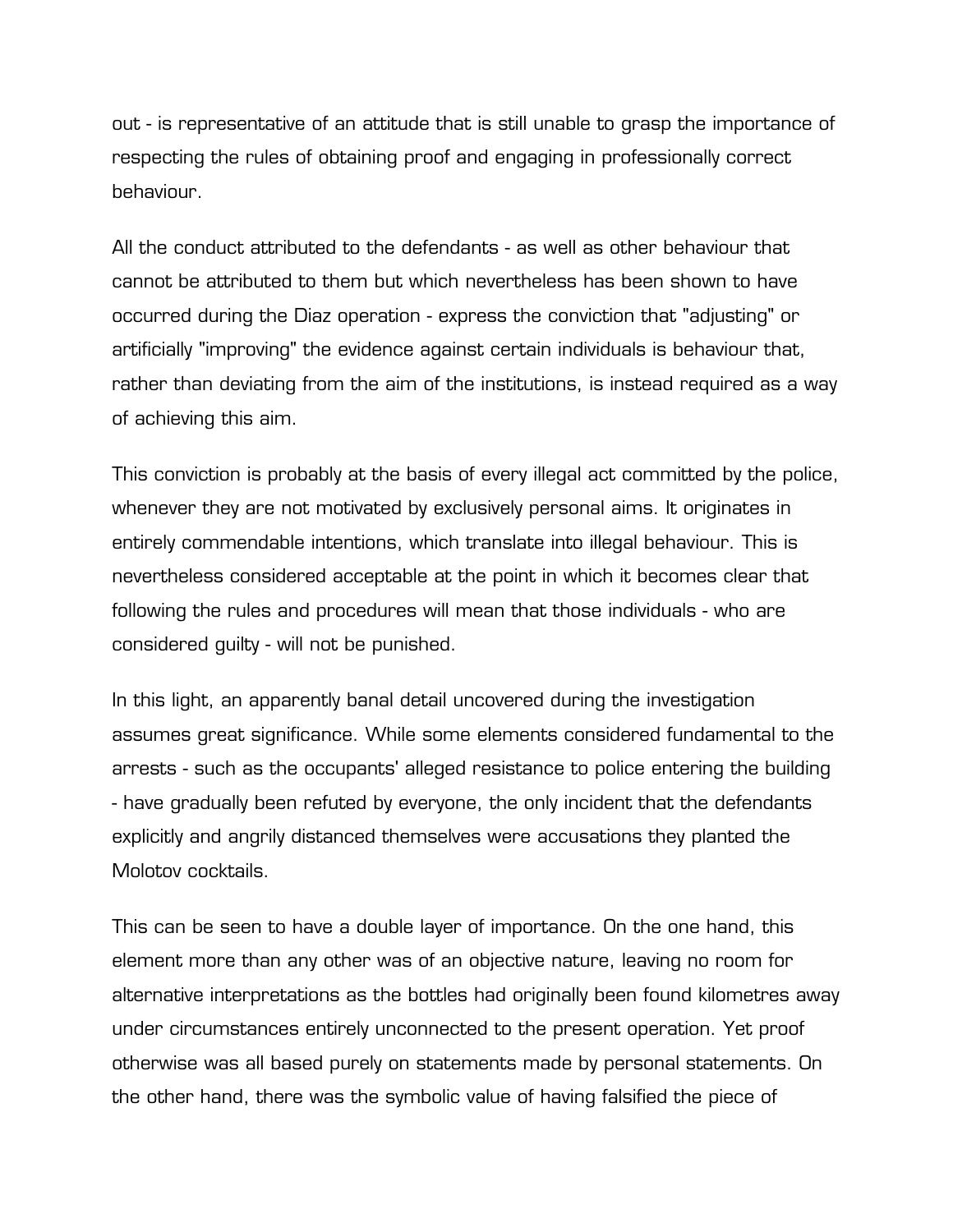evidence, which, more than anything else, showed the dangerous nature of the individuals arrested. This evoked the scenario of a city gripped by the destructive rage of demonstrators but would instead turn out to be one of the most disgraceful acts committed by the police.

It is more difficult [for the occupants] to refute other such falsehoods and fabrications, precisely because they are linked to a single explanatory source mentioned in the service report and in the records signed by police; this is particularly the case if the rebuttal comes from those individuals painted as guilty. If similar indignation was not expressed [on the part of the police] in these circumstances, it could well be linked to the belief that a twisted account will be considered - first by the public prosecutor and then by the judge - with a certain amount of indulgence, almost taking for granted the future testimony of the "good policeman"; a policeman allowed to adjust the details, transform a hurled object into a hail of objects, the sound of glass breaking into a description of broken bottles, creating doubts over who an object belongs to by omitting its discovery, failing to register it as evidence, transporting it to a place, then "unintentionally" tampering with filmed evidence and so on. It's difficult to ignore the common thread.

Declarations of having played no part in fabricating evidence by planting the Molotov cocktails were not fully investigated (not only due to existence of footage) but only sufficiently to conclude it had fallen within an "acceptable" level of manipulating evidence - as though having seen or found the bottles in the courtyard, in the school, on the stairs, on one floor or another, was entirely irrelevant, it being enough for the expert, upright official that they had been found "in the context" of the operation. Some version would undoubtedly have been produced for the judge, but this would be a mere technicality if the proof could not match up to the required precision and efficiency - elements that didn't interest the police.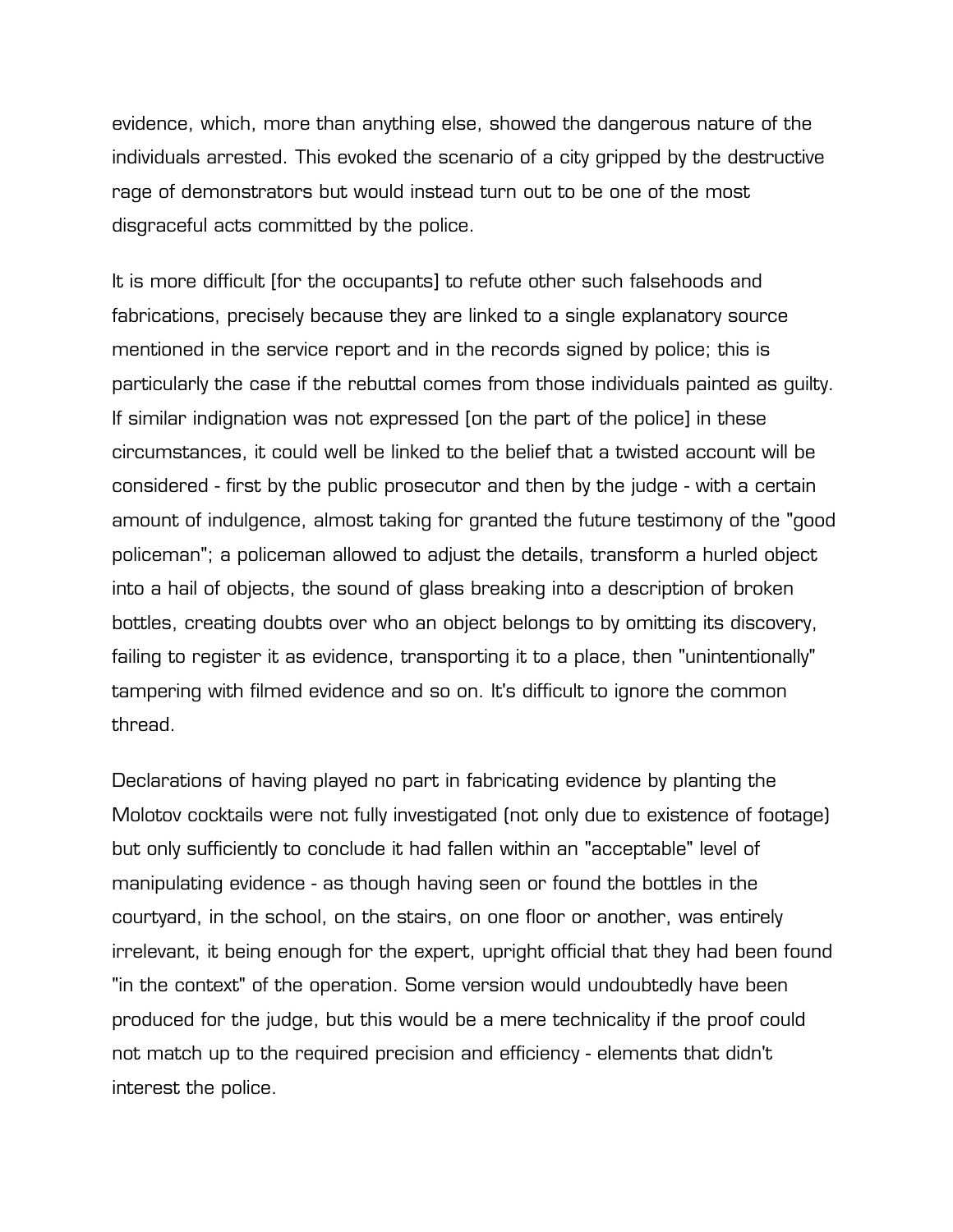The investigation started by the Public Prosecutor's Office at the request of the judges - conducted with the necessary determination to ensure a full reinstatement of the rules and recognition of the rights that had been violated were taken as a betrayal. There were repeated accusations, and not only in the out-of-court propaganda - that the Office was relying on collective responsibility rather than tracing down the individuals responsible. But these reactions and attitudes hide the fact that the police were only ready to admit deviation and abuse when the charges were framed against unknown and unidentifiable individuals. There have been repeated hints at the difficulties encountered in even determining the individuals present at the operation, which cannot just be blamed on the chaotic manner in which they were brought into the operation.

However, once concluded, the investigation revealed the existence of objective elements. These produced an adequate and comprehensive response to the main questions that had appeared destined to remain unanswered owing to the expected [police] reaction of trying to blur individual responsibility within the group action. Leaving to one side proof provided by the available footage, the plaintiff statements are still subject to development; this is because it is only once all the oral evidence is laid out in the trial that the detail with which events inside the Diaz School can be reconstructed will become clear. Only then will it be possible to fully evaluate the contradictions and utter implausibility of every claim made by the defendants. It will become clear how unconvincing are claims of not having seen, not having been a direct witness to events. The reason for records that are apparently authorless will also become clear.

It will become plainly apparent that the impossibility of verifying operations carried out by public officials was a way of covering up illegal behaviour, which each of the defendants assumed as his own by using them as justification for the arrests.